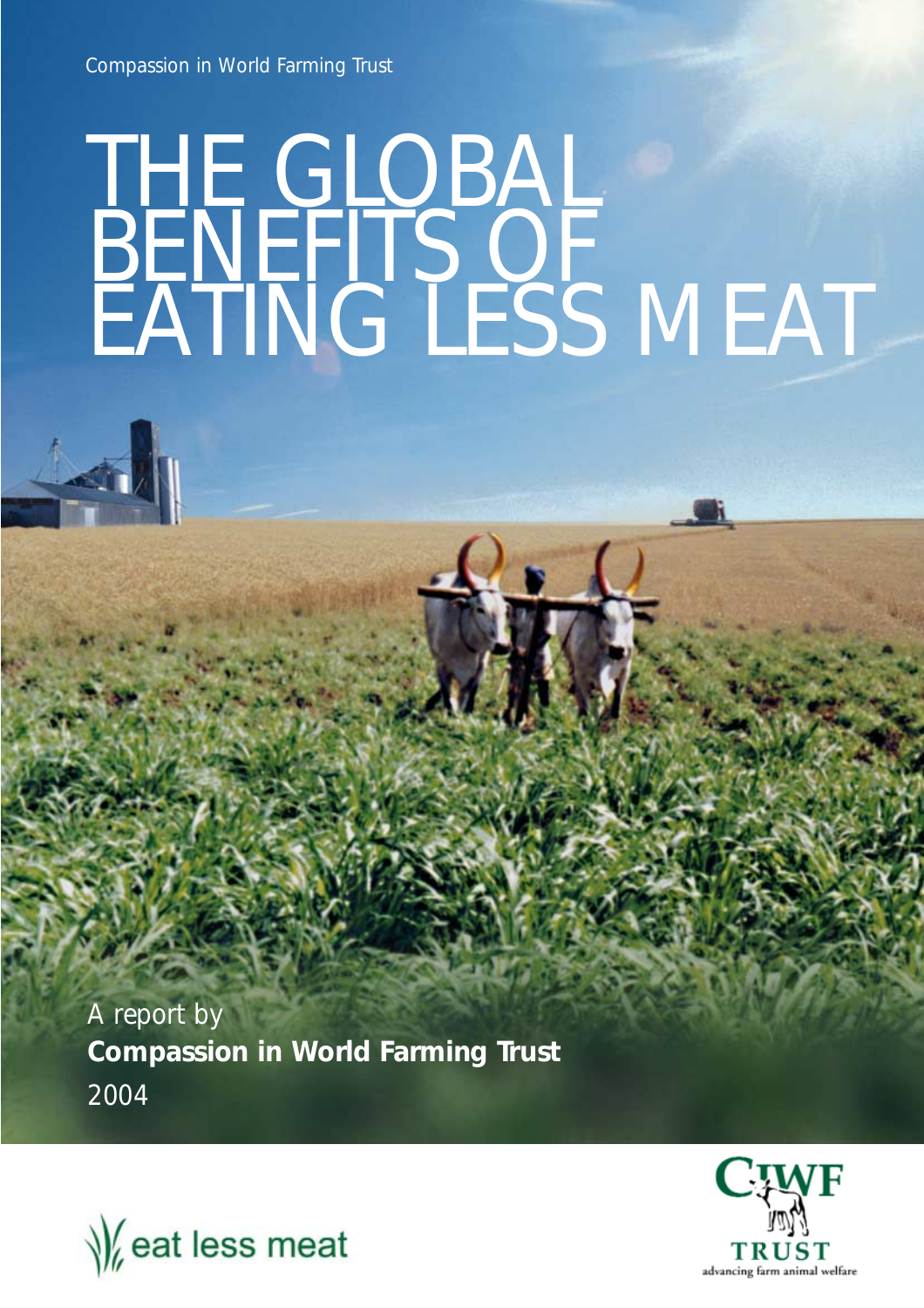

**Compassion in World Farming Trust is an educational charity working internationally to advance the welfare of farm animals. We carry out detailed research using academic literature and publish educational resources for use by schools, universities and the general public on farm animal welfare and associated environmental, social and ethical issues. Our publications include reports, books, videos, factsheets and teaching materials.**

**CIWF Trust cooperates with organisations and individuals in many countries. Our current key issues include animal sentience and an assessment of the impact of the World Trade Organisation on farm animal welfare globally. The Trustees are grateful to several grant-making Charitable Trusts and members of the public who have made work in these areas possible. A complete list of our available materials and downloadable versions can be found at www.ciwf.org.**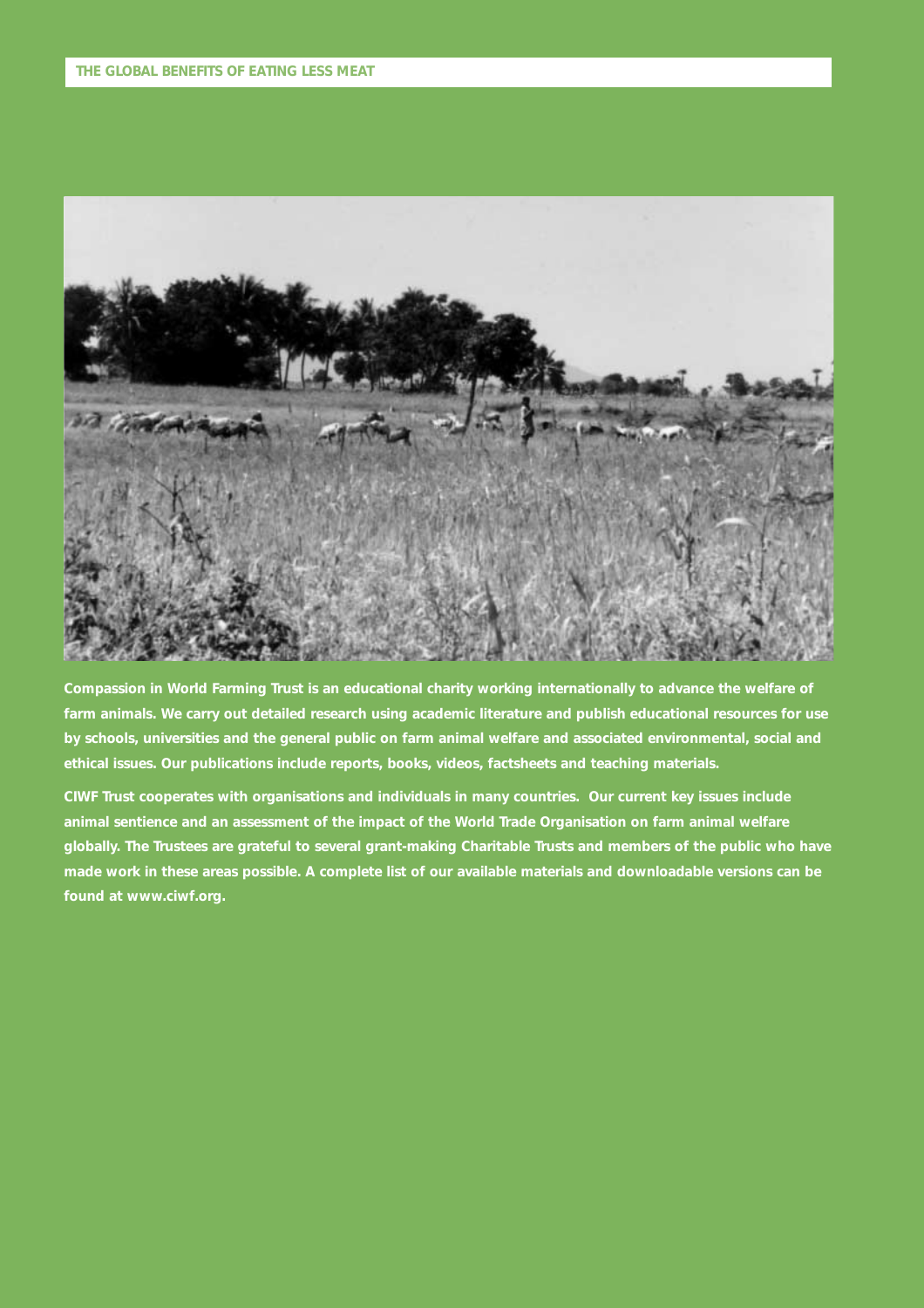# THE GLOBAL BENEFITS OF EATING LESS MEAT

### A REPORT FOR COMPASSION IN WORLD FARMING TRUST

Report compiled and written by Mark Gold

Foreword by Jonathon Porritt

2004

© Compassion in World Farming Trust, 2004 ISBN 1 900156 29 6

**Compassion in World Farming Trust, 5a Charles Street, Petersfield, Hampshire, GU32 3EH, UK** T. +44 (0)1730 268070 F. +44 (0)1730 260791 E. ciwftrust@ciwf.co.uk W. www.ciwf.org

Compassion in World Farming Trust is an educational charity dedicated to advancing farm animal welfare. Registered Charity number, 1095050, a company limited by guarantee, Registered Number 4590804.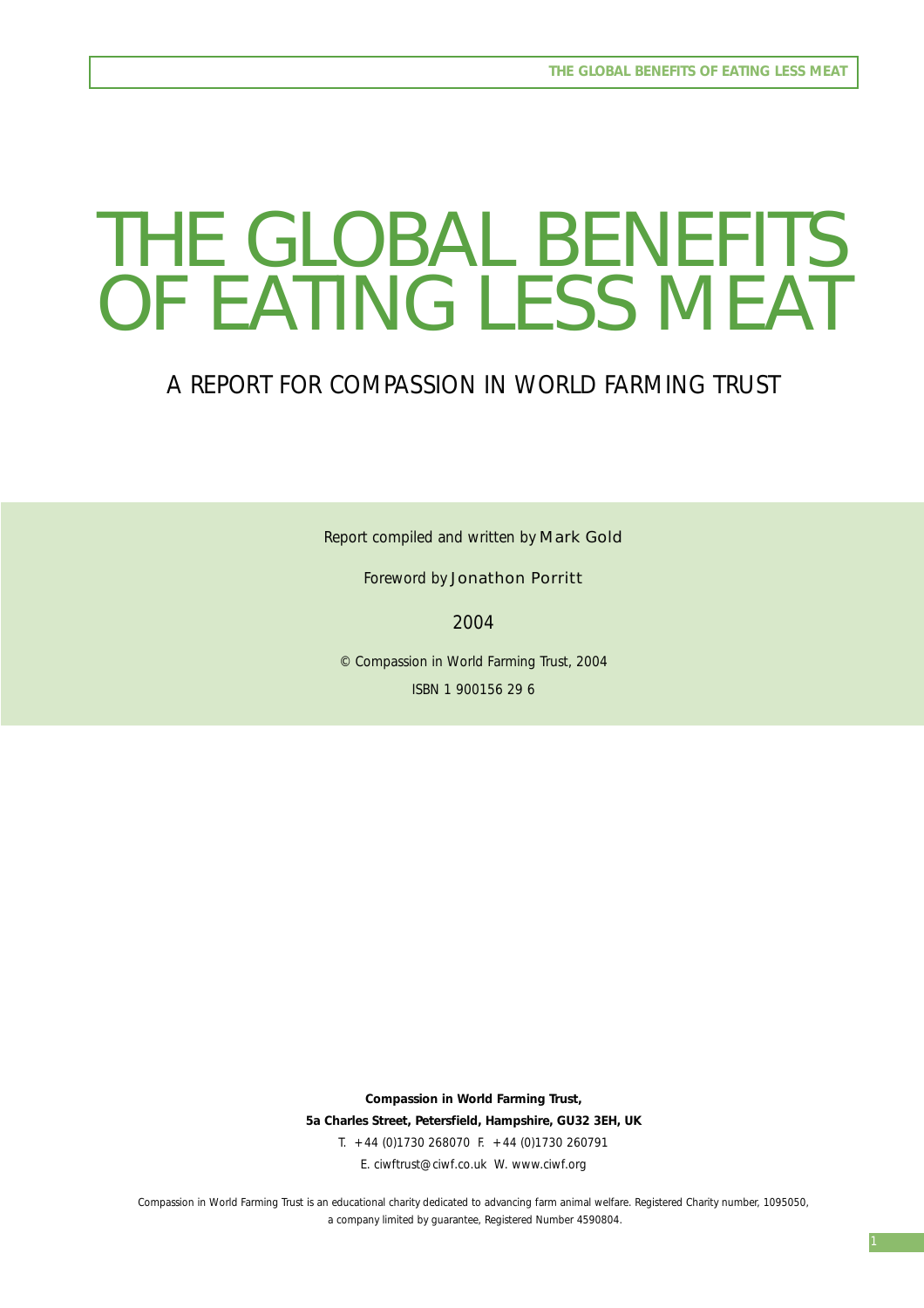**Mark Gold** held senior positions in the animal protection movement for many years and now makes films, writes and edits. His previous publications include Assault & Battery (1983), Living Without Cruelty (1988), Animal Rights (1995) and Animal Century (1998). He also works as an adviser to the Citizens Advice Bureau.

**Jonathon Porritt**, Co-Founder and Programme Director of Forum for the Future, is a leading writer, broadcaster and commentator on sustainable development. He was appointed by the Prime Minister as Chairman of the new UK Sustainable Development Commission in July 2000. This is the government's principal source of independent advice across the whole sustainable development agenda. In addition, he has been a member of the Board of the South West Regional Development Agency since December 1999, and is Co-Director of The Prince of Wales's Business and Environment Programme which runs Senior Executives' Seminars in Cambridge, Salzburg, South Africa and the USA. Jonathon is a Trustee of WWF UK, and a Vice-President of the Socialist Environment Resources Association (SERA).

He was formerly Director of Friends of the Earth (1984-90); co-Chair of the Green Party (1980- 83) of which he is still a member; Chairman of UNED-UK (1993-96); Chairman of Sustainability South West, the South West Round Table for Sustainable Development (1999-2001). His most recent book is 'Playing Safe: Science and the Environment' (Thames & Hudson 2000). Jonathon received a CBE in January 2000 for services to environmental protection.

www.forumforthefuture.org.uk www.sd-commission.gov.uk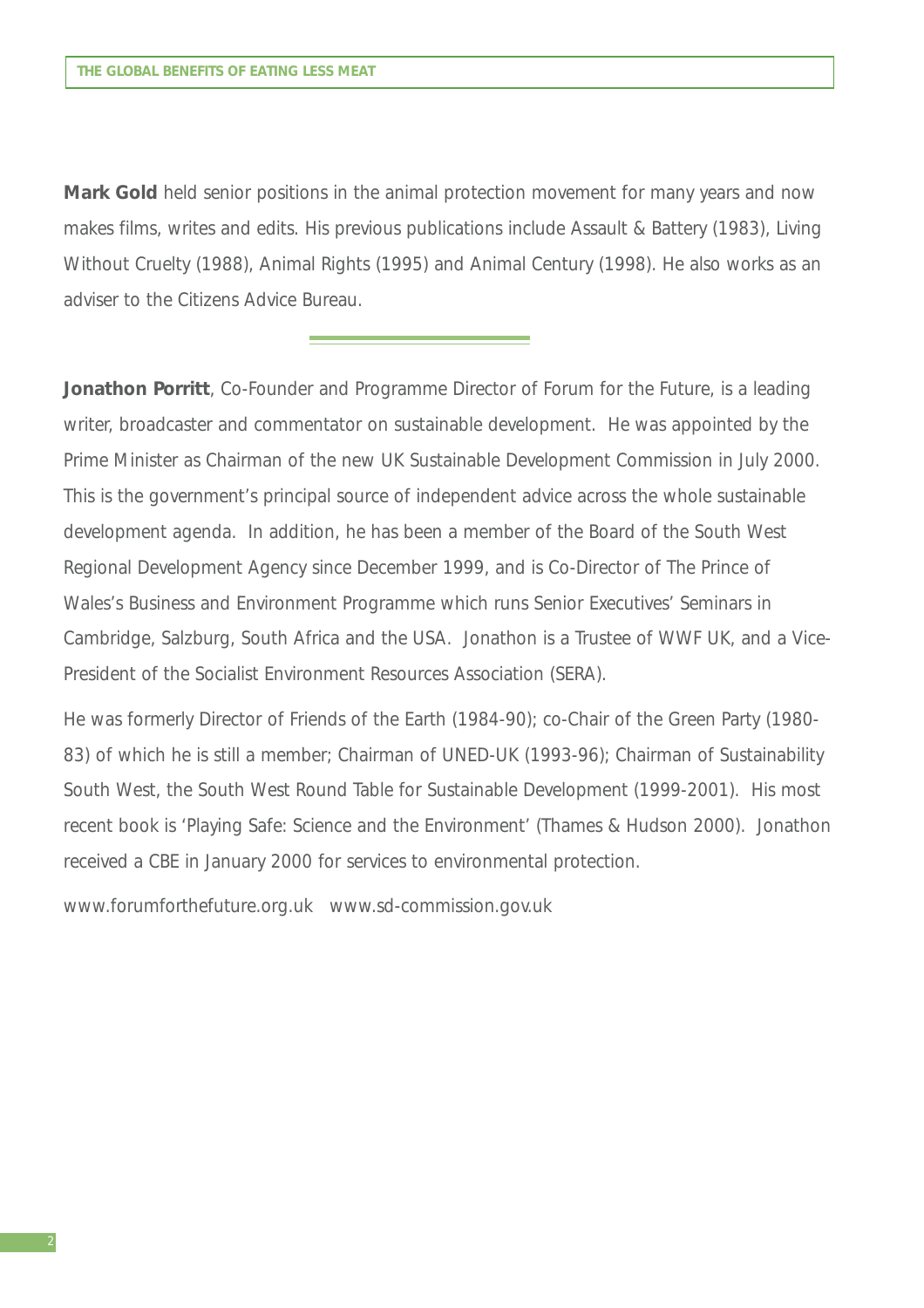#### **THE GLOBAL BENEFITS OF EATING LESS MEAT**

| Foreword                 |                                                            | 4  | 3.3    | The contribution of animal waste to acid rain and            |    |
|--------------------------|------------------------------------------------------------|----|--------|--------------------------------------------------------------|----|
| <b>Executive summary</b> |                                                            | 8  |        | global warming                                               | 38 |
| 0.1                      | Current policies are unsustainable                         | 8  | 3.4    | The effects of overgrazing and animal feeds on wildlife      |    |
| 0.2                      | The predicted future for global food production            | 9  |        | and soil                                                     | 38 |
| 0.3                      | A planet-saving alternative                                | 10 | 3.5    | The pollution problems of overfishing                        | 39 |
| 0.4                      | How can change be achieved?                                | 10 | 3.6    | Intensive animal farming - impact upon biodiversity          | 39 |
| 0.5                      | Defining agricultural sustainability                       | 11 | 3.7    | Summary                                                      | 40 |
|                          | Part one - Eating for good health                          | 12 |        | Part four - Food safety: from Salmonella                     |    |
| 1.1                      | General advice on diet - consistent findings over          |    | to BSE |                                                              | 41 |
|                          | recent decades                                             | 12 | 4.1    | The increase in Campylobacter and Salmonella poisoning       | 41 |
| 1.2                      | Heart disease and fat consumption                          | 12 | 4.2    | Emerging diseases and the risk to human health               | 42 |
| 1.3                      | The health benefits of Mediterranean diets                 | 14 | 4.3    | The global problem of animal diseases                        | 43 |
| 1.4                      | The success of low-fat treatments for heart disease        | 14 | 4.4    | The use of antibiotics and the threat of transferable        |    |
| 1.5                      | General advice on heart disease and diet - latest findings | 15 |        | resistance to humans                                         | 44 |
| 1.6                      | The obesity epidemic and poor diet                         | 15 | 4.5    | The drugs trade - a worldwide threat                         | 45 |
| 1.7                      | The rise in adult-onset diabetes                           | 16 | 4.6    | Growth promoting hormones                                    | 46 |
| 1.8                      | Diet and cancer                                            | 16 | 4.7    | The dangers of chemical overuse                              | 46 |
| 1.9                      | The role of meat in healthy diets                          | 17 | 4.8    | The financial burden of food-borne disease                   | 47 |
| 1.10                     | Changing patterns in meat consumption                      | 18 | 4.9    | Summary                                                      | 47 |
| 1.11                     | The role of fish                                           | 18 |        | Part five - Animal welfare                                   | 48 |
| 1.12                     | The role of dairy foods                                    | 19 | 5.1    | Meat chickens ('broliers')                                   | 48 |
| 1.13                     | The monetary costs of poor diet                            | 19 | 5.2    | <b>Battery hens</b>                                          | 49 |
|                          | 1.14 The food pyramid - a plausible blueprint              | 20 | 5.3    | Pig farming                                                  | 49 |
| 1.15                     | Summary                                                    | 21 | 5.4    | Dairy cattle                                                 | 50 |
|                          | Part two - Feeding the world                               | 22 | 5.5    | Beef cattle                                                  | 51 |
| 2.1                      | The inefficiency of animal foods - food conversion rates   | 22 | 5.6    | Sheep                                                        | 51 |
| 2.2                      | The global water crisis and animal products                | 24 | 5.7    | Markets, transport and slaughter                             | 52 |
| 2.3                      | The value of livestock to poor communities                 | 25 | 5.8    | Genetically modified animals                                 | 52 |
| 2.4                      | The diminishing availability of land for food production   | 26 |        | Part six - Good food policies                                | 53 |
| 2.5                      | The inappropriateness of industrialised livestock          |    | 6.1    | Principles of good food policy                               | 53 |
|                          | production in the fight against human hunger               | 27 |        | 6.1.1 Redefining the idea of 'cheap food'                    | 54 |
| 2.6                      | How the rich world is fed                                  | 27 |        | 6.1.2 The ethical cost of industrialised animal production   | 54 |
| 2.7                      | The global consequences if the developing world            |    | 6.2    | The urgency of reform                                        | 55 |
|                          | imitates the developed world                               | 28 |        | 6.2.1 How we trade                                           | 55 |
| 2.8                      | Will the world's grain harvest keep pace with              |    |        | 6.2.2 The polluter pays principle                            | 56 |
|                          | global demand for animal products?                         | 28 |        | 6.2.3 Introducing financial incentives for 'good food'       | 57 |
| 2.9                      | Factory farming and developing nations                     |    |        | 6.2.4 A new emphasis for agricultural research               | 58 |
|                          | (1) - Brazil's poultry industry                            | 30 |        | 6.2.5 Changing methods of production                         | 58 |
| 2.10                     | Factory farming and developing nations                     |    | 6.3    | Moving towards good food policies - further suggestions      | 60 |
|                          | (2) - Sri Lanka's experience in the 1990s                  | 31 |        | 6.3.1 The introduction of meat reduction targets             | 60 |
| 2.11                     | Factory farming, globalisation and food security           | 31 | 6.4    | Further evidence for radical reform                          | 61 |
| 2.12                     | The double burden of disease in the developing             |    | 6.5    | Summary                                                      | 63 |
|                          | world - hunger and obesity                                 | 32 | 6.6    | How the individual consumer can help - some choices          | 64 |
|                          | 2.13 The positive aspects of traditional diets in the      |    |        | Appendix 1 - An integrated approach to dietary reform        | 65 |
|                          | developing world                                           | 33 |        | <b>Appendix 2 -</b><br>Vegetarian and vegan diets and        |    |
|                          | 2.14 The effect of diet in the developed world upon the    |    |        | human health                                                 | 66 |
|                          | developing world                                           | 34 |        | Appendix 3<br>Dietary choice and its potential impact in the |    |
| 2.15                     | Summary                                                    | 35 |        | fight against human hunger                                   | 67 |
|                          | Part three - Poisoning the planet                          | 36 |        | Appendix 4 -<br>The vegetarian food guide pyramid            | 68 |
| 3.1                      | Water pollution and livestock farming                      | 36 |        | <b>References</b>                                            | 69 |
| 3.2                      | Land pollution and livestock farming                       | 37 |        |                                                              |    |

# CONTENTS CONTENTS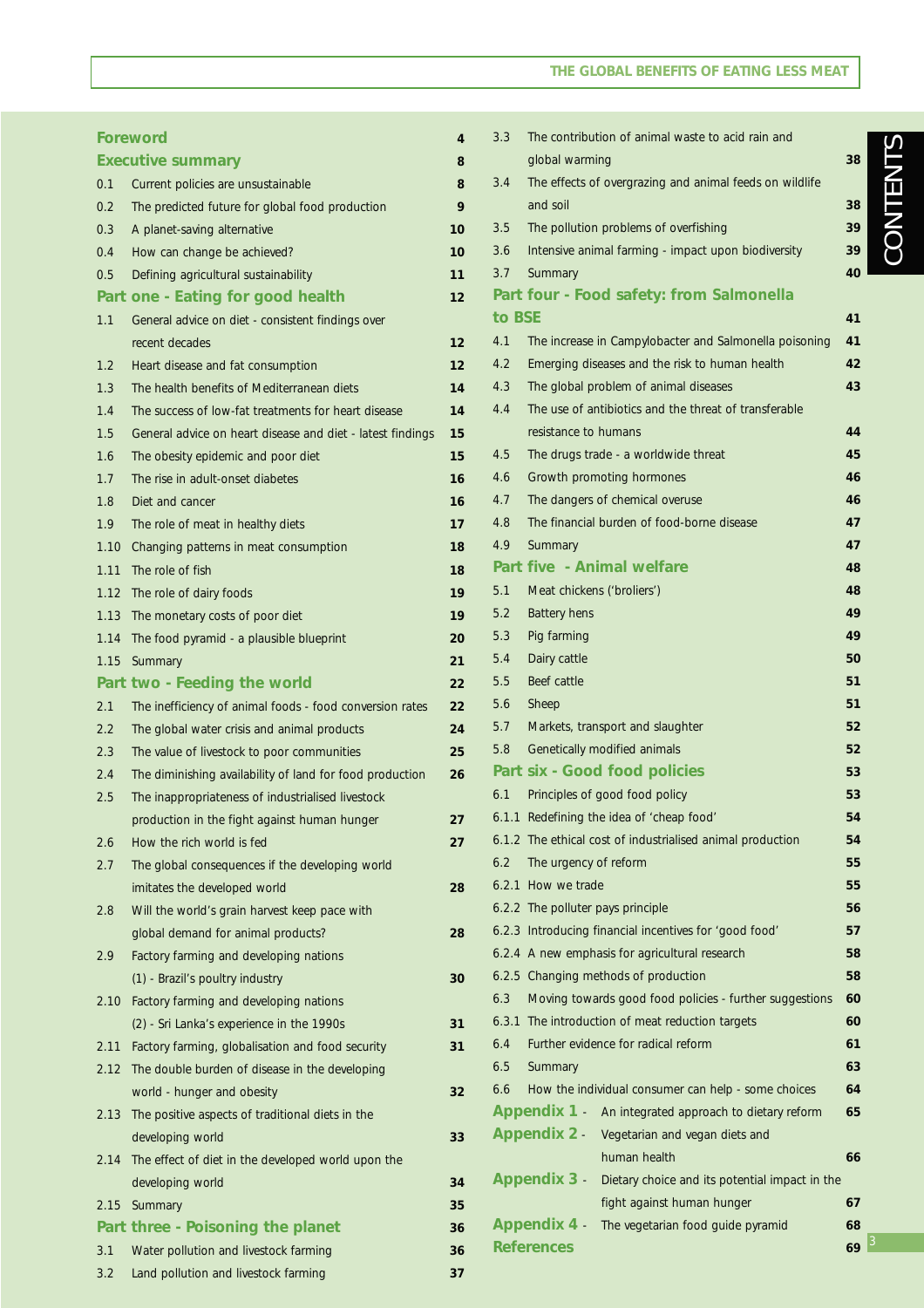## **FOREWORD**



#### By Jonathon Porritt

There's no real logic in the way we address critical resource issues these days. Particular causes rise suddenly up the agenda, and then fall back again into obscurity, as happened with the phenomenon of acid rain through the 1980s, and the plight of the rain forests in the 1990s. Understandably, campaigners tried to pick off "winnable issues", which are usually the ones the media are most likely to get behind – regardless of whether or not they are the most significant issues in ecological or health terms. Policy-makers scurry around dealing with one damaging environmental symptom after another, with barely a moment for reflecting on what

the causes of these endless symptoms might actually be. Meanwhile, the world continues to fall gradually to pieces around us as some of the gravest threats to the long-term sustainability of humankind remain all but ignored.

I would put the excessive consumption of meat right up there in that category. And though I understand only too well why it is that politicians continue to ignore this particular aspect of food and farming today, I despair at their selective blindness. And once you've read this report, I would be astonished if you didn't feel something of that same despair, having been exposed to the full gamut of consequences of the seemingly unstoppable growth in meat consumption.

I write these words as a meat–eater. I've never been a vegetarian, and as a prominent exponent of all things sustainable, have often been attacked by vegetarians for what they see as inconsistency at best and outright hypocrisy at worst. I don't see it that way, though I'm aware that my own personal response to this dilemma (which is to try and eat a lot less meat and buy almost all the meat we consume as a family from organic suppliers) is not available to most people for reasons of price, availability and so on. I am therefore, by definition, "compromised" in this debate, stuck in that tricky grey area between the moral elegance of vegetarianism on the one hand and the outright indifference of hamburger-guzzling carnivores on the other.

And that may explain why I intend to focus my comments in this Foreword on the resource issues behind meat consumption, rather than on the welfare issues. Whilst I will always continue to campaign actively to improve the welfare of farm animals, and to eliminate all forms of cruelty from the food chain, I'm reconciled - with those caveats – to the moral acceptability of the human species using other animal species for their own benefit.

By contrast, I'm far from reconciled to the grotesque misuse of the earth's resources that our current pattern of meat-eating demands. There's only one realistic framework within which to try and make sense of these issues, and that's to assess what needs to be done today to secure sustainable, dignified livelihoods for the 9 billion or so people with whom we will be sharing this planet by the middle of this century. Right now, it's not looking good. All the earth's major life-support systems are increasingly stressed by the ever-heavier "footprint" of humankind, and whilst local environmental conditions in most OECD countries have indeed improved over the last couple of decades, the big global resource problems just go on getting worse.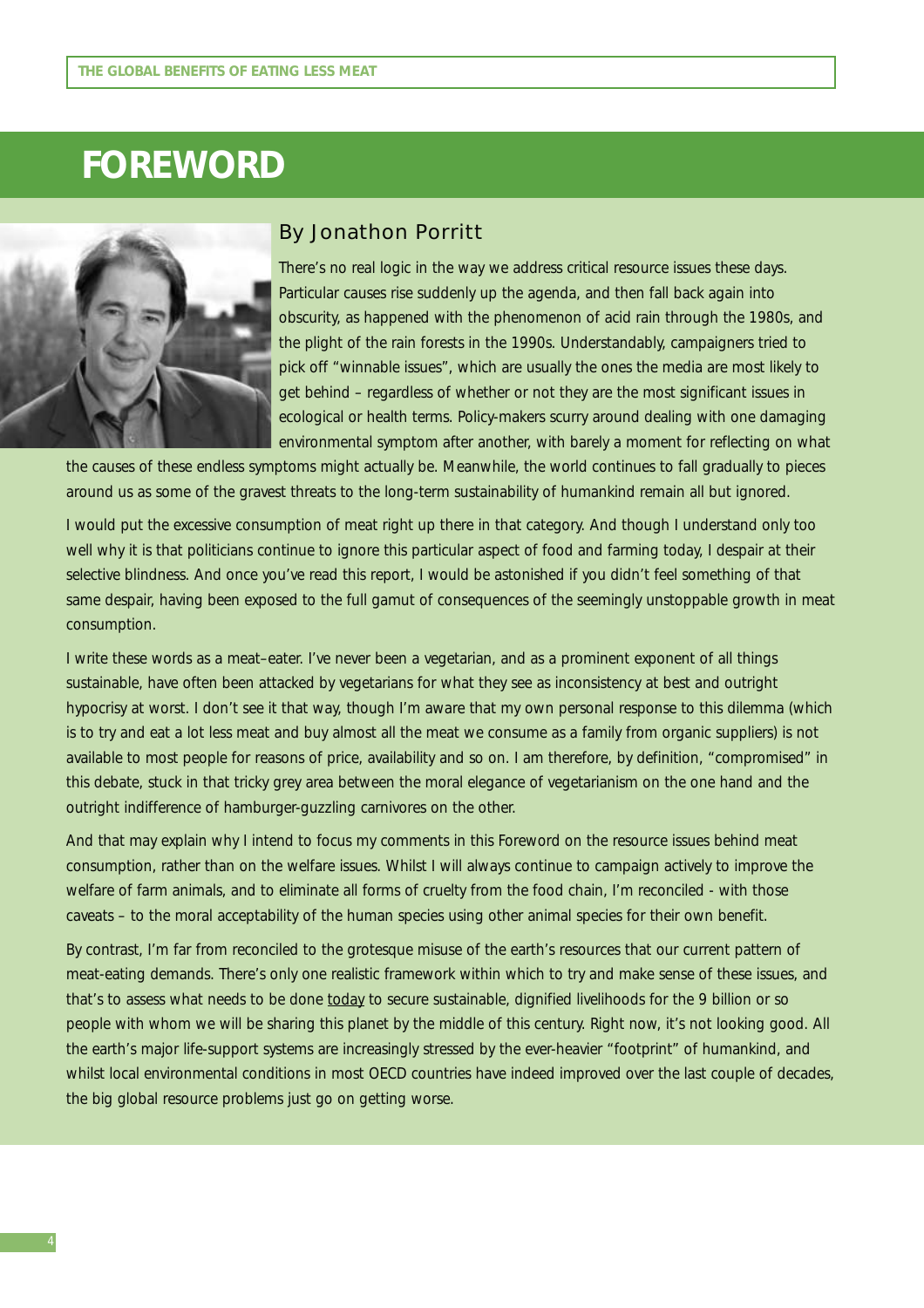Yet "business-as-usual" mindsets are still in the ascendancy. Our continuing failure, for instance, to ratify the Kyoto Protocol (the sole international measure available to us to start cutting back seriously on emissions of carbon dioxide and other greenhouse gases) demonstrates conclusively the lengths to which we will go to deny today's planetary reality. Do the sums, objectively, and only one conclusion emerges: if all 6 billion of us were to live at the same level of material well being as the world's richest 1 billion currently enjoy, then we'd need at least another three planet earths to provide the resources and absorb the pollution and waste. Faced with such a surreal projection, it's surely time for the concept of "One Planet Living" to become the foundation stone of literally every new policy in every area of human endeavour.

As far as food is concerned, the key determinant of sustainability is the overall efficiency with which we use our natural capital (soil, water, energy and so on) to produce the food that we need. As is now well understood, the more meat we eat, the less efficient that ratio becomes. Although there's some controversy about the different ways in which the calculations are done, the basic rule of thumb is that it takes two kilograms of feed to produce every kilogram of chicken, four for pork, and at least seven for beef. The more meat we eat, the more grain, soya and other feedstuffs we need. So when we hear that total global meat demand is expected to grow from 209 million tons in 1997 to around 327 million tons in 2020, what we have to hold in our mind is all the extra hectares of land required, all the extra water consumed, the extra energy burned and the extra chemicals applied, to grow the requisite amount of feed to produce 327 million tonnes of meat.

Very few people in farming today (let alone amongst agricultural policy makers) are thinking this through in terms of total resource flows – what goes into the production process and what comes out. If we did any kind of serious "mass balance analysis " of these resource flows, we'd begin to see far more clearly just how unsustainable contemporary agriculture really is. At the moment, the full balance sheet is closed to us, and we can't begin to distinguish between sustainable and unsustainable livestock systems. As Colin Tudge points out in his powerful new book, *So Shall We Reap*:

'When livestock are raised according to the tenets of good husbandry (the ruminants to eat the grass on the hills and wet meadows, the pigs and poultry to clear up the leftovers) they hugely increase the overall economy of farming. Agriculture that includes the appropriate number of animals judiciously deployed is more efficient, not less, than an all-plant agriculture. But when livestock is produced in vast (and ever increasing) numbers, needing correspondingly vast inputs of cereal, they compete with the human species. If present trends of meat-eating continue, then by 2050 the world's livestock will be consuming as much as 4 billion people do: an increase equivalent to the total world population of around 1970, when many were doubting whether such human numbers could be fed at all.'

Much of that growth will come in China, where a burgeoning middle class is rapidly "moving up the food chain" in terms of increasing per capita levels of meat consumption of every kind. As Lester Brown of the Earth Policy Institute has been arguing for more than a decade, this is going to have huge implications for global food markets. China's own grain production fell from 392 million tons in 1999 to 340 million tons in 2003. The higher the proportion of that declining harvest that is required for livestock production, the more China will have to start trading on the global markets, which must inevitably lead to substantial price increases all around the world.

In fact (as you'll see in Part two), it is the impact on China's desperately overstretched water supplies that is likely to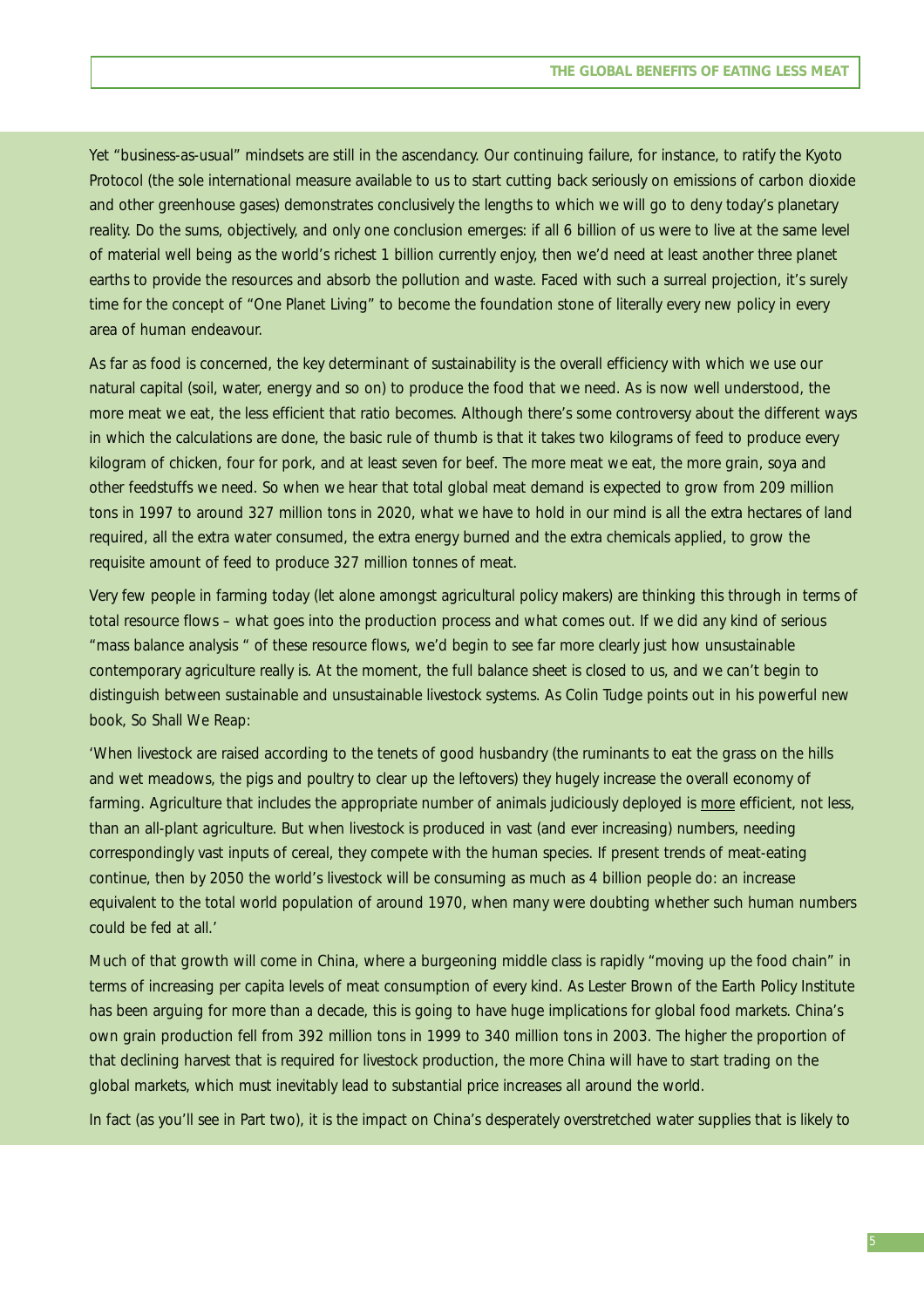pose an even greater problem. Water tables are now declining steeply throughout the northern half of China, and with lakes disappearing and springs and rivers drying up, some now argue that Northern China is literally drying out. And that's where much of China's grain harvest comes from.

These resource constraints remain invisible to the vast majority of consumers, whatever part of the world we're talking about. We're only just waking up to the fact that climate change is going to have a serious impact on all our lives, and we still don't factor this into our individual purchasing decisions. We've absolutely no idea about how much energy is needed to put any particular piece of meat on our plate, or how much water, or how much feed. The "embedded energy" and "embedded water" are just abstractions to most people. Yet if easy access to fossil fuels or ready supplies of water were taken out of the equation, then the whole "business model" that lies behind today's intensive meat production systems would collapse.

And that day is not so far away. There is now a growing consensus that global oil extraction (in absolute terms) will peak at some stage over the next decade – it peaked more than twenty years ago in terms of the amount of oil extracted per person on Planet Earth! From that point on, the laws of supply and demand will assuredly kick in, with the gap between the two growing every year, putting an end to the utterly unsustainable fiction of "cheap meat".

And this is where the reality behind the huge growth in meat consumption begins to kick in. Up until this point in the argument, few politicians would dissent from the underlying analysis, though they would probably harbour some sad residual belief that technological progress will get it all sorted out somehow sometime in the future. But to suggest that the sacred cow of cheap meat (which has been a 50-year, cross-party policy priority) should be not just reappraised, but humanely put down, would have them all spinning in mock populist alarm.

But put down it must be. Hardly any of the meat we eat today is as "cheap" as the price on the pack might lead us to believe. It's just that its true costs are hidden, both in terms of the unsustainable drawing down of our natural capital and of the intolerable levels of cruelty to which so many of the 22 billion farmed animals in the world today are subjected. Factor in all the health and food safety impacts of excessive meat consumption, and the notion of cheap meat is revealed as the sick joke that it really is. The truth of it is that we should all be eating a lot less meat and we should all be paying a lot more for it.

So why are our politicians so obstinately attached to the concept of cheap meat? They would of course be reluctant to find themselves accused of the kind of "elitism" which I will assuredly be accused of for writing the paragraph above, but there has to be more to it than that.

Nutritionally speaking, after all, it's clear that people actually need far less meat than they consume today. Most adults get all the protein they need from cereals and pulses, with meat adding a little bit of extra "high quality" protein, some special fats (not the saturated fats that cause such serious health problems), and other trace vitamins and minerals. Fine, but it's self-evident that one actually needs very little meat to provide those benefits.

So most of the meat we eat provides very little nutritional benefit – and massive nutritional impacts, as Mark Gold explains in Part one. So is our putative "need for meat" based more on taste than nutrition? After all, people wouldn't be eating all those hamburgers and bacon butties if they didn't taste good. True enough, but most people find they have a "saturation point" beyond which the thought of any more meat becomes unpleasant – and in different circumstances, with different incentives and different media messages, there's little reason to suppose that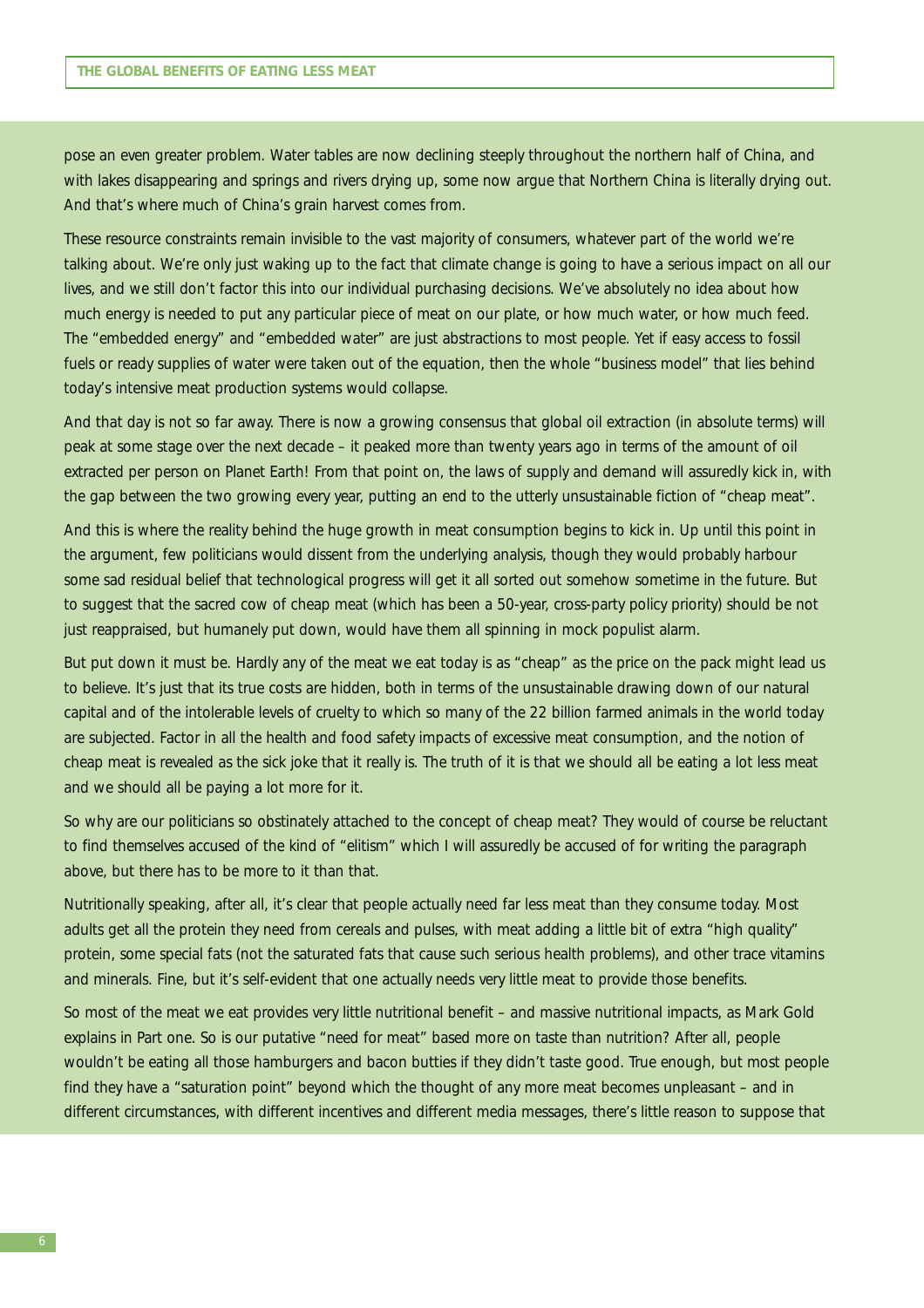peoples' saturation point couldn't be set a great deal lower.

Which leaves us with the tricky issue of status. Because meat was so expensive (and relatively unattainable) for most people since the start of the Industrial Revolution, it became a powerful status symbol testimony to a person or family "getting on" in life, a convenient proxy for social and economic success. The novels of both Charles Dickens and Gustave Flaubert, for instance, dwell with unconcealed delight on the privilege of easy access to every conceivable kind of meat, providing a sensory feast from which the poor were almost entirely excluded.

But things have changed. Most meat now is really very cheap indeed in terms of the actual price we pay, excluding very few in our much more affluent (though still hardly equal) society. Yet the "cachet" attached to meat eating seems to linger on. Again, it's hard to imagine that this somewhat spurious social and cultural proxy value would persist in an environment where meat eating was exposed for what it really is: fine in much more limited moderation, but otherwise a moral outrage and a threat to ourselves, our planet's life support systems, and to future generations.

Can you imagine a world in which meat was discussed in such terms? Where every pack of meat carried either the same kind of warning as now appears on cigarette packets, or the equivalent of the emerging marketing motif ("enjoy responsibly") of those alcohol companies that are beginning to accept the horrific health and social externalities caused by the excessive consumption of their products?

Inconceivable? Today, for sure, but for how much longer? In *So Shall We Reap*, Colin Tudge develops an eloquent argument demonstrating that contemporary food and farming policy has very little to do with meeting human needs, guaranteeing food security, providing high and consistent levels of nutrition and food safety, underpinning rural economies, or supporting farmers' livelihoods (as we are constantly told), let alone minimising cruelty to animals or optimising resources efficiently. Much more simply, it's all about profit: squeezing the maximum financial yield out of every link in the food chain to benefit a tiny number of an already inconceivably rich minority of citizens in the world's richest countries. He qualifies this blazing critique with some wise reflections:

'I do not suggest that the rise in meat-eating these past few decades has been a conspiracy, or a simple confidence trick. The farmers who have striven to raise their output of meat have in the main responded, as farmers in every age must always do, to the economic pressures of their day. The nutritionists who urged greater intake were sincere. Politicians concluded that the increase in livestock was good for people, and was in line with people's desires, and was also good for farmers and hence for the economy as a whole – and what else are politicians supposed to do? Yet the whole enterprise has been at least as damaging in the long term, as, say, the arms industry.'

Such an analogy will of course outrage most people involved in food and farming today. Let alone the politicians that preside so inadequately over their economic well being. Yet their denial of the cumulative impacts of excessive meat consumption is a major part of the problem. So too is the reluctance of most environmental or conservation organisations to take up some of the issues so powerfully presented in this report, on the grounds (I presume) that they are either not "winnable" or are likely to cause great offence to their own donors and supporters.

Be you a vegetarian or a conflicted carnivore (such as myself), the very least we can all do is to challenge that denial, both as consumers (through our purchasing power) and as citizens. Without such a transformation in our attitudes and behaviour, any prospect of a sustainable, secure and compassionate future for humankind is pure moonshine.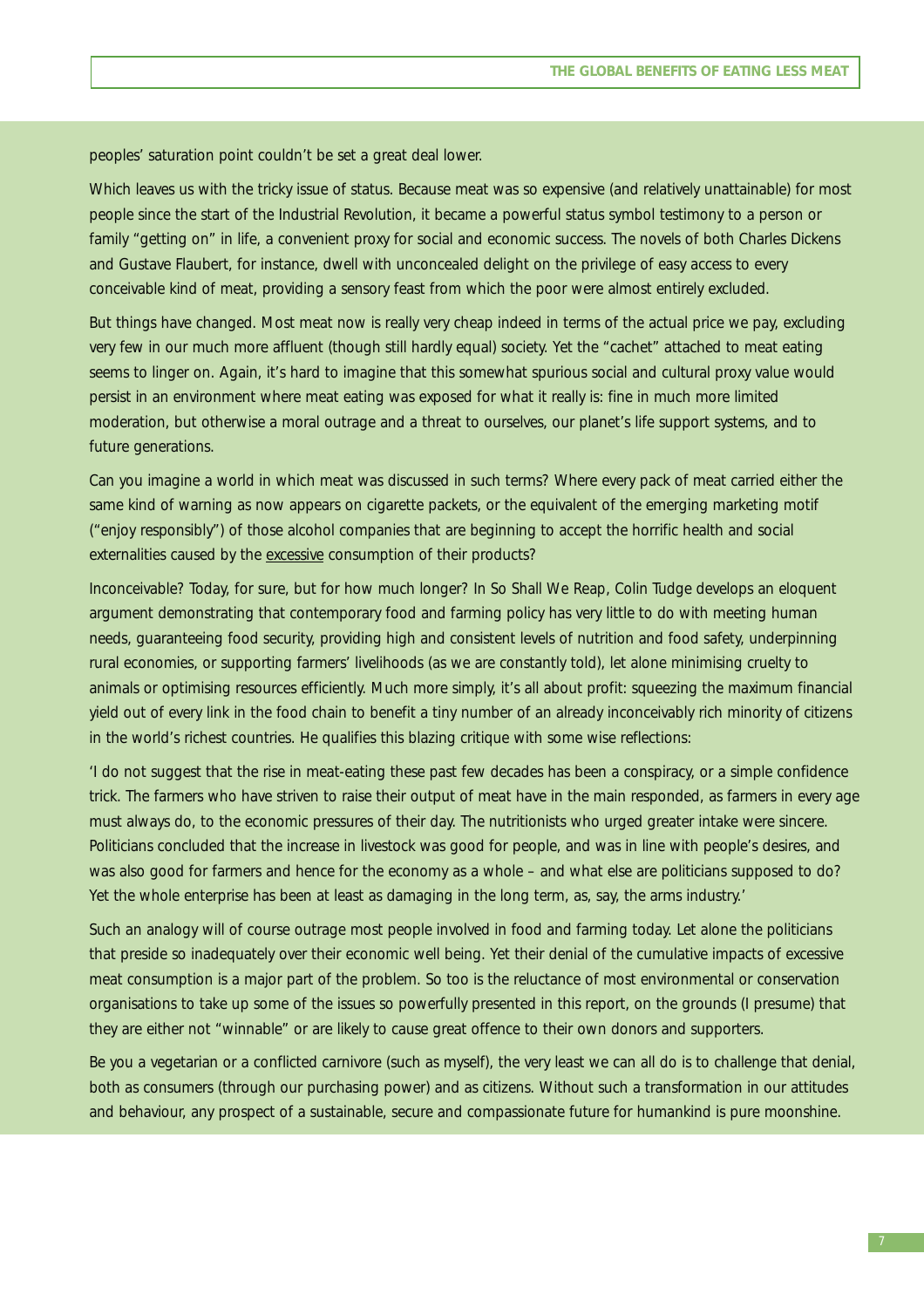## **EXECUTIVE SUMMARY**

In the second half of the 20th Century, worldwide meat production increased roughly fivefold; per capita consumption more than doubled. Even though the industrialisation of farming has allowed vast numbers of animals to be reared in relatively small areas, those kept in factory farms cannot forage for their own food or live on scraps or waste products - as was traditionally largely the case. Consequently, massive areas of land are given over to growing crops to feed them. Livestock production has become the world's largest user of agricultural land.

The farm animal population has expanded dramatically to meet demand. Today, the growing human population already in excess of 6 billion - shares the planet and its resources at any one time with nearly 1 billion pigs, 1.3 billion cows, 1.8 billion sheep and goats and 15.4 billion chickens. As the intensive poultry industry (in particular) spreads to and within many areas of the world, there are already twice as many chickens as there are humans on earth to eat them. Consumption of dairy produce, eggs and seafood have also increased rapidly.

Before the 1990s, the vast majority of animal products were consumed in rich countries, yet in the last decade many in developing nations have also adopted what was once known as the Western diet. Even though per capita consumption of beef, pork and chicken remains at only a third of the quantities eaten in the industrial world, it has doubled in poorer countries in little more than a decade. All indications are that this trend will continue apace for the foreseeable future, encouraged by governments and large-scale international agricultural interests.

#### **0.1 Current policies are unsustainable**

The scale of this expansion is unsustainable and will reduce the future prospects of healthily feeding an expanding human population. The main problems can be summarised as follows:

- ❍ In the developed world, inappropriate diet is increasingly accepted as a cause of ill-health and morbidity. Meat, meat products and dairy foods make up the greatest percentage of saturated fat intake and there is now general consensus among nutritionists that this contributes significantly to several diseases which have reached epidemic proportions. All informed opinion stresses the desirability of reduced consumption of animal products and increased intake of fibre-rich carbohydrates, fresh fruit and vegetables in order to minimise risk of heart disease, mature onset diabetes, obesity and (possibly) some cancers.
- ❍ Rather than adding to our capacity to feed the world's human population, putting animal products at the centre of food policy diminishes the possibility of doing so. Just as growth in the human population inevitably puts a strain on the earth's resources, (leading many experts to cite control of numbers as crucial to the fight against human hunger), so a spiralling farm animal population is also threatening stability. Apart from those who feed predominantly on pasture where it is difficult to grow crops, and others who feed on scraps and waste products as part of rotational mixed farming, farm animals utilise considerably more food calories than they produce in the form of meat. Meat is the most resource costly form of food because livestock waste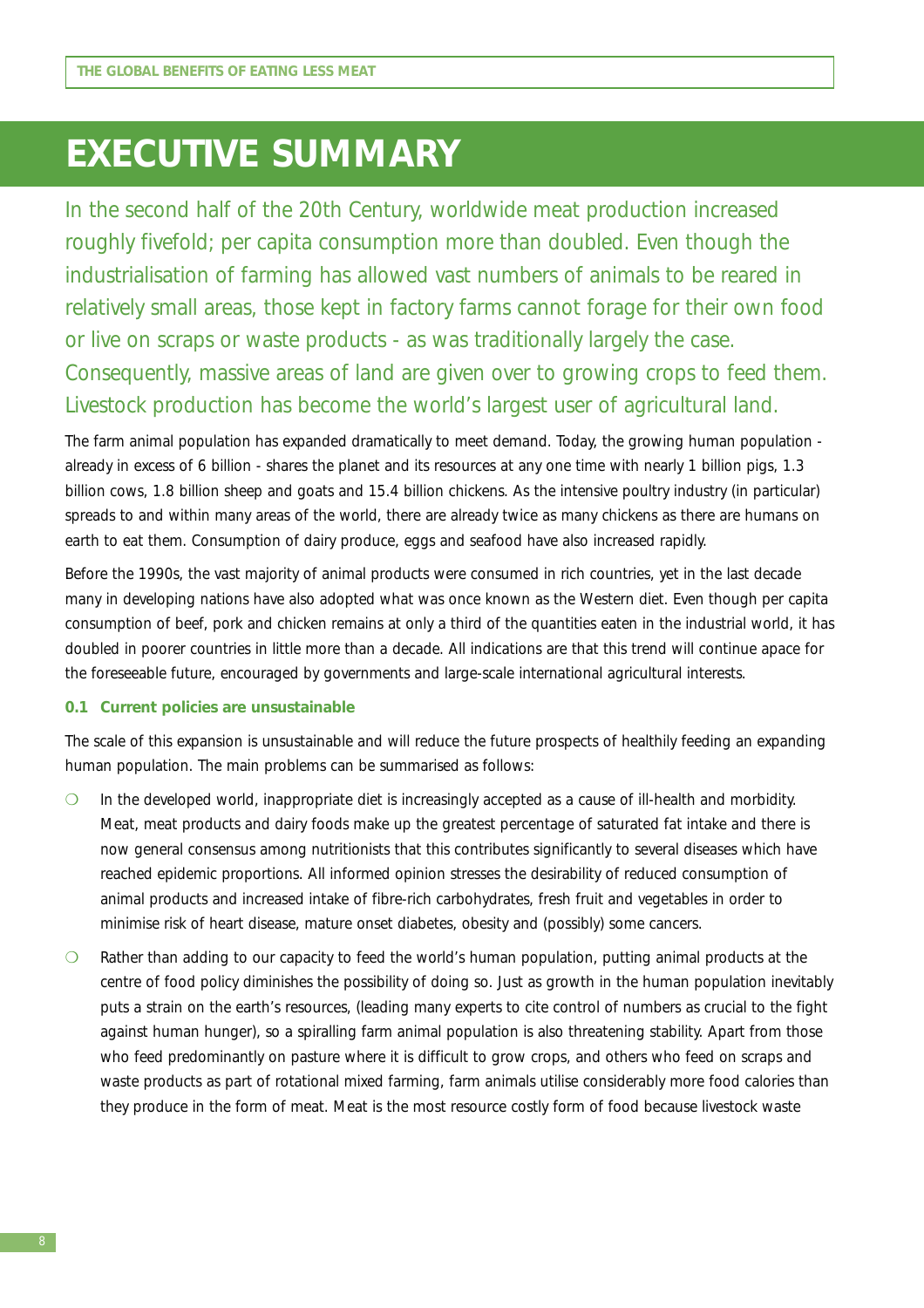most of the energy and protein value of their feed in digestion and bodily maintenance. More food can be obtained by using land to grow crops for direct human consumption.

Farm animals also compete with people for other precious resources, notably water. Lack of water is now recognised as the greatest single threat to yields from arable farms, making it vital to develop food production systems which minimise water reliance. Each calorie of meat takes far more water to produce than a calorie of grain, so one of the simplest ways to increase the ratio of food produced to water consumed is to reduce dependence upon meat.

❍ The unsustainably large livestock population is having a devastating environmental impact. Often overlooked as a contributor to global warming, livestock herds account for 10 per cent of all greenhouse gases, including approximately 25 per cent of emissions of methane - considered to be among the most potent.

A further major problem is created by the sheer volume of waste produced by the farm animal population estimated at thirteen billion tonnes every year. Even in countries where relatively strict anti-pollution measures are imposed, this causes high levels of ammonia and nitrate pollution of land, water and air. The excessive use of chemical fertilisers and pesticides to grow crops for animal feed creates further environmental damage.

Other ecological problems are specific to individual areas. Among the most spectacular have been rainforest destruction in Central and South America caused by the felling of forests in order to rear cattle for the hamburger trade or to grow soya for animal feed, and desertification from overgrazing in parts of Africa.

❍ The massive increase in meat production would not have been possible without the development of industrialised methods of farming, allowing far more animals to be fattened than would have been possible via traditional systems. Production methods have ignored the rights and needs of animals by depriving them of the opportunity to fulfil natural behaviour patterns. Exercise, fresh air and social interaction have all been considered unnecessary. Selective breeding for unnaturally rapid growth has created numerous endemic health problems, particularly from leg deformities and heart weakness.

Since 1997, the EU has recognised farm animals as sentient beings, capable of suffering and feeling pain. It should, therefore, be incumbent upon policy makers to outlaw methods of production which, by their very nature, severely compromise basic welfare standards. This can only be achieved by reducing the number of animals bred, reared and slaughtered - and consequently by reducing the amount of meat produced and consumed.

#### **0.2 The predicted future for global food production**

Whether on grounds of human health, sustainable use of resources, environmental protection or animal welfare, it is imperative that the human population decreases its dependence upon animal products. Yet according to predictions by leading agencies, there is little sign that the warning is being heeded. According to a November 2001 report by the World Bank, *Livestock Development - Implications for Rural Poverty, the Environment, and Global Food Security:*

'total global meat demand is expected to grow from 209 million tons in 1997 to 327 million tons in 2020 (56%). Over the same period global milk consumption is expected to increase from about 422 million tons to 648 million tons (54%).' <sup>1</sup>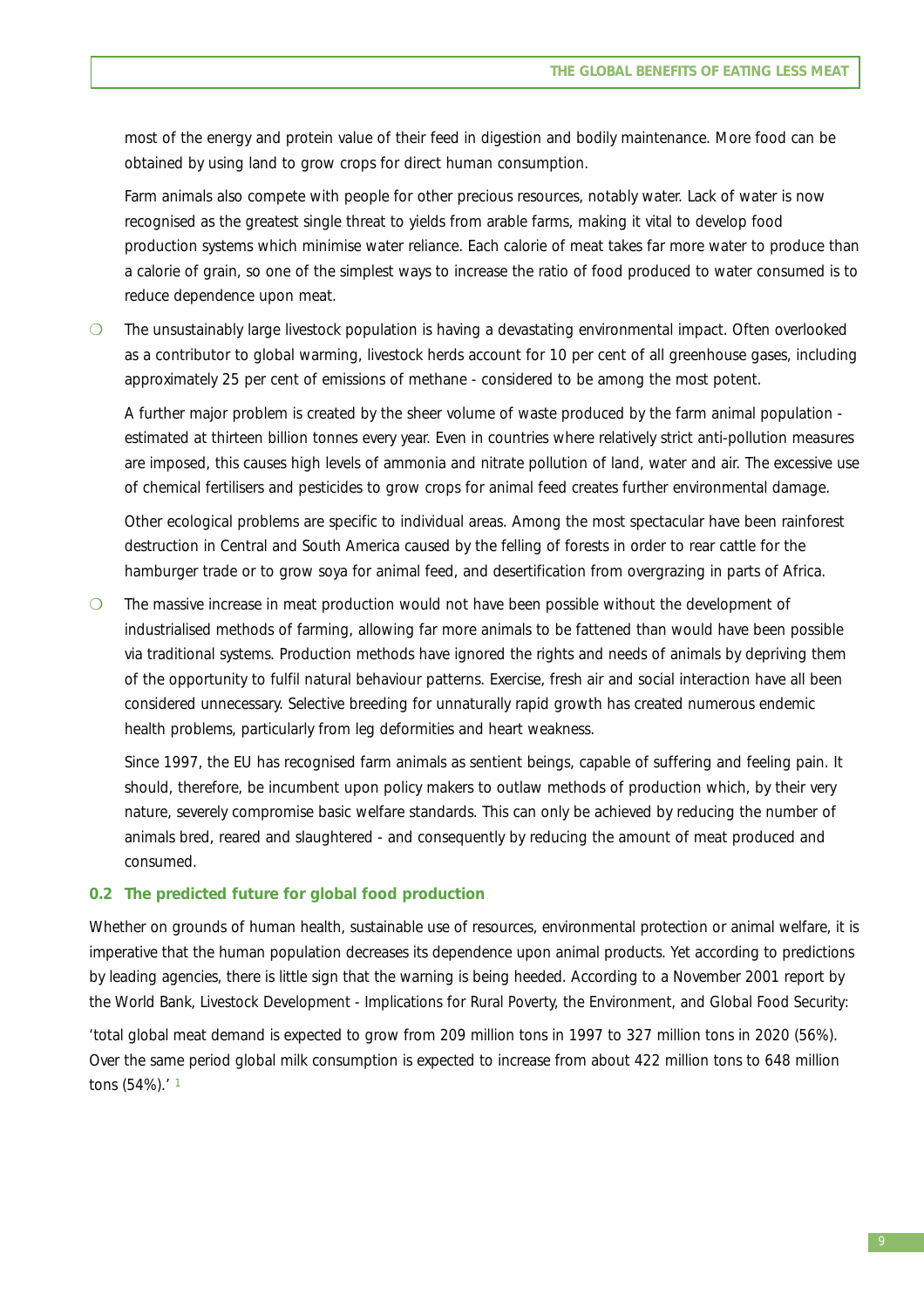This is approximately the same massive rate of increase as we have seen in the last 40 years, forecast to occur within only two further decades. It is anticipated that most of this increase will come from animals bred in intensive farms, the majority of them in the developing world. According to the World Bank report:

'per capita meat consumption in the developing world will increase from 25 kilograms to 35 kilograms, compared to an increase from 75 kilograms to 84 kilograms in the industrial world.<sup>' 2</sup>

If this prediction proves accurate, some 80 per cent of the total worldwide increase by 2020 will occur in developing nations, by which time they will be responsible for 65 per cent of global output. The World Bank also suggests that 95 per cent of increased milk production will come from developing nations, leaving them with some 57 per cent of worldwide consumption. 3

While the authors of *Livestock Development* acknowledge that this projected expansion 'could severely affect global food security, the natural resource base, and rural equity' they dismiss the logical response - to curb demand for meat and milk - as 'not a viable option'. 4 ('Global food security' is defined by them as 'the individual's access to enough food to maintain a healthy and active life'.)

#### **0.3 A planet-saving alternative**

Historically there seems to have been a direct correlation between rising affluence and increased consumption of animal produce. This suggests that it will prove extremely difficult to discourage developing nations from emulating the food production and consumption patterns followed in the industrial world since the end of the Second World War. **Yet rather than accepting that the current trend towards a high-meat diet is inescapable, this report suggests that an alternative approach is essential.** Unless we begin to rely less upon animal products in the human diet we will place a catastrophic strain upon the earth's resources, with potentially disastrous consequences for human health and hunger, the natural environment and animal needs.

This report summarises the case for reduced dependence upon livestock to feed the human population and suggests ways in which change can be achieved. **It is aimed primarily at both decision makers and individuals in the developed world.** While developing countries must also review, as a matter of urgency, the implications of their increased reliance upon meat and dairy foods, it would be presumptuous to attempt to impose food policy upon them - particularly when the vast majority of animal products are still consumed within the industrial world. The hope is, nonetheless, that those with influence in the developing world may accept the logic of the case presented here. Meanwhile, one of the most powerful ways in which the North can encourage the South not to follow the predicted massive dependence upon meat eating is to set an example worthy of imitation. Moving towards a more plant-based diet in the developed world - however belatedly - is probably also the best way of promoting sustainable food policy in developing nations.

#### **0.4 How can change be achieved?**

There are two principal ways in which change in food policy can be achieved:

Firstly, through the power of individuals to inspire progress by the actions they take as consumers and/or as active citizens and campaigners.

Secondly, by the decisions of policy makers.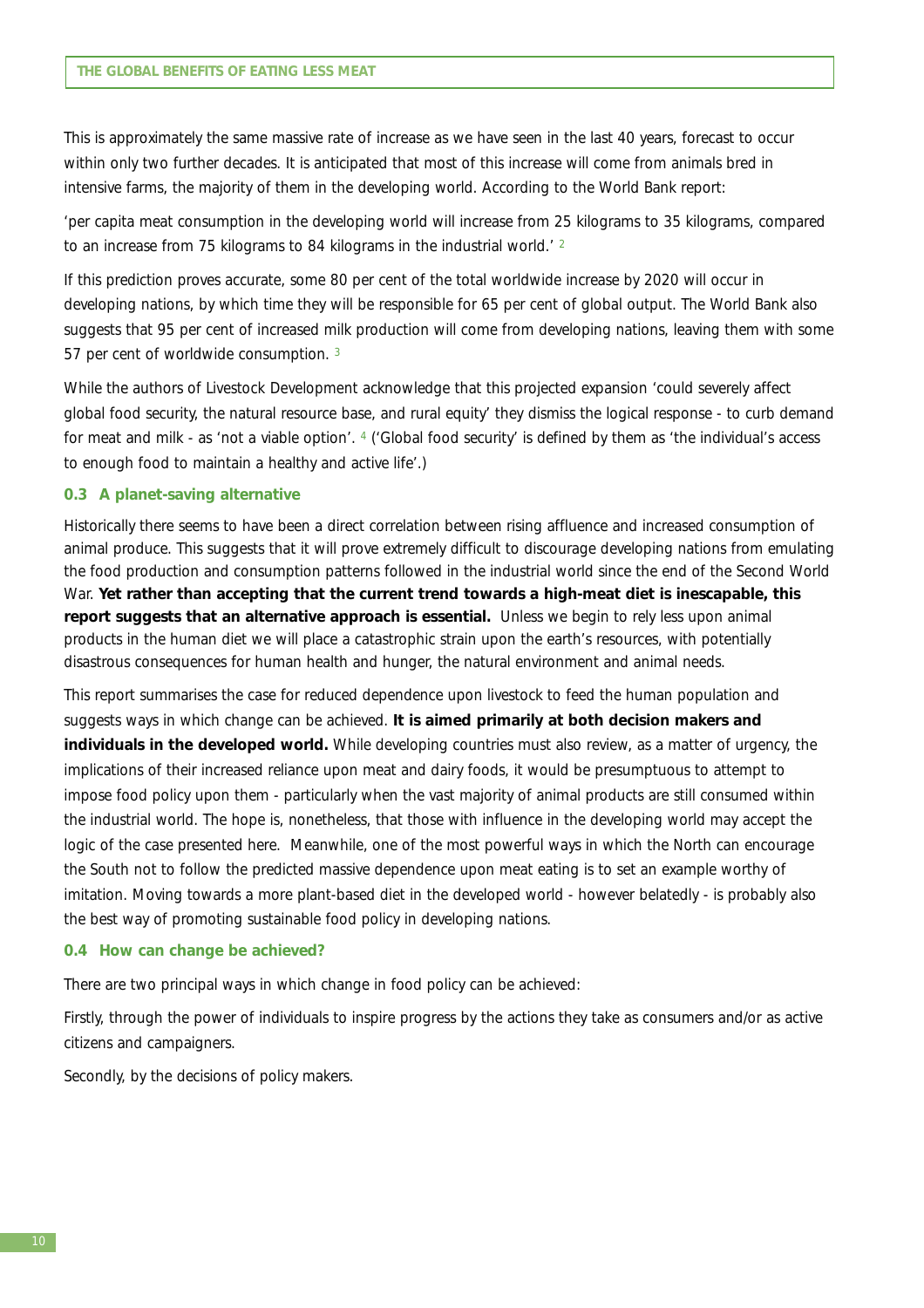In some parts of the industrial world, many individuals have radically altered their eating habits over the last two decades. In the UK, some consumers have reduced their consumption of meat (particularly red meat) or made a decision only to eat organic or free-range produce. The vegetarian population has grown significantly and now stands at roughly 5 per cent of the population. The number of vegans has also risen sharply from approximately 70,000 in 1985 to an estimated 250,000. Part of the purpose of this report is to encourage more people to support these initiatives.

Thus far, however, politicians have barely recognised levels of meat consumption as an issue worthy of serious debate, let alone introduced the type of programmes that might bring about progress. A primary function of this report is to gain acceptance of the need for radical reform at the political level, suggesting measures that will promote food policies that are healthier, more humane and sustainable. **For the sake of people, animals and the planet, meat must now become an urgent political issue. As an initial step, we recommend that governments in the developed world pursue a target of 15 per cent reduction in meat consumption by the year 2020. Rather than an extreme measure, this should be viewed as a moderate response to the latest findings on healthy and sustainable food production methods from many respected organisations - notably the World Health Organisation (WHO) and the Food and Agriculture Organisation of the United Nations (FAO).** 

#### **0.5 Defining agricultural sustainability**

Sustainability has become a key concept for environmentalists and human rights activists. What does it mean for food production? Dr Jules Pretty of the University of Essex gives the following definition:

'It is farming that makes the best use of nature's goods and services while not damaging the environment. Sustainable farming does this by integrating natural processes, such as nutrient cycling, nitrogen fixation, soil regeneration and natural pest control, within food production processes. It also minimises the use of nonrenewable inputs that damage the environment or harm the health of farmers and consumers.' 5

In pursuit of this goal, many proponents envisage an agricultural system where intensive production is abandoned in favour of traditional methods in which relatively small numbers of animals are reared extensively. Animal produce is seen as a relative luxury to supplement a largely plant-based diet. Decent standards of animal welfare attempt to ensure that livestock enjoy a relatively natural life and as quick and painless a death as possible. Their wastes are returned to the soil, playing an essential role in maintaining soil fertility and environmental biodiversity as part of mixed organic rotational systems, or by grazing on marginal pasture lands.

Although the tendency worldwide is away from sustainable agriculture towards industrial production dominated by powerful conglomerates, many small-scale farmers across the globe still produce food in this traditional way. For example, intensive poultry farming is the fastest growing form of intensive farming throughout the world, yet still some 80 per cent of farmers in Asia and Africa raise small flocks of chickens who survive by scavenging. 6

What makes current levels of meat consumption a particular danger to food security is both the number of animals reared and the fact that they are grain and soya-fed (i.e. land is devoted primarily to feeding them rather than people directly). It is these trends that must be reversed if sustainable levels of production are to be achieved.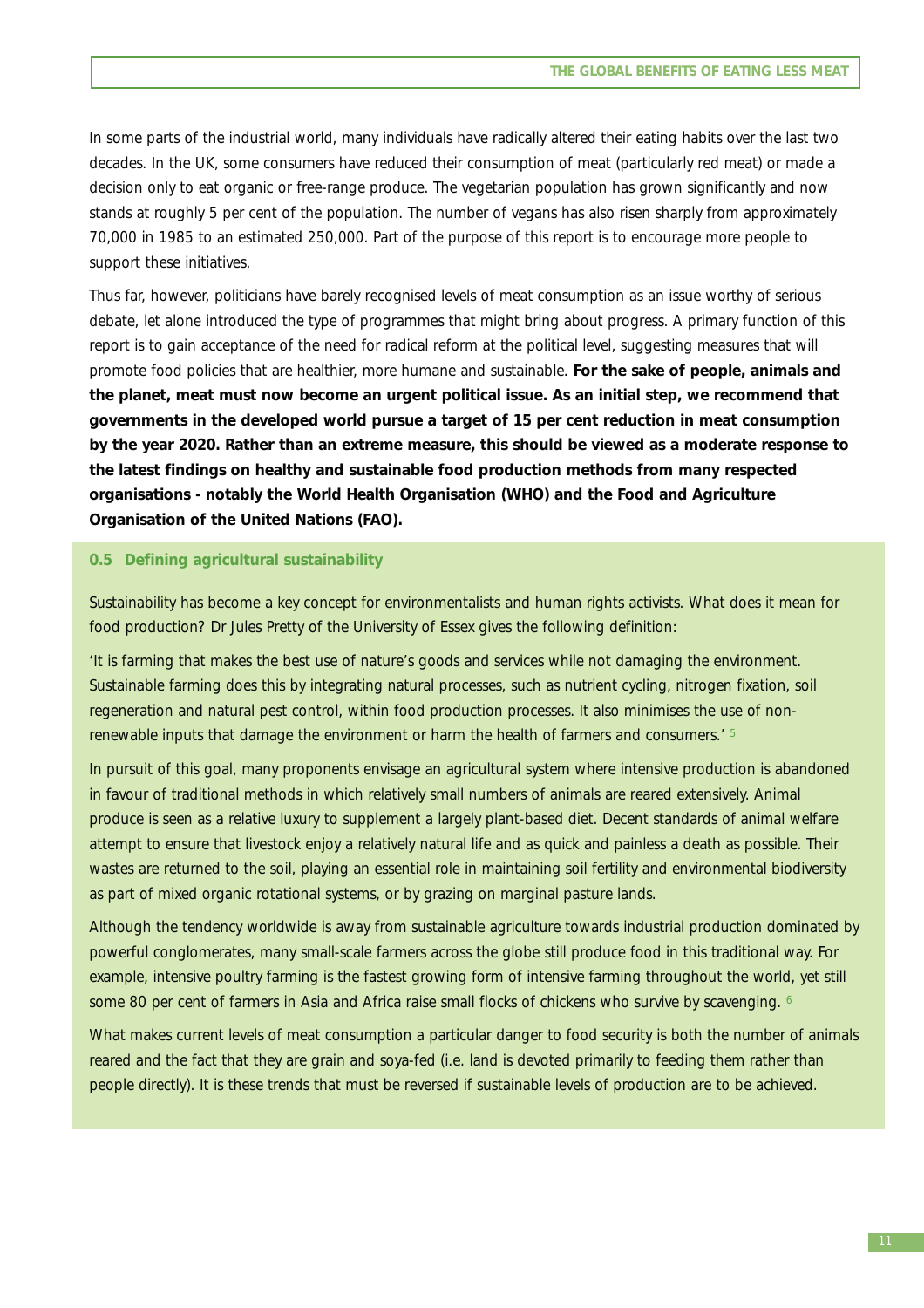## **PART ONE**

### **Eating for good health**

There is now widespread agreement that poor diet has become a major cause of death and disease in the industrialised world. Heart disease, cancer, obesity and diabetes are health problems of epidemic proportions in which inappropriate eating habits play a significant role.

Equally as important as the negative impact of poor diet upon human health is the positive improvement that can be achieved by eating good food. In their draft consultation paper, *Diet, Nutrition and the Prevention of Chronic Diseases***,** the World Health Organisation (WHO) and Food and Agriculture Organisation of the United Nations (FAO) stress that:

'dietary adjustments can not only influence present health, but determine whether or not an individual will develop diseases such as cancer, cardiovascular disease, and diabetes much later in life.' 7

Consequently, the two organisations propose:

'action placing nutrition, together with the other principal risk factors for chronic disease (tobacco use, physical inactivity, and alcohol), at the forefront of public health programmes and policies.<sup>'8</sup>

#### **1.1 General advice on diet - consistent findings over recent decades**

There has been a general perception among both decision makers and the general public that nutritional advice tends to undergo changes of fashion. As a result, recommendations are often dismissed as 'faddish'. Yet what is particularly striking about independent nutritional research over the past 25 years is the consistency both of findings and proposals for reform. In survey after survey, saturated fat and unrefined sugar consumption are the ingredients most frequently associated with ill-health, while dietary fibre and fresh fruit and vegetables are widely promoted as foods that should be eaten in greater quantities.

The recent comprehensive report by the WHO and FAO concludes that changes in diet in the second half of the 20th Century have seen 'traditional, more plant-based diets... swiftly replaced by high-fat, energy-dense diets with a substantial content of animal foods'. 9 This, they conclude, has played a 'key role' in the upsurge in diet-related preventable diseases. To counteract the trend, nutritional experts from the two organisations make the same dietary recommendations as many others before them: reduce consumption of saturated fats (particularly from red meat and dairy foods) and increase consumption of fruit and vegetables to at least 400 grams per day - an amount currently eaten by 'only a small/negligible minority of the world's population'. 10

#### **1.2 Heart disease and fat consumption**

Official investigations into ischaemic heart disease (IHD) have concluded consistently that there is compelling evidence that a plant-rich diet reduces risk substantially. Almost twenty years ago the UK government's Committee on Medical Aspects of Food Policy (COMA) examined ways to decrease what was considered to be a heart disease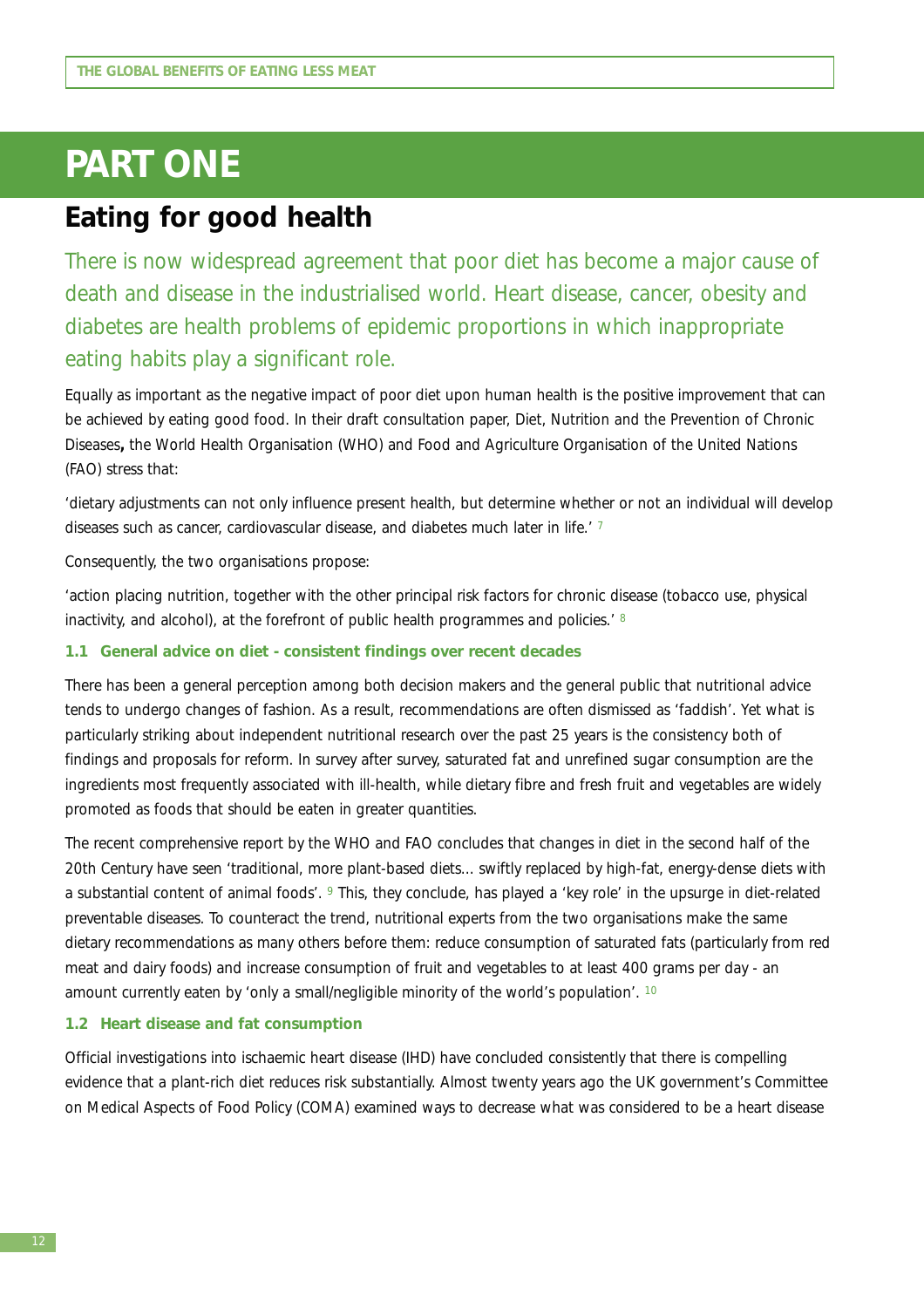epidemic and suggested reductions in the amounts of saturated fat and increases in fibre-rich carbohydrates. Its report added that animal protein is often associated with fat that is rich in saturated fatty acids whereas vegetable protein may be associated with dietary fibre*.* <sup>11</sup> A discussion paper published during roughly the same period by the then UK government-sponsored National Committee on Nutrition Education (NACNE) reached a similar conclusion. It stated that meat and dairy products make up about 60% of our total consumption of fat and should be reduced substantially. Instead, it advised that we should eat more cereal products, beans and other vegetables. 12

Publication of these two documents in the early 1980s sparked vigorous interest in the effect of diet upon heart disease, encouraging several studies which compared the incidence of disease among vegetarians and meat eaters. Five major projects offering what is now regarded as statistically significant findings have been conducted, each of them showing lower mortality rates for ischaemic heart disease among vegetarians. In 1999, The American Journal of Clinical Nutrition published a paper which assimilated information from all five studies, combining data on a total of 76,172 vegetarian and non-vegetarian men and women from comparable backgrounds. After adjustments for other possible factors such as alcohol use, education level and smoking, the conclusions previously reached by the individual studies 'were strongly confirmed'. The evidence 'that vegetarians have a lower risk of dying from IHD than comparable non-vegetarians' was interpreted as 'strong'. Subsequently, two of the authors of the paper pointed out that 'there are currently 165,000 deaths each year in Britain from heart disease, and that conversion to a vegetarian diet could lead to 24% lower death rates', preventing 'about 40,000 deaths each year in this country alone'. They also stated that 'a lower dietary intake of saturated fat and cholesterol' offers protection against heart disease, while 'consumption of cheese, eggs, total animal fat and dietary cholesterol were strongly associated with IHD mortality'. 13

The American Dietetic Association is another widely respected organisation which recognises the benefits of vegetarianism in the fight against heart disease. Its 1998 position paper states that 'not only is mortality from coronary artery disease lower in vegetarians than in non-vegetarians, but vegetarian diets have also been successful in arresting coronary artery disease'. 14

The most encouraging feature of the link between heart disease and diet is that in many cases changes in eating patterns can make a swift positive impact upon health. Acting on epidemiological studies which indicate the advantages of a Mediterranean-style diet (low in red meat, relatively high in vegetables, carbohydrates and fruit, with some fish consumption) in reducing coronary heart disease, researchers in Lyon placed 302 heart disease patients on a diet based on grains, vegetables, fruit and fish - plus added fats from olive oil, rapeseed (canola) oil, and rapeseed-based margarines. The results over a two year period were startling, with an enormously reduced risk of further heart attacks. Interestingly, this study indicates that it is the type of fat that is crucial to reduced risk rather than the quantity. <sup>15</sup> Saturated and trans fats are unhealthy, but unsaturated fats actually reduce cholesterol levels and protect against heart disease and strokes. The Mediterranean diet is low in saturated fats, trans-fatty acids, cholesterol, and animal protein, but high in vitamin and mineral rich monounsaturated fats and omega-3 fatty acids. Revealingly, Italians eat less than half the amount of beef and poultry consumed by Americans, yet enjoy a longer life expectancy. 16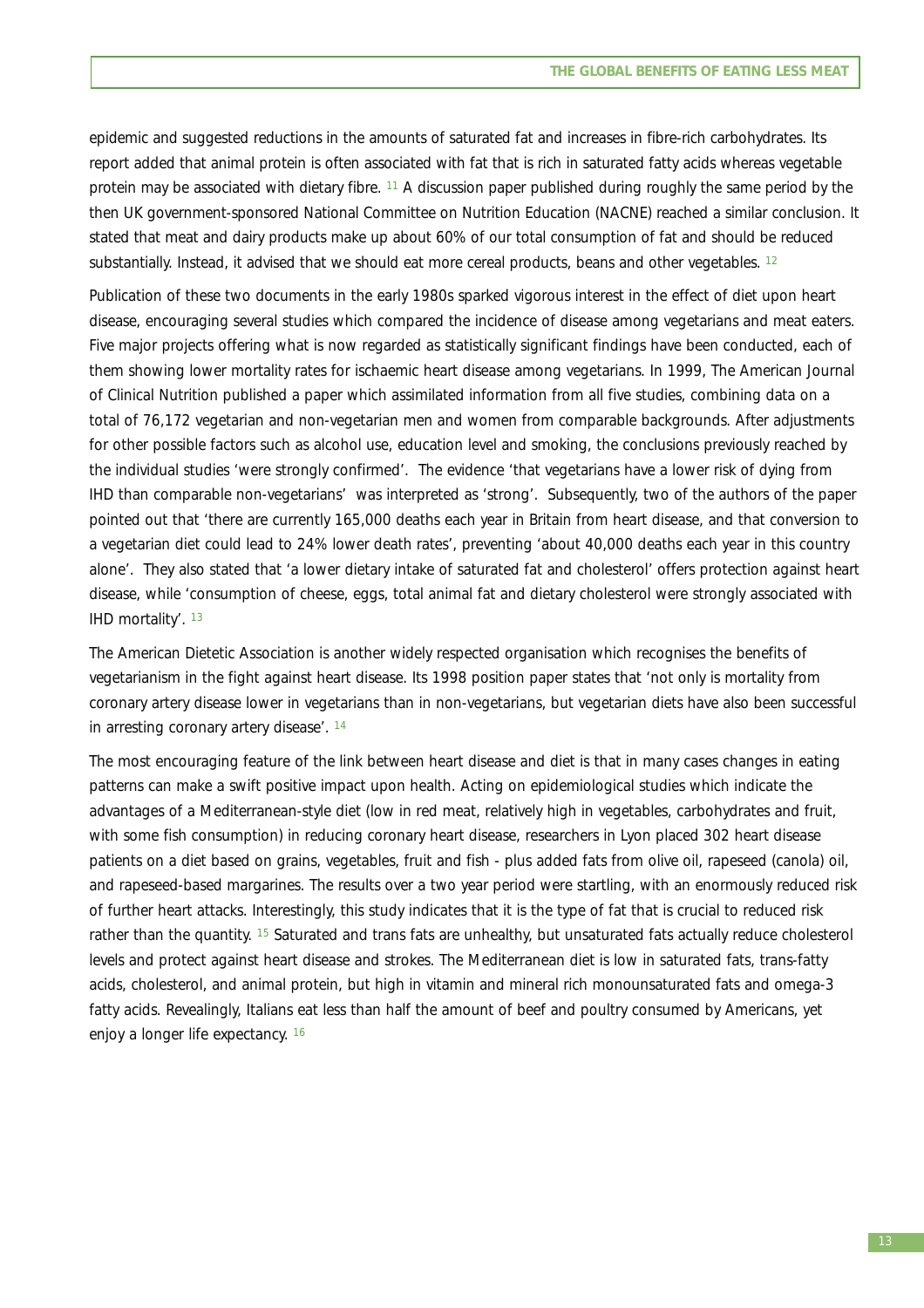#### **Figure 1**

#### **COMMON SOURCES OF DIETARY FAT IN THE HUMAN DIET OF DEVELOPED NATIONS**

#### Saturated fat (unhealthy in all but very small quantities)

Whole milk, butter, cheese and ice cream, red meat, chocolate, coconuts, coconut oil and coconut milk.

#### Trans fats (unhealthy in all but very small quantities)

Most margarines, vegetable shortening, partially hydrogenated vegetable oil, deep-fried chips, many fast foods, most commercially baked goods.

#### Monounsaturated fats (healthy)

Olives and olive oil, canola oil, peanut oil, cashews, almonds, peanuts and most other nuts, peanut butter, avocados.

#### Polyunsaturated fats (healthy)

#### Corn, soybean, safflower and cottonseed oil, fish.

Source: *Eat, Drink and be Healthy*. Walter C. Willett, M.D. (the Harvard School of Public Health). Simon and Schuster, 2001.

In *Diet, Nutrition and the Prevention of Chronic Diseases* (2002), the WHO/FAO recommend that saturated fats should make up no more than 7 per cent of calories. <sup>17</sup>

#### **1.3 The health benefits of Mediterranean diets**

The Mediterranean diet has come to be viewed by most recognised nutritionists as 'a good blueprint for healthy eating'. 18 Professor Walter Willett from the Harvard School of Public Health summarises its main features as follows:

'Plenty of vegetables and whole grains and relatively little meat means a relatively low energy density. The abundance of vegetables and whole grains, as well as the relatively high percentage of fat (30 to 45 per cent of calories, mainly from olive and other vegetable oils) make for mild effects on blood sugar. Just as important, this kind of diet is open to creative interpretation.' 19

#### **1.4 The success of low-fat treatments for heart disease**

Although the advice for healthy people is to worry more about the type of fat than the quantity, two US doctors report great success treating heart disease patients on a near-vegan diet particularly low in fat. In 1990, Dr Dean Ornish, Clinical Professor of Medicine at the University of California, put patients on a predominantly plant-food regime with less than 10 per cent fat in a programme which also included stress management, aerobic exercise and group therapy. After only a year, 82 per cent of his patients experienced 'regression' of their condition. According to Dr Claude L'Enfant, then Director of the US government's mainstream National Heart, Lung and Blood Institute, Dr Ornish's work 'offers strong scientific evidence that lifestyle changes alone can actually reverse [clogging of the coronary arteries]... without the use of cholesterol-lowering drugs'. 20 In 1999, Dr Caldwell Esselstyn, Preventative Cardiology Consultant at the Cleveland Clinic, reported on a 12-year study he had conducted with 11 patients who suffered from severe heart conditions. In the eight years before research began the group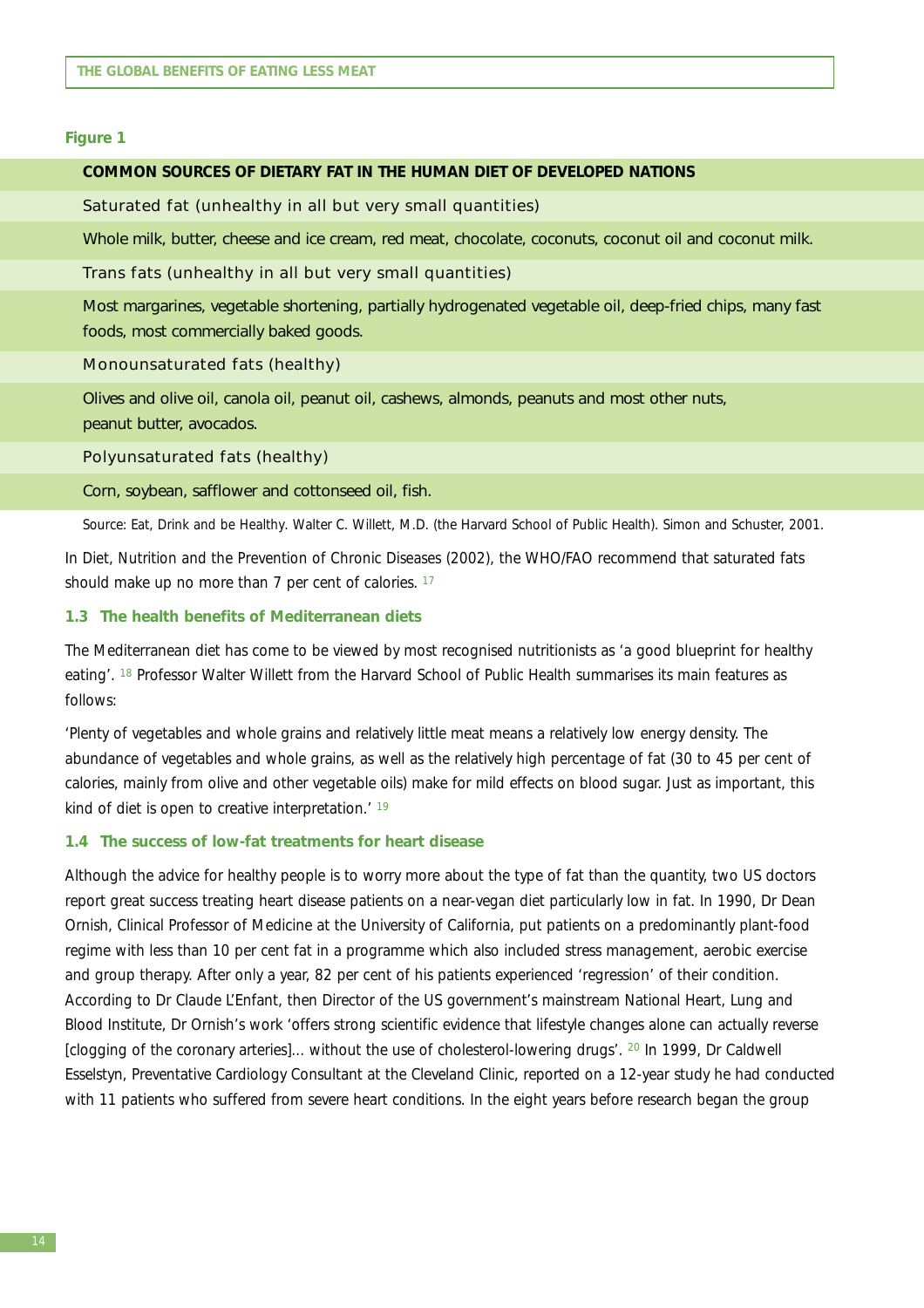had between them experienced 48 'cardiac events'. Yet in the decade of the trial - in which each consumed a lowfat vegan diet plus cholesterol-lowering medication - only one patient experienced a heart attack or serious illness (and he admitted to not having complied with the recommended diet). Approximately 70 per cent of patients experienced reversal of disease. In Esselstyn's own words patients became 'essentially heart-attack proof'. <sup>21</sup>

#### **1.5 General advice on heart disease and diet - latest findings**

The WHO/FAO draft consultation paper on diet and nutrition (2002) is the latest key document to advocate the power of dietary reform in minimising risk of heart disease. After a comprehensive survey of existing information it identifies unhealthy dietary practices such as 'the high consumption of saturated fats, salt and refined carbohydrates, as well as low consumption of fruit and vegetables' <sup>22</sup> as leading causes of cardiovascular disease. It also notes that few people are following suggested dietary advice. The percentage of British adults achieving national dietary guidelines is 'a discouraging 2%-4% for saturated fat, and 5%-25% for dietary fibre', the report states, adding that 'the figures would not be dissimilar for most developed countries'. 23

In conclusion, the latest guidelines are remarkably similar to those of the COMA and NACNE reports of the 1980s. Unequivocally, the advice is that to reduce risk of heart disease - the leading killer in developed nations and predicted to become the same in the developing world over the next two decades - we should eat less animal fats and more dietary fibre, fruit and vegetables.

#### **1.6 The obesity epidemic and poor diet**

The WHO/FAO believe that obesity is probably the fastest emerging health problem in both developed and developing countries because 'it has several major downstream health consequences in terms of diabetes, cardiovascular disease, several cancers, and arthritis that are very common and expensive to treat'. The organisations also state that 'no country has a track record in terms of attenuating and reversing the epidemic'. <sup>24</sup>

According to the US Worldwatch Institute, for the first time in human history 'the number of overweight people rivals the number of underweight people' <sup>25</sup> at roughly 1.1 billion. In the US, a massive 23 per cent of adults are considered obese. 26 According to the Danish National Board of Health between 10 per cent and 20 per cent of the male population in the EU, and between 10 per cent and 25 per cent of women, suffer from obesity. <sup>27</sup> The same problems are also being experienced in many developing countries across different continents, ranging from China to Brazil. 28

There is convincing evidence that poor diet (together with a sedentary lifestyle) is the principal cause of obesity. The trend towards eating out more often (restaurants tend to serve food high in sugar and fat) and the popularity of cheap fast food are also recognised as significant factors. The WHO/FAO report concludes that a 'high intake of energy-dense foods' (i.e. high in fat and/or sugar) is an important risk factor while 'high dietary NSP (fibre) intake' <sup>29</sup> most decreases obesity risk.

Although it is impossible to be specific about the contribution of animal products to levels of obesity, it is clear that a high percentage of the saturated fat content of the average Western diet is obtained from animal sources. One study has identified meat, dairy foods, eggs and table fats and oils as contributing 63 per cent of the total fat, 77 per cent of the saturated fat and 100 per cent of the cholesterol consumed by Americans. 30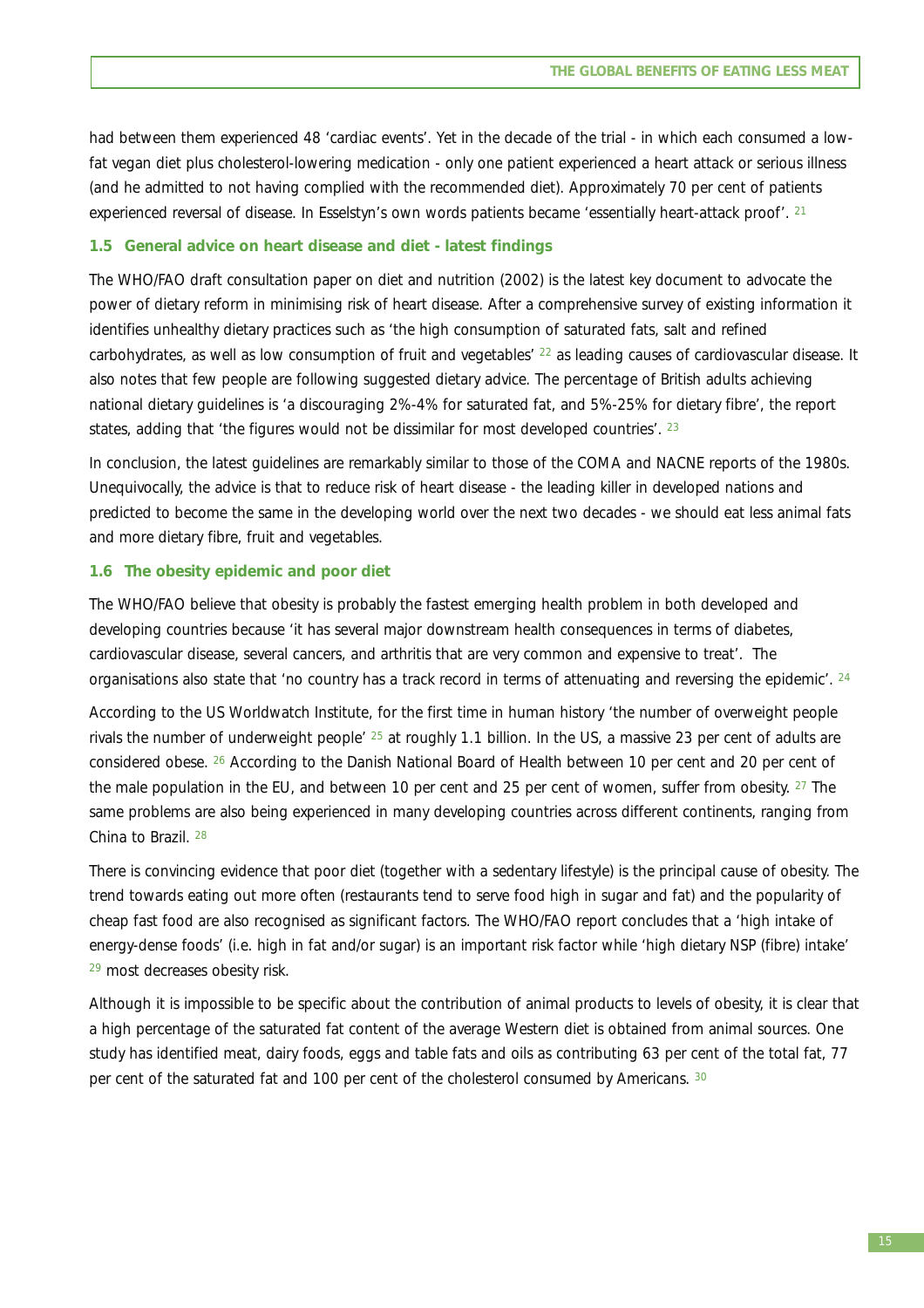Conversely, 'numerous studies have consistently found that vegetarians are on average thinner than comparable non-vegetarians' with 'a substantially lower prevalence of obesity'. 31 The main explanation offered is that vegetarians generally consume a diet lower in saturated fat and higher in starch, NSP dietary fibre, fruits and vegetables. The recommended source of dietary fibre is unrefined grains, whereas eating refined carbohydrates (white rice, pasta and bread, for example) should be limited.

In addition to suffering commonly from psychological distress, obese people are also at greater risk from other health problems, notably diabetes and heart disease. The WHO/FAO conclude that being overweight and obese also increase the risk of developing cancers of the oesophagus, colorectum, breast, endometrium and kidney. Conversely, a diet high in fruit, vegetables and fibre, and lower in saturated fats is likely to have a positive impact in reducing risk. 32

#### **1.7 The rise in adult-onset diabetes**

Another disease reaching epidemic proportions is adult-onset diabetes mellitus (also known as type 2 or noninsulin dependent diabetes). In 2000 there were approximately 150 million cases diagnosed worldwide, with numbers anticipated to double by 2025. 33 According to the WHO it has become the fourth or fifth leading cause of death in most developed countries and there is now growing evidence that it has also 'reached epidemic proportions in many developing and newly industrialised countries'. 34 The condition is becoming increasingly common among younger people.

Heart disease and obesity are both closely linked with the rising problem of diabetes, which is recognised as a powerful predictor of their development. Death rates associated with diabetes are mainly due to cardiovascular disease.

Given the close relationship between these three common causes of ill-health - heart disease, obesity and diabetes - it is unsurprising that the dietary advice on how to minimise risk is remarkably similar. The WHO/FAO conclude that there is 'probable evidence' that high intake of saturated fats increase risk, while 'non-starch polysaccharides' (dietary fibre) decrease the chances of developing the condition. 35

#### **1.8 Diet and cancer**

Seminal research published in 1981 by world-renowned epidemiologists Sir Richard Doll, Sir Richard Peto and others, indicated that approximately 30 per cent of cancers are diet related - second only to smoking as a principal cause. This research has been followed by numerous further studies examining a possible link between different types of cancer and diet. The ensuing recommendations have been remarkably similar to those given to prevent heart disease: more consumption of fruit, vegetable and dietary fibre and reduced intake of saturated fat, particularly from red meat.

One of the largest projects undertaken was the Oxford Vegetarian Study - a comparison of 6,000 vegetarians and 5,000 meat eaters from comparable backgrounds. Initial findings pointed to considerably lower risk of certain cancers among vegetarians. 36 This was later followed in the mid-1990s by a comprehensive study from the World Cancer Research Fund (WCRF) and the American Institute for Cancer Research, who appointed a panel of the world's leading experts to summarise all existing research. Its findings were published in 1997 in a weighty volume entitled *Food, Nutrition and the Prevention of Cancer: a global perspective*. The study suggests that diets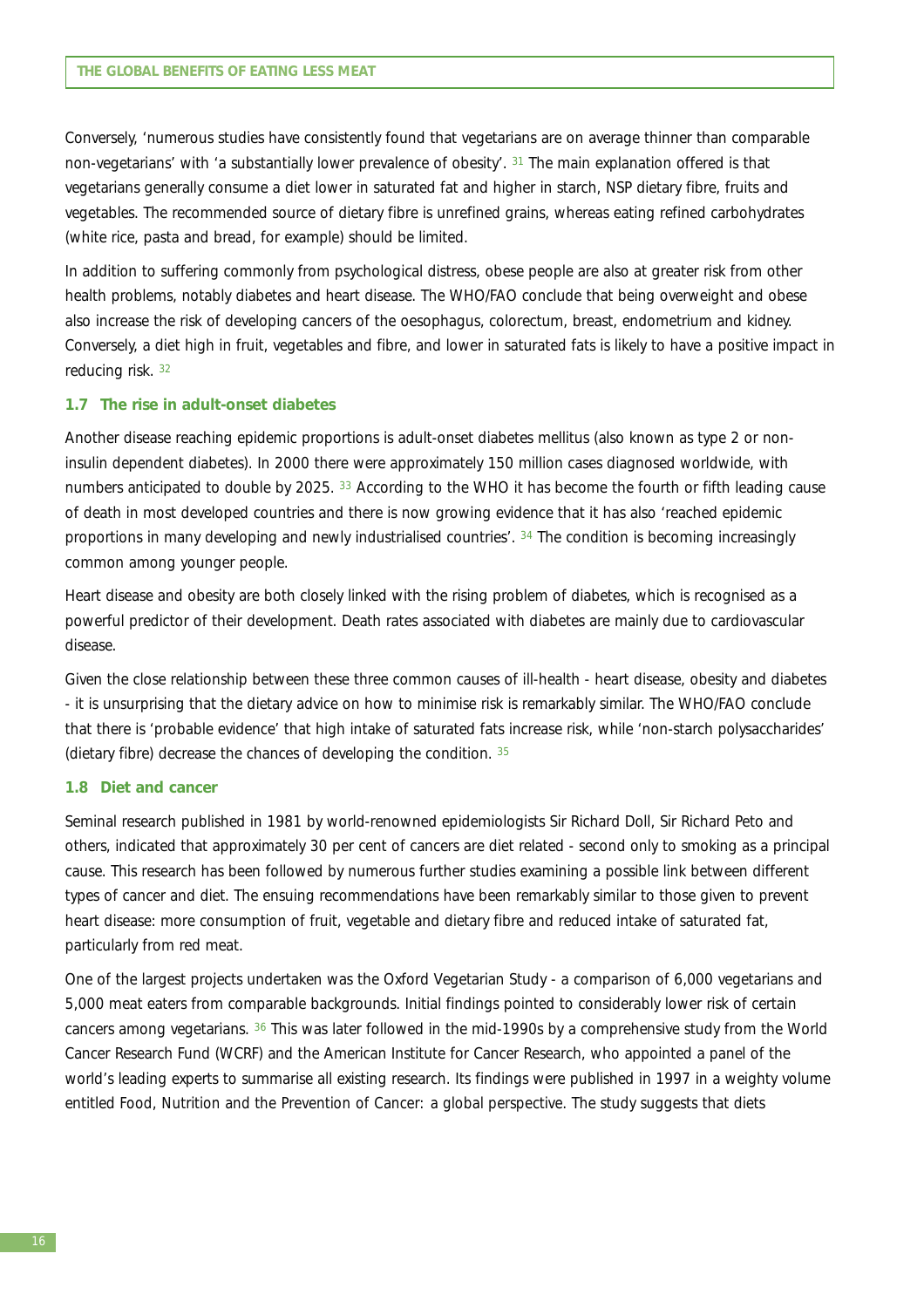containing 'substantial and varied amounts of vegetables will prevent 20% or more of all cases of cancer'. It concludes further that 'diets containing substantial amounts of red meat probably increase the risk of colorectal cancer. The panel also notes that such diets possibly increase the risk of pancreatic, breast, prostate and renal cancers'. By contrast, the experts found that 'varied vegetarian diets may decrease the risk of oral, nasopharyngeal, stomach, pancreatic, colorectal, breast, ovarian and bladder cancer'. 37 Summarising this exhaustive enquiry, the Director of Science at the WCRF advised that to protect from cancer we should 'choose predominantly plant-based diets rich in a variety of vegetables and fruits, pulses (legumes) and minimally processed starchy staple foods'. 38

While still acknowledging a significant link between diet and cancer, there has been a more cautious tone amongst more recent commentators. Further analysis of data from the five most significant epidemiological studies of Western vegetarians and comparable non-vegetarians found 'no significant differences' over a longer period in death rates between the two groups for each of five common cancers. 39 In the 2002 WHO/FAO draft paper summarising the latest evidence from cancer experts around the world, the emphasis is upon the particular difficulties that remain in isolating diet from other lifestyle factors. Yet although the authors believe that the association between diet and cancer may be lower than the 30 per cent figure previously suggested, they still assert that 'the international variations in diet and cancer rates continue to suggest that diet is an important risk factor for many common cancers, and therefore that cancer may be partly preventable by dietary changes'. <sup>40</sup> Furthermore, while stating that previous findings should be viewed with 'some caution', they uphold the view that there is a 'probable' increased risk of colorectal cancer associated with red meat and preserved meats. 41 (Colorectal cancer is the third most common, with an estimated 945,000 cases and 492,000 deaths worldwide in 2000. There is approximately tenfold greater incidence in the developed world.) The report also suggests a probable modest protective element against cancers in fruit and vegetables and recommends eating 'at least 400g/day'. It adds that 'those who are not vegetarian are advised to moderate consumption of preserved meat (e.g. sausages, salami, bacon, ham etc) and red meat (e.g. beef, pork, lamb)'. 42

In conclusion, the WHO/FAO are now more tentative about asserting any direct dietary implications for cancers, partly because researchers have become more aware of the complexities of isolating different factors. Nevertheless, they are prepared to state unequivocally that 'avoiding overweight/obesity' is one of the actions that will reduce probability (together with limiting alcohol intake and increasing physical activity), while 'risk will probably be decreased by increasing the average intake of fresh fruit and vegetables and by limiting intake of preserved and red meat' (along with salt preserved foods, salt and very hot food and drinks). 'Public health policy', the authors state, 'should therefore be focused on these issues'. 43

#### **1.9 The role of meat in healthy diets**

In spite of repeated calls to reduce red meat and dairy intake, there is still a widespread perception that animal foods are necessary to human health. It is easy to see why. Meat does have some positive nutritional qualities. It contains good protein and is a major source of several readily available minerals (such as iron, zinc, potassium, phosphorus and magnesium) and some vitamins (particularly among the B group). Because these nutrients are accessible in a concentrated form, some commentators regard its consumption as important, particularly for children and in the fight against malnutrition because 'plant-based diets do not provide high-quality energy, protein and micro-nutrients'. 44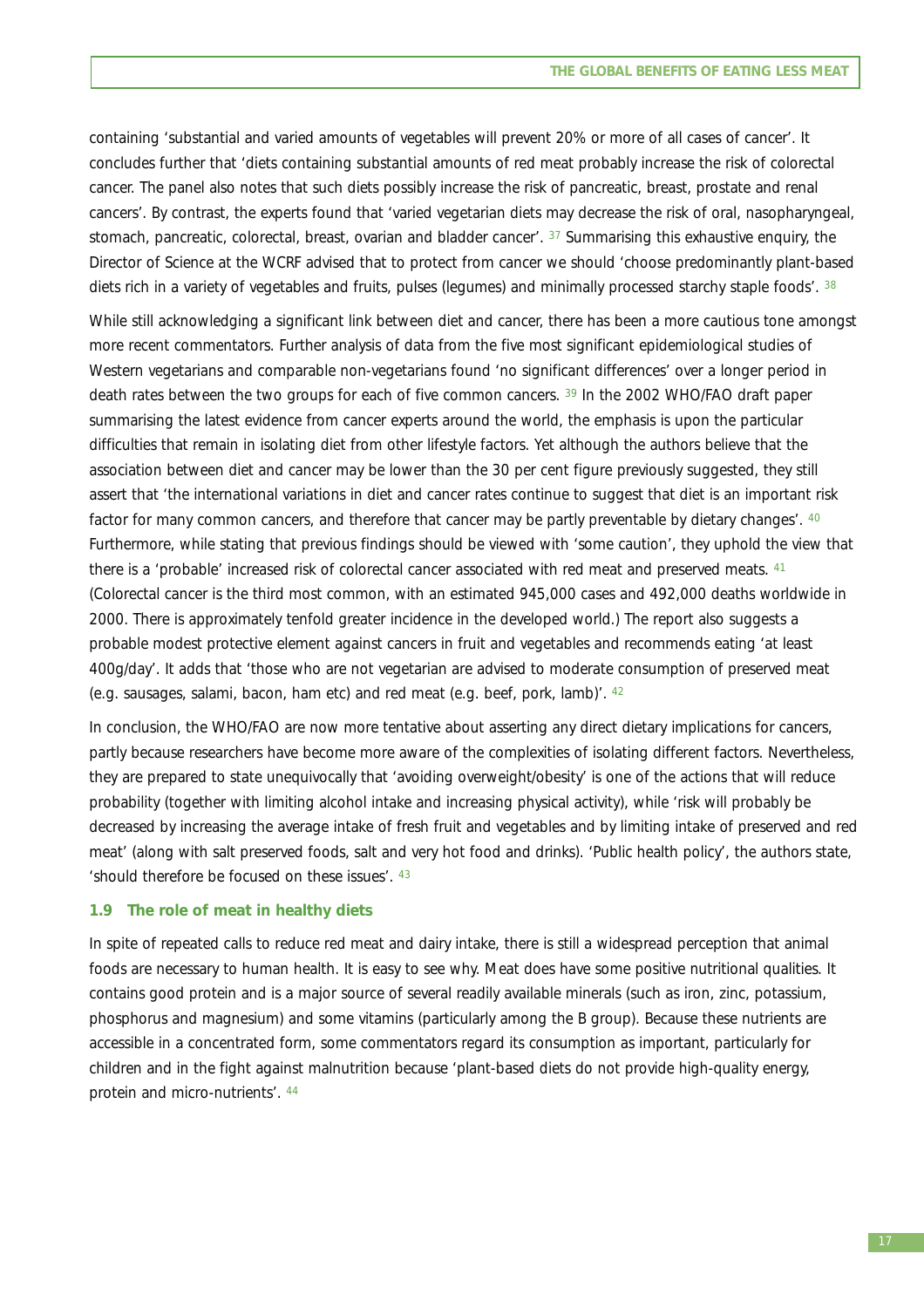One of the principal reasons why meat has been championed is for its high and easily accessible iron content and the fear that children in particular may become iron-deficient on a vegetarian diet. But the evidence does not support this. While non-meat eaters do tend to have lower iron stores than omnivores, several studies have indicated that this does not cause greater incidences of iron deficiency. 46 Absorption of iron from foods rich in vitamin C actually increases in efficiency when stores are lower, so vegetarians can easily compensate by consuming a varied, vitamin C rich, plant-food diet. There is also some concern that high meat consumption may cause excessive iron intake, associated with higher risk of coronary heart disease, colorectal cancer and type 2 diabetes. 45

The saturated fat content of red meat means that, whatever its positive qualities, consumption should always be limited. The World Cancer Research Fund and American Institute for Cancer Research have recommended that intake should be no greater than 80 grams (3 oz) daily, which they estimate at less than one portion per day. 46

While it is certainly necessary to eat a range of plant foods to ensure intake of the nutrients provided by meat, it is perfectly possible to do so. (See Appendix 2)

#### **1.10 Changing patterns in meat consumption**

Not all meat has the same fat content. Poultry eaten without the skin is relatively low in fat (though there are other problems associated to be discussed in a later chapter). In the developed world, the types of meat consumed have altered significantly in the last twenty years, with falls in beef and veal balanced by rapid increases in chicken, turkey, ready meals and frozen convenience products. 47 People also eat out more often. While growth rates may have declined recently for fast food outlets such as Kentucky Fried Chicken, Burger King and McDonalds, they still enjoy enormous popularity, particularly amongst the young and less affluent. Foods produced by such enterprises are routinely extremely high in saturated fat (and salt), leaving those who rely largely upon these and similarly cheap meat products at greater risk from diet-related disease. The same poorer people are likely to consume lower levels of fresh fruit and vegetables.

#### **1.11 The role of fish**

The WHO/FAO promote fish as a healthy food, low in saturated fats and containing beneficial oils. It believes that increased consumption could make a positive contribution to health. It accepts, however, that other factors limit the potential for growth. Less than 1% of the world's food is provided by aquatic protein and 'dietary recommendations need to be balanced against concerns for the depletion of the seas and oceans of the world'. 48

One of the leading health benefits of fish is the presence of alpha-linolenic acid (ALNA) long-chain Omega-3 fatty acids, eicosapentaenoic acid (EPA) and docosahexaenoic acid (DHA) - widely believed to have a positive impact on cardiovascular condition. These fatty acids can also be obtained by conversion from alpha-linolenic acid (ALNA) found in some vegetable oils, notably from walnut, flaxseed (linseed), mustard and rapeseed (canola) oil. 49

While most leading nutritionists promote fish as a healthy food, there have been some reservations expressed about the effects of pollution in many of the world's oceans. Fish and shellfish contain toxic chemicals at concentrations as high as nine million times those found in the water in which they swim.  $50$  A particular concern is that fish can contain high levels of methylmercury contamination, associated with rises in blood pressure, impaired neurological function in infants and reduced fertility in adults. 51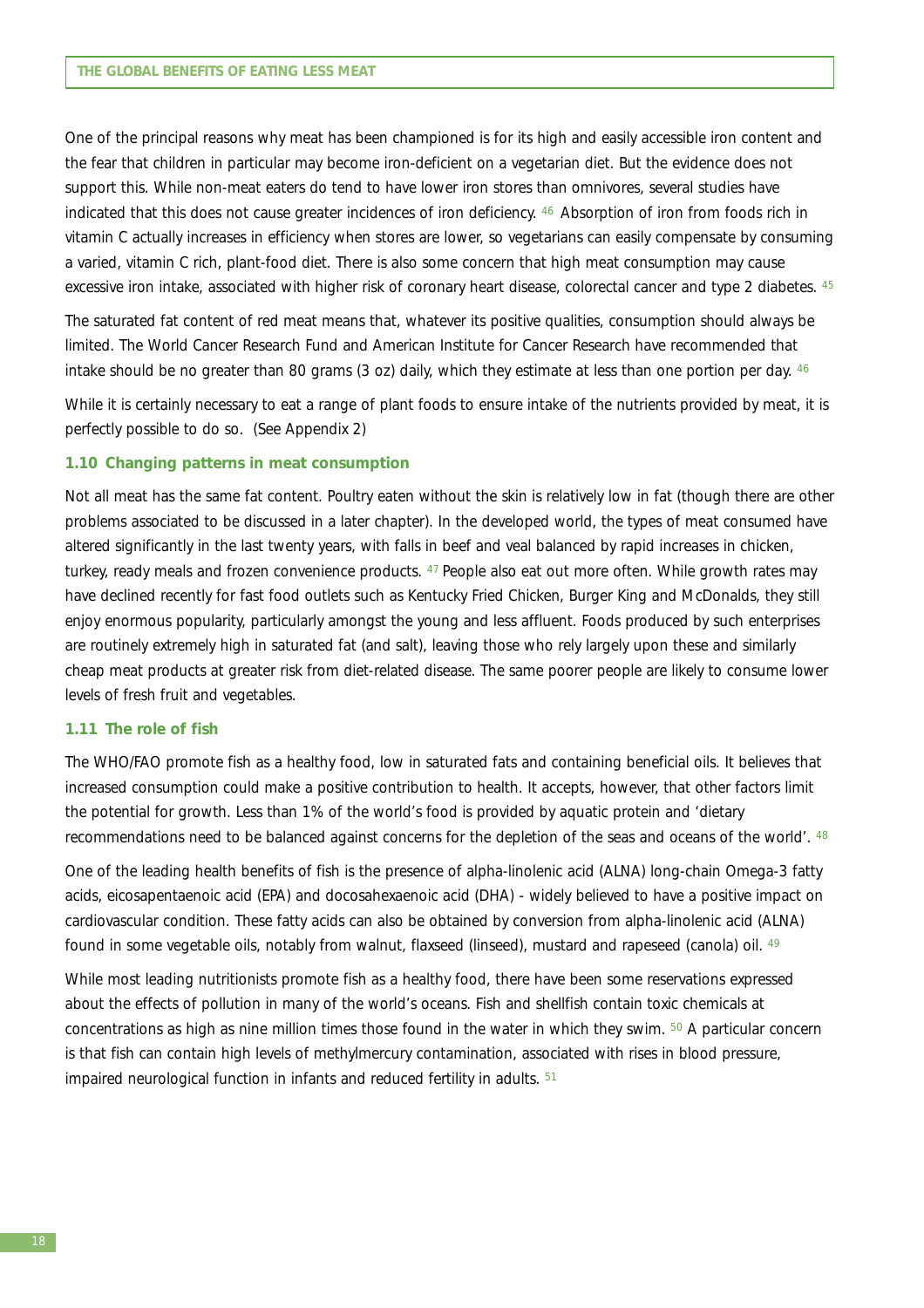#### **1.12 The role of dairy foods**

Some assert that the calcium content of cow's milk makes it an essential food to prevent brittle bones, particularly for children. The problem is that even though milk may be an efficient way to get calcium from food, it also comes with a lot of negatives; particularly high saturated fat content. As Professor Walter Willett points out, 'drinking three (eight ounce) glasses a day would be the equivalent of eating twelve strips of bacon or a Big Mac and an order of fries'.  $52$  Skimmed still includes roughly half the amount of fat of whole milk,  $53$  while the saturated fat content of most cheeses is equal to one glass of whole milk for every one ounce serving. <sup>54</sup> These figures indicate that on health grounds, dairy foods should play no more than a minor role in the human diet. Humans are the only freeliving animals that consume milk beyond weaning and three quarters of adults in the world are lactose intolerant. <sup>55</sup>

Some evidence suggests that high milk consumption may, in fact, be associated with a higher risk of bone fractures. The most likely explanation is that the calcium absorbed from dairy products is used to neutralise the acid created by the animal protein content of the same products. It is speculated further that calcium is best assimilated when magnesium is also present - a mineral largely absent from dairy foods. 56

The high prevalence of osteoporosis in some countries where dairy consumption is high would indicate further its ineffectiveness as a counter to brittle bones. Although the World Health Organisation/Food and Agriculture Organisation's summary of the latest evidence on osteoporosis suggests that those populations with a high fracture rate should increase their calcium intake (and also vitamin D), it also states that for most people there appears to be no correlation between increased calcium intake and a decreased risk of bone fractures. 57

The dietary recommendation from the WHO/FAO is to eat more fruit and vegetables rather than dairy foods to ensure good bone health. Other research indicates that calcium is available in a more beneficially assimilated form in broccoli, kale and other green leafy vegetables, and that, most of all, adequate weight-bearing exercise is also vital for bone health. 58

#### **1.13 The monetary costs of poor diet**

In addition to the misery that diet-related diseases create for those who suffer from them, there is a high monetary burden paid in the price of treating preventable disease. At a time when publicly-funded health services are under increasing pressure, the escalating monetary costs associated with cardiovascular disease, obesity and type 2 diabetes are depleting already too overstretched health resources.

Limited available figures give some indication of the size of the problem. In the US, the 23 per cent of adults considered obese by international standards cost 12 per cent of the national health budget.  $59$  By the late 1990s the actual figure stood at \$118 billion - more than double the amount attributed to smoking. <sup>60</sup> Heart disease costs had risen to in excess of \$180 billion by 2001 and this figure excludes lost productivity because sufferers are unable to work. <sup>61</sup> Animal foods are not the only cause, of course, but the size of the problem has led some commentators to speculate that on health costs alone, the massive US meat industry - worth roughly \$100 billion a year - may be a net drain on the economy.  $62$ 

In the UK, a recent newspaper study puts the financial burden of major secondary diseases attributable to obesity hypertension, coronary heart disease and type 2 diabetes - at £386 million. Related incidences of osteoarthritis, cancers and strokes add a further £71 million to the account. <sup>63</sup> The government estimates that if current trends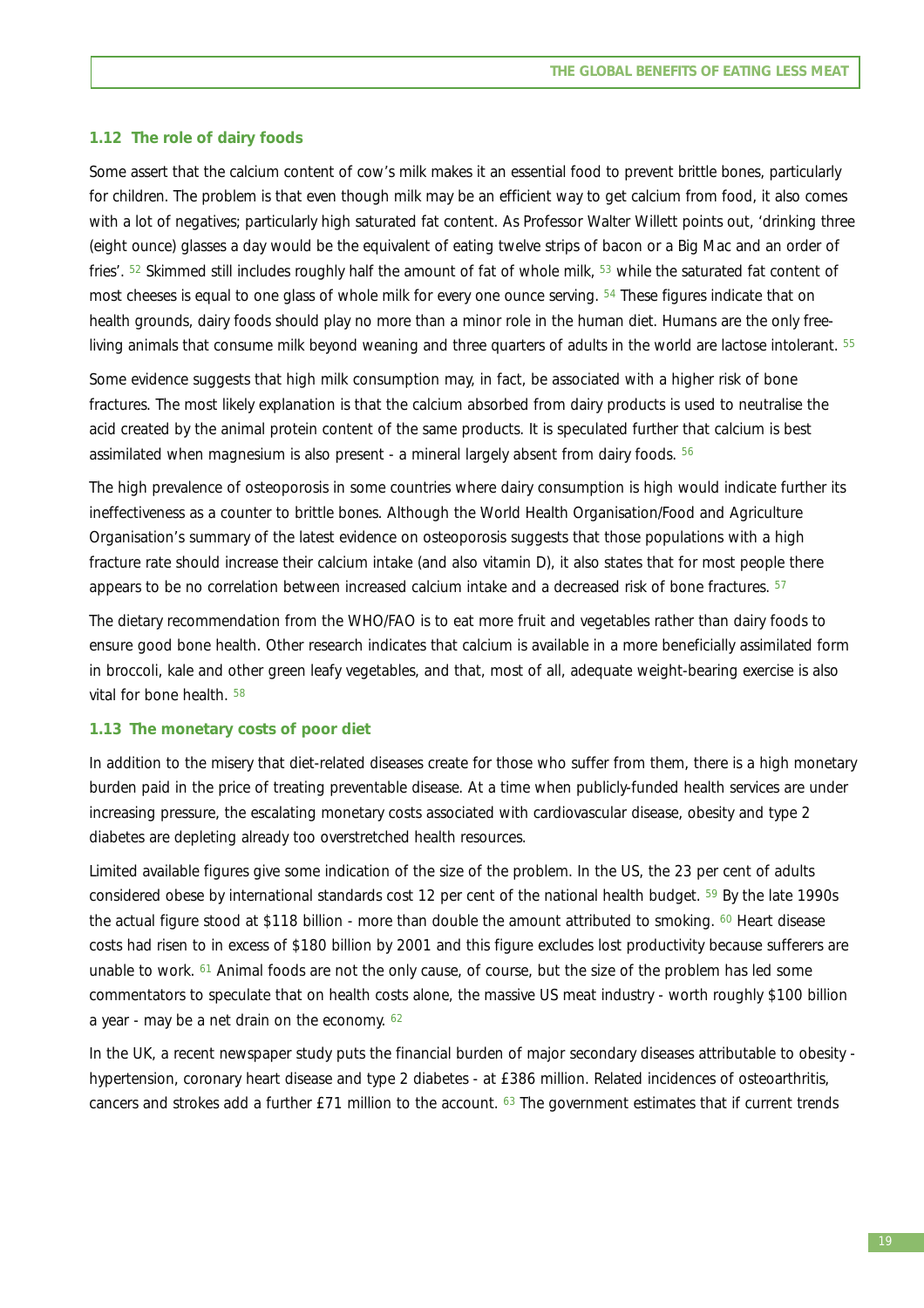continue half the population will be clinically overweight within twenty years, potentially adding astronomically to costs already estimated at £2 billion per annum. 64 In total, the treatment of heart disease - including the economic deficit from loss of working time plus the cost of sickness benefits paid to sufferers and the impact in terms of reduced economic production - costs the UK economy approximately £10 billion per annum. <sup>65</sup> While poor diet is far from the sole cause of these disease epidemics, its contribution is well enough established to be certain that its social and economic costs are immense.

Heart disease - the condition on which dietary reform can make the most radical impact - was alone responsible for nearly 30 per cent of the 55.7 million total reported deaths in the world in 2000. <sup>66</sup> It has long been the leading cause of death in the developed world, but now the switch towards a Western style diet is having an impact in developing nations, too. It been projected by the WHO/FAO that by 2020, 71 per cent of deaths from ischaemic heart disease and 75 per cent of strokes will occur in developing countries. 67 It is a similar picture for diabetes and obesity. Both the public health and the economic implications of such largely preventable levels of disease are staggering.

#### **1.14 The food pyramid - a plausible blueprint**

Among the plethora of nutritional guides currently available, one that has received considerable praise for balance and independence is by Walter C. Willett, Chairman of the Department of Nutrition at the Harvard School of Public Health and a professor of medicine at the Harvard Medical School. Willett has also been a leading contributor on reports on cancer and diet for the World Cancer Research Fund/American Institute of Cancer Research, the World Health Organisation and the Food and Agriculture Organisation. In his book *Eat, Drink and Be Healthy* (2001), Professor Willett re-writes 'the food pyramid', previously issued by the US Department of Agriculture, basing it upon the latest available evidence.

#### **Figure 2**

#### **FOOD GUIDE PYRAMID - A GUIDE TO DAILY FOOD CHOICES**



Source: *Eat, Drink and be Healthy*, Walter C. Willett, M.D. (the Harvard School of Public Health), Simon and Schuster, 2001.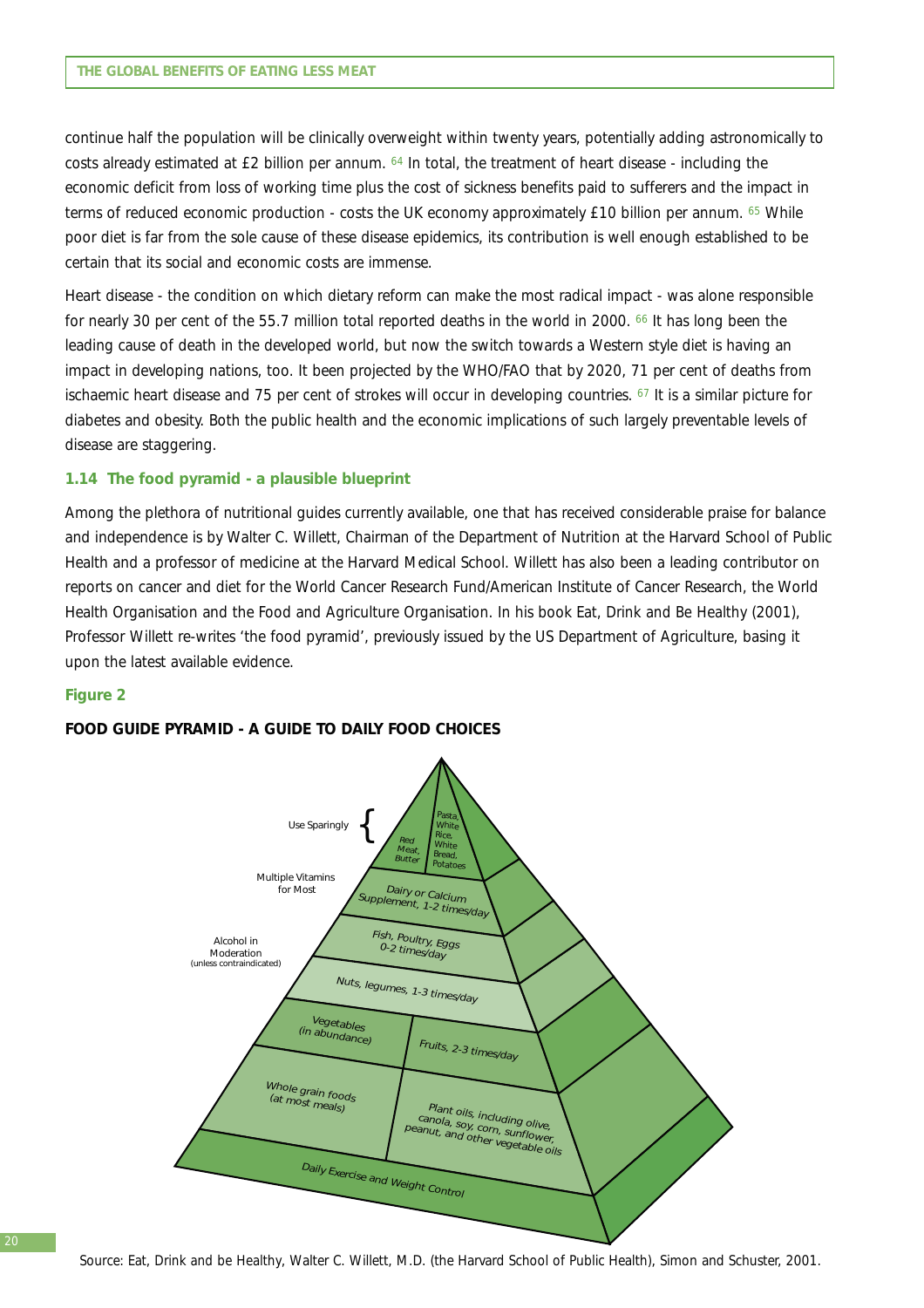There are elements here that individual commentators will disagree with. But the point is that Professor Willett is likely to win broad approval from most disinterested nutritionists as being generally faithful to the most up-to-date information. Moreover, his dietary recommendations contain a degree of flexibility, reflecting some continuing uncertainties about optimum diet and allowing individuals considerable choice. For instance, he approves fish, poultry and egg consumption twice per day, which many may find excessive. On the other hand, he accepts equally a totally plant-based diet in which they are not eaten at all. And within these comparatively extreme options, he emphasises the overall importance of a predominance of plant foods at the expense of animal products. (In June 2003, the Journal of The American Dietetic Association produced another version of the food pyramid, focused exclusively on vegetarian foods. See Appendix 4.)

#### **1.15 Summary**

- ❍ Diet related illness is increasing rapidly in both developed and developing nations and is a major source of illhealth and morbidity - in particular heart disease, obesity, type 2 diabetes and some cancers.
- ❍ Forecasts indicate that these trends are set to continue over the next twenty years, adding damagingly to the already high social and economic costs.
- ❍ The evidence linking diets high in saturated fats and low in beneficial carbohydrates, fresh fruit and vegetables is convincingly established for cardiovascular disease, obesity, type 2 diabetes and to a lesser extent some cancers. Animal fats are the primary source of saturated fats in the diet.
- ❍ Disinterested nutritional advice recommends reductions in red meat and dairy fat and increases in unrefined carbohydrate, fruit and vegetables as major health-enhancing steps towards disease prevention.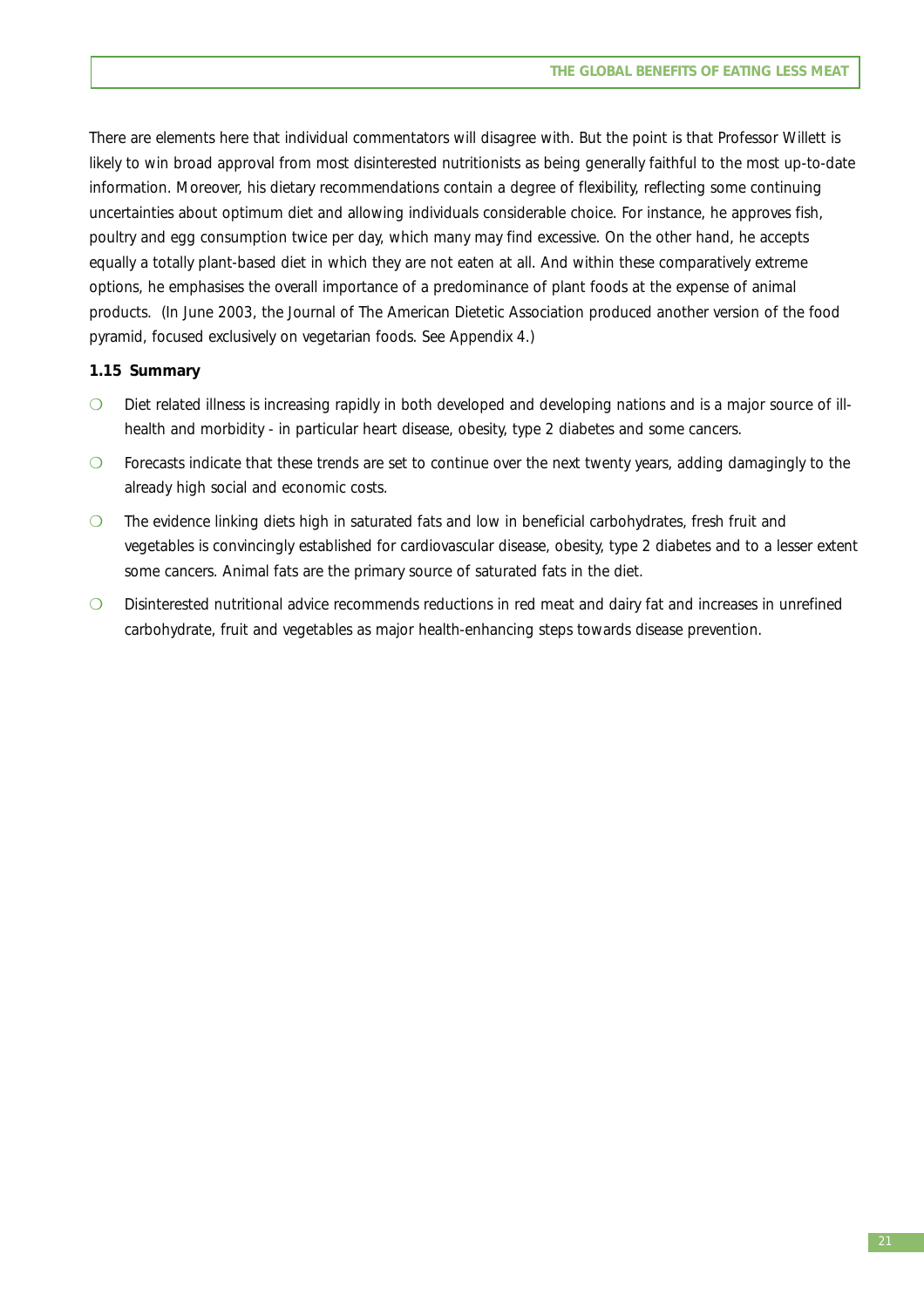## **PART TWO**

### **Feeding the world**

We are in the midst of what has become known as the 'livestock revolution' in the developing world\*. Meat consumption is projected to rise there by a massive 3 per cent per annum until 2020, by which time 63 per cent of global meat production and slightly more than half (50.3 per cent) of global milk production are expected to be from the South. 68

Rather than helping to alleviate world hunger, this 'revolution' is likely to prove detrimental to the task of feeding a growing human population. Other than in areas where animals are fattened predominantly on grazing land that could not easily grow food crops for direct human consumption, or else where they eat primarily crop residues or other waste products, livestock farming actually wastes resources. This is because grain-fattened animals take more energy and protein from their feed than they return in the form of food for humans. Much of the food value of the grain is wasted in bodily repair and maintenance.

#### **2.1 The inefficiency of animal foods - food conversion rates**

Commentators differ in their assessment of the efficiency of animal farming because they apply different criteria to their calculations. Those sympathetic to the livestock industry might omit some factors - perhaps losses through disease or transport costs for feed - that a more critical observer might include. It also depends upon the type of diet on which animals are fed and the proportion of their lives in which they consume high protein feeds. For example, a vested interest organisation such as the US National Cattlemen's Beef Association has claimed that it takes only 4.5 kg of grain to produce 1 kg of beef raised intensively in a US feedlot. 69 On the other hand, the US Department of Agricultural Economic Research Service puts the figure at 16 kg of grain to produce 1 kg of beef. 70

Similarly, the UK poultry industry claims that through selective breeding it has improved feed efficiency to the point where it takes only 1.6 kg of feed to produce 1 kg of weight gain per animal, but this takes no account of the fact that by its own calculation the total edible meat yield from each bird is only 33.7 per cent of the total carcase. 71 Once the inedible part of the dead animal is taken into account, the ratio of grain to meat becomes considerably higher.

Given that there is no such thing as **the** ultimate accurate scientific calculation, the following assessment by the US Council for Agricultural Science and Technology (CAST) - an organisation that would claim to have no bias - gives a useful indication. The statistics, based upon a survey of several other studies, are particularly relevant since they include conversion rates for feed to finished product, as well as the more often quoted feed to weight of animal when slaughtered.

For a minority, the best solution to poverty may, in specific circumstances, differ from the 'norm' offered here. It is only possible to suggest policies that will prove beneficial in the majority of circumstances.

<sup>\*</sup> The developing world is used as a necessary, if rather unsatisfactory, title for a vast area of the world. It covers Asia, Africa and South America. One African country alone, Ethiopia, covers an area greater than Holland, France, Germany, Austria and Switzerland combined: therefore, to suggest food production policies for the whole of the developing world inevitably involves sweeping generalisations. Economic circumstances vary enormously, with a minority in developing countries far wealthier than many in the developed world. Neither is acute poverty confined to the former.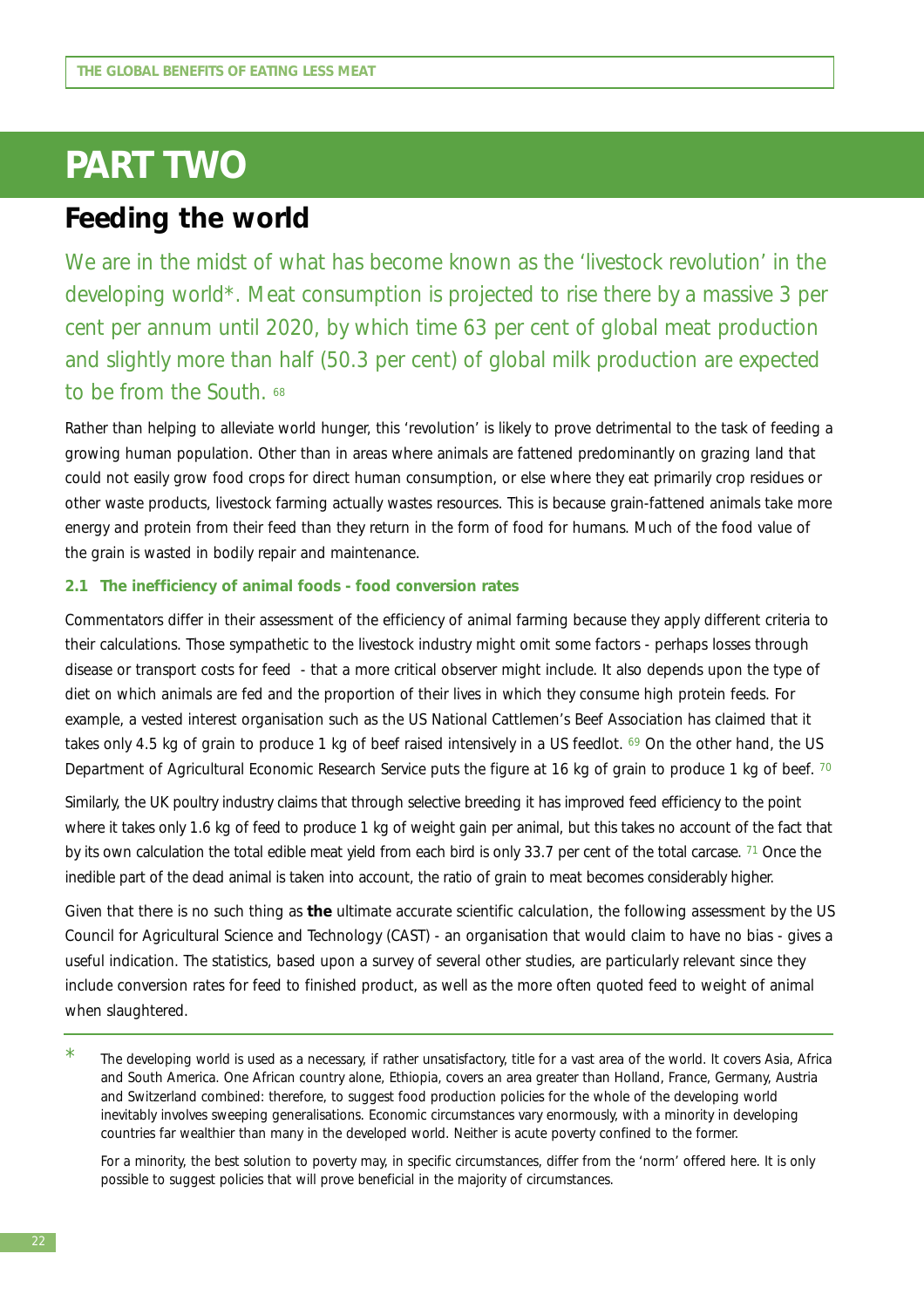#### **Figure 3**

| <b>FOOD CONVERSION FOR MAIN SPECIES</b> |                                      |                               |  |  |  |  |
|-----------------------------------------|--------------------------------------|-------------------------------|--|--|--|--|
| <b>Species</b>                          | Kilos feed per kg<br>liveweight gain | Kilo feed per<br>kilo product |  |  |  |  |
| Aquaculture                             | $1.2 - 1.6$                          | $1.5 - 2.0$                   |  |  |  |  |
| <b>Poultry Meat</b>                     | $1.8 - 2.4$                          | $2.1 - 3.0$                   |  |  |  |  |
| <b>Pork</b>                             | $3.2 - 4.0$                          | $4.0 - 5.5$                   |  |  |  |  |
| <b>Beef</b>                             |                                      | 10                            |  |  |  |  |

Source: CAST (Council for Agricultural Science and Technology), 1999. *Contribution of Animal Agriculture to Meeting Global Human Food Demand.*

From figure 3 it is evident that to promote vast increases in meat production as an answer to world hunger has one overriding limitation - it depends upon an inefficient (and also a relatively expensive) product for people devoid of resources and lacking the means to afford even the most basic foods.

Once again, assessments vary as to exactly how much more land it takes to produce meat than it does to provide the equivalent amount of calories by growing food directly for human consumption. According to the World Health Organisation (WHO) and the Food and Agriculture Organisation of the United Nations (FAO), 'the number of people fed in a year per hectare ranges from 22 for potatoes and 19 for rice down to 1 and 2 people respectively for beef and lamb'. <sup>72</sup> While it would be wrong to conclude that a restricted diet of rice or potatoes alone will provide all the necessary micronutrients for human health, this can be taken, nevertheless, as another clear indication of how the answer to feeding hungry people is not to move towards a largely meat-based diet. A more sensible policy would be to base dietary goals on the traditional eating patterns of those populations in developing countries who, despite relative poverty, do have enough food to maintain good health. It would be unusual for livestock products to play more than a minor part in such diets, which consist for the most part of grains, legumes, fruits, vegetables and other plant products. Improving their quality and variety offers a more rational approach to world food production than attempting to emulate the unsustainable model practised in the developed world.

#### **Figure 4**  LAND USE EFFICIENCY - USABLE PROTEIN YIELDS PER ACRE FROM DIFFERENT FOODS

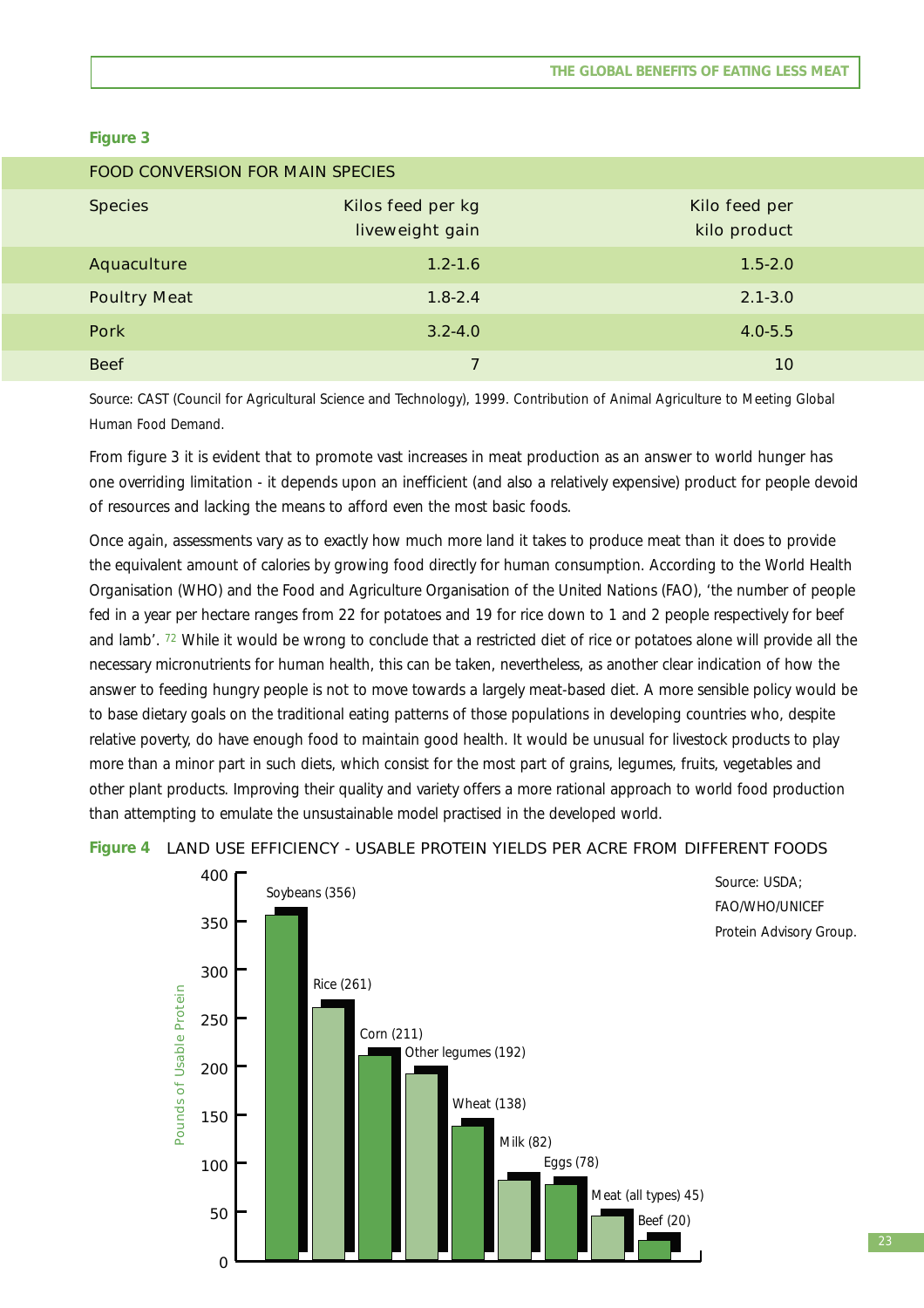#### **2.2 The global water crisis and animal products**

Probably even more crucial than the inefficient feed conversion ratios for animal products is their drain on the world's water resources. For there is now widespread acceptance that water scarcity will become at least as important a constraint on future food production as lack of available land. Demand has tripled in the past two decades and is expected to accelerate further in the next two - considerably more so if predictions for growth in the livestock population prove accurate. Water from dwindling supplies will have to serve both a growing human population and an explosion in the number of livestock.

Recent projections by the International Food Policy Research Centre (IFPRI) indicate that if current trends in water management continue, we can expect a combined rise of 62 per cent in consumption for domestic, industrial and livestock use in the period 1995-2025. Figures for livestock production, while lower than for industry and domestic use, are predicted to rise by 71 per cent in the same period - 19 per cent in the developed world and more than double in developing nations. <sup>73</sup> This in a world where (for a number of reasons) more than 1 billion people 'lack enough safe water to meet minimum levels of health and income' and many environmentalists warn of an impending crisis in supply. 74 The IFPRI report suggests further that unless radical new policies are introduced a further 50 per cent withdrawal of current groundwater supplies for all purposes will occur by 2025. Already it is estimated that worldwide we are over-pumping some 160 billion cubic metres of water each year. Water tables are falling dramatically in China, India and the USA, between them responsible for producing half of the world's food. In India, the pumping of underground water is estimated to be double the rate of aquifer recharge from rainfall. <sup>75</sup> A potentially catastrophic crisis is looming for a country whose human population is already greater than 1 billion.

Minimising the amount of water taken to produce food must now become a priority of global food policy. According to Sandra Postel, Director of the Global Water Policy Project in the US, 'the only option is to squeeze more nutritional value out of each drop'. 76 Since livestock take a far heavier toll on water than plant foods, limiting their numbers is an obvious effective measure towards conservation of resources. To the quantities consumed by animals in their daily lives have to be added the amounts taken to grow feed crops, plus the considerable volume necessary to operate slaughterhouses and processing factories. In Brazil, for example, one of the biggest pig slaughterhouses at Concordia, Santa Catarina, alone uses 10,000 cubic metres of water every working day. 77 Poultry slaughterhouses in the same country use roughly 14 litres in the processing of a single chicken  $78$  - a figure that has to be multiplied by an annual slaughter figure of 3.325 billion to calculate the vast amounts taken by the Brazilian poultry industry. At the same time one quarter of the nation's human population does not have access to safe drinking water. 79

Worldwide, there are 46 billion meat chickens produced annually, with numbers still accelerating rapidly. 80

As with food conversion rates, there is no definitive statistic on the volume of water needed to produce different animal foods, but no informed observer would deny that it is far greater than the quantities required to grow crops for direct human consumption. In his book, *Cadillac Desert: the American West and its disappearing water*, Marc Reisner argues that a pound of beef requires 20 to 80 times more water than the 100 to 250 gallons needed to produce 1 lb of corn. 81 New Scientist (18 May 2002) quotes a 1998 study in Forbes magazine stating that it takes 50,000 litres of water to produce 1 kg of beefsteak. 82 David Pimentel, a water resource specialist at Cornell University, believes this to be a considerable underestimate and puts the figure at 100,000 litres of water per kilo of beef. Pimentel's evaluation is as follows: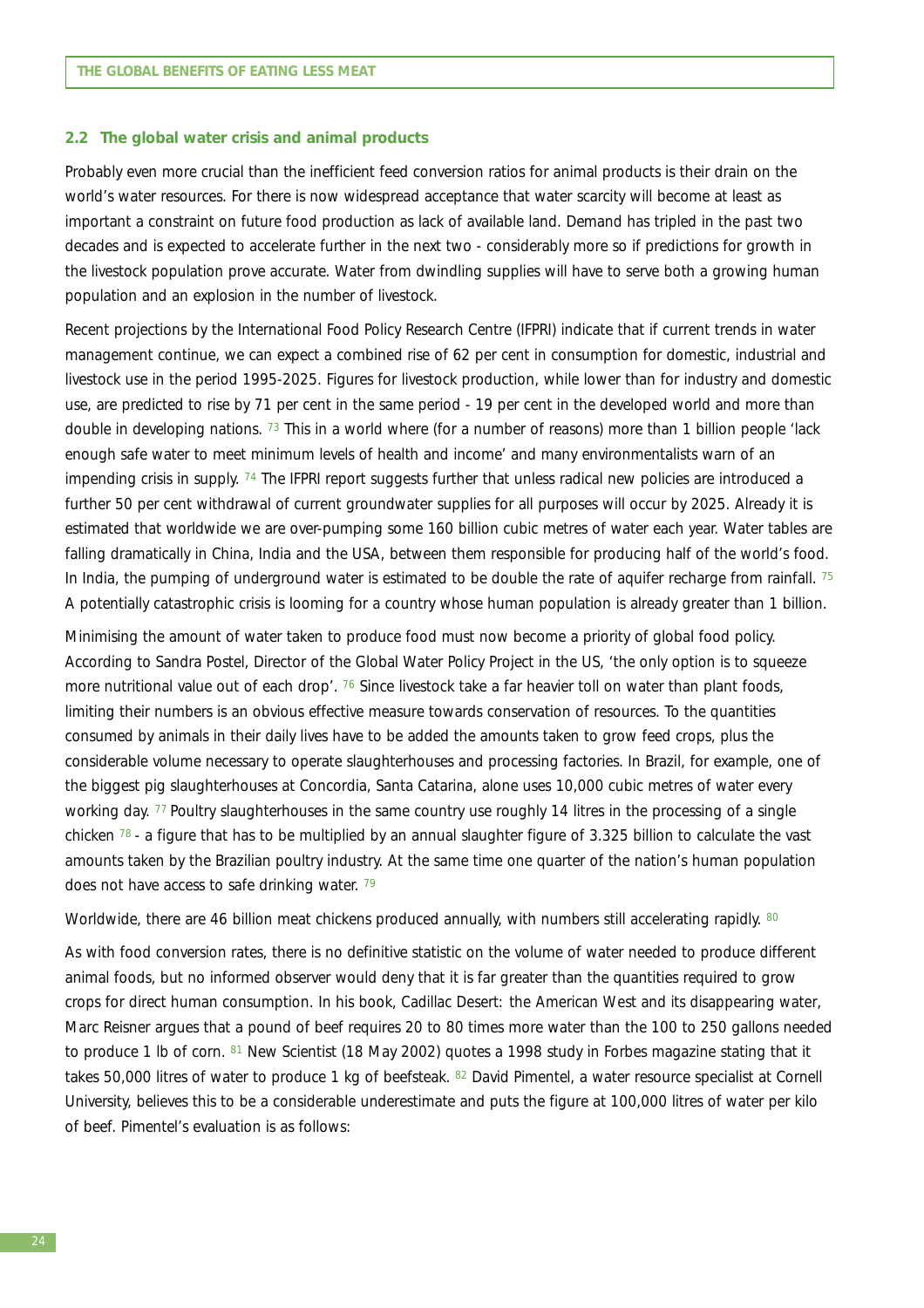#### **Figure 5**

| LITRES OF WATER REQUIRED TO PRODUCE 1 KG OF FOOD: |         |  |  |  |  |
|---------------------------------------------------|---------|--|--|--|--|
| <b>Potatoes</b>                                   | 500     |  |  |  |  |
| <b>Wheat</b>                                      | 900     |  |  |  |  |
| <b>Alfalfa</b>                                    | 900     |  |  |  |  |
| Sorghum                                           | 1100    |  |  |  |  |
| <b>Maize</b>                                      | 1400    |  |  |  |  |
| <b>Rice</b>                                       | 1910    |  |  |  |  |
| Soya beans                                        | 2000    |  |  |  |  |
| <b>Chicken</b>                                    | 3500    |  |  |  |  |
| <b>Beef</b>                                       | 100,000 |  |  |  |  |

Source: Pimentel D *et al*., 1997. Bioscience 42: 97-106.

An urgent task for policy makers is to make conservation of water supplies a pillar of environmental reform. Some 40 per cent of irrigated supplies do not find their way to agricultural land because of poor efficiency, so improved irrigation methods (in the case of many poor small farmers this often means simply providing foot-operated pumps) must become a priority. 83 Alongside such simple improvements should go reallocation of research funds to develop new strains of grains, starches, fruits and legumes which maximise water-efficiency and/or drought resistance. Such foods will become increasingly vital in the struggle against human hunger. To conclude in the words of Sandra Postel:

'By moving down the food chain, Americans could get twice as much nutritional benefit out of each litre of water consumed in food production. Stated otherwise, the same volume of water could feed two people instead of one...' <sup>84</sup>

#### **2.3 The value of livestock to poor communities**

If meat is so inefficient why do both aid organisations and governments from developed countries actively pursue policies which promote livestock production? Sometimes the motives may be questionable, based more upon the business interests of the rich than the needs of the deprived. The UK Meat and Livestock Commission, for example, sees 'projected increases in meat consumption over the next 18 years in developing nations' simply as a means for 'trade opportunities'. 85 Yet it is also true that increased and more efficient livestock agriculture can be beneficial to poor people in some areas of the world.

Roughly 650 million of the world's 800 million poorest people live in rural areas where whatever meagre living they are able to extract comes from agriculture. 86 Most are either pasturalists or smallholder families trying to survive where land potential is low and natural resources are poor. Such populations generally eat very little meat or none at all, though this does not mean that animals are necessarily unimportant to them. On the contrary, they are a vital component of household income for an estimated 600 million of the world's poor. 87 More than a food source, they are still the source of power for one half of the world's arable land, and may be used as 'chattel' - credit and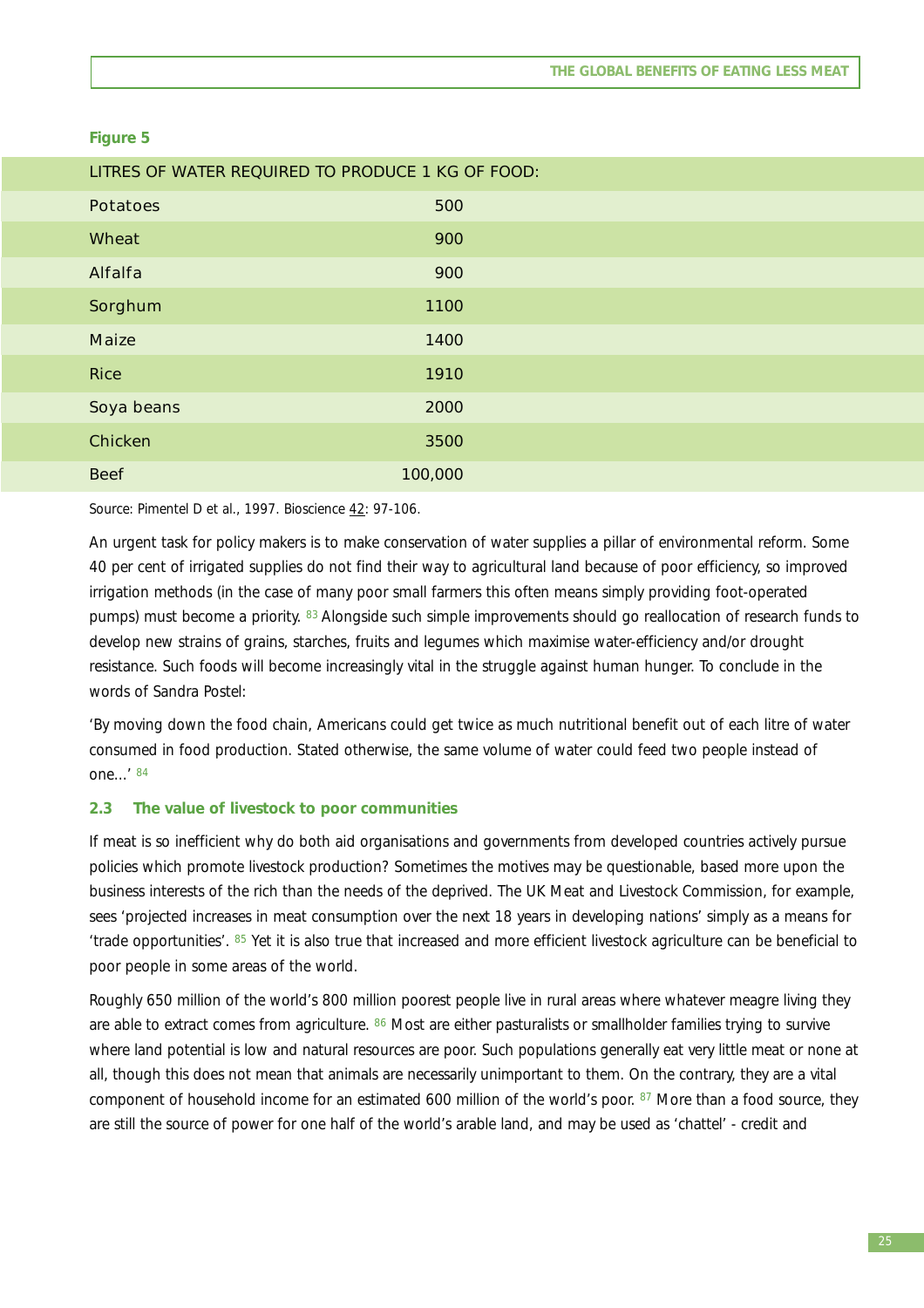currency. They are also vital for transport and clothing in many countries. In India, for instance, life traditionally exists upon what has been described as 'a dung economy', 88 dependent upon animal wastes for soil fertility, fuel, transport and building materials. According to India's former Minister for the Environment, Maneka Gandhi:

'I do not think that India can be seen in terms of capitalists or communists, it is instead a cowdung economy. If you take the cow or its cowdung away, we are done for.' 89

Neither can it be argued that livestock farming is necessarily a drain on resources because of feed and water conversion ratios. Increased efficiency of traditional mixed rural farming could create greater quantities of food. Problems mount where livestock are envisaged as a primary source of food, reliant upon feed grains.

Statistically, consumption of livestock products by the very poor is insignificant. The amounts involved are, in world production terms, negligible. Such relatively small quantities have played only a very minor role in the recent escalation in meat and dairy consumption in developing nations, nor are they likely to play a much greater role in the rapid increases predicted up until 2020. The perceived livestock revolution has had, and will continue to have, little direct impact upon those suffering from acute poverty. The 150 million hungry people living in cities will not have the means to purchase its products. The World Bank acknowledges that the high price of animal products means that, 'except for small quantities, milk and meat would probably remain out of reach for the urban poor'. It adds that, 'the contribution of the livestock sector to poverty reduction, therefore, would be mostly for poor livestock producers rather than for poor rural and urban non-livestock-producing consumers'. 90

Even the capacity for 'poor livestock producers' is limited, since most live in remote areas and lack the means to reach significant markets with perishable livestock products. Furthermore, although sometimes a source of security, the dependence of poor people upon livestock for non-food purposes can also prove hazardous. While animals are often an insurance against disasters when they can be sold to purchase grain, in times of severe weather they also carry 'much more risk than crop production'. The World Bank accepts that, 'it takes longer to restore its productive capacity after a drought because rebuilding the herd requires several years, whereas crop production can be restored after one good year'. 91

Summarising a limited possible positive role for livestock production in poverty alleviation, Environmental Adviser to the World Bank, Robert Goodland, writes:

'On lands too dry or unirrigable for grains or fruit or other trees, pastoral cattle may serve as the main means of converting marginal-land vegetation into useful food for the poor... In general, a role may exist to invest in projects that support a family cow, buffalo, pig, or a small number of chickens, in order to recycle household wastes, as savings for lean harvest times, or to buffer occasional surpluses; or a small-scale livestock enterprise not involving grain feeding.' <sup>92</sup>

The author goes on to consider a 'cut off figure' below ten head of cattle as the maximum number that could be defined as 'a small-scale livestock enterprise' - and therefore worthy of possible support.

#### **2.4 The diminishing availability of land for food production**

In reality the scope for large-scale development of livestock production through traditional methods - pasture rearing and mixed farming - is undermined anyway by lack of available agricultural land. In several parts of the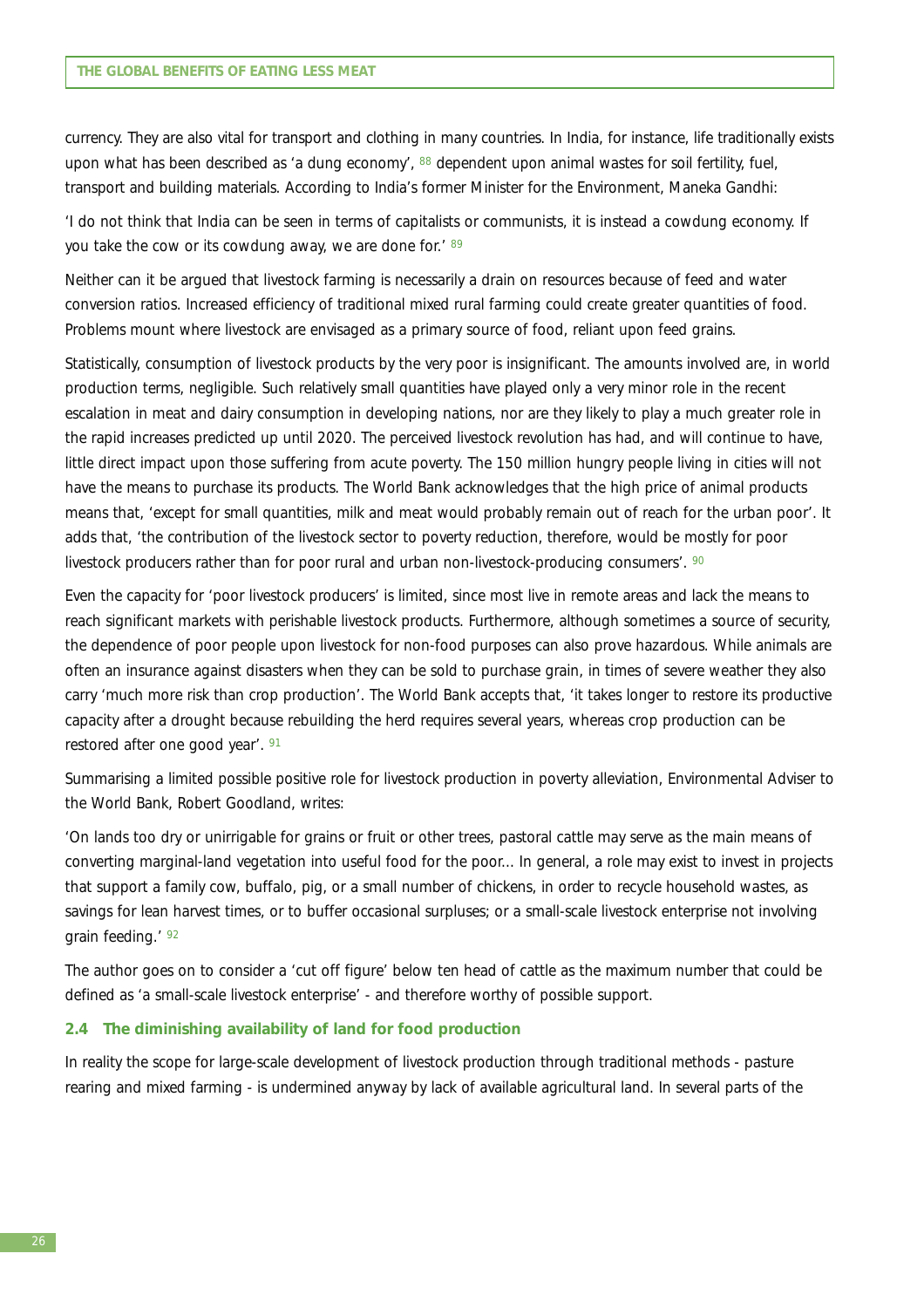world, acreage available for agriculture is diminishing apace. According to the World Bank, 'in Asia, almost all suitable land is already under cultivation, cities are encroaching and land degradation is becoming a serious problem'. <sup>93</sup> In total, about one quarter of the developing world's crop land is being degraded. Apart from Sub-Saharan Africa (forecast to bring another 20 million hectares into cereal production before 2020), the developing world is projected to cultivate only a further 21 million hectares in total  $94$  - nowhere near enough to sustain the projected increases in livestock population.

Given this shortage and other restrictions, the only feasible way for the meat industry in the South to expand as dramatically as is forecast is for producers to model methods on those employed in the North since the Second World War. This means confining vast numbers of animals in small areas and increasing productivity through ruthless application of genetic science, pharmaceuticals and regimented feed regimes. It is the species 'factory farmed' in the North that will provide scope for expansion in the South. This is a scenario readily confirmed by the international meat trade. According to the UK Meat and Livestock Commission's Senior Economic Analyst, Tony Fowler, 'considerable growth' in demand will come for poultry and pigmeat 'because of their relatively low production prices compared with beef and lamb' and also because 'there is not so much land base required to produce these meats'. <sup>95</sup> The poultry industry, having already expanded enormously since the 1980s in most areas of the world, is forecast to increase by almost a further 80 per cent in developing nations during the period 1997-2020.  $96$ 

#### **2.5 The inappropriateness of industrialised livestock production in the fight against human hunger**

Intensively produced meat cannot possibly feed the world's poor. If nations cannot provide even the basic foodstuffs (grains) to sustain their poorest people, how can they utilise land to grow feed grains for animals who then waste most of the food value of the original grain? It makes no sense. Given that the hungry are hungry because they cannot even grow or afford to buy enough low-priced grain for sustenance, (at least one million people currently survive on less than the equivalent of one US dollar per day), it is far-fetched to suppose that they will suddenly be able to afford relatively high priced pork and chicken.

The example of the Indian broiler chicken industry is one of many that exemplifies the problem. It has grown phenomenally from 31 million birds slaughtered per annum in 1981 to 300 million in 1992 and roughly 800 million by the turn of the century. 97 Consumption has tripled in the past decade. Yet as the industry itself acknowledges, this has had no impact upon human hunger. Anuradha Desai, Indian Branch President of the World Poultry Science Association, states that the target audience for the Indian broiler market is 'the fast growing middle class of over 250 million potential customers'. <sup>98</sup> No mention of the poor, for whom the waste of low priced grain on chicken feed means that there is even less potential food. Neither is it as if intensive poultry and pig farming is likely to create many of the employment opportunities so desperately needed to help people out of poverty, since they are both predominantly capital dependent systems which replace human labour with energy-intensive industrialised methods.

#### **2.6 How the rich world is fed**

Roughly 70 per cent of UK agricultural land is utilised for livestock production - a figure matched in most areas of the developed world. A proportion of this is grassland or marginal land where (mostly) cattle and sheep at least feed from land that could not easily be used for any other productive purposes, but the vast majority is used for growing grain to be fed to animals farmed intensively. Various estimates put the amount of the world's harvest fed to animals between one third and almost 50 per cent. 99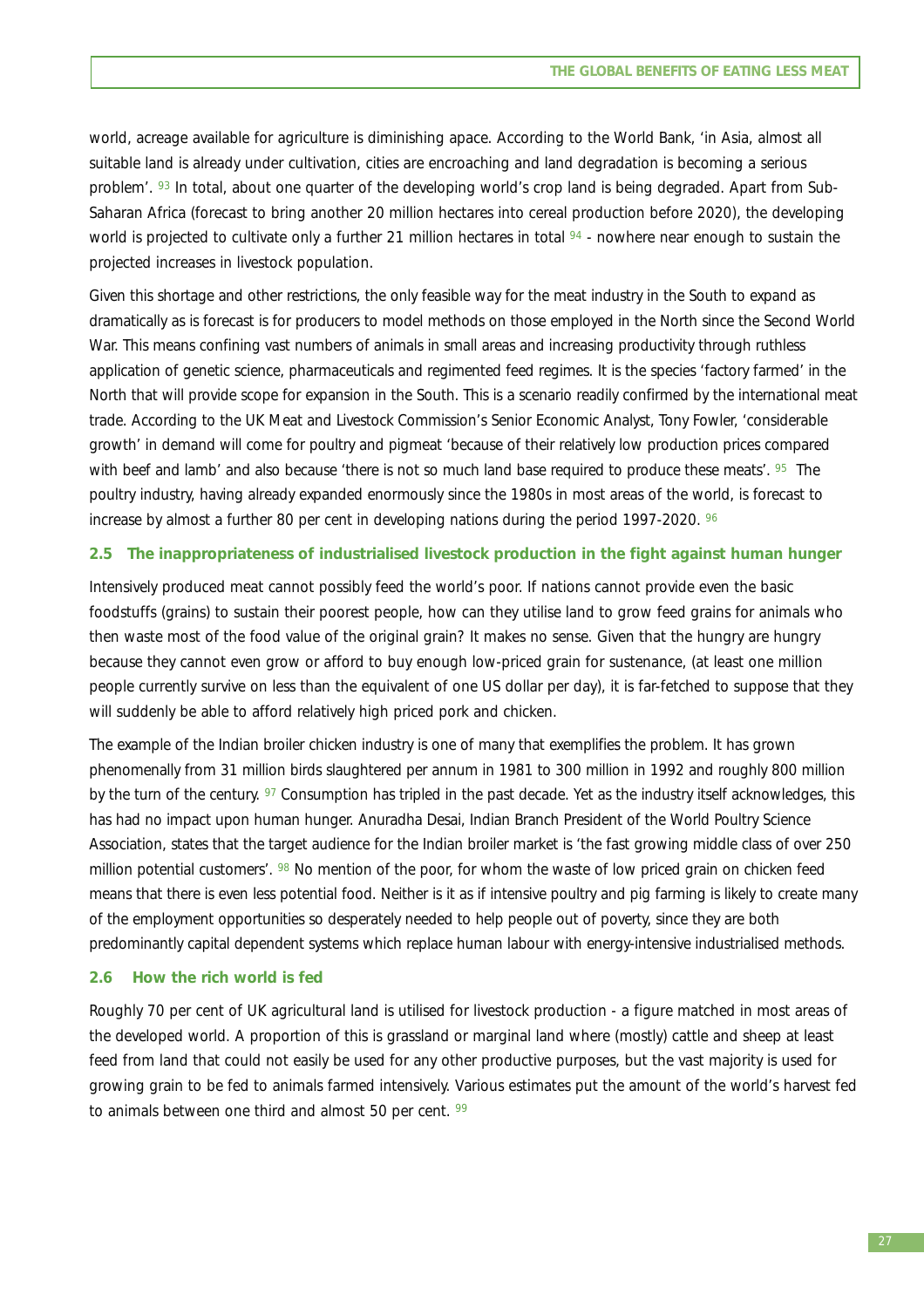In addition to utilising the majority of productive agricultural land in their own nations for animal feed, the livestock industries of the richer parts of the world scour the globe in search of cheap sources of protein for the same purpose from elsewhere. Vast areas of arable acreage in developing nations also fuel meat eating in the North. Vandana Shiva, Director of India's Research Foundation for Science, Technology and Resource Policy, has estimated that 'the livestock of Europe require an area of vegetation seven times the size of the EU to meet their feed requirements'. 100 Bizarrely, at the height of the same 1984 famine which inspired the historic Band Aid concert, Ethiopia exported feed crops to the UK. Similarly, in 1997, during times of extreme food shortages, North Korea exported 1,000 tonnes of maize to Japan for poultry feed. 101 These are spectacular examples of the kind of transactions that take place daily, with thousands of hectares in developing nations used for similar purposes. For example, Brazil's soyabean harvest was negligible in the 1970s, but it has now become the country's leading export crop, with vast areas devoted to its production. The vast majority of Brazil's soya feeds Japanese and European livestock. 102 This results in enormous new tracts of virgin rainforest being destroyed annually. (See Part 3 for more detail)

Globally, 90% of the ever-increasing soyabean harvest goes for animal feed. 103

#### **2.7 The global consequences if the developing world imitates the developed world**

Meat production from industrialised systems grew twice as fast as mixed farming and more than six times as fast as from grazing systems in the period 1983-93. 104 This trend continues to accelerate. The developed world's model of food production - rapid growth in meat consumption fuelled by grain and soya fed animals - is already being imitated far and wide. Demand for grain to feed livestock in developing nations is projected to double in the period 1993-2020. 105

Already the impact of this meat boom can be seen in the number of developing countries who have become newly dependent upon imported grain. Twenty years ago Egypt was self-sufficient, with only 10 per cent of its grain harvest fed to livestock. Now the country imports 8 million tonnes every year and livestock account for 36 per cent of total consumption. 106 Even in Thailand, where meat intake remains relatively low, the share of grain fed to livestock surged from less than 1 per cent in 1960 to 30 per cent in 1997. <sup>107</sup> In Mexico, the share has jumped from 5 per cent to 45 per cent over the last quarter of a century. <sup>108</sup> Ethiopia, Nigeria, Iran, Pakistan and Indonesia are amongst a host of other nations which have become net importers of grain, fuelled largely by the growth of their livestock sectors. 109 Most dramatically, China's consumption of meat products rose by 85 per cent between 1995 and 2001 and is forecast to be responsible for 40 per cent of the total world increase up until 2020. 110 This development has already helped to transform the country from a net exporter of grain only ten years ago to the second largest importer in the world. China, once the leading producer of soyabeans in the world, is now the leading importer - mostly from the US. 111

Essentially, the world is becoming ever more reliant upon the US, already responsible for more than half of the world's grain exports. 112 If harvests fail or prices rise, the outlook for the poorest nations will be particularly bleak.

#### **2.8 Will the world's grain harvest keep pace with global demand for animal products?**

Even amongst those offering widely differing solutions to the problem of feeding an expanding human population, there is some agreement about the nature of the problem. Given lack of land availability, current knowledge of genetic breeding and the existing capacity of fertilisers and other chemicals to maximise yields, the world's grain harvest does not have the capacity to increase at the same level as demand. Under these circumstances, how can food production almost be tripled to provide for a human population forecast to rise above 8 billion by 2020-25?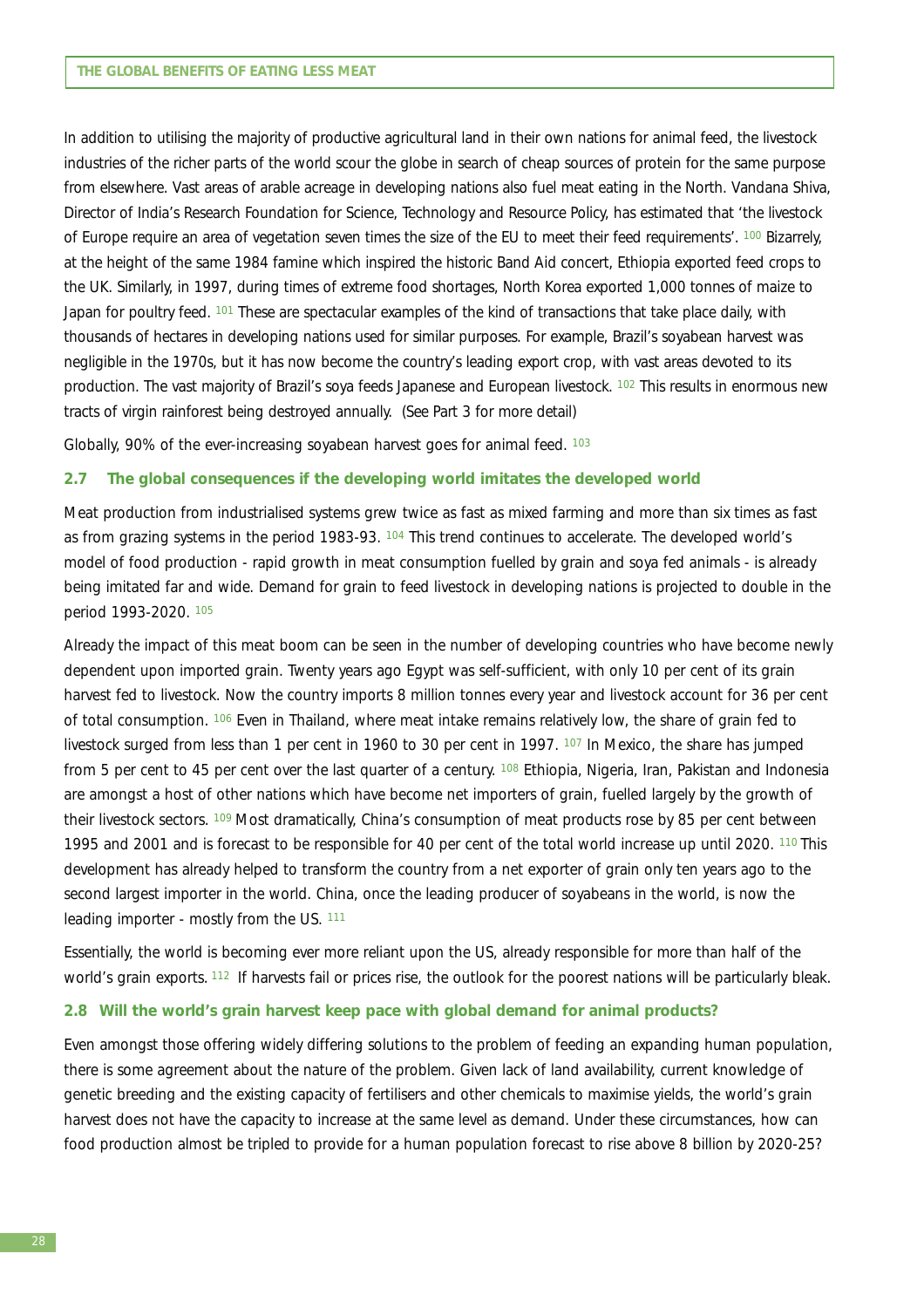There are two conflicting responses. Pessimistic commentators argue that, 'in country after country, farmers have discovered that they are already using the maximum amount of fertiliser that existing crop varieties can effectively use'. 113 Therefore, it is argued that there must be grave doubts whether the world's grain harvest can keep pace with even relatively small increases in demand, let alone produce sufficient food by greater dependence upon inefficient methods of industrial animal farming.

Opposing this view are those who either voice unreserved faith in science and technology, or else have a more direct interest in its promotion. Thus far, they assert, grain harvests have always more or less kept pace with demand, despite constant fears from sceptics that they would not do so. With the development of genetically modified (GM) crops they assure us that this can continue to be the case.

The evidence so far does not appear to support the confidence in GM. In the words of a senior spokesperson for the UK Consumers' Association: 'biotechnology's promise to solve the world's food problems raises false hopes that a mere technological fix can solve a complex economic, social and political malaise'. 114 The facts are these:

- 1. Rather than producing the promised crops for hunger alleviation, the vast majority of the 100 million acres of agricultural land so far given over to GM production has been devoted to soyabeans and maize, almost exclusively for animal feed. 115
- 2. Genetically modified crops have yet to produce the promised massive increase in yields. Indeed, in some comparative studies conducted in the US, harvests from soyabeans grown by traditional methods have been considerably higher - up to 11 per cent greater - than from genetically modified varieties. 116
- 3. Considerable public resistance to GM products is not confined to the developed world. There is also a significant protest movement in developing nations among those who see the technology as inappropriate. Delegates from 18 African countries at an international meeting of the FAO issued a statement in which they 'strongly object that the images of poor and hungry from our countries are being used by giant multinational corporations to push a technology that is neither safe, environmentally friendly, nor economically beneficial to us'. 117
- 4. The promise that herbicide-resistant genetically modified crops will kill all weeds is itself inappropriate for the rural poor. Vandana Shiva writes that a significant proportion of their nutrition comes from 'what the agricultural industry terms "weeds". [Agribusiness] has this attitude that the weeds are stealing from them, so they spray (Roundup or other herbicides) on a field which has sometimes 200 species that the women of the area would normally use in various ways as food, medicinal plants, or fodder'. 118

So even before any wider debate about possibly more extreme threats posed by GM crops - doubts about safety, cross contamination, loss of biodiversity and human health risks to consumers - its promise as a solution to world hunger seems grossly exaggerated. Rather than an answer to poverty, critics see the genetic revolution as part of an unashamed attempt by multinational corporations to increase profits by gaining control over all areas of food production on a global scale. There are now identifiable direct commercial links between the grain trade, livestock industry, marketers of genetically modified crops and other agricultural sectors:

**'**Control of the "food-chain" is being concentrated in ever-fewer hands. According to Bill Hefferman, Rural Sociologist at the University of Missouri, in some cases there is "seamless and fully integrated control of the food system from gene to supermarket shelf". When the two giant corporations Monsanto and Cargill went into partnership they controlled seed, fertiliser, pesticides, farm finance, grain collection, grain processing, livestock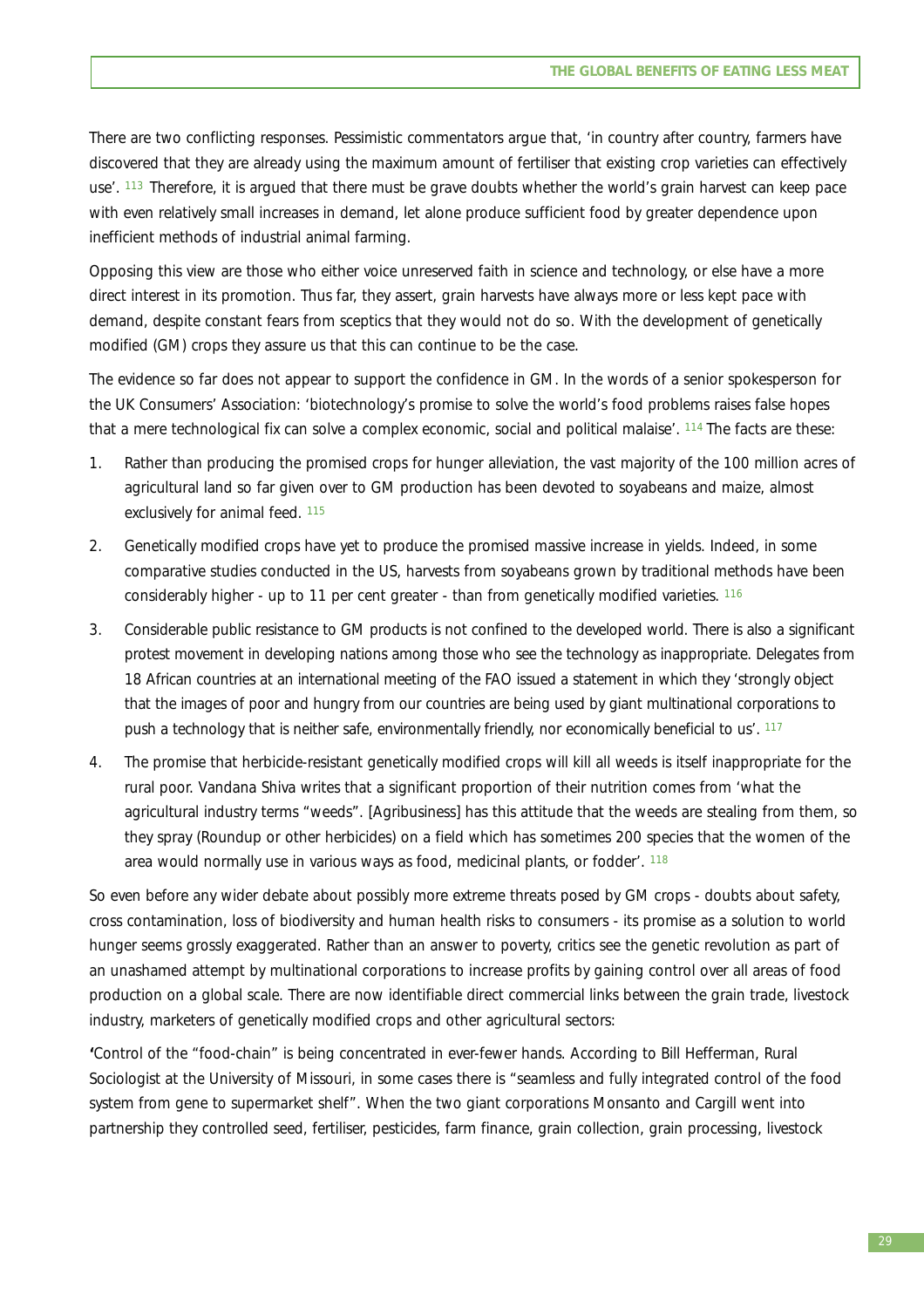feed-processing, livestock production and slaughtering, as well as several processed food brands. This system, developed in the US, is being exported to other countries in the name of globalisation.' <sup>119</sup>

A far more convincing and less dangerous way to ensure that the world's grain harvest can feed more people than through biotechnology is for the human population to eat lower on the food chain. The UN World Food Council has estimated that transferring 'ten to fifteen percent of cereals now fed to livestock is enough to raise the world's food supply to feed current levels' <sup>120</sup> of the human population. One major obstacle to such an approach would appear to be that it would be less profitable to the multinational interests who seek a controlling influence on world agriculture.

#### **2.9 Factory farming and developing nations (1) - Brazil's poultry industry**

The attraction of industrialised production to the governments of developing nations is that in the near-term it can increase GDP (Gross Domestic Product). Countries such as Brazil and Thailand, which have built up massive poultry markets over a short period, can point to apparent economic success. In less than 30 years, Brazil's intensive poultry industry has risen to become one of the biggest in the world, part of the same vast agricultural modernisation policy that has led to the escalation of soyabean production for animal feed exports. Development has been encouraged and partly financed by the World Bank and the International Monetary Fund under structural adjustment programmes (these tend to result in any ensuing profits going more towards debt repayment rather than poverty alleviation). In the 1990s Brazilian poultry exports tripled - mainly to South East Asia, Argentina, and the EU - making it the second largest exporter in the world. 121 Superficially, it sounds like a great achievement. But already probable long-term consequences are emerging. The nature of intensive farming means that it always favours large companies, capable of cutting costs by integrating feed and stock supply, equipment, transport, processing and marketing. At best small producers have little independence, running poultry fattening units for big companies. In time, small-scale operations tend to be squeezed out of the market. This has already happened to Perdigao, a Brazilian family-owned company which grew astronomically in the early years of the poultry boom, but eventually found itself in difficulty and was taken over by financial interest groups. 122 It became caught up in the spiral of vertical integration which is an inevitable feature of the industry. In the interest of competitiveness there is a seemingly endless battle to cut costs. Brazil's feed mills have now been sold to US based multinational specialised companies such as ADM and Cargill, streamlining operations, but taking money out of the national economy. Four integrated companies cover 40 per cent of the Brazilian broiler chicken market. 123

Despite this vast integration towards multinational enterprise and rising consumption of poultry and other meats among the middle classes, the impact upon poverty in Brazil has been nil. While the number of chickens slaughtered has more than doubled from 1.5 billion at the end of the 1980s to 3.325 billion a decade later, the percentage of people officially considered malnourished has also risen - hardly a ringing endorsement of the capacity of industrialised animal production to fight human hunger. 124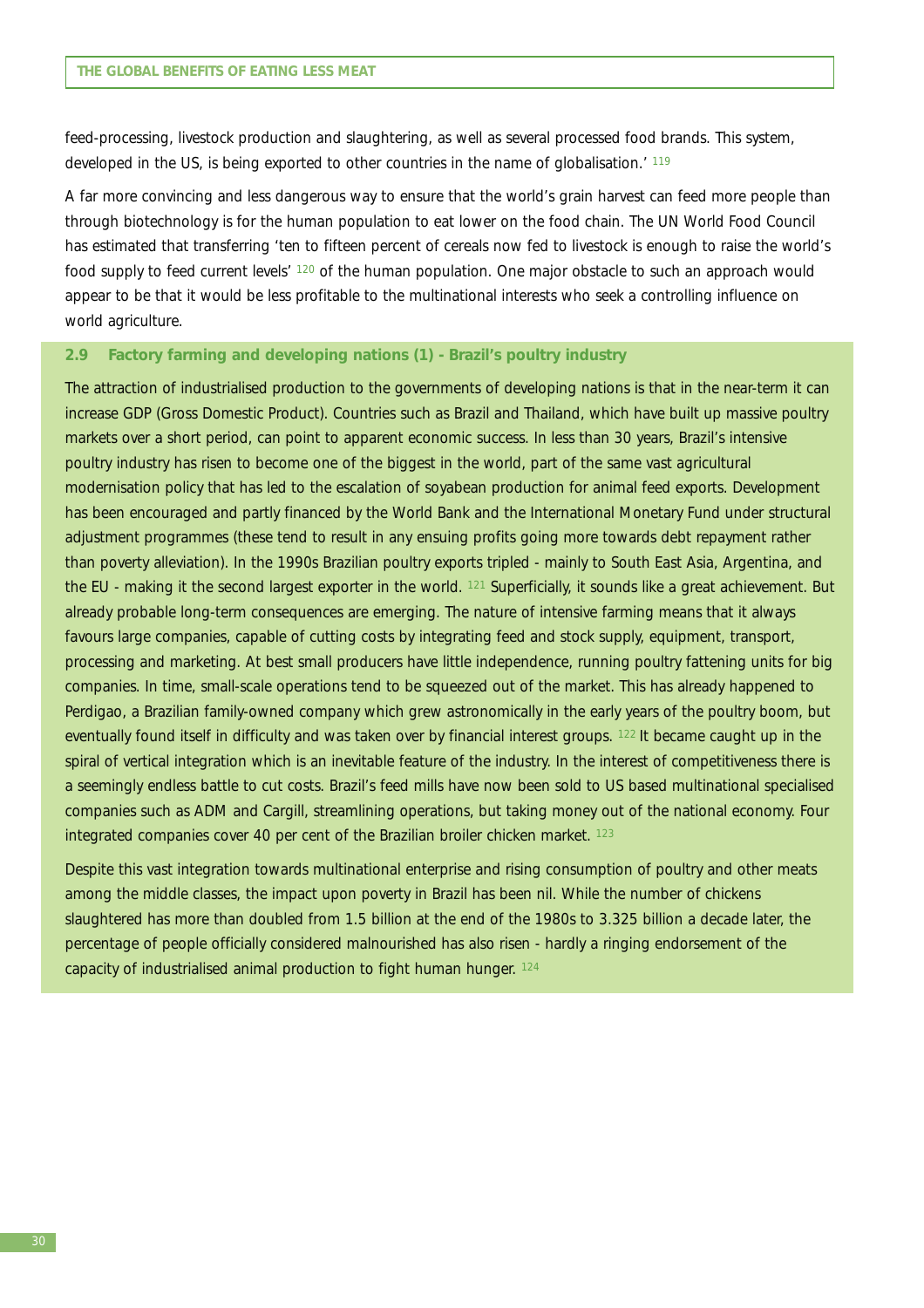#### **2.10 Factory farming and developing nations (2) - Sri Lanka's experience in the 1990s**

Mainly due to its considerable natural resources (particularly the scope for home-grown animal feed), Brazil's remains so far a relatively profitable poultry industry. But when the same process of industrial vertical integration affects a less fortunate nation the results can be considerably more alarming. Sri Lanka's experience in the 1990s illustrates the dangers. Like many other developing nations it established an intensive poultry industry in the late 1970s, also typically importing stock, equipment and veterinary products from Europe and the US. At first, results were economically impressive. The country became self-sufficient in poultry meat and profits were made by all of the relatively small scale producers. A boom period followed, but expansion was then limited by lack of available home-grown grain for feed. At that stage, 'a foreign entrepreneur' stepped in, facilitating further growth by supplying grain-based feed from overseas. This enabled 'large scale farmers, especially the multinational entrepreneurs', to expand their enterprises 'immeasurably'. When the cost of feed and drugs increased dramatically in the mid-1990s, the smaller producers were thrown into 'a serious crisis… causing great hardship'. They were unable to compete with 'the large scale poultry farming entrepreneurs who may dominate the industry'. 125

While it is outside the scope of this report to enter far into a debate about the effects of the globalised economy, some comment is essential, for the rise of industrialised animal farming in poorer nations is a potent example of the kind of perverse economic logic which has created such a vigorous anti-globalisation movement against it. Current free trade rules operated by the World Trade Organisation (WTO) under the General Agreement on Tariffs and Trade (GATT) encourage policies which, while they may raise GNP (Gross National Product) for poorer nations in the short term, do so in ways that encourage unsustainable policies which penalise small producers. As Barry Coates of the World Development Movement has pointed out, 'a free trade system is rarely a fair trade system. As a result, social, environmental, health, animal welfare and other considerations are systematically excluded and the interests of developing nations are ignored. The current trading system serves the interests of a small minority'. 126

#### **2.11 Factory farming, globalisation and food security**

In the introduction to this report, the World Bank definition of food security was quoted as, 'the individual's access to enough food to maintain a healthy and active life'. 127 A more comprehensive definition was offered in a Non-Governmental Organisation (NGO) declaration at the Rio conference in 1992:

'Food security is having the means as an individual, family, community, region or country to adequately meet nutritional needs on a daily and annual basis. It includes freedom from both famine and chronic malnutrition. Food security is best assured when food is locally produced, processed, stored and distributed, and is available on a continuous basis regardless of the climate and other variations.<sup>' 128</sup>

The NGOs are surely correct in asserting that while trade in food between nations is sometimes beneficial to enrich and vary diet, the primary purpose of production should be to feed as many people as possible from healthy food grown locally. As soon as such common-sense principles are applied, it becomes obvious that for countries such as Brazil (second biggest broiler chicken exporter) and Thailand (sixth largest) to focus food policy upon selling to rich areas of the world such as Japan and Europe is illogical. The export market for poultry exists neither because the selling nations have well fed local populations and excess food production, nor because they are providing a product that cannot be obtained easily in other areas of the world. Intensive broiler chicken systems can be operated anywhere, so the only reason that developing countries have found a market in richer parts is that, for a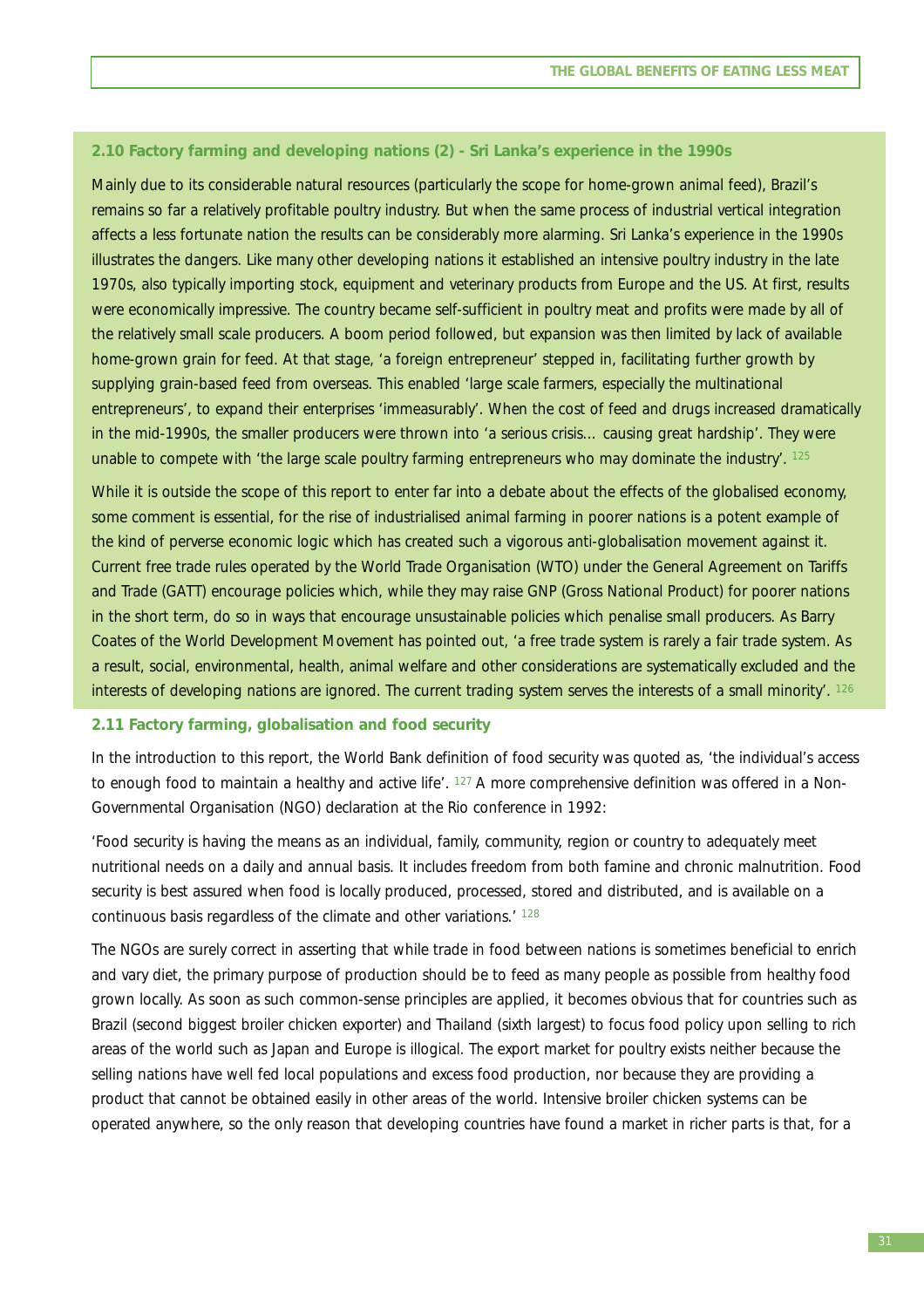period at least, they can sell more cheaply than their competitors. They are able to do this only because labour is cheap and both animal welfare and public health may take lower priority than in Europe.

The eventual problem with this reductive free trade philosophy is that another nation is always likely to take over the market by producing the same goods even more cheaply. In the case of poultry and other meats, this is eventually almost certain to be China (already the tenth biggest exporter of broiler chickens in the world). Overall meat consumption in China increased by 85 per cent between 1995 and 2001 and, with its economy growing at a phenomenal rate, both production and consumption will almost certainly continue to rocket there. 129 All the large industrialised nations are fighting for an interest in their emerging market.

In spite of the enthusiasm among poorer countries to enter the international trade in animal products, it defies all logic for them to import grain to feed animals which they then export to richer nations. As the International Fund for Agricultural Development (a United Nations advisory organisation) has concluded, 'broiler chickens should not be included as a livestock enterprise in projects supporting poor farmers because of the evidence that in the longterm, small semi-intensive, group-operated poultry units can never compete with the large industrial enterprises which eventually control the market'. 130

#### **2.12 The double burden of disease in the developing world - hunger and obesity**

The argument is sometimes advanced that even though the development of intensive farming cannot feed the poor directly, the benefits to the GNP achieved by increased consumption among the (mainly) urban middle classes might 'trickle down' to help the poor. But in addition to historical evidence which suggests that this is unlikely to happen, the health problems created for those 'new' middle-class consumers who aspire to a 'Western diet' high in animal products has also to be taken into account. A relatively new phenomenon in the developing world is what has been labelled, 'the double burden of disease'. 131 While the hungry continue to suffer stunted mental and physical growth, disability and death as a result of lack of adequate food, those affluent enough to afford an animal fat-rich diet become part of what WHO/FAO describe as, 'the global epidemic of obesity, with its attendant co-morbidities - heart disease, hypertension, stroke and diabetes'. Obesity has already 'become a serious problem throughout Asia, Latin America and parts of Africa'. Incidences of what were once health problems largely confined to the North are escalating so rapidly that by the year 2020 it is projected that, '71% of ischaemic heart disease deaths, 75% of stroke deaths, and 70% of diabetic deaths will occur in developing countries'. Evidence that diet is a key factor is uncontested, with the WHO/FAO asserting that, 'the public health approach of primary prevention is considered to be the most cost-effective, affordable, and sustainable course of action to cope with the NCD epidemic worldwide'. 132 (NCD stands for non-communicable diseases, the generic title given to noninfectious illness such as heart disease, obesity and diabetes.)

What makes the contribution of poor diet to the rise in NCDs particularly severe in the developing world is that a significant percentage of the increased consumption of animal products is derived from high-fat junk food. US multinational fast food outlets are particularly popular in urban areas. Decrying these effects of globalisation, Maneka Gandhi argues that:

'The companies coming in to supposedly help strengthen India are not making roads or schools or any key projects. Instead, Kentucky Fried Chicken, McDonald's and Pizza Hut are the first fruits of liberalisation.' <sup>133</sup>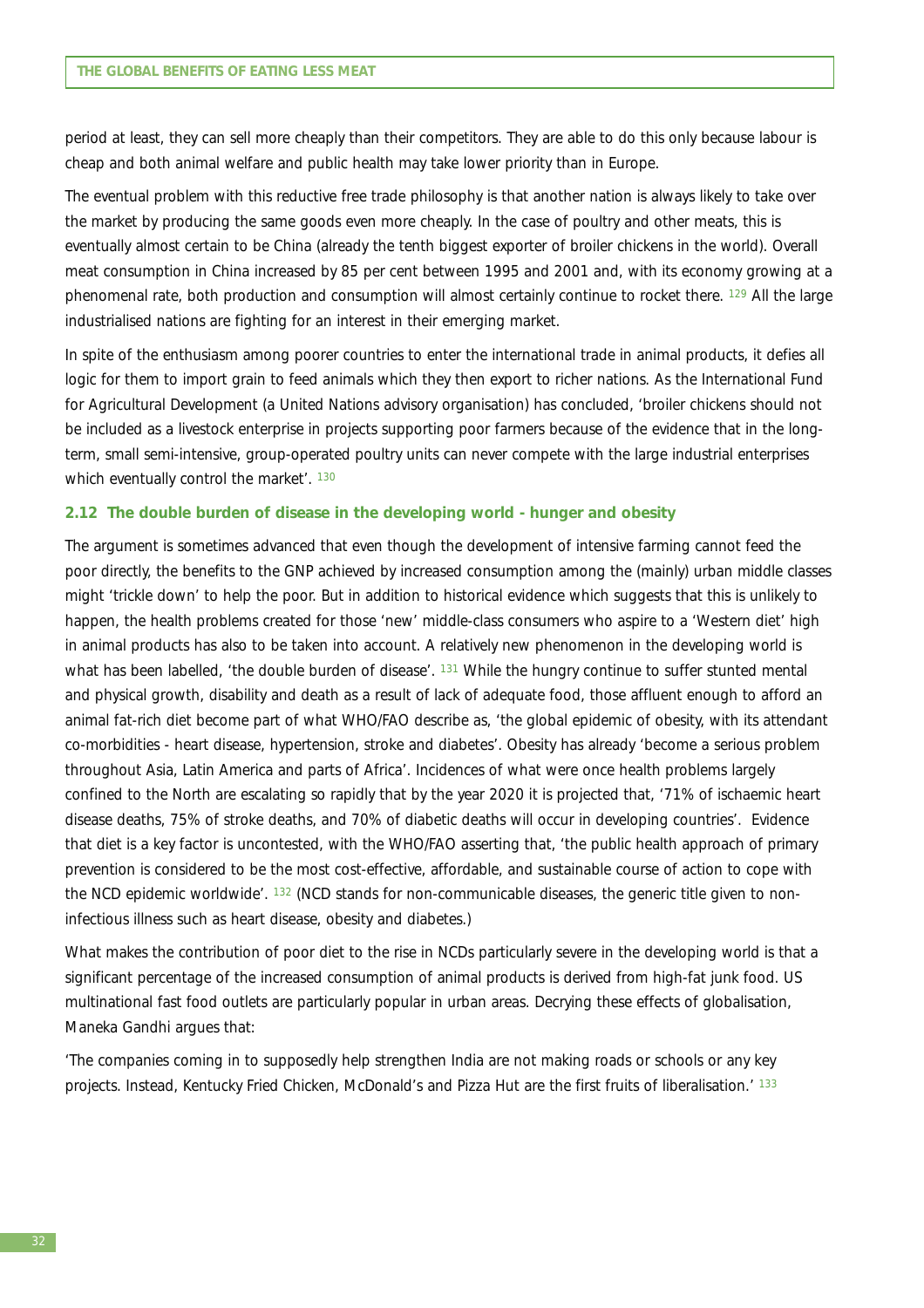In spite of a recent slowdown in its worldwide expansion programme, McDonald's operates 30,000 restaurants in 118 countries, including many in developing nations. 134

By contrast to the growing threat from NCDs to the health of developing nations, the WHO/FAO cites South Korea as one positive example of a nation which is 'notable since the community has largely maintained its traditional high-vegetable diet despite major social and economic change'. It is no coincidence that it also has 'lower rates of NCDs and higher life expectancy than other industrialised countries'. 135

The cost of diet-related illness to health services in richer countries is in itself alarming, but in developing nations the effects are potentially devastating. **Not only does industrial farming produce food that the poor are unable to afford, the probability remains that it will put such a strain on fragile health care systems that it may actually take valuable resources away from the fight against poverty.**

#### **2.13 The positive aspects of traditional diets in the developing world**

Despite the health risks associated with diets based upon animal products, some commentators argue that increases in meat consumption for the very poor have particular health benefits. For all the negative associations with 'diseases of affluence', animal products do, as we have already noted, provide an immediately accessible source of protein, zinc, calcium and iron that is often lacking from the grossly limited (predominantly) vegetarian diet of the severely malnourished. This has prompted the World Bank, for example, to champion the potential of meat and dairy produce in the fight against human hunger on the basis that 'when confronting chronic malnutrition and micronutrient deficiencies, supplementing traditional diets of maize and cassava with animal foods can make an important difference'. 136 Despite stressing the overall advantages of a diet high in vegetables and fruit and low in animal foods, the WHO/FAO report raises a comparable point, when it acknowledges that 'the question arises as to the feasibility and sustainability of horticultural production which would allow such a large part of the world's population to achieve the recommendations for healthy diets'. 137

While improving the efficiency of small-scale mixed farming to allow greater meat consumption would benefit the malnourished, several other factors also have to be considered. Firstly, 'supplementing traditional diets of cassava and maize' with **any** nutritional foods would 'make an important difference' to the diet of the poor. The fact that animal products do offer easily accessible nutrition does not mean that large-scale dependence on them is the best long-term solution - on the contrary, too much reliance will bring with it massive health costs and a break with the positive basis of many traditional diets. While there are no magic answers to the problems of world famine, the most rational and health-enhancing long-term plan is to develop and improve the traditional diets of most poorer people in developing nations, rather than to destroy them. The World Health Organisation/Food and Agriculture Organisation confirms this view:

'Marketing practices commonly displace local or ethnic dietary patterns. Global marketing in particular has wideranging effects on both consumer appetite for goods and perception of their value. While some traditional diets could benefit from thoughtful modification, research has shown that many are particularly protective of health and clearly environmentally sustainable.'

*Diet, Nutrition and the Prevention of Chronic Diseases*, Final Report of a Joint FAO/WHO Expert Consultation,WHO Technical Report Series 916, March 2003.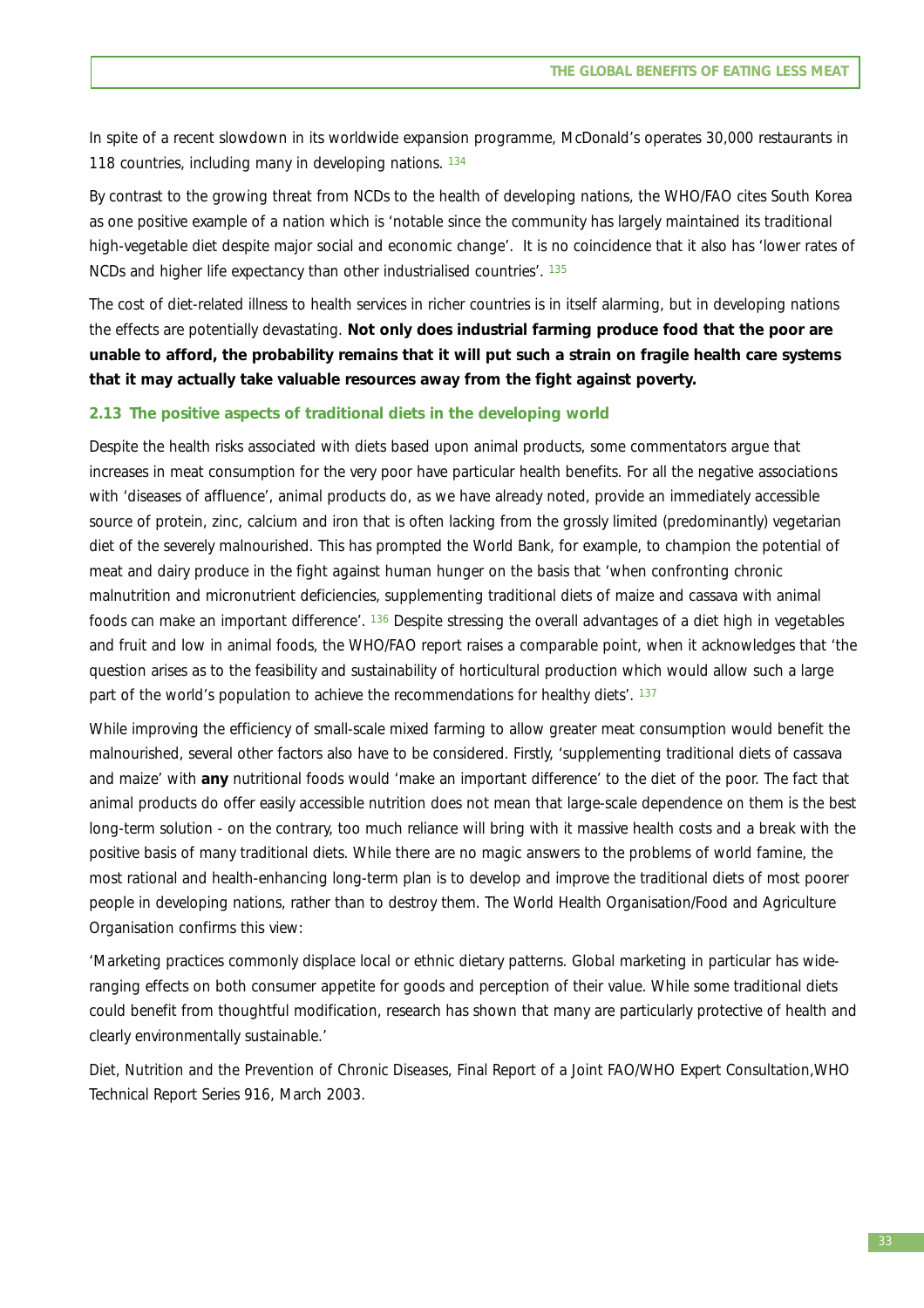Since rice, maize and wheat are the staple foods of around four billion people (two-thirds of the world's population), improvements in diet should be based securely upon these crops (other cereals such as millet, sorghum and rye are also important). Moreover, the environmental sustainability of many traditional food producing systems is illustrated by the fact that 80 per cent of farmers in developing countries do not need to change their methods to be certified organic (Millstone & Lang. The Atlas of Food, 2003). Clearly, a rush towards intensive animal production would threaten these positive aspects of traditional diets.

#### **2.14 The effect of diet in the developed world upon the developing world**

If we in the developed world reduce our meat consumption on grounds that it might help to alleviate world hunger, would it actually make any difference to those without enough food? Opinions vary, ranging from isolationists who can see no connection whatsoever between our diet and the lives of those on the other side of the world, to some vegetarians who claim a non-meat diet as a complete answer to world hunger. Both viewpoints fail to take account of other complex geographical, political and economic factors.

In 2001, the US-based International Food Policy Research Institute published a report on 'sustainable options for ending hunger and poverty' entitled *2020 Global Food Outlook***.** Using IMPACT, the most advanced available computer programme, it posed the question whether a 50 per cent reduction in meat eating in the developed world by 2020 would have any effect upon the world's most malnourished children. It concluded that:

'The number of malnourished children in developing countries would decline by 3.6 million children in 2020 and by 1.2 million in Sub-Saharan Africa.' 138

Although the authors conclude that this 'is much smaller than many observers have predicted', a number of points emerge from their study:

- 1. Even though 3.6 million lives out of a projected 129 million undernourished children is only 2.8 per cent of the total, it is in itself a good enough reason to justify the reduction.
- 2. Why restrict the calculation only to children? Roughly 1.2 billion people currently live in absolute poverty (Vital Signs 2003: The Worldwatch Institute), so the same 2.8 per cent would relieve 33.6 million people in total. Even in the extremely unlikely event that the World Food Summit achieves its target to reduce the undernourished to 400 million by 2015, it would mean a saving of 11.2 million people from hunger. While these figures can only offer an estimate, they at least give an indication of the considerable impact that meat reduction could have on global hunger.
- 3. Decreases in meat eating in excess of 50 per cent would save even more lives.
- 4. There are several reasons why the International Food Policy Research Institute (IFPRI) report could well be an underestimate. The organisation - whose influence on the policies of major development agencies is significant - bases its report upon the supply and demand economic model currently in operation in the globalised economy. Its calculation is essentially based upon the consequences of less meat eating on international grain harvests and prices. Even the World Bank points out that the IFPRI prediction 'does not account for eventual resource constraints such as water, land and significant increases in energy costs'. 139 All of these could significantly alter market forces. International food policy may have to be reformed by withdrawing subsidies and taxes on unsustainable practices. It is likely that such policies would lead to reduced meat consumption in the North which could be beneficial in the fight against world hunger.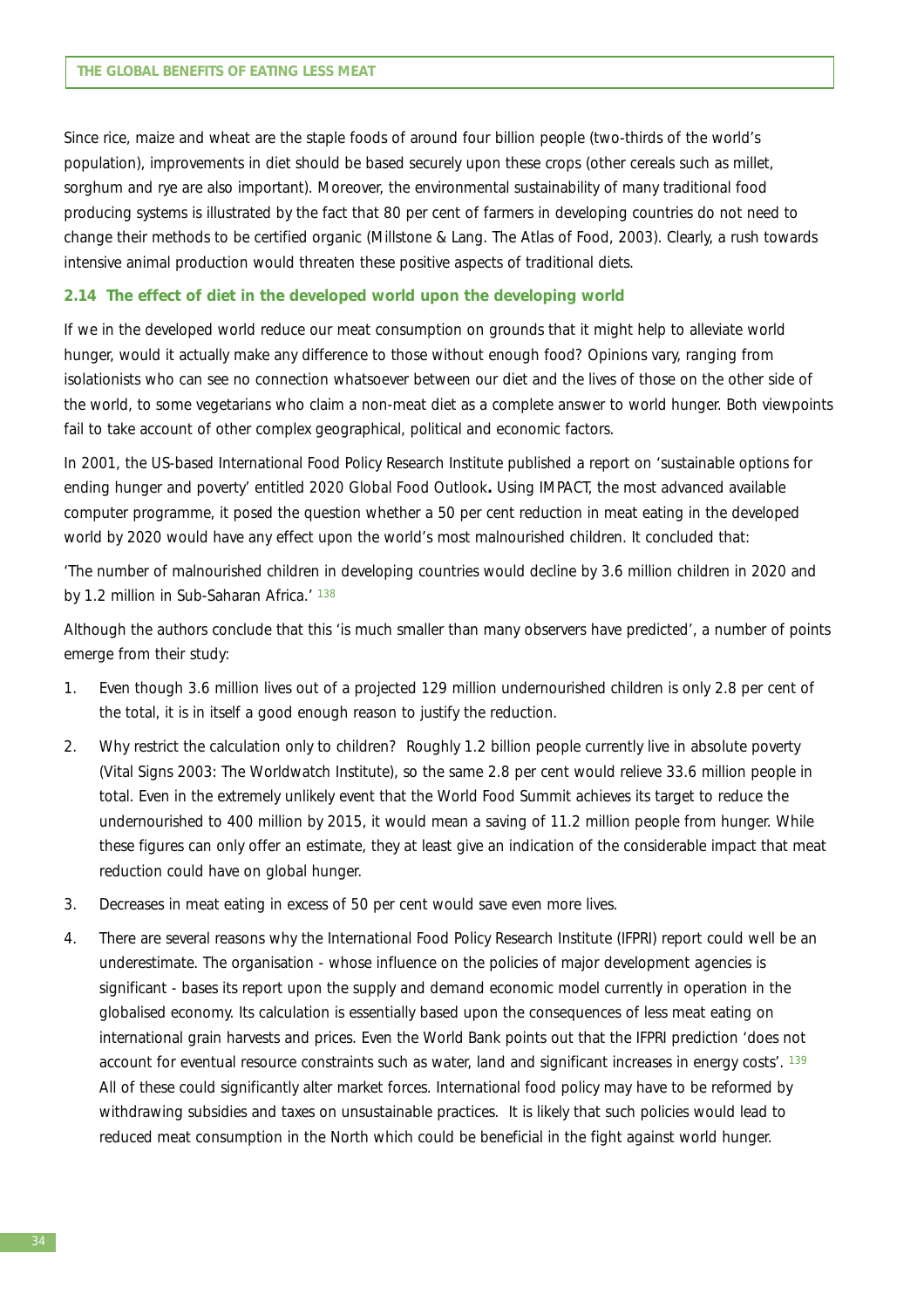5. A concerted effort to reduce meat eating in richer parts of the world might possibly cause some developing nations to reconsider the benefits of the 'livestock revolution'. It is theoretically possible that developing nations might instead pursue greater food self-sufficiency based on increasing the range and nutritional value of plant foods. While there is comparatively scant finance committed to the development of suitable products, research into micronutrient-dense staple food crops (rice, wheat, maize, beans and cassava) is already taking place. Using conventional breeding techniques contained in international germ-plasm banks, researchers are looking to produce 'fortified' plants as a low-cost and sustainable way to reduce microconutrient malnutrition. These could go some way to overcoming the difficulties in providing a varied plant-based diet for the hungry. 140

## **2.15 Summary**

For several reasons an increase in meat production through intensive methods cannot be a rational response to human hunger because:

- 1. It can only be achieved on any significant scale through industrialised farming methods.
- 2. Its produce cannot be afforded by the poor.
- 3. It is inescapable that, using industrialised methods, more food in the form of grain has to be fed to animals than can ever be recovered in the form of meat. Together with its greater use of water resources, this dictates its ultimate inappropriateness in maximising food production.
- 4. The increase in grain demand to sustain higher levels of meat production threatens global food security.
- 5. The nature of industrial farming favours vertical integration, demanding that small producers cannot long compete in the market and thereby marginalising the very people most in need.
- 6. The globalisation of intensive meat production cannot offer a long-term rational solution to problems of human hunger.
- 7. According to very conservative estimates, a 50 per cent reduction in meat eating in developed nations could save 3.6 million children from malnutrition.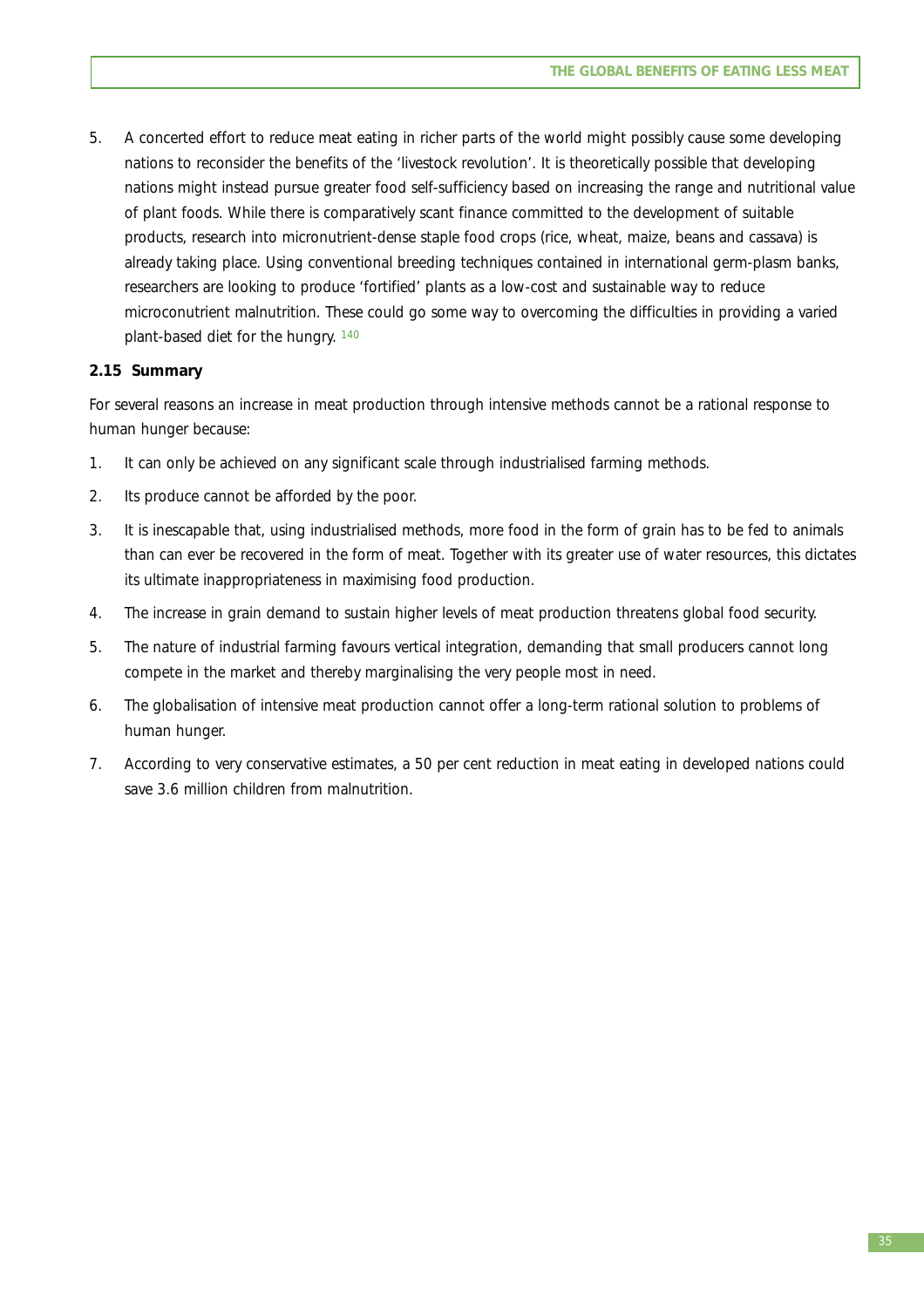# **PART THREE**

# **Poisoning the planet**

Animal farming is having a detrimental effect upon the environment for precisely the same reasons as it is diminishing the world's food producing potential. Far too many animals are being bred, and as a result, unsustainable pressure is put upon land, water and the atmosphere. Not only are livestock consuming too much water and grain, they are producing too much effluent, emitting too many greenhouse gases, and degrading too much pasture. Meat production has become a serious environmental hazard.

Under traditional methods, animal wastes are considered to be of great benefit - a key ingredient in rotational systems which produce a variety of foods and maintain the health of soil. In mixed rotational farming, dung is used as fertiliser/soil conditioner and, as we have seen, it can also be used as a fuel source. While non-animal manure can also be used as a source of soil fertility, it remains beyond dispute that integrated mixed farming has been practised for centuries as an ecologically sound method of food production. Problems emerge principally when the number of animals reared becomes too great for the surrounding environment to cope with. It is this point that has already been greatly exceeded in many areas of the world.

### **3.1 Water pollution and livestock farming**

It has already been noted how an excessive population of farm animals is placing an intolerable strain upon dwindling water resources. A further problem is that it is also polluting water supplies. Worldwide, livestock produce an estimated 13 billion tons of waste every year, and the problem of what to do with it is increasing. In a revealing comment by the UK Meat Trades Journal**,** 'the list of companies which have been prosecuted by the National Rivers Authority for pollution offences reads like a who's who of the meat and food industry'. <sup>141</sup> Liquid slurry from livestock oozes into watercourses and waterways and the excess nitrogen and phosphorous levels it contains can ruin groundwater quality and damage aquatic and wetland ecosystems. The reason that levels of nitrogen and phosphorous are so high is that farm animals can only absorb a limited proportion of the amounts contained in their feed. Roughly 70-80 per cent of dietary nitrogen fed to cattle, pigs and laying hens, and 60 per cent fed to broiler chickens, is excreted in faeces and urine. 142

Each species of farm animal is creating its own set of problems. Dairy farming, for example, produces silage effluent, slurry, and dirty water from parlour and yard washings. According to UK government figures, dairy cows produce an average 57 litres of excreta every day and utilise 18-35 litres of cleaning water. The liquid waste from dairy farms is hundreds of times more polluting than human sewage. 143

Roughly two thirds of litter from UK poultry houses is spread on agricultural land and most of the remainder burnt in power stations, leading to claims by the industry that it produces an environmentally-friendly product. Yet there remains serious concern that poultry litter is responsible for nitrate, phosphate and pathogen pollution of both ground and surface water. 144

In the US, North Carolina has become a centre of intensive pig farming, with a population of 7 million animals. These pigs produce four times more waste than the state's 6.5 million people. The result has been massive fish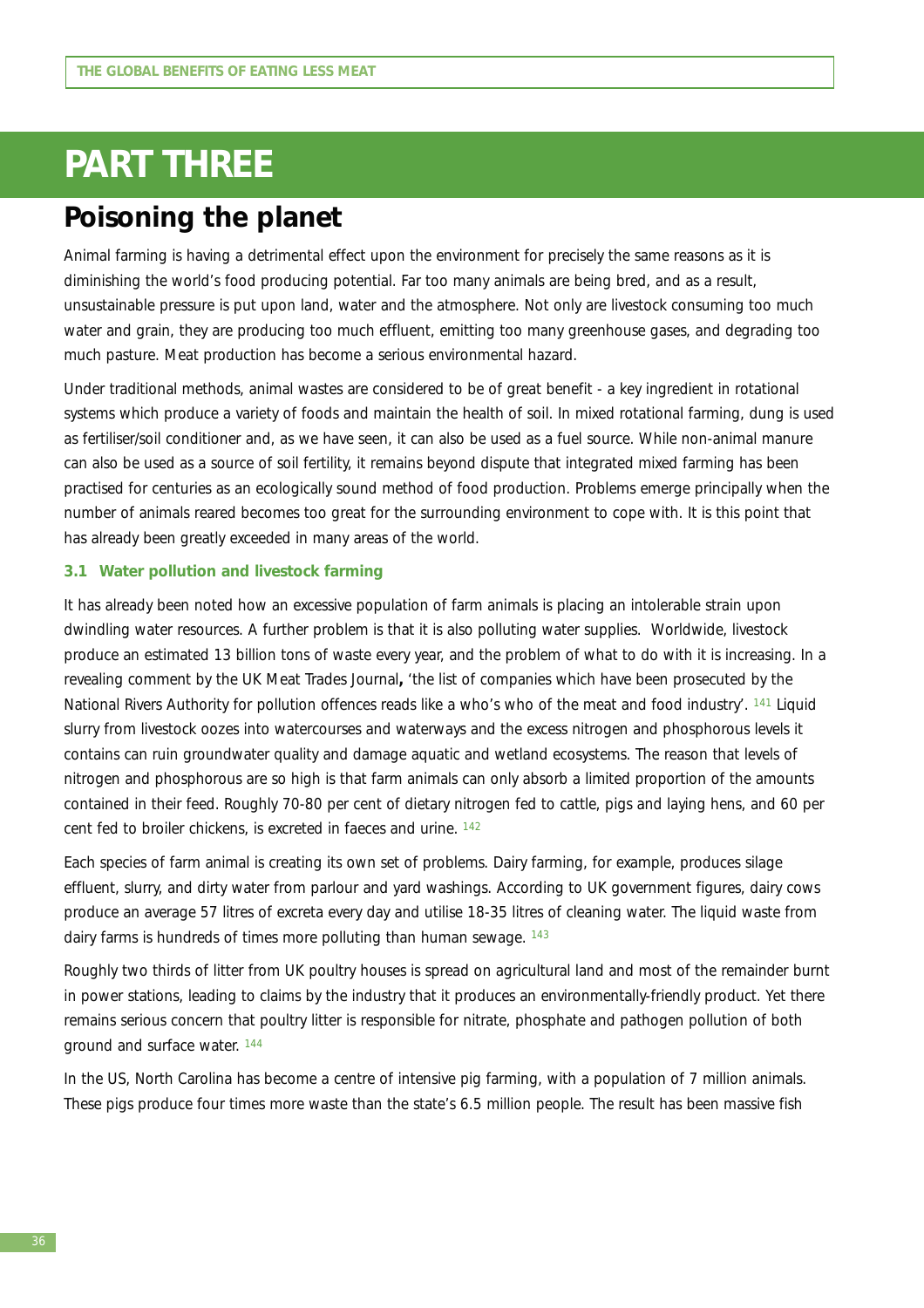deaths from oxygen depletion caused by pollution and dramatic increases in human illnesses, particularly those caused by the toxic microbe *pfiesteria pisicada*. 145 The North Carolina experience is being repeated on a smaller scale in other areas of the world where intensive pig farming dominates. The Humberside area of the UK has suffered serious water pollution from intensive pig production, while the most striking European example of the way in which pig slurry can devastate the local environment is in the Netherlands. The country has nitrates in its groundwater at more than double the maximum allowable level. 146 The problem of disposal has become so intense there that the government saw no choice other than to demand a 25 per cent reduction in the nation's pig production.

By promoting industrial farming, developing nations are inevitably inheriting similar pollution problems. Ninety-two per cent of surface water in the western part of the Brazilian state of Santa Catarina is said to be contaminated by intensive pig production. 147 In Taiwan, an estimated two-thirds of water pollution is from hog manure dumped into the country's waterways. 148 According to the World Bank, 'a rough estimate indicates that about 100,000 square kilometres in the developing world are already threatened by severe nutrient loading causing eutrophication of waterways and subsequent damage to acquatic ecosystems'. 149 In developed countries, where there is at least some legislation to control contamination of water supplies from livestock farms and slaughterhouses, the problems remain acute. In developing nations, where environmental protection is normally still less of an issue, the effects are likely to be far worse. According to one report, 'slaughterhouses in developing countries release large amounts of waste into the environment, polluting land and surface waters... In some slaughterhouses there is not even running water for cleaning'. 150

It is not only effluent and blood that are polluting water supplies. The vast areas of agricultural land devoted to the growth of fodder for animals demand particularly high inputs of fertilisers, pesticides, herbicides, insecticides and fungicides. At best this poses a high monetary cost in water treatment, at worse, in developing countries without sophisticated cleaning plants, pollution and nitrate levels in freshwater have reached the point where human consumption is severely threatened.

## **3.2 Land pollution and livestock farming**

Similar pollution problems are affecting soil condition. High quantities of nutrient rich manure (nutrient rich because of the high protein feed) cannot be safely absorbed within limited areas. The same nitrate, phosphate and pathogen packed poultry manure that is a risk to waterways can also contaminate soil. The additional presence of metals such as copper, arsenic, iron and manganese causes further pollution. 151 Similarly, the same pig and cattle effluent that has become such a problem to water supplies through leaching is also having a damaging impact upon the soil. <sup>152</sup> As with other negative impacts of industrialised livestock production, problems seen at their most extreme in the eastern United States and north-west Europe are now becoming commonplace in those parts of the developing world that have enthusiastically adopted its model - notably East Asia and Latin America. In some areas of the former the capacity of plants to use the nutrient supplied by animal waste is sometimes exceeded by a massive 1,000 kilograms of nitrogen per hectare. <sup>153</sup>

Another environmental problem in developing nations is the propensity for new industrial farming enterprises to be located relatively close to urban areas. Without strict planning and environmental laws this can cause particularly acute human health hazards.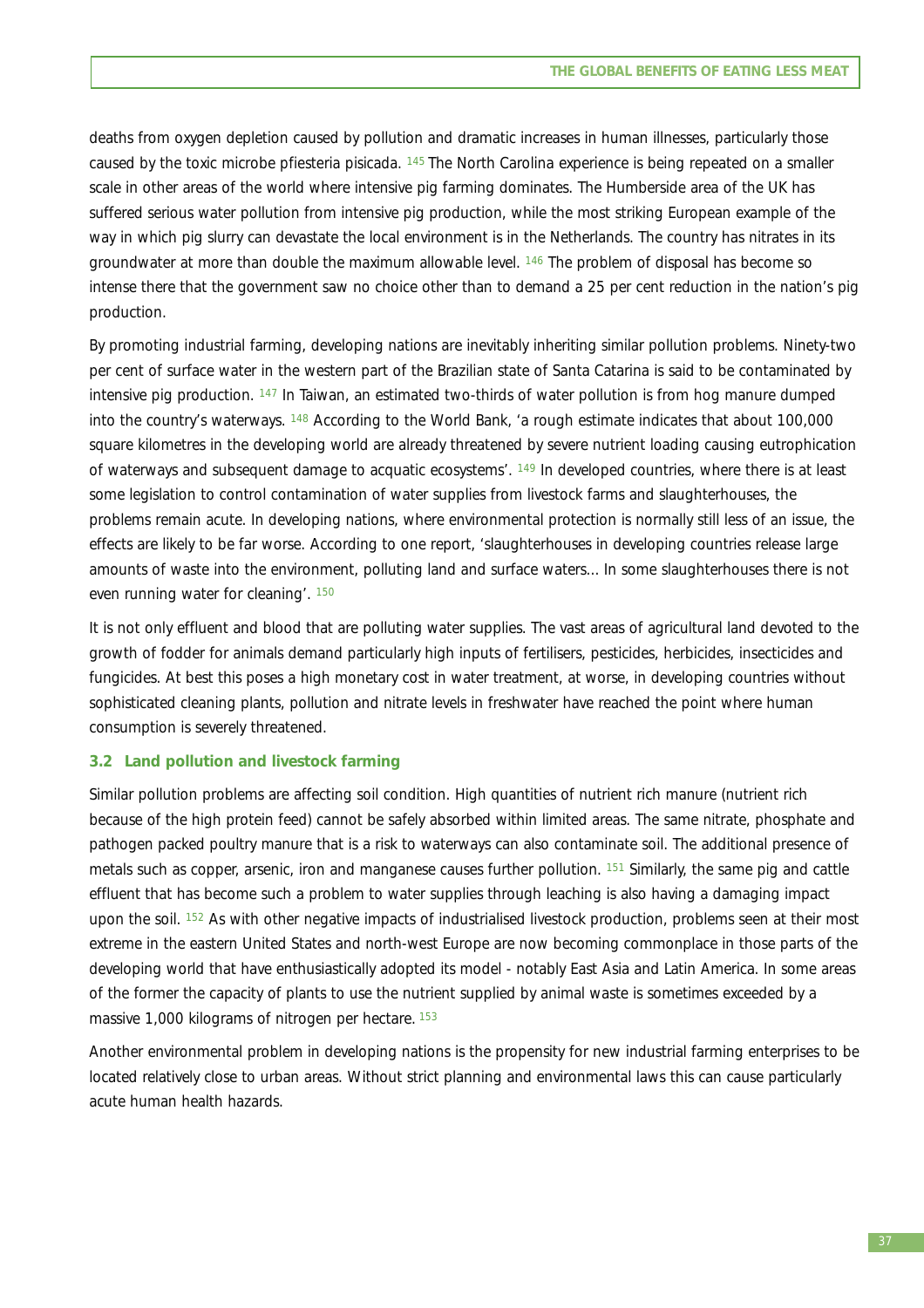#### **3.3 The contribution of animal waste to acid rain and global warming**

A further consequence of the massive amount of animal wastes is air pollution. The high ammonia content is a significant cause of 'acid rain and the destruction of marginal landscapes and habitats'. 154 Greenhouse gases produced by farm animals are a major contributor to global warming. These include nitrous oxide - described by the World Bank as 'one of the most aggressive greenhouse gases' 155 - carbon dioxide and methane.

The industrial farming industry itself acknowledges the problem:

'Livestock buildings are a major anthropogenic [caused by human activity] source of atmospheric pollutants, such as ammonia, nitrous oxide, methane and carbon dioxide, which contributes to soil acidification and global warming.' <sup>156</sup>

Although all food production which uses energy derived from fossil fuels releases some carbon dioxide back into the atmosphere, there are significant differences in the amounts produced. To produce one calorie of protein from soyabeans takes an estimated two calories of fossil fuel, compared to three calories to produce a calorie of corn or wheat. For beef it takes 54 calories of fuel to make only one calorie of protein. 157

Research in the UK indicates that cattle and sheep fermentation is responsible for 95 per cent of methane produced from farming, with the rest created from slurry and manure. The same study showed that one third of nitrous oxide emissions come from slurry and manure, while 39 per cent of the nation's ammonia is also derived from animal farms. 158

Worldwide, animal manure is responsible for 15-20 per cent of annual methane emissions, 159 7 per cent of nitrous oxide, 160 and 10 per cent of total greenhouse gases 161 - contributing tellingly to what is now widely recognised as probably the greatest global environmental threat.

#### **3.4 The effects of overgrazing and animal feeds on wildlife and soil**

Even where animals are not industrially farmed there are severe limits to the capacity for environmentally sustainable production. Once these limits are exceeded the effects are severely detrimental. This can be seen both locally and globally. The concentration of animals kept in many areas of Europe (encouraged by an EU subsidy system which rewards hill farming) has caused considerable damage. In the period 1947-80 some 20 per cent of the UK's natural heather was destroyed by sheep, as was much of the natural oak and alder vegetation in the upper reaches of many rivers. 162 This has caused banks to collapse, streams to widen and gravel to be washed down by floods, thus destroying the spawning grounds of salmon and trout. Increasing numbers of sheep per hectare has also resulted in the ploughing and draining of vast tracts of previously unspoilt land and hedgerows as has the intensification of dairy farming. Overstocking of heavily subsidised sheep at one of the Three Peaks in Yorkshire has created what Friends of the Earth described as an 'ecological disaster'. Destruction over several thousands of acres has resulted in the loss of several rare plant species. 163

Internationally, severe problems of soil compaction, erosion and decreased soil fertility are being experienced in many cattle-ranching areas. These include the American West, Central and South America, Australia and Sub-Saharan Africa. The United Nations Environmental Programme (UNEP) estimates that 20 per cent of the world's grazing lands have been significantly degraded since 1945, with the pace of destruction increasing. 164 Desertification - where land is no longer capable of sustaining food production - affects roughly 50 million acres of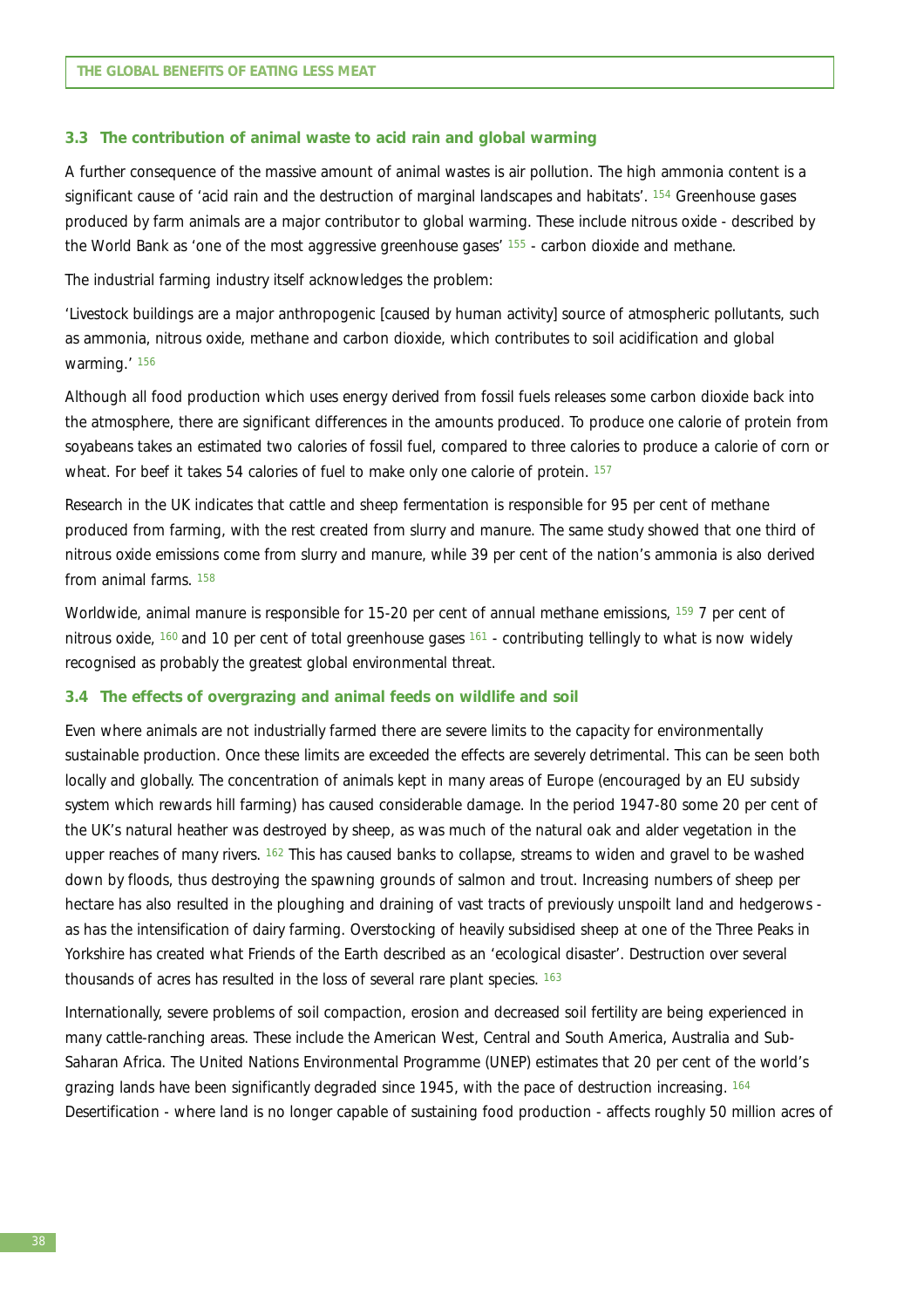the world's available agricultural land every year, with overgrazing (particularly of beef cattle) a leading cause. 165 In many parts of the famed American West, overgrazing from the Great Plains to the Pacific Ocean has ground down native grasses and trampled streams (much of the destruction is subsidised by more than \$100 million of public money). 3.2 million cattle are grazed on public lands covering 254 million acres in 17 Western states. 166 A 1999 investigation by a local newspaper, The San Jose Mercury News, summarises the environmental impact:

'The lifeblood of the arid West, streams, make up only 1 per cent of the acreage in the 11 Westernmost states. Yet scientists say at least 70 per cent of wildlife there depends on them for survival... Largely because of cattle, only 36 per cent of streams surveyed by the Bureau of Land Management on its public lands in the Lower 48 states are classified as "proper functioning" or healthy... Severely overgrazed streams have trampled banks and little vegetation. Murky, warm water is choked with sediment, algae and manure.' <sup>167</sup>

Comparable desertification is also occurring in many poverty stricken areas of the world, where effects on the rural poor are most critical. Larger livestock populations - partly created by subsidised feed concentrates from wealthier nations - are degrading grazing in many areas, including 'the semi arid Sahel, West Asia and North Africa, and the Southern Cone of the Americas'. 168

It is also the rural poor who are most threatened by the changes in global climate to which industrial animal farming contributes significantly. Drought caused by the failure of life-sustaining rainy seasons and other natural disasters have become the chief cause (alongside war) of extreme human famine - a pattern likely to accelerate. Furthermore, climatic change may well turn out to limit even further the grain producing capacity of many regions across the planet. The Australian 2002 drought which threatened to reduce the annual grain harvest by 40 per cent seems unlikely to prove an isolated example. 169

### **3.5 The pollution problems of overfishing**

As we have seen, leading health agencies see fish as a healthy food. It is the main source of animal protein for approximately 1 million people (WHO, 2003). But while the oceans are a valuable food for many of the world's poor communities, the capacity for increased food production from them is limited, principally by lack of available stocks, but also because of pollution and destruction of estuaries, mangroves, wetlands and other fish habitats. Fish currently provide only 1 per cent of global food supply and 5 per cent of protein and the probability is that consumption will fall in the next two decades because of dwindling availability. 170 In December 2002, the EU agreed to cut cod quotas by 45 per cent in a desperate bid to conserve supplies. Other white fish stocks were also reduced. The story of diminishing reserves is similar in many oceans of the world. Intensive fish farming is no answer either, as keeping large numbers concentrated in one area causes pollution from wastes, excess feed and chemicals used in production. Soluble wastes can raise levels of nitrates, phosphates and other nitrogenous chemicals, leading at worse to toxic algae blooms and the deaths of marine life on the seabed.  $171$  It is the same problem as with livestock production. Once numbers exceed the capacity of the local environment to cope, pollution and degradation are an inevitable result.

#### **3.6 Intensive animal farming - impact upon biodiversity**

In an attempt to increase food production, habitats rich in wildlife are constantly being eroded. Once again this is a problem that exists both locally and (more dangerously) globally. According to the Council for the Protection of Rural England, England lost an area of grassland the size of Bedfordshire in the period 1992-99 - the equivalent to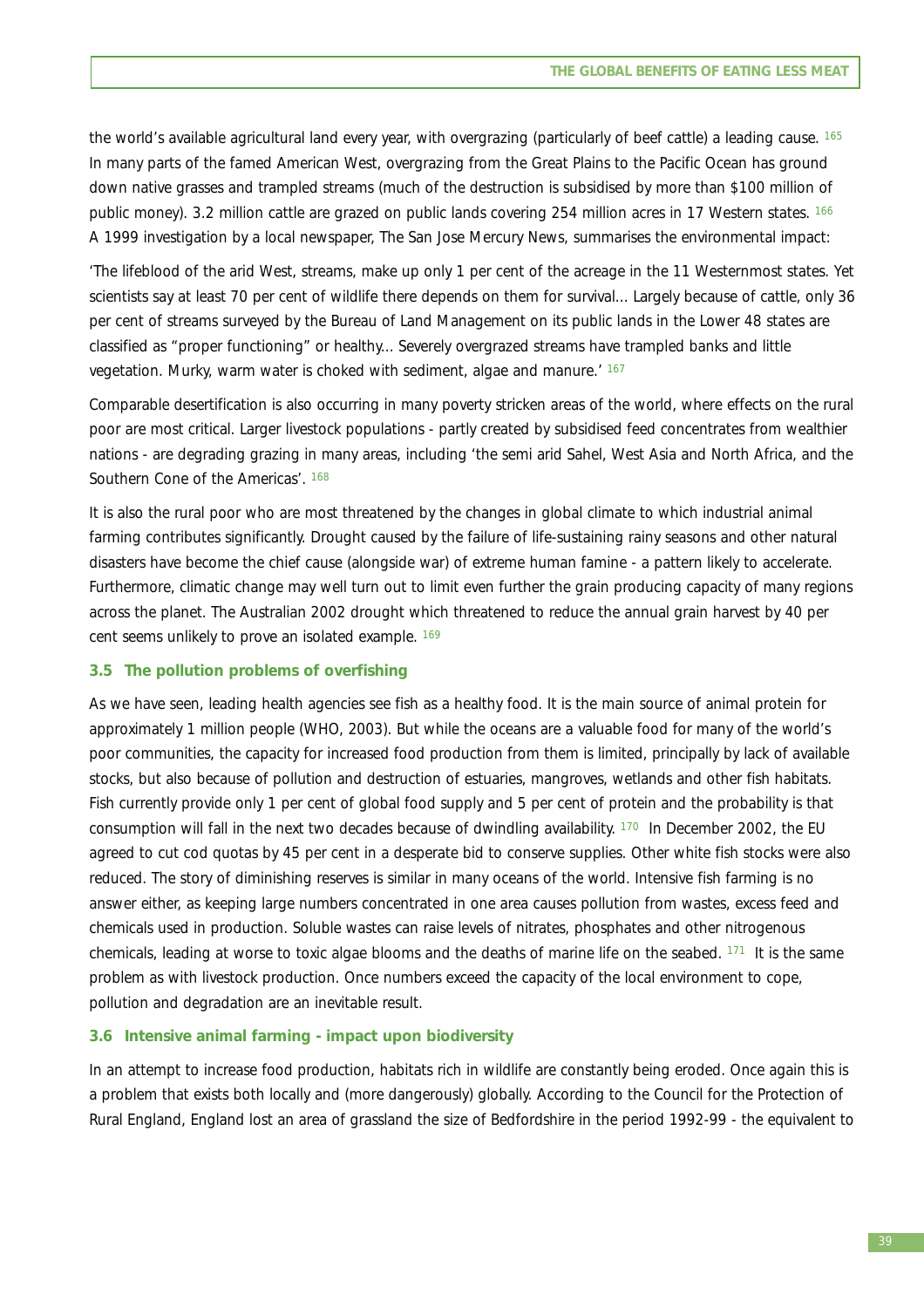100 football pitches every day. 172 The main causes of the disappearing meadows were intensive dairy farming and the growing of cereals and other subsidised crops, mostly for animal feed (too much potato production was a third major reason). Since the Second World War, the UK has lost most of its wildlife-rich meadows, one half of heathland, lowland fens and valley and basin mires, and one third to one half of ancient woodlands and hedgerows, while increased use of fertilisers and drainage has contributed further to severe losses of species diversity. 173 Livestock farming is not the sole cause, but overgrazing and the devotion of vast acreage to the growing of animal feed play a major role.

Returning to the example of the impact of cattle grazing in the American West, a 1994 report by the US Forest Service named it as 'the No 1 cause of species being put on the endangered species list in the Southwest and fourth major cause nationwide'. 174 Species adversely affected include fish, songbirds, ducks, deer, insects, molluscs and crustaceans.

Worldwide, approximately 200 million hectares of tropical forest have been lost since the 1960s, much of it cleared for cropland and cattle grazing. 175 While the areas of forest destroyed in Central and South America for 'hamburgerisation' - the fattening of cattle for the burger trade - has largely been limited by an overdue end to subsidised production, valuable areas of forest continue to be destroyed in many areas, with livestock production still a major cause.

The Brazilian soya crop offers a potent example of how dependence upon growing animal feed for export can affect adversely both local diet and environment. It has caused devastation of the ecosystem of the Cerrados plateau. Vast areas of forest filled with valuable species have disappeared; soil has been eroded; intensive chemical farming has led to the growth of disease and pests. Soyabean cultivation has been blamed for an epidemic in the whitefly pest, which has seriously undermined traditional areas which once grew beans for human consumption. In the period 1981-94, while soyabeans took over immense tracts of Brazilian land, consumption of beans by the local population almost halved. Now it seems that Amazonian deforestation is escalating. According to Brazil's National Institute for Space Research, in the year up to August 2002, 25,500 square kilometres of rainforest – an area roughly the size of Belgium – was destroyed. This is the second highest annual total in 30 years and a 40 per cent increase over the previous year. The main reason for the deforestation has been to create new areas of soyabean cultivation for industrial animal feed  $-$  much of it for export to Europe.  $176$ 

Deforestation and degradation will be the inevitable outcome of further significant increases in the number of grazing animals. 177 This will cause habitat loss for wildlife and plants, a rise in carbon dioxide emissions and a growing threat of drought, since the forests play a crucial role in regulating rainfall.

#### **3.7 Summary**

- 1. Under traditional organic systems animals played an important part in maintaining soil fertility and conserving the environment and biodiversity. They were farmed in relatively small and sustainable numbers as part of a mixed rotation system, or on pasture where crops could not easily be grown.
- 2. Once the number of animals farmed goes beyond the capacity of the land to sustain them, their impact upon the natural environment is destructive.
- 3. The explosion in livestock numbers means that in many areas of the world they have become a major source of land, water and air pollution, acid rain and global warming. Overgrazing has become a threat to biodiversity and soil. The number of animals reared exceeds the earth's capacity.
- 4. Since there is so little new land available to allow increases in sustainable methods of production, greater reliance upon livestock production will come mostly from industrialised methods, intensifying the environmental problems that have already occurred.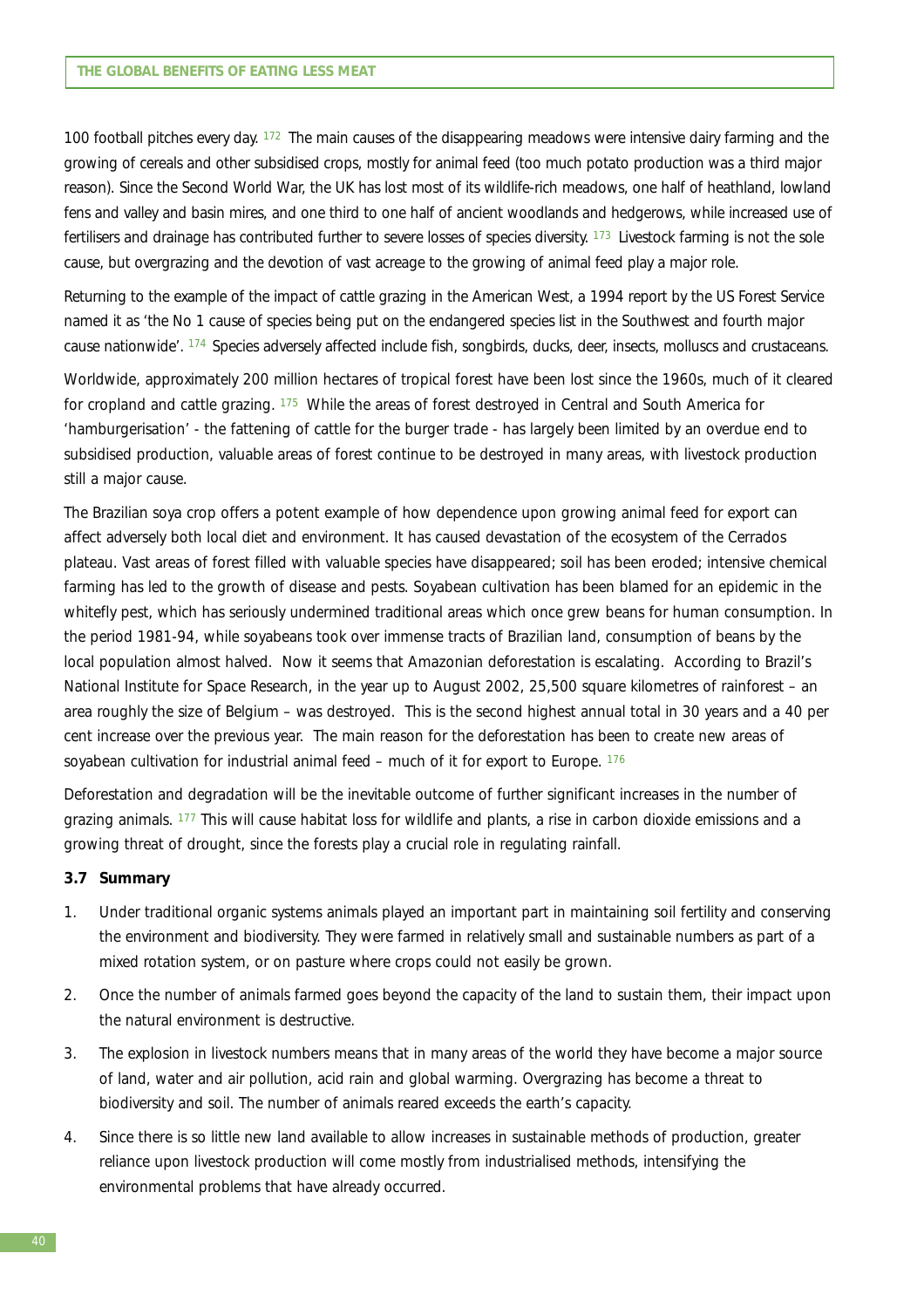# **PART FOUR**

# **Food safety - from** *Salmonella* **to BSE**

'Food scandals' associated with methods of production have become increasingly common in recent years. These range from Foot and Mouth Disease (FMD) and BSE to dangerous epidemics of food poisoning and fears of antibiotic resistance amongst the human population. Industrialised methods of production are placing a heavy burden upon both public health and the public purse. The globalisation of the meat industry adds to the scale of the problem.

The most recent UK farming crisis was the 2001 outbreak of FMD. While the exact cause remains unclear (infected imported meat is the most favoured suspect), there can be no doubt that intensive methods and the density of animals kept in closely confined areas helped to spread the disease far and wide. In particular, livestock markets created a perfect environment for the spread of FMD (as it does other pathogens). Animals who are often already stressed and exhausted by long journeys are regularly confronted by inhospitable conditions and heartless treatment. This lowers their already fragile resistance to infection. In the House of Commons, Prime Minister Blair admitted that there were a staggering 1.3-1.6 million 'sheep movements' in the month before the FMD virus was recognised.

More than five million animals were condemned during the FMD epidemic. This cost the government more than £2 billion in direct payments to farmers alone. The total deficit to the nation - including the losses sustained by the tourist industry - was estimated at £9 billion.

Given its huge negative impact on animal welfare and the economy, it is ironic that FMD is one of the few recent agricultural crises that did not actually pose any danger to human health. The previous major scandal - bovine spongiform encephalopathy (BSE) - was (and remains) far more perilous. Recent reports suggest that twice as many UK cattle may have been infected as was previously suspected, bringing the total to more than 2 million. The new calculations are based on biochemical testing of some 14,000 cattle slaughtered between 1999-2000.

Although it now seems that the number of cases of variant Creutzfeldt-Jakob Disease (vCJD) - the human equivalent of BSE - is unlikely to reach the epidemic levels once feared, there is still no certainty about actual levels of infection. In November 2002 there were new reports suggesting that the figures might be considerably higher than recent statistics had indicated. For the first time it was suggested that BSE might be responsible for cases of Creutzfeldt-Jakob Disease other than those attributed to the new variant form of the disease previously associated with infected meat. Final casualty figures will not be known for many years because of the long incubation period of the disease, but by January 2004, 139 people in the UK had died from vCJD. 178

There is little doubt that BSE was caused by the process of recycling the remains of livestock into animal feed, turning natural herbivores into carnivores. Although the UK eventually outlawed such practice (other than permitting the use of fishmeal for non-ruminants) it is still common for many countries to utilise meat, bone and feather meal in animal feeds.

# **4.1 The increase in** *Campylobacter* **and** *Salmonella* **poisoning**

While a small number of food poisoning incidents are caused by plant foods (particularly pathogens spread in salads kept above refrigerator temperature and also poisonous fungi), the vast majority are attributable to animal products. Broiler chickens are the most potent source. The World Health Organisation states that, '*Campylobacter*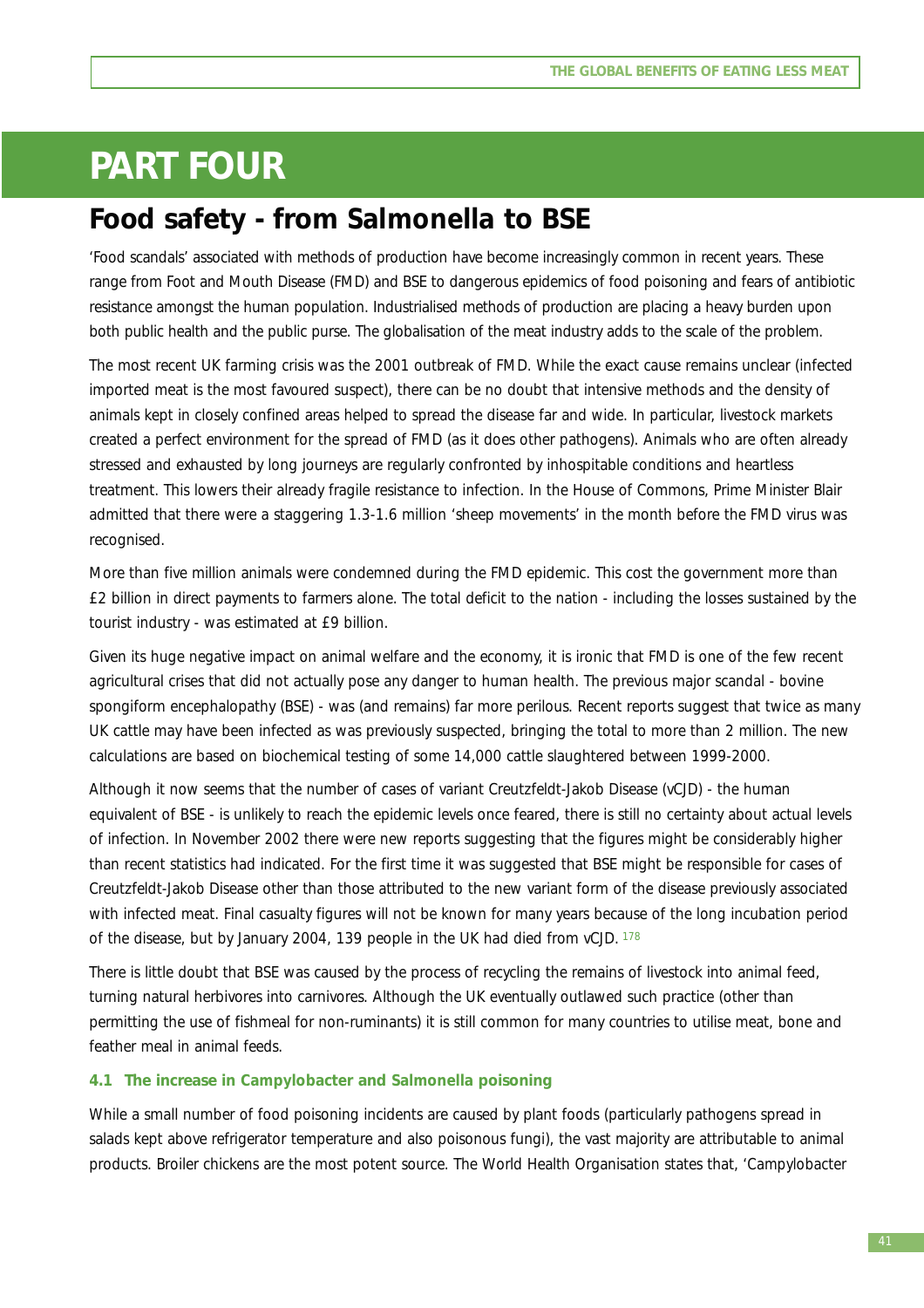species are now the commonest cause of bacterial gastroenteritis in developed countries, and cases are predominantly associated with consumption of poultry'. 179 Some 90 per cent of US chickens 180 and 50-75 per cent in the UK are infected with *Campylobacter*, 181 now the most common cause of food borne disease in those countries. Symptoms in humans can include nausea, vomiting, diarrhoea and, in extreme cases, severe illness and death. More than 750 people die from *Campylobacter* infection every year in the US. 182

A majority of turkeys also carry *Campylobacter* pathogens, while pigmeat is a further source. A recent survey shows that 87 per cent of live pigs carry the same strain of *Campylobacter* which affects humans, with around 5 per cent of pig carcases in laboratory tests still carrying pathogens in the meat after slaughter. 183 This supports findings by researchers showing infection in 90 per cent of Dutch pig herds. 184

The second most common food borne disease is *Salmonella* poisoning. Again poultry meat is the main cause, with the illness in humans taking a comparable course to infection from *Campylobacter*. The US Department of Agriculture assesses that *Salmonella* affects 20-30 per cent of broiler chickens and turkeys. 185

A UK survey by Which magazine in 1996 demonstrated that 30 per cent of the chickens sold in supermarkets should have been declared 'unfit for human consumption' according to the nation's meat hygiene regulations. 186

Other serious recent food scandals have been particularly associated with the fast food industry. The emergence in the 1990s of E.coli 0157 in the US became known as 'the hamburger disease'. According to official figures, 200 people are reportedly becoming ill with the disease in the US every day, though the actual figure is likely to be considerably higher. 187 It is caused by faeces coming into contact with the carcase during the slaughter process. In the UK, outbreaks have led to severe illness and even death among vulnerable groups. 188

The total impact of food borne disease is chilling. According to the WHO, 130 million European citizens are affected each year, 189 while in the US 76 million fall ill annually, with 5,000 deaths. <sup>190</sup>

#### **4.2 Emerging diseases and the risk to human health**

New diseases are emerging in the livestock industry all the time, many of them posing either an actual or a potential threat to human health. Swine fever outbreaks both in Asia and Europe have been amongst the most widely publicised scares, leading to draconian animal slaughter measures. Other dangerous recent epidemics include an outbreak in Malaysia of Nipah disease. The virus killed over 100 pig farm workers and a further 150 developed nonfatal encephalitis. One million animals were slaughtered to control the newly-emerged Nipah strain. 191

In 2002 in the UK, meningitis in pigs became the latest zoonotic disease to hit the headlines. Dr David Taylor, a Professor of Veterinary Bacteriology and Public Health, revealed that the infection was jumping the species barrier from pigs to humans. By the end of 2001 - he announced - 38 human victims had been recorded. Most victims are believed to have contracted the disease from handling infected meat, but consumption could not be ruled out as a cause in some cases. A further concern is that once the disease crosses species from pigs to people, it can then be passed on from human to human. 192

Another new disease sweeping through the pig herds of the world is Post-Weaning Multisystemic Wasting Syndrome (PMWS). In November 2002, a newsletter from the industry's own Pig Disease Information Centre reported that the disease was not only rampant, but also had links to *Salmonella* pathogens: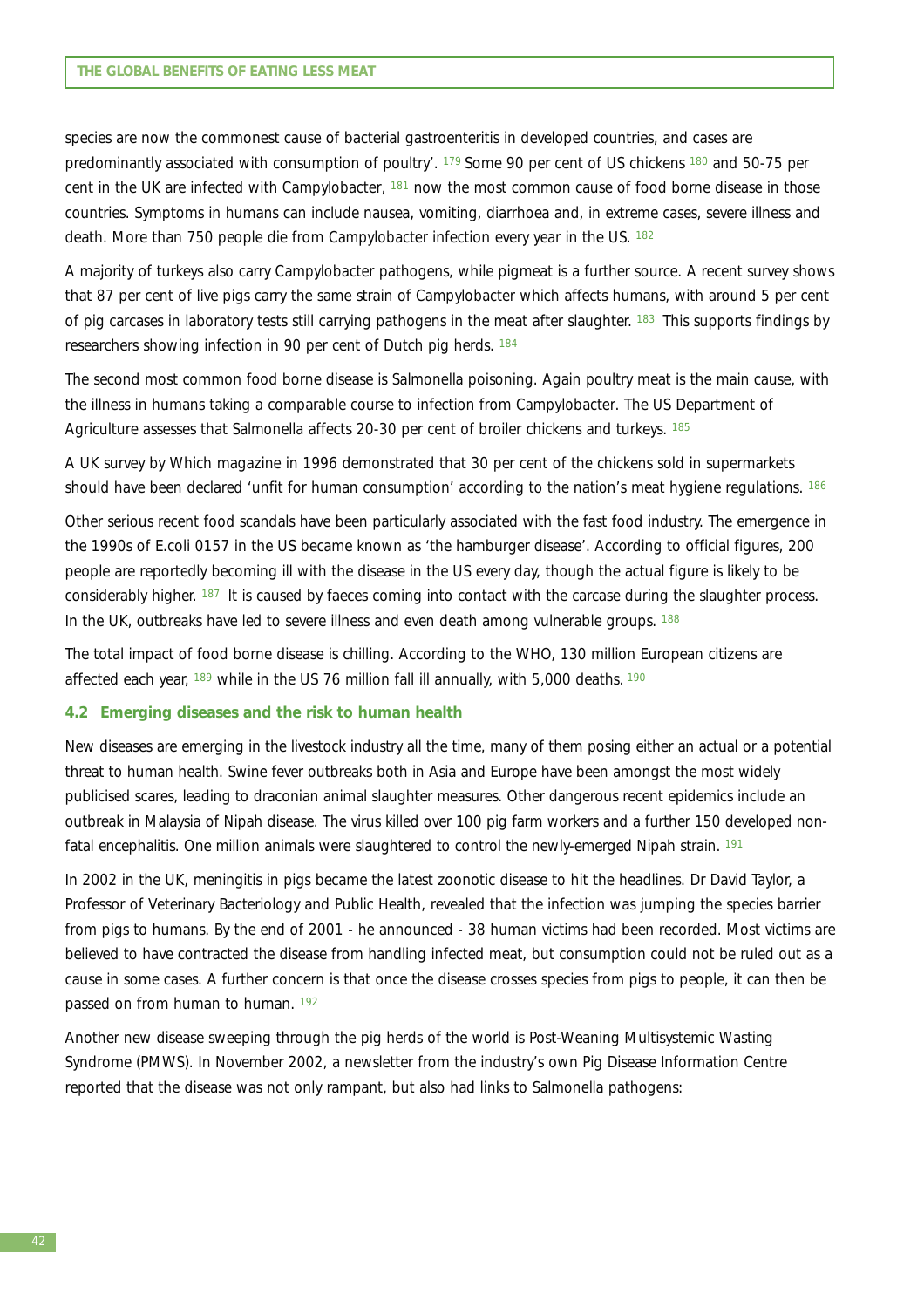'Like many other pig-producing countries, [the UK] has experienced an alarming epidemic ... over the past two years... Now a report 'Salmonella in Livestock Production in GB' published by the Veterinary Laboratories Agency (VLA) records that a case-control study by the VLA has found an association (probably not a direct causal link) between the occurrence of PMWS and salmonella infection on pig production farms.<sup>' 193</sup>

Poultry farms are equally disease ridden. An epidemic of avian flu virus in Hong Kong and more recent outbreaks across east Asia have led to mass slaughter of the flocks. But the virus is not confined to Asia. In 2002, an outbreak of a (fortunately) weak strain devastated Virginia's poultry industry. During the spring and summer, 4.7 million Virginia chickens and turkeys were killed in an attempt to control the disease, subsidised by nearly \$70 million in indemnity payments to farmers. It was reported that 23,000 birds are sold daily in the live markets of the north-eastern US, 40 per cent of which are positive for specific avian influenza viruses at any given time. <sup>194</sup>

In Poultry Industry magazine (July 2002), Dr. Jean-Pierre Vaillancourt, North Carolina State University veterinarian, writes that, 'high biosecurity and proper monitoring are still wishful thinking in many areas of intensive poultry production'. 195 He explains how the industry has created an environment very favourable to highly contagious agents. Intensive selection for high productivity has left birds' immune systems compromised, with scientists discovering more and more immuno-suppressive microbes.

The SARS outbreak in 2003 has been linked to the breeding of civet cats for meat and their sale in live markets in southern China.

While the public health risks associated with industrial farming may vary from infection to infection, they are all the result of an overall philosophy that ignores the interests of animals in an obsession with productivity. The sheer number of animals reared, transported, slaughtered and processed creates perfect environments for dangerous pathogens to develop, thrive and spread during all stages of production. Rearing conditions routinely place animals in overcrowded sheds or pens in contact with faeces and urine. The litter in broiler chicken production remains unchanged throughout the six-week fattening period (in the US it is often changed only once every year). The outbreak of meningitis in pigs is attributed largely to dirty, damp and overcrowded pens filled with slurry. Similar problems are created among intensively reared beef cattle, with many animals confined in small areas, living amid pools of manure*.* Additionally, animals fattened in intensive units are bred to put on weight at unnaturally rapid rates, weakening immune systems and leaving them particularly susceptible to infection.

It isn't only during fattening that poor conditions encourage the spread of infection. Markets, transport, slaughter and meat processing systems all add to the risk. When dangerous pathogens are present in the guts of animals, there remains a real possibility that they may spill onto the carcase in abattoirs. This leaves humans at risk when faecal material remains on meat. The speed and mechanisation of the slaughter process - for instance up to 6,000 chickens are killed in an hour routinely 196 - add to the probability of cross-faecal contamination. This is particularly so when meat is minced together in giant grinding machines to produce the animal content of convenience foods such as sausages, mince and burgers.

### **4.3 The global problem of animal diseases**

As the trade in meat and animals becomes increasingly a global enterprise, so the spread of disease becomes more likely. Take the example of BSE. Although the EU eventually added many new regulations to control feed and slaughter after the link with Creutzfeldt-Jakob Disease was established, it did not do so before many infected cattle had been exported. The ban on all meat and bone meal in feed, and on the use of Mechanically Recovered Meat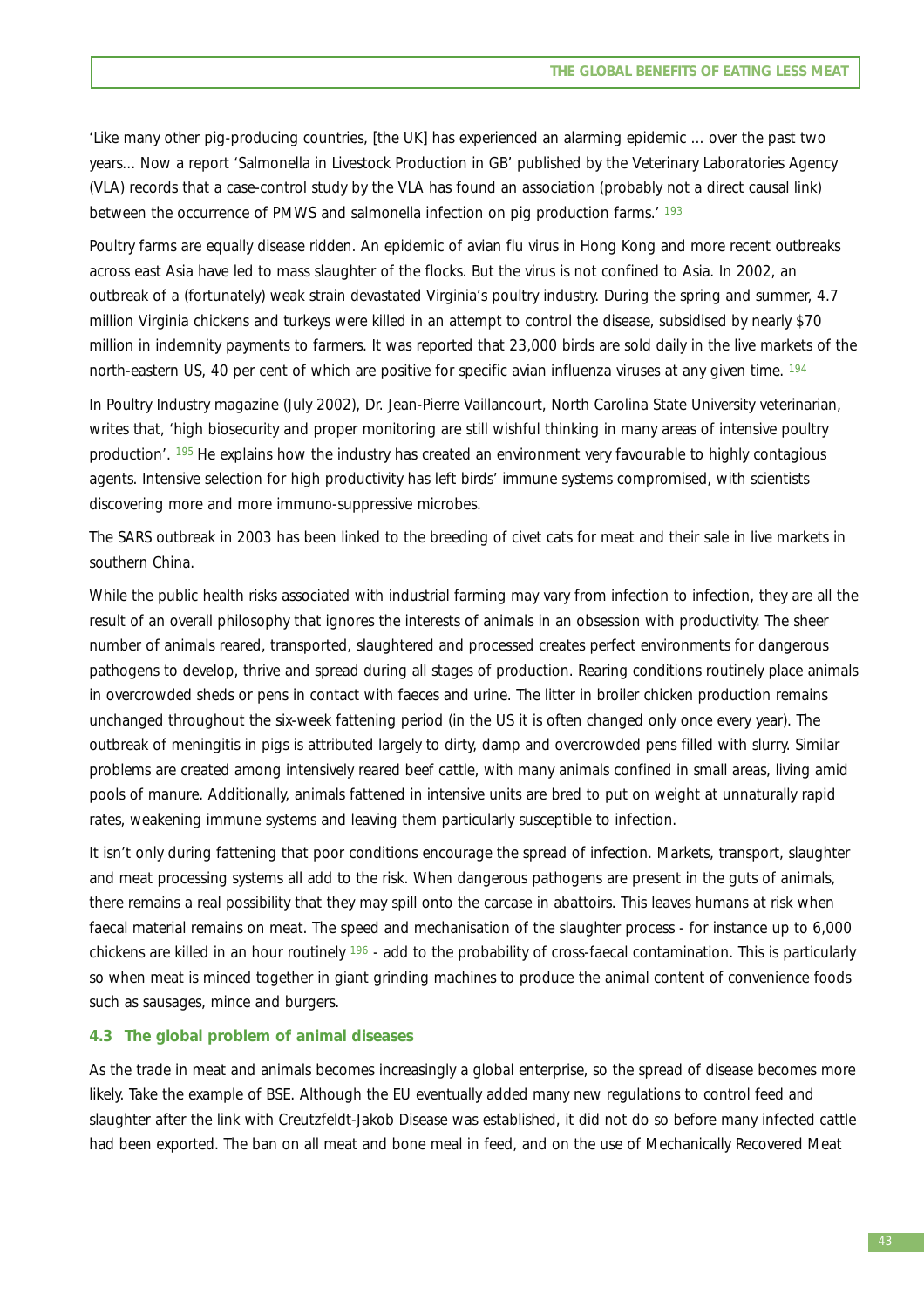(MRM) - meat extracted from the previously stripped bones by grinding the bones to a paste and forcing it through small holes in a stainless steel drum - were not introduced until the infection was well established in the UK herd. 197 Reports indicate that BSE has been exported to many other nations, with infection levels in Greece, Italy and Belgium all on the increase in 2002. Concern over the possibility of outbreaks of vCJD exist worldwide. According to Dr David Heymann, Executive Director of the Communicable Diseases Programme at The World Health Organisation, 'despite high-level political posturing at the start of this (mad cow) epidemic among many, many countries there's no denial today that potentially infected live animals and potentially infected products have been distributed widely'. <sup>198</sup> In developing nations it seems inevitable that the risks may be even more acute because the same measures to protect public health are unlikely to be in place. Until the recent cases of BSE in both Canada and the US, feed for cattle in the US continued to include pig, horse and poultry remains. 199

Farming interests in developed nations tend to be particularly concerned about cheap imports of animal products, blaming them not only for destroying livelihoods, but also for producing food of low quality. For example, production of UK turkeys has declined by 35 per cent over the past ten years. The National Farmers' Union (NFU) claim that roughly nine million turkeys were imported in 2002, whereas a decade ago all turkeys for home consumption were produced in the UK. 'Large numbers of turkeys are now coming into the country from Hungary and Brazil, where animal welfare standards and restrictions on drug use are not as strict as here', 200 according to Charles Bourns, Chairman of the NFU's Poultry Division. He cites the use of Furazolidone, an antibiotic banned from use on animals in the EU because of links with cancer, but permitted in Brazilian production.

## **4.4 The use of antibiotics and the threat of transferable resistance to humans**

To reduce the threat of disease among intensively reared animals, cocktails of veterinary products are injected or added to feed routinely - including antibiotics. Without them the industry would be likely to collapse in epidemics of uncontrolled infectious diseases.

Originally, pharmaceuticals were applied solely to control the levels of disease in intensive units, but their use became even more widespread after the discovery that they also act as 'growth promoters', speeding up the animals' rate of fattening. Eighty per cent of the 11,000 tonnes of antibiotics fed to animals in the US are administered as growth promoters rather than to treat disease. 201

Since the 1960s there has been considerable controversy over the application of such substances, mainly because of the fear that overuse might reduce the effectiveness of medicines used in the treatment of human illness. Hence - in the UK and the rest of the EU at least - laws have been introduced based on the principle that antibiotics prescribed in human medicine cannot be applied to animals. Yet in spite of these measures, antibiotic resistant human disease has increased substantially in recent decades, leading EU authorities eventually to ban from 'animal health' products a number of drugs previously considered safe because they are not prescribed for people. One example is the antibiotic Zinc Bacitracin, which had been added to standard broiler chicken feeds for decades before the EU intervened to forbid its use, along with other drugs such as avoparcin. The EU now intends to ban all antibiotic growth promoters.

What has emerged is that it is insufficient simply to separate human and veterinary medicines because the problem is more complex than was first perceived. It is not only that overuse of drugs in animals might make the same treatment ineffective for people - serious though this possibility is. Of even greater concern is the risk of dangerous pathogens living in the gut of livestock developing increased resistance to **groups** of drugs. These then become what are known as 'superbugs'. If they are then passed on to humans who eat infected produce, it can result in the emergence of strains of infection previously unknown in people and resistant to a whole range of antibiotics that might have been expected to cure similar illness. According to a UK House of Lords Select Committee: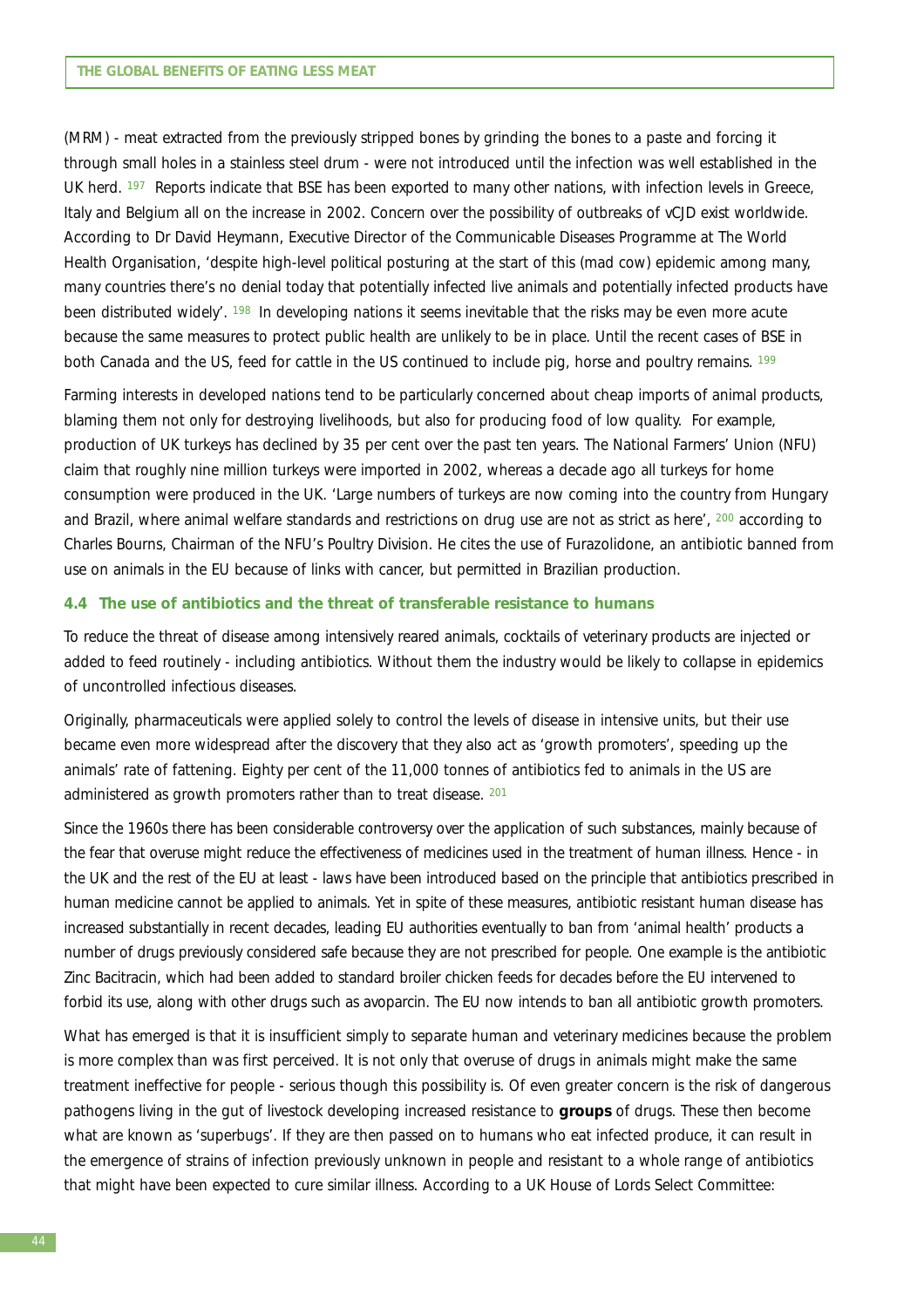'There is a continuing threat to human health from the imprudent use of antibiotics in animals...we may face the dire prospect of revisiting the pre-antibiotic era.' <sup>202</sup>

One recent British example is VRE (vancomycin resistant enterococci), which is immune to all established antibiotics and tends to attack hospital patients, particularly the vulnerable old and young. It can lead to death. The virus emerged in farm animals who had been routinely fed growth promoting veterinary antibiotics - substances banned only after the threat from VRE was established. <sup>203</sup> Here again there was a possible association between a widely used veterinary antibiotic – avoparcin – closely related to vancomycin.

Despite the ever-lengthening list of banned veterinary substances, drug treatment for animals remains a thriving industry. In 1996, it was revealed that 62 different antibiotics and other antimicrobial substances were licensed for use in feed and water for dairy cows and lactating animals alone - this in the UK, which claims to have among the strictest laws in the world. 204 While Denmark has taken the most stringent steps and prides itself on having reduced the average amount of antibiotics to under 4 gms per pig produced, it admits that this is as little as onetenth of the usage in some other countries. 205

There is further concern that the potential problem of antibiotic resistance may be considerably more acute than has been recorded so far. In the US a number of scientists have complained that research into pollution risks associated with livestock farming has been suppressed by superiors who are afraid to offend the powerful agricultural industry. Notable amongst these is microbiologist James Zahn, whose bosses at the USDA's Agricultural Research Service in Ames refused to let him submit a paper for publication on his groundbreaking work on antibiotic-resistant bacteria that grow in pig factory farms. Zahn, a respected scientist who has won several major research awards, including one from the American Society for Microbiology, showed that emissions from Iowa and Missouri pig farms routinely violate federal pollution limits. The study of air emissions nearby found dangerous antibiotic-resistant bacteria. If confirmed, this would prove that such germs can escape from farms into surrounding water and air. 206

Antibiotics are not only used for growth promotion, but are also used for prevention and treatment of disease. In spite of the ban on a series of antibiotic growth promoters, the overall amount of antibiotics given to farm animals has not changed significantly.

## **4.5 The drugs trade - a worldwide threat**

The problem of overuse of drugs on farms is another global problem. A study of *Campylobacter* infections in Minnesota between 1992 and 1998 reported that there had been an eightfold increase in antibiotic resistant bacteria infections to some drugs in humans. Along with foreign travel, increased use of antibiotics in chicken farming was cited as the main cause. 207 Almost half of the 23,000 tonnes of antibiotics sold in the US is fed to animals. In the UK 30 per cent of 1,200 tonnes, of antibiotics are used for the same purpose. 208 And as industrial farming spreads across the globe, so the 'animal health' industry inevitably accompanies the stock suppliers and equipment manufacturers. For example, the use of antibiotics in Mexican poultry farming has quadrupled in recent years. By 1995, some 2,700 tonnes of antibiotics were incorporated into chicken feed. A further 5,400 tonnes went into pig feed. 209

In 1997, rising fears over the possible effects of animal drug use on people led members of the World Health Organisation to call for a worldwide prohibition on the routine use of antibiotics as growth promoters in livestock. But a ban has not yet followed. 210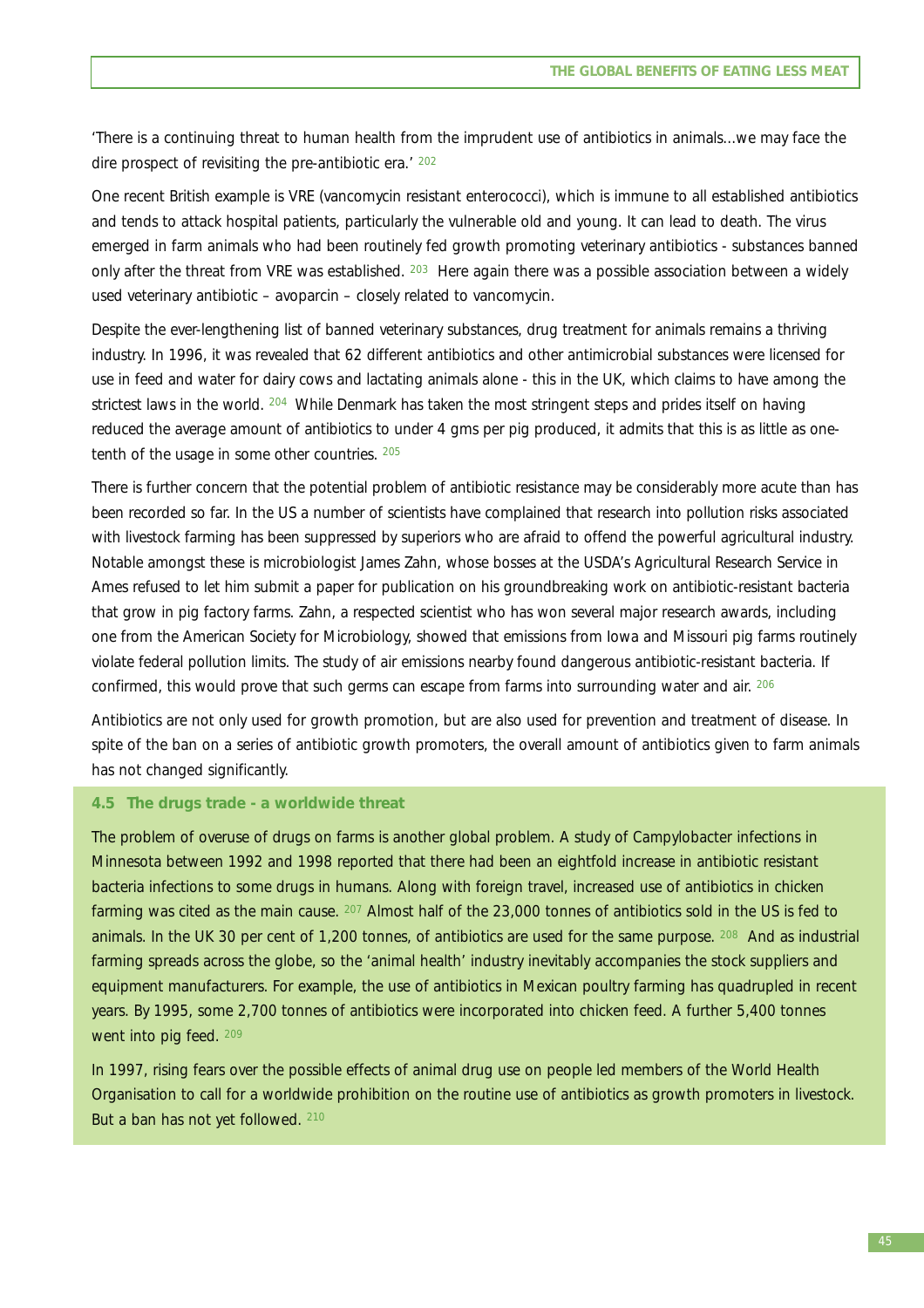#### **4.6 Growth promoting hormones**

The use of growth promoting hormones has been banned completely by the EU since 1988. This followed mounting evidence of a link between some of the steroids implanted in beef cattle and certain cancers. In the US, however, cattle are still routinely implanted with sex hormones to promote rapid weight gain.

Not only does the US insist that such substances are safe for its own citizens, it has attempted to impose its position upon everybody else. It contests that the EU ban is an illegal attempt to undermine free trade rules and has taken a legal case under the World Trade Organisation's (WTO) GATT agreement. The WTO ruled in favour of the US and ordered that the EU should pay \$150 million per annum compensation for loss of profit. 211

Although legal challenges and counter challenges are still in progress, the US hormone controversy raises some disturbing issues surrounding the globalised meat industry.

- 1. It demonstrates how current free trade rules make it difficult to restrict imports on grounds of either health, compassion or sustainability. As the trade in animal products expands, so the potential risks increase dramatically.
- 2. The globalisation of the meat trade makes policing increasingly difficult. When the EU ran spot checks on meat produced under the US Hormone Free Cattle scheme (and therefore allowed it to be imported) it found residues of sex hormones in 12 per cent of samples. 212 Such casual abuse of rules is likely to become progressively easier as import and export become even more commonplace.

#### **4.7 The dangers of chemical overuse**

Part of the livestock industry's contribution to contamination of air, water and soil comes from the enormous quantities of chemicals applied to crops grown for animal feed. Even though the risks posed to humans, wildlife and the natural environment have been argued vehemently since Rachel Carson's seminal book, *Silent Spring*, was published in the 1960s, both the quantity and the range of agricultural chemicals available have continued to multiply. Since 1993, the area of UK fodder crops treated with pesticides has increased by 56 per cent. 213 Globally, the two crops responsible for the highest percentages of herbicide sales are also the main components of animal feed - soya and maize. 214

It could be argued that the use of chemicals in crop production is an issue of farming methods rather than the amount of meat in the diet, and to an extent such a view would be justified. The problem is largely one of monoculture, with over-production of **any** crop likely to cause environmental degradation. For instance, the EU currently spends £1.4 billion annually subsidising olive production - a nutritious crop whose oil has acknowledged health benefits. But with growers currently paid according to how much they produce, regardless of markets or environmental impact, the result has been over-cultivation. This has caused soil erosion, habitat loss, and heavy pesticide use. 215 So it is vital not to rely too heavily on any particular product, regardless of whether it is nutritious, or if food production is animal or plant centred. In practice, however, reductions in animal produce should lead also to reduced application of agricultural chemicals, because animal feed production has become a notably destructive worldwide monoculture. Its main ingredients are particularly chemical-intensive. Moreover, lower levels of meat should enable production from more extensive systems, allowing the fewer animals reared to forage for greater quantities of their own food. Or, in the case of mixed farms, manure could be utilised to reduce or replace artificial fertilisers. In addition, land growing for feed crops should be substituted with a wide range of plant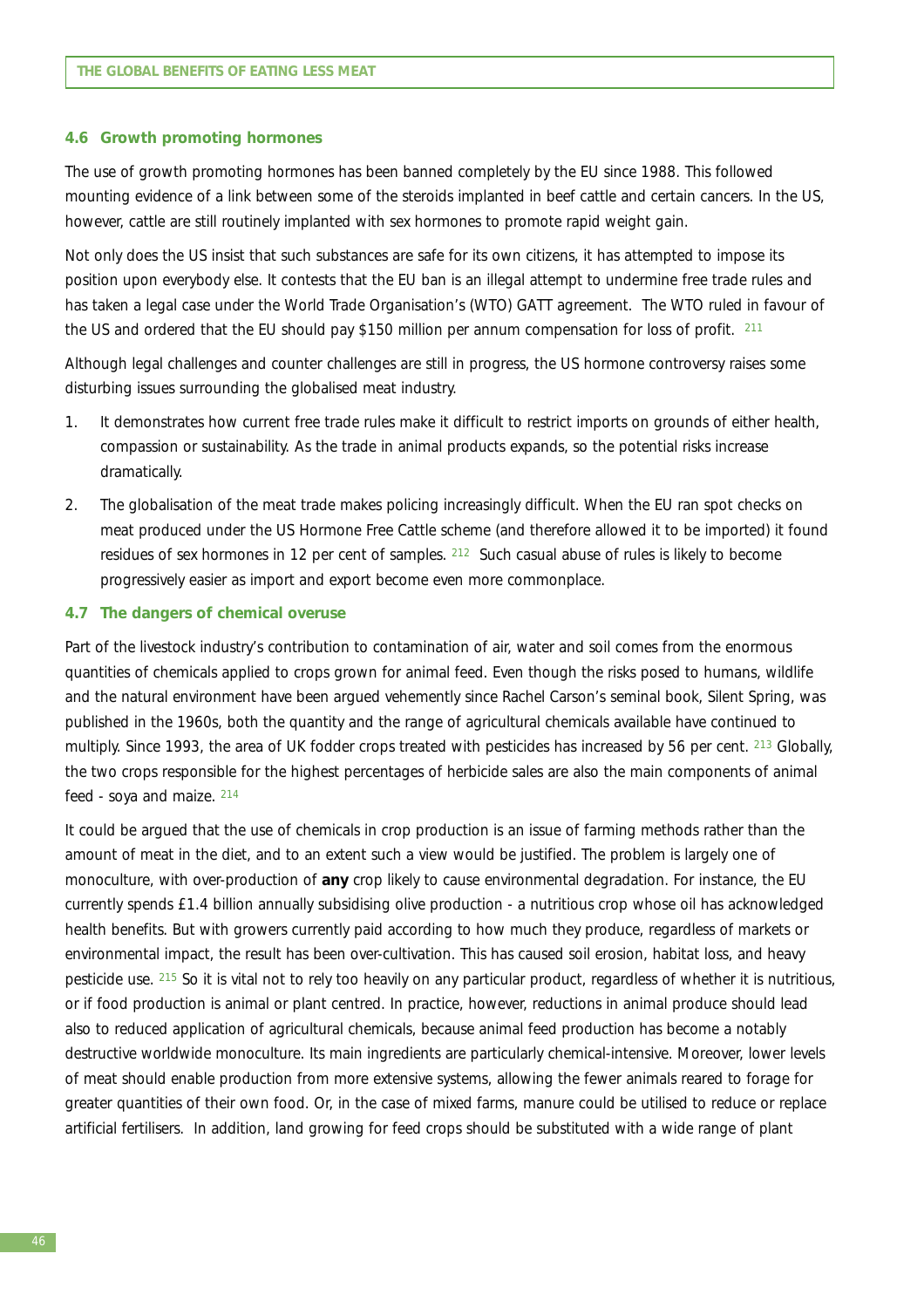products for direct consumption grown by less chemical-intensive methods. Diversity is the key.

It is also worth noting that unless meat is certified as organically produced (in which case there should be a guarantee that animal feed is chemical free), it is likely to contain greater amounts of pesticide residues than plant foods. This is because the chemical levels concentrate in the digestive system of the animal. Eventually, consumers themselves ingest the chemicals in a more concentrated form.

A further health concern associated with meat is the presence of GM foods. Many consumers who boycott genetically modified products on health grounds remain unaware that they are consuming significant quantities through animal products. Soyabeans account for more than 50 per cent of the total area devoted to transgenic crops worldwide, almost all of it grown as the major protein ingredient of livestock feed. Non-organic animal products almost always come from animals fattened with feed containing GM crops.

### **4.8 The financial burden of food-borne disease**

A World Health Organisation report published in 2000 confirmed that food-borne diseases are a 'widespread and growing health problem both in developed and developing countries'. 216 It estimated that almost a third of the entire population of industrialised nations suffer from such illnesses annually. The financial burden in medical costs and lost productivity is put at anything between \$34 billion and \$110 billion. 217

UK figures put economic loss at £400 million per annum, with the problem getting worse, 218. The number of reported cases of UK food poisoning incidents has increased by a staggering 600 percent in the last fifteen years, to five million. <sup>219</sup> These are probably only the tip of the iceberg.

As for the developing world, the World Bank suggests that, 'increased intensification is leading to the emergence of new diseases' and 'food-borne illness is likely to present a significant problem in developing countries in the future'*.* <sup>220</sup>

#### **4.9 Summary**

- 1. It is true that all food has the potential to cause disease and that high levels of hygiene and careful cooking can alleviate many of the dangers. Animal products do, however, create a unique problem because of the likelihood of faecal material finding its way onto the finished product.
- 2. When meat is produced at the unsustainable levels of today's global trade, risks accumulate rapidly. Keeping large numbers of animals closely confined in intensive farms creates the perfect conditions for the spread of infection; factory methods and the scale of slaughter and processing ensures that there is a considerable possibility of infection being passed on to the consumer.
- 3. Widespread use of drugs to control disease (without which it is hard to imagine the survival of industrialised methods) and to quicken growth rates causes further human health hazards, particularly of antibiotic resistance. The experience of the last fifty years suggests that such dangers are insurmountable where mass production is the goal.
- 4. The globalisation of the meat trade is intensifying risk from the spread of dangerous pathogens.
- 5. Growing feed for industrially reared animals has become a monoculture dependent upon vast amounts of chemical inputs. Making farming sustainable requires a reversal of policy.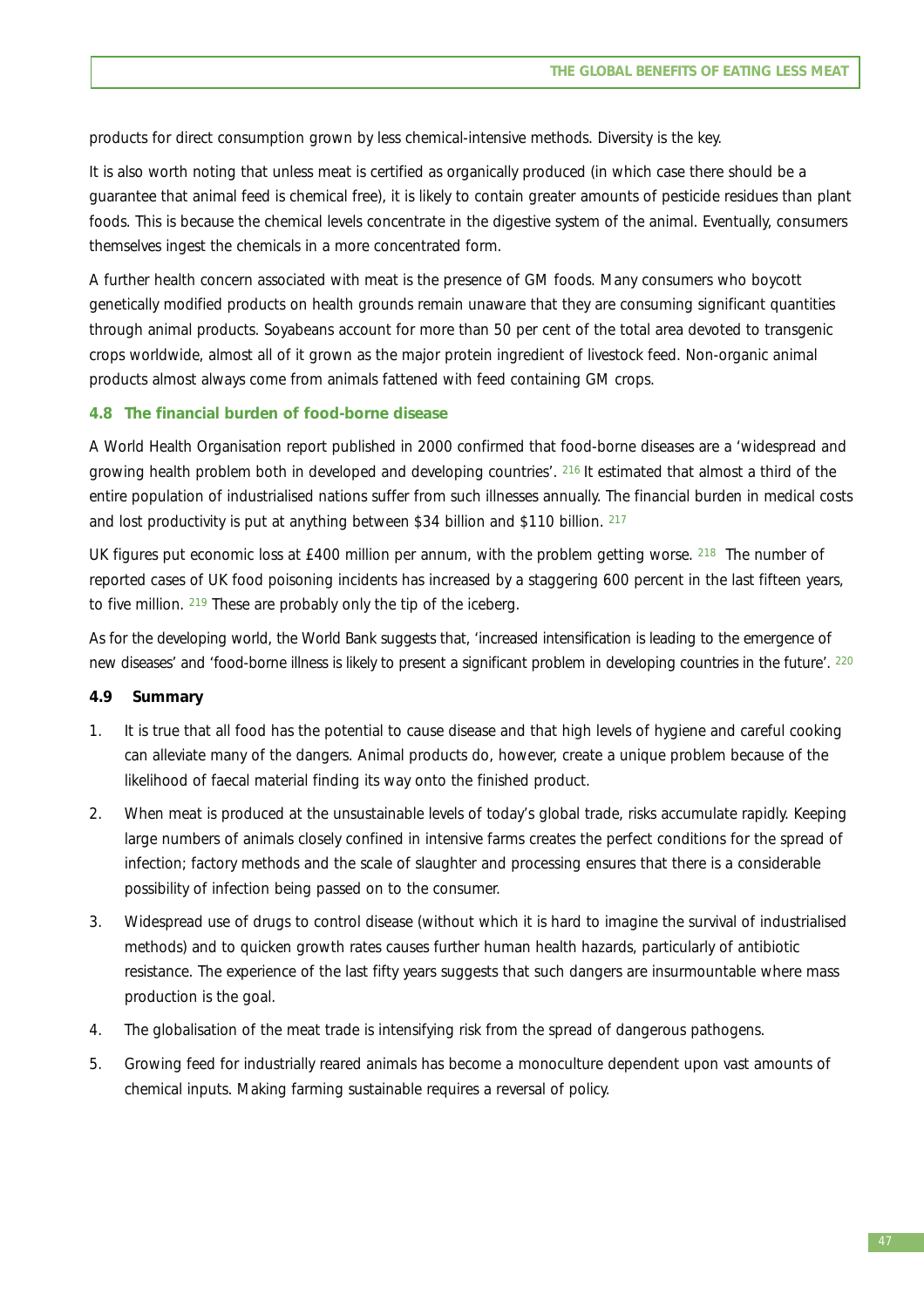# **PART FIVE**

# **Animal welfare - it can no longer be ignored**

Under the original Treaty of Rome - the legal document which established the rules of the European Community - farm animals were classified as 'agricultural products'. They had no more legal protection than cabbages or cauliflowers.

In 1988, Compassion In World Farming (CIWF) had to surmount considerable scepticism in the EU when it launched a campaign to win greater protection for live animals by improving their status. Yet by 1997, the EU's 15 heads of government had agreed to the main principle of CIWF's demands. A legally binding protocol was introduced which recognised animals as 'sentient beings'. It was accepted further that this had to be taken into account in all Union policies on agriculture (and elsewhere). This decision followed a petition of support signed by more than one million citizens - at that time the largest ever presented to the European Parliament.

Since the protocol, several other influential international agencies have begun to accept that humans have a responsibility towards farm animals and that animal welfare should no longer be ignored in food production policy. Since the beginning of the new century both the World Bank and the Food and Agriculture Organisation of the United Nations have produced reports recognising the need to take welfare issues into account. Slowly, officials are beginning to accept what many have argued for decades: that farm animals are individual living creatures capable of suffering pain and fear comparable to people. Any difference is in degree and not in kind.

Despite this revolution in *ideas*, in *practice* millions of farm animals are still treated without regard for their acknowledged sentience. Industrialised farming, on the scale now practised, rules out any possibility of care or respect for individuality.

The suffering and deprivation inflicted upon farm animals by different methods of production has been well documented elsewhere, so what follows is only a brief summary, highlighting both the size of the industry and the most pressing welfare problems associated with factory farming.

## **5.1 Meat chickens ('broilers')**

The total number killed in the UK in 2002 exceeded 800 million. 99 per cent were factory farmed. Worldwide the figure is already an estimated 46 billion per annum and rising fast. 221

It is common for each broiler shed to contain up to 40,000 birds at densities of 18-19 per square metre, denying the possibility of individual attention. Birds are bred to grow at astonishingly rapid rates. Fed on high-energy cereal grains they reach slaughter weight of 2-2.5 kg in only 41 days. Back in the early 1960s, it took more than twice as long - 84 days - for them to reach the same weight. They are juvenile giants. By the end of their short lives, overcrowding in the sheds becomes a problem, making it impossible for some to find feed and water troughs. Mortality rates (the number who die even before they are six weeks old), stand at about 6 per cent (i.e. 48 million per annum in the UK alone).

Selective breeding for rapid body weight puts enormous pressure on legs, with lameness and other health problems common. Often birds squat in litter to relieve the pressure on their limbs. This causes hock burns painful skin abrasions - through contact with excrement containing high levels of ammonia.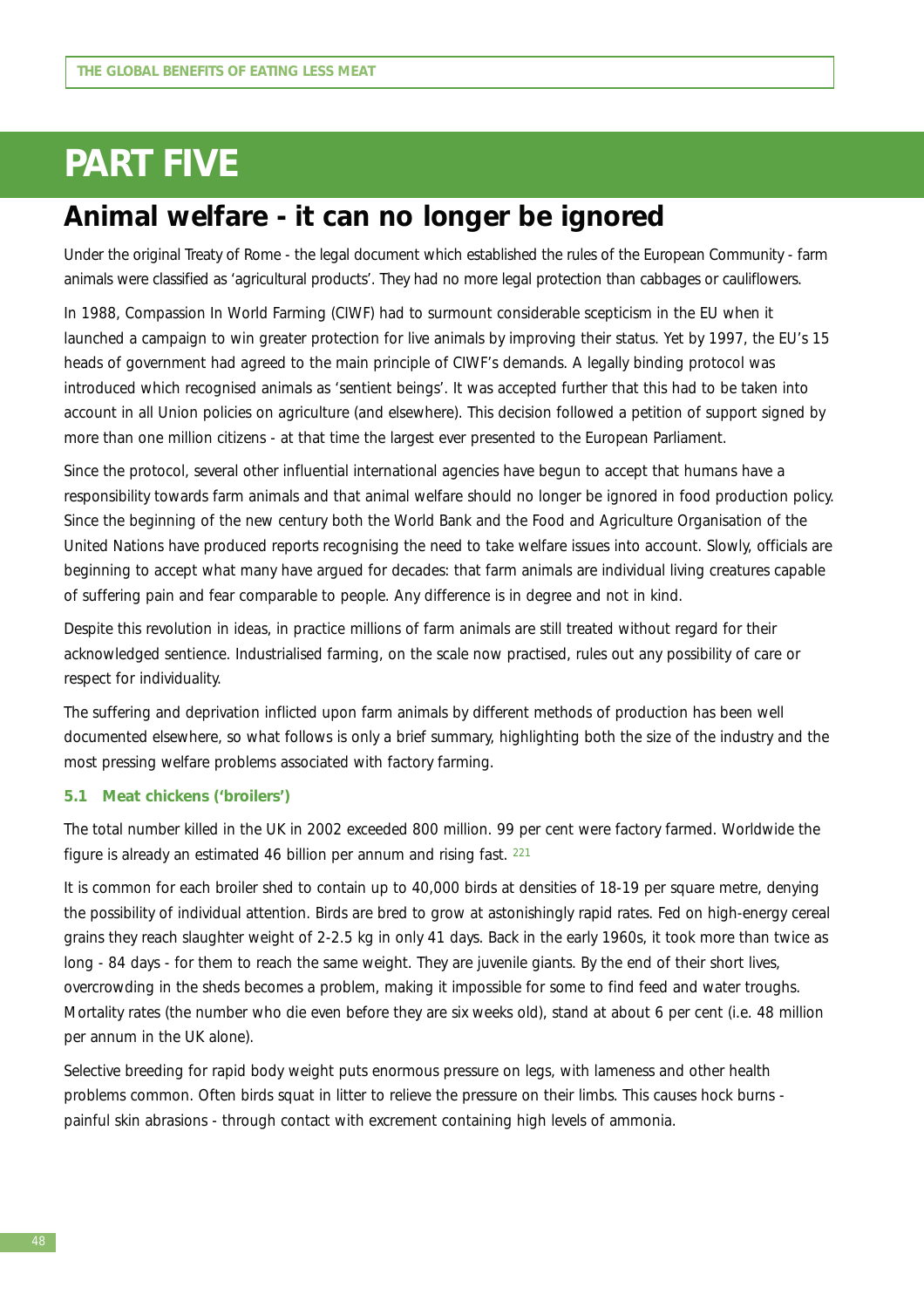Heart failure is also endemic among broiler chickens because of the strain caused by unnatural speedy growth rates.

Transport and slaughter are other major welfare issues. Birds are grabbed by the legs in the sheds and carried upside down to be loaded into small crates and transferred by lorry for slaughter. Injuries and even death rates are high.

At the slaughterhouse itself, chicken are shackled by the legs and hung upside down on a moving conveyor belt for up to three minutes before they are stunned (i.e. rendered insensitive to pain, usually by the head coming into contact with an electrically charged water bath). They are then killed by having their throats cut by an automatic knife. After the death-cut they are plunged into a scalding tank to loosen feathers.

In practice, neither stunning nor slaughter is as efficient as it should be. Some birds are either improperly stunned (meaning they are fully conscious when the throat is cut), or improperly slaughtered (meaning that they enter the scalding tank while still alive). The EU has legislation on the welfare of poultry at slaughter – many countries do not.

## **5.2 Battery hens**

In battery cages for laying hens several birds are kept in a narrow wire cage. They are confined from the time they begin to lay eggs regularly at about five months of age to the time that productivity drops to the point that they are no longer considered economic. They are then taken away for slaughter. This occurs after one or two years, when they are still relatively young. Standard cages allow very little space, with birds unable to spread their wings or fulfil any of their natural behaviour patterns - nesting, scratching, dust-bathing, pecking the ground and so on. A typical battery cage shed may contain up to 70,000 caged birds.

Such deprivation creates endemic welfare difficulties. Bones deteriorate because of lack of exercise; broken legs and other injuries from brittle bones are a particular problem. Damage to feet is also frequent, especially when they become entangled around the wire mesh cage floor.

Frustrated by the impoverished conditions and unable to build a natural pecking order, birds can become aggressive and attack cage-mates. Feather pecking and cannibalism are common. De-beaking - a painful mutilation in which the end of the beak is removed to restrict potential damage - is commonplace.

Male chicks are killed as soon as they have been sexed, since it is considered uneconomic to fatten for meat the breeds genetically selected for egg-laying productivity. Mechanical destruction in a mincing machine is the favoured method in the UK; in the US, 'the majority are culled by a vacuum system', making it 'impossible to assess exactly when the chicks were killed'. 222

# **5.3 Pig farming**

Breeding sows are the pigs that give birth to piglets that are fattened for pork, ham and bacon. Under the most extreme close confinement systems, they are kept indoors on cold concrete floors throughout repeated pregnancies, either tethered or in narrow individual stalls. Although the UK has now banned this method of production, the EU as a whole is not set to follow until 2013. More than half of the 13 million breeding sows in the EU are still kept in confinement stalls, unable to turn around or lie down comfortably at any stage of their pregnancies. Similar stalls are the norm in North America and becoming commonplace throughout the world. Florida is the only US state to vote to outlaw this system.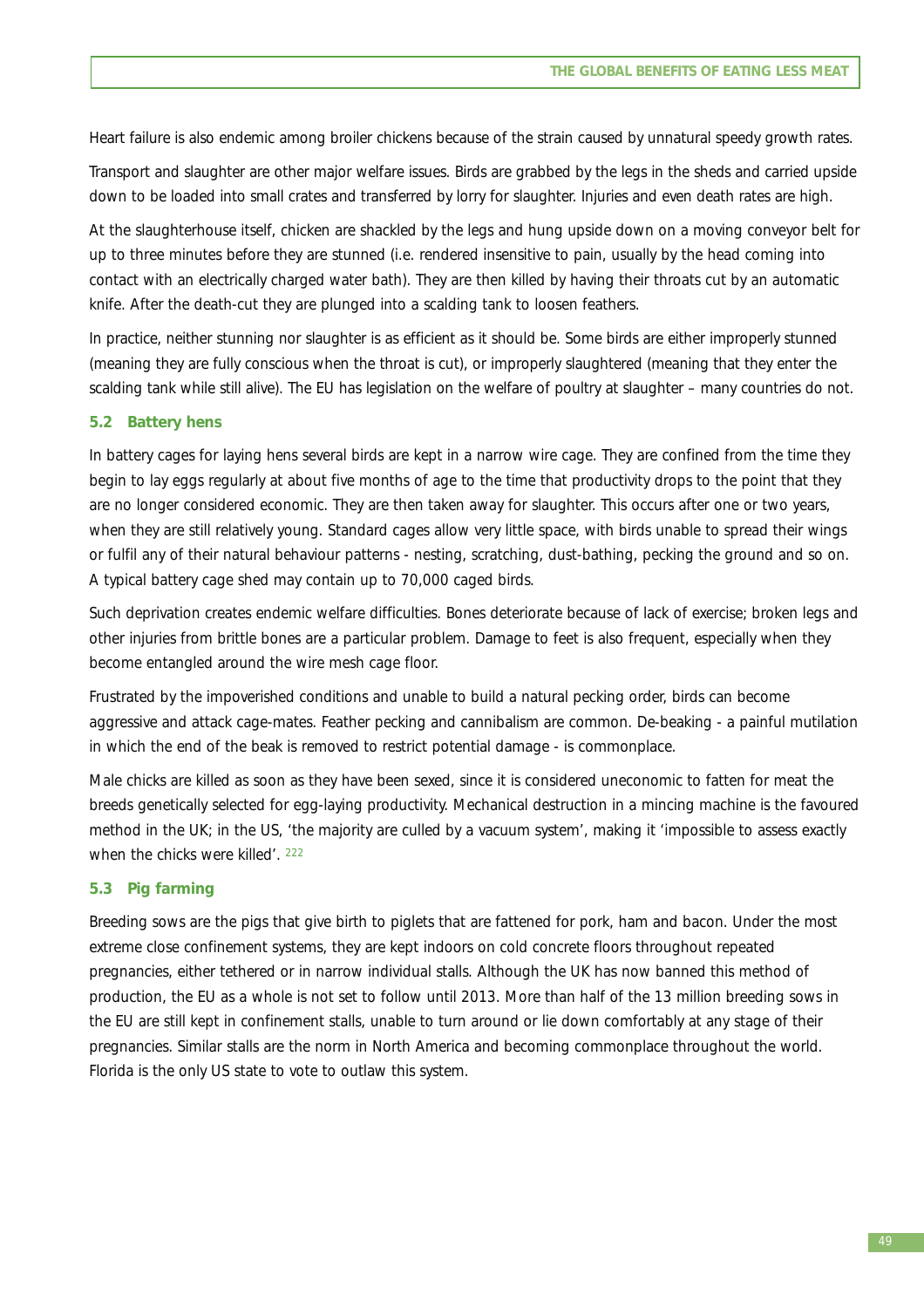Sow crates are responsible for both physical injury and stress. Bare concrete and slatted floors cause lameness. Lack of social contact or ability to fulfil natural instincts - rooting in particular - prompts what is known as stereotypical behaviour. Animals bite the bars of their crate, weave their heads or roll their tongues because the need for exercise and stimulation is thwarted by the barren conditions.

Pregnancies last 16.5 weeks. Piglets are taken away at 3-4 weeks, denying mother pigs opportunity to fulfil deeply developed maternal instincts. Early weaning enables sows to produce five litters in two years At this stage they are usually slaughtered for processed meats - sausages, pies etc.

### *Fattening*

Early weaning also creates problems for piglets, because in nature they are dependent upon the sow's colostrum and early milk for the first six weeks of life. Failure to receive it leaves them particularly susceptible to infection. The pig industry attempts to compensate by routine application of a host of drugs - including antibiotics, probiotics and gut acidifying agents.

Fattening pigs live for roughly six months. Conditions vary, but cold, bare, overcrowded concrete or slatted pens are considered normal. These frustrate rooting behaviour and cause lameness. Impoverished conditions can also lead to fighting and tail-biting. Routine mutilations such as teeth clipping and tail docking are practised to reduce potential damage. Males grown to heavier weights are often castrated. All of these procedures are normally practised without anaesthetic, causing considerable pain. New EU rules requiring provision of 'manipulable material' are being undermined or ignored.

As with other species of farm animals, industrially farmed pigs are selectively bred for rapid weight gain. As a result they are particularly prone to leg and heart problems. According to a report by the European Union's Scientific Veterinary Committee:

'Selection for large muscle blocks and fast growth has led to leg problems, cardiovascular inadequacy during periods of high metabolism and increased risk of mortality and poor welfare during handling and transport.' <sup>223</sup>

Globally, 1.2 billion pigs are slaughtered for meat every year. 224

#### **5.4 Dairy cattle**

Some of the welfare implications of dairy farming have much in common with the pig and poultry industries. Selective breeding for high productivity has created abnormalities that result in pain and suffering. Milk yields have doubled over the last fifty years owing to the application of reproductive techniques and high energy feed regimes. As a result, mastitis (painful inflammation of the udder), lameness, milk fever and calving problems have reached epidemic proportions. In the UK, studies have shown that 50 per cent of dairy cows suffer from foot or leg problems and 35-40 per cent from mastitis.

Early weaning is once again practised in the interest of productivity. Calves are separated at an early age so that their mothers can be rushed back into milk production - an emotionally painful separation for both parent and young. The pressure put upon the dairy cow to give more milk means that many are worn out after two to four pregnancies and are then sent off to slaughter and processing. Their natural lifespan is around 20 years. Their meat goes into convenience products such as pies or hamburgers.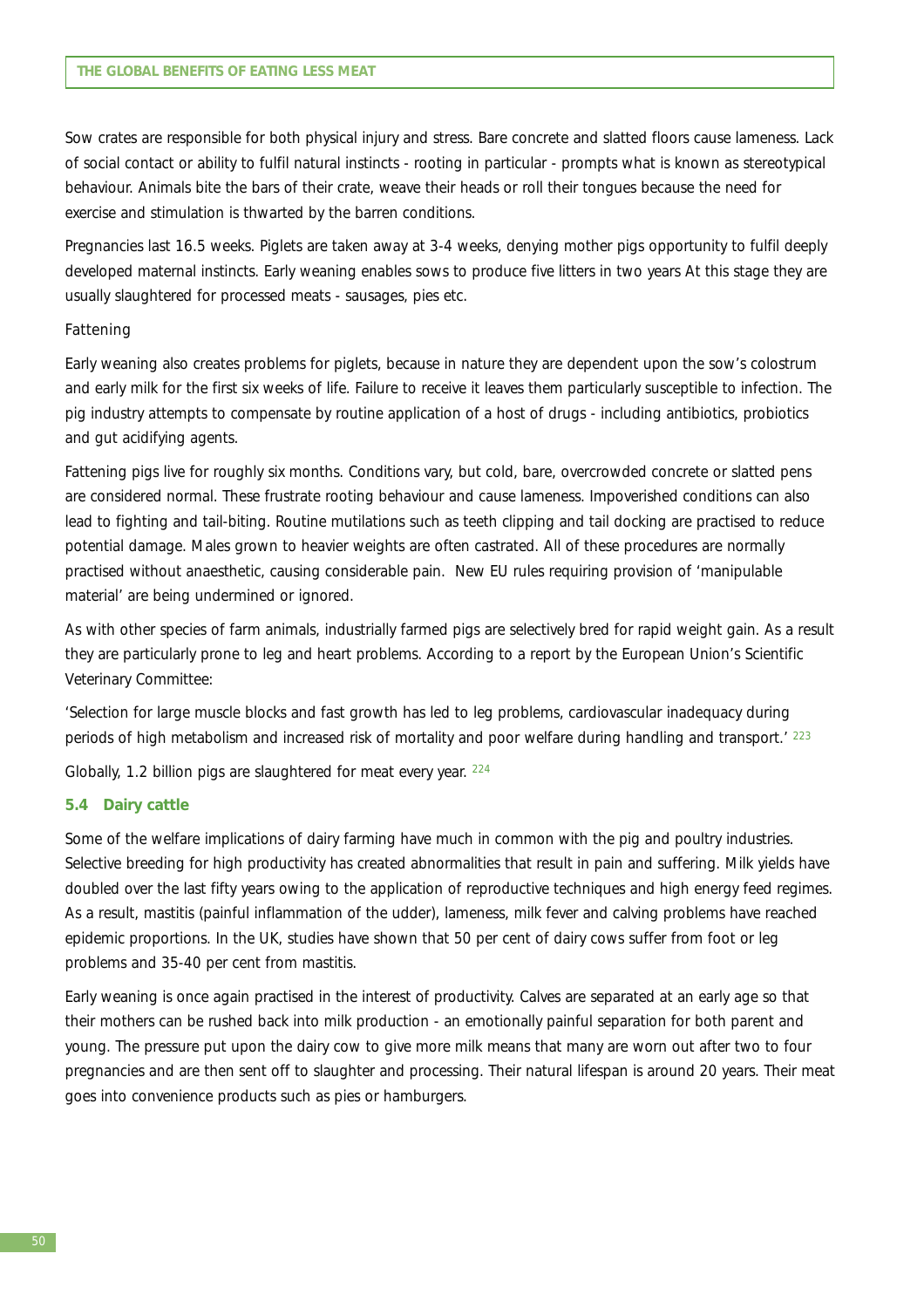Like prematurely-weaned piglets, calves who endure early separation from their mothers are often more susceptible to disease than those allowed to suckle. Outbreaks of calf pneumonia are particularly common.

## **5.5 Beef cattle**

While some beef is produced from suckler herds - where calves spend at least one summer suckling from their mothers and grazing naturally with the rest of the herd until they are killed at 1-2 years old - the majority of beef cattle are the 'by-products' of the dairy industry. In the UK some 50 per cent of beef comes from the calves of dairy cows. The latter must give birth every year in order to produce milk, so the problem of what to do with the calf is inescapable. A minority of females are reared to replace their mothers in the dairy herd; the weakest calves are slaughtered almost immediately for pet food; others are fattened for veal. Although illegal in the UK, the cruel veal crate system - in which animals are fattened on a roughage-free milk substitute diet and kept in solitary confinement in narrow crates with wooden slatted floors - remains in use in many countries, including some members of the EU. It is scheduled to be banned in the EU completely in 2006. Veal crates are common in the US.

Many calves, however, are reared intensively for beef. After separation from their mothers they are usually kept in buildings and yards throughout the fattening period, normally lasting roughly one year. Initially they are fed on 'milk-replacers', before being switched to a high energy cereal based diet. They rarely graze. Concrete or slatted floors are common. The most common injuries and diseases are predictable, including lameness and abnormal posture. Routine mutilations include branding, ear-tagging, tail docking, castration, spaying and dehorning.

In the US in particular, raising cattle in feedlots is also common. This is a method of industrialised farming in which thousands of cattle are kept in a confined area and fed almost exclusively upon grain. The method is spreading to other countries, too, including Australia, Brazil, China, India and the Philippines. 225

## **5.6 Sheep**

At first sight, sheep would appear the most stress-free of farm animal species, yet the welfare problems they experience indicate that extensive methods of production are not necessarily compatible with good welfare. Even though the industry has been heavily subsidised in the EU under the Common Agricultural Policy, sheep reared on hills and uplands have low monetary value. Often large numbers are neglected, left to roam inhospitable areas where there is insufficient food. Painful conditions such as foot rot also occur frequently. Some estimates put the number of lambs who die each year from cold, exposure and starvation at 3-4 million in the UK alone. 226

Breeding for maximum profit has also had its implications for sheep welfare. Ewes are designed to produce one lamb in the spring. But the development of selective breeding, intensive feeding, drugs and hormonal implants have enabled twin births to become common. Triplets are also becoming more so. The drive is on to manipulate reproduction to the point where three lamb 'crops' can be produced every two years.

On lowland farms, indoor lambing in winter months has now become the norm. Like intensively farmed cattle, the animals may be crowded into sheds.

Other species are fattened intensively, too. Turkeys and ducks are bred in their millions using methods similar to those described for broiler chickens. Caged rabbits are another victim of intensive farming.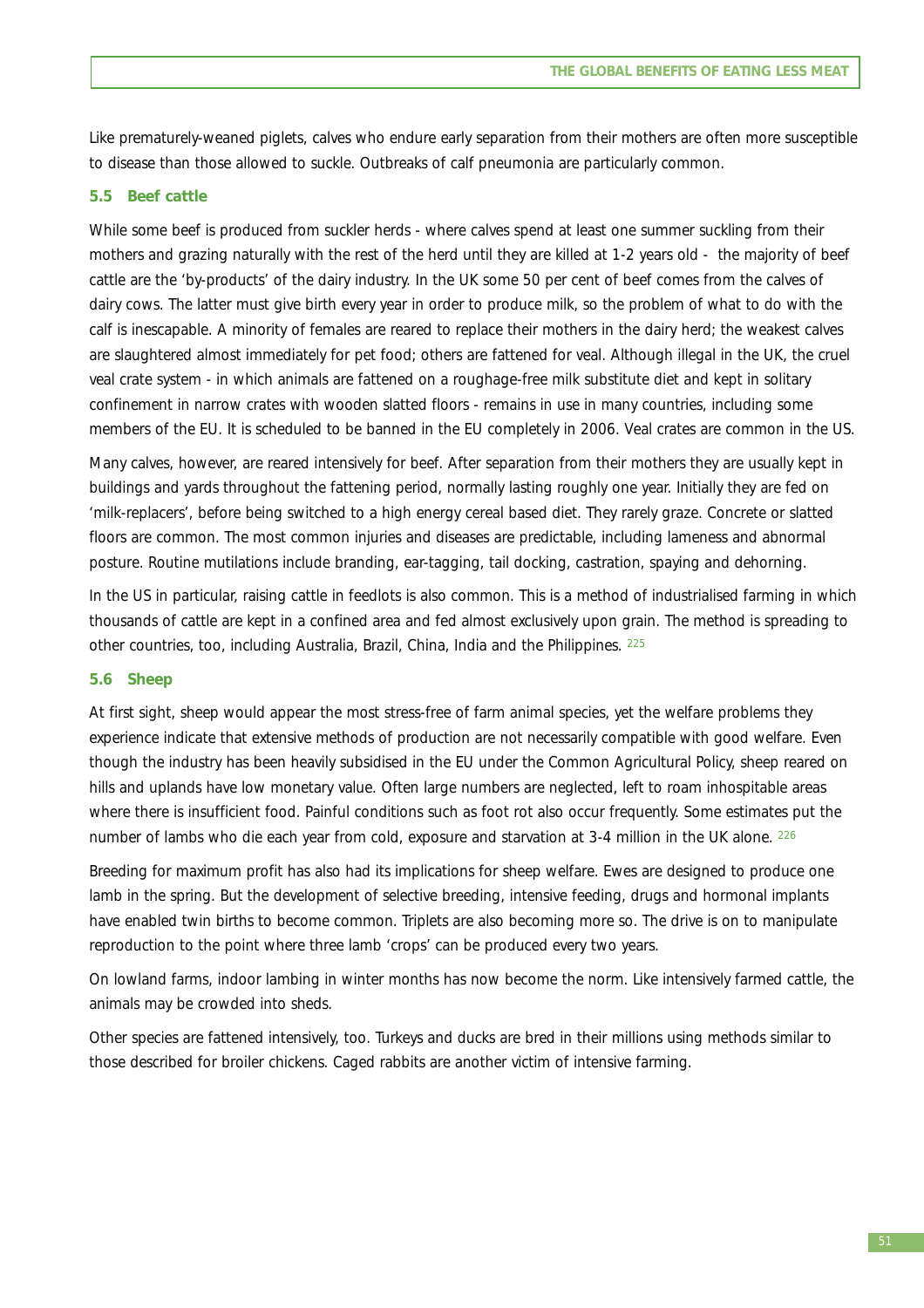#### **5.7 Markets, transport and slaughter**

This brief résumé of the worst excesses of modern farming does little more than scratch the surface of the suffering that animals can endure. Livestock markets and transportation create enormous welfare problems; notably rough handling, long distances without adequate food and water (if any at all), injuries caused by poorly designed ramps and pens, human brutality, overcrowding, and exposure to extreme weather conditions. In some countries many trucks have no ramps and animals are dragged on and off and tied up during the journey.

Every stage of production is likely to add new welfare problems, up to the point where the animal is killed. As with markets and transportation, official reports by the UK government's own advisory body, the Farm Animal Welfare Council, have proved damning for the slaughter industry. Apart from the pain caused by incompetent killing and faulty or inadequate equipment, the sheer volume of slaughter is often too great to allow the attention that might ensure that each individual is killed with the least possible stress and pain.

#### **5.8 Genetically modified animals**

The same scientific obsession which is presenting GM crops as an answer to world hunger is, perhaps even more disturbingly, looking at genetically modified livestock as a potential saviour for agriculture. The claim is that such animals will be more efficient converters of grain to flesh, milk and eggs. There are even those who insist that it will be possible 'to make creatures which will be bred not to notice if they are raised in tiny boxes in factory farming and are too weak and heavy to stand up'. 227

Two points need to be made:

Firstly, such developments are highly questionable morally due to the suffering and waste of animals' lives they entail.

Secondly, biotechnology applied to farm animals has so far proved not only particularly cruel and wasteful but also unsuccessful with only a very small proportion of genetically modified or cloned embryos resulting in healthy, living young. Take cloning for example. Despite the massive publicity afforded to Dolly, the first successfully cloned sheep, Dr Harry Griffin, Assistant Director of the responsible Roslin Institute, has admitted that progress in this field is nonexistent, 'the success rate with animal cloning is about one to two per cent in the published results, and I think lower than that on average. I don't know anyone working in this area who thinks the rate will easily be improved. There are many cases where the cloned animal dies late in pregnancy or soon after birth'. 228 And apart from its failure as a science, cloning also causes massive suffering. Many cloned animals experience a bewildering array of defects to both limbs and internal organs, while the successes fare little better. Arthritis struck Dolly (the only cloned sheep to survive out of 227 attempts by the research team) and she died in March 2003, aged six - still young for a sheep allowed to live out her natural life. Cloned calves have been born with weak limbs, hypothermia and hypoglycaemia. Genetic engineering of animals has proved scarcely more successful and no less cruel.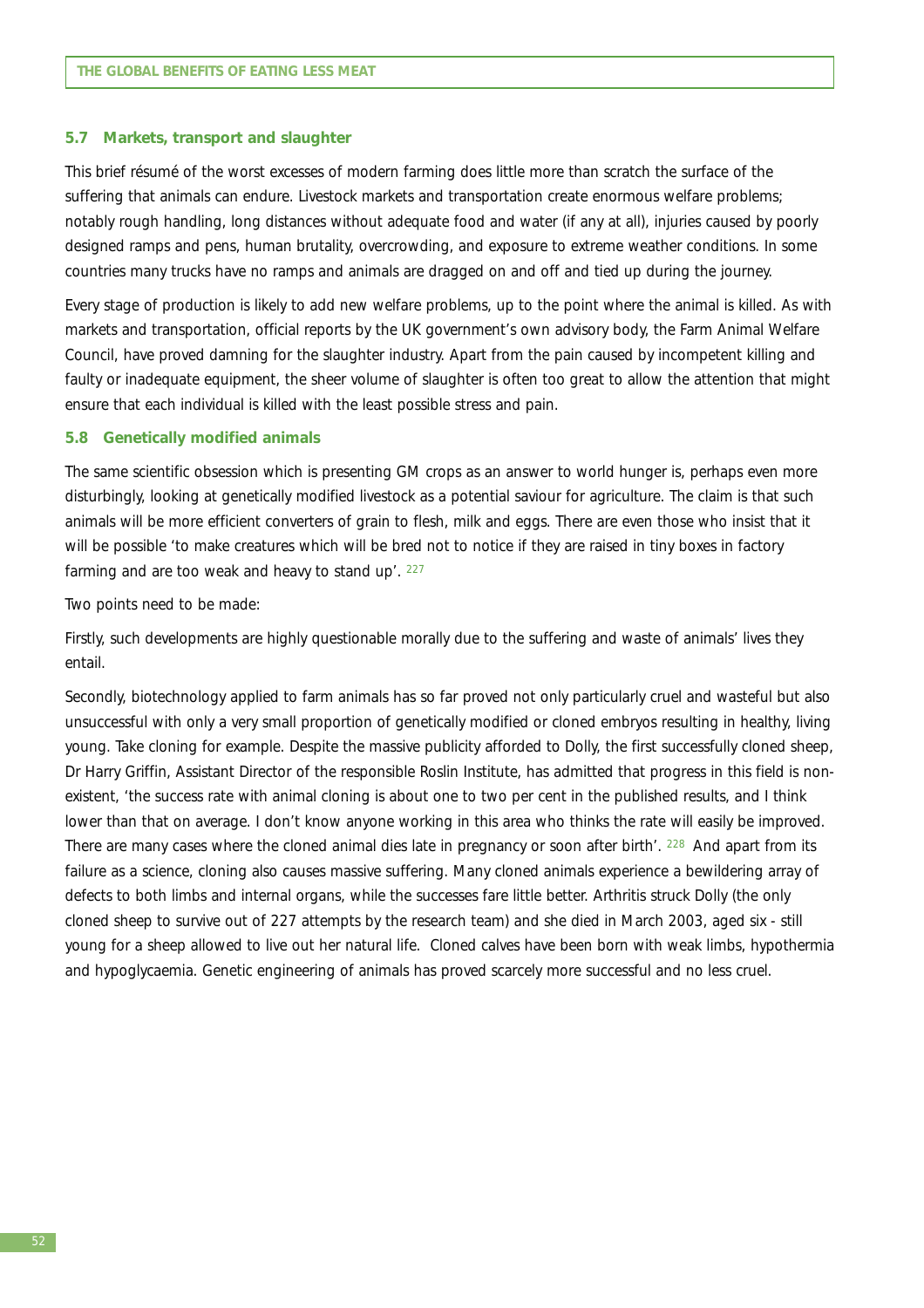# **PART SIX**

# **Good food policies**

Unsustainable levels of meat production and consumption should be viewed as a major cause for social and political concern in the developed world because of the negative impact upon human health, the environment, hunger and animal welfare. Without considerable revision in agricultural policies both nationally and globally, the predicted growth in the livestock population is likely to become a significant threat in many parts of the world. Already in many areas, unsustainable levels of meat consumption are having serious social consequences. The misguided perception that eating greater quantities of animal produce is somehow a measure of national economic success and individual human affluence needs to be confronted urgently. **A new concept of 'good food' needs to be introduced, based upon the following first principles.** 

## **6.1 Principles of good food policy**

Governments and international agencies should ensure that:

- ❍ Everyone has a right to food which should be safe, sufficient, nutritious, affordable and which meets World Health Organisation recommendations for daily intake of vegetables and fruit (400 grams per person).
- ❍ Farmers, farm workers and food industry employees should earn a reasonable income and have safe and healthy working and living conditions.
- ❍ Food should be produced from sustainable systems, such as organic systems, which enhance soil fertility over time and which do not degrade the environment or the habitat of wild animals.
- ❍ Food production should involve the least amount of transport (food miles), encourage local production (and local slaughter avoiding long distance transport of live animals). Long distance trade should be confined primarily to products which cannot be produced locally or regionally.
- ❍ Where animals are farmed, production systems should ensure that they are kept in systems which recognise their sentience and allow for the fullest possible expression of natural behaviour, whilst maintaining high standards of animal health. The use of breeds selected for fast growth/high productivity should be phased out in favour of constitutionally sound dual-purpose animals, such as more traditional or regional breeds.
- ❍ The concept of sustainability should be applied from a global perspective. What is produced and consumed in developed nations should take into account its impact upon the world's resources.

On these criteria, current food policies and eating habits fail dismally. More than a billion of the most poverty stricken people in the world are suffering and in some cases dying from lack of enough food: roughly the same number of the wealthiest endure debilitating disease and death partly caused by consuming too much of the wrong kinds of food. <sup>229</sup> Rather than aspiring towards a healthy and sustainable diet, the vast majority of humanity in the middle of these two extremes aim only to move as far away as they can from the diet of the poor to imitate the unhealthy and unsustainable diet of the rich.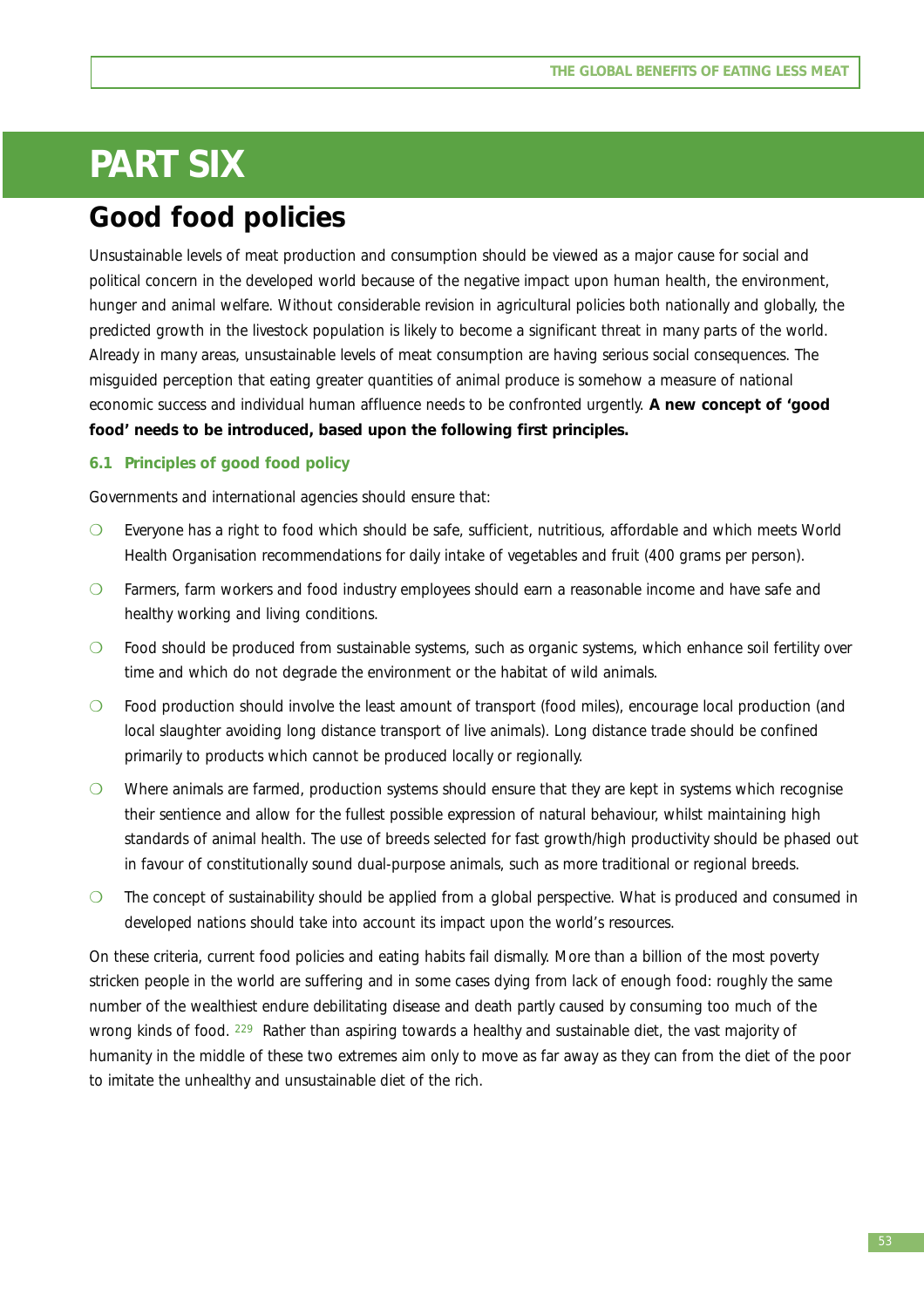#### **6.1.1 Redefining the idea of 'cheap food'**

Just as we need to re-evaluate our ideas about 'good food', so we need also to think again about what we mean by cheap. Modern food production claims to be governed by the idea of providing affordable produce for all, but how cheap is the beefburger so high in saturated fat that it contributes to heart disease and obesity? How cheap are intensively farmed chickens who spread antibiotic resistant bacterial infections? To produce food that as many people as possible can afford is an admirable goal (though the vast disparities between the diet of poor and rich around the world suggests this is rarely achieved), but it cannot simply be measured by the monetary cost of production, nor by the price paid by the consumer. Impact upon human health, global resources and the environment need also to be taken into account. In the words of Professor Jules Pretty of Essex University:

'Food is not cheap. It only appears cheap in the shop because we are not encouraged to think of the hidden costs, in terms of damage to the environment and to human health as a result of agricultural production. Thus, we actually pay three times for our food - once at the till in the shop, a second time through taxes that are used to subsidise farmers or support agricultural development, and a third time to clean up the environmental and health side effects.' <sup>230</sup>

Professor Pretty and his colleagues have developed a strategy to measure these 'external costs' of UK agriculture and have calculated between £1.5 billion and £2 billion per annum. This includes damage to the atmosphere (£316 million), to water (£231 million), to biodiversity and landscapes (UK £126 million), to soils (UK £96 million) and to human health (UK £77 million). 231

While not all of these external costs of agriculture can be attributed to livestock farming, its contribution to them is enormous. As we have seen, 70 per cent of UK agricultural land is devoted either directly to livestock or to growing feed for them (75 per cent for the EU as a whole) and there are also the high pollution costs and human health hazards of intensive production to be considered.

In addition, beef, sheep and dairy farmers take a large proportion of the £3 billion UK farmers receive in EU subsidies each year. Poultry and pig farmers, while claiming that they receive no financial support, benefit from advantages such as non-rateable value on agricultural buildings. Broiler chicken units, which fatten 40,000 birds by intensive methods, benefit from exemption on taxes paid by all other industrial enterprises. Prime Minister Tony Blair pointed out during the Foot and Mouth Disease crisis that farming receives more state aid than all other industries added together: he could have added that, when the growth of feed crops is included, livestock production is granted by far the largest proportion. 232

A similar scenario exists all across the developed world. Professor Pretty and his team estimate the external costs of US agriculture at £13 billion per annum. This figure excludes enormous subsidies.

#### **6.1.2 The ethical cost of industrialised animal production**

Another consideration which cannot be quantified is the ethical cost of industrialised animal production. Not only is the environment damaged by such production, but it seems we commit millions of living creatures to lives of deprivation and, often, suffering in intensive farms. Given our understanding of animal sentience, is this in itself sufficient reason for a revolution in food production methods? Can food that causes so much suffering be considered 'good'? Another ethical consideration must surely be the small farmers unable to compete or the farm labourers rendered jobless as machines take over the care of farm animals from people. What of the failure of governments to put in place real dietary health policies for their own citizens?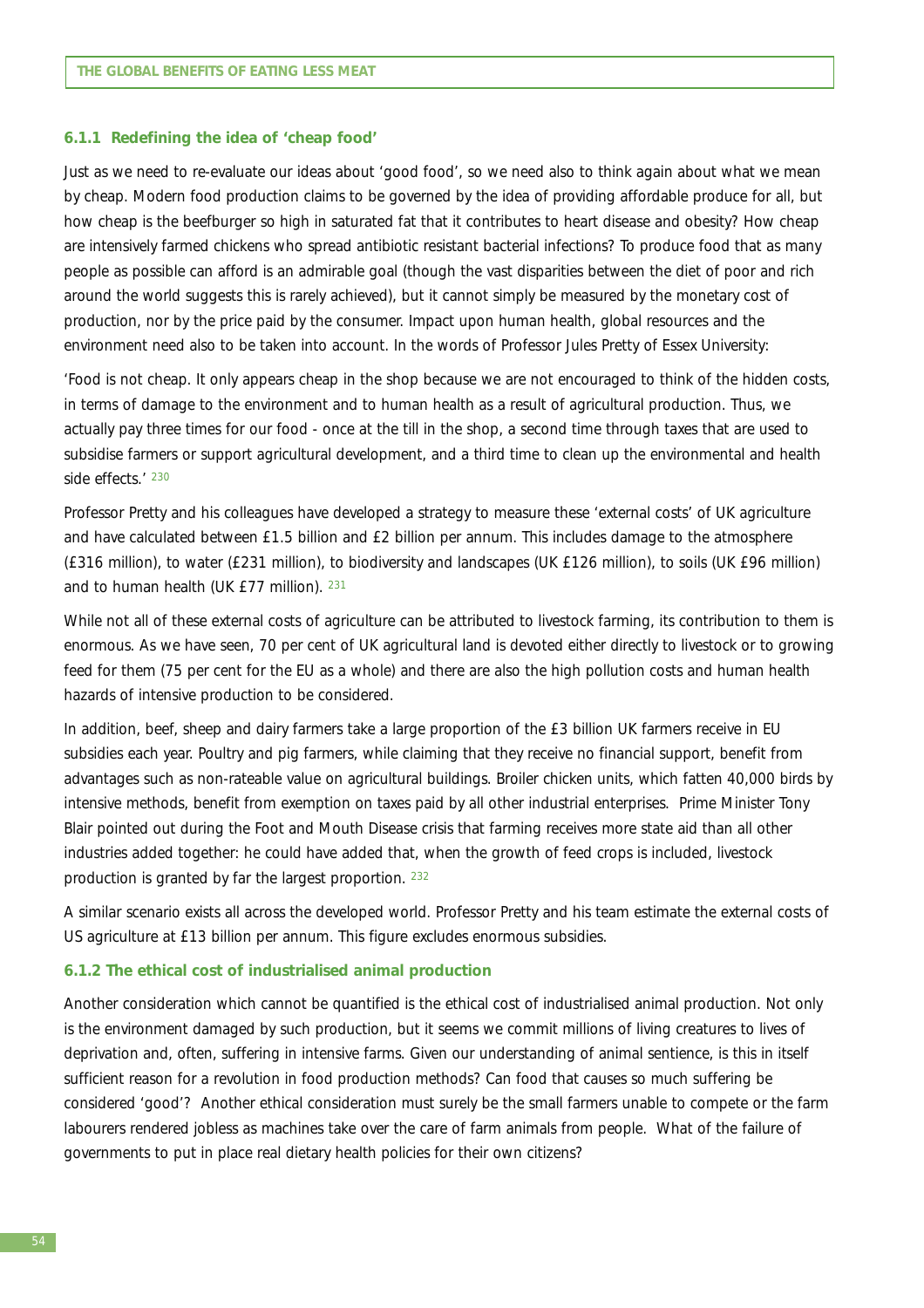### **6.2 The urgency of reform**

To achieve the principles of good food policy, decision makers need to consider radical reform in three main areas: policies by which food is traded, taxed and subsidised; the type of food we eat; the methods by which food is produced. Additionally, both the methods of distribution and the overall food culture need to be addressed.

While health education and promotion are important factors, we also favour reform by means of the tax and incentive system, which should reflect more closely the true cost of production. Agricultural subsidies should be switched to support food that is healthy for the consumer and benign to both animals and the environment; and conversely, to penalise systems that contribute towards ill-health and pollution. Adopting these principles would dramatically alter the definition of which foods can be considered 'cheap'.

#### **6.2.1 How we trade**

Food security must take precedence over international trade and this means the establishment of policies where the primary aim is for nations to produce enough local food for local need. Earlier in this report, a joint declaration by non-governmental organisations at their conference held during the 1992 Earth Summit in Rio was quoted:

'Food security is having the means as an individual, family, community, region or country to adequately meet nutritional needs on a daily and annual basis. It includes freedom from both famine and chronic malnutrition. Food security is best assured when food is locally produced, processed, stored and distributed, and is available on a continuous basis regardless of the climate and other variations.' <sup>233</sup>

These principles are increasingly recognised as desirable for both developing and developed nations. Indian food and trade policy writer, Devinder Sharma, speaking at the World Food and Farming Congress in November 2002, states:

'The right kind of policies, both national and international, which actually help encourage self-sufficiency and by sustainable means, are the only answer to future needs.<sup>' 234</sup>

If greater self-reliance were to become the pivotal aim, the likely result would be dramatic decreases in animal production. For instance, a report by the SAFE Alliance (now renamed Sustain) - a coalition of groups working together to research and promote sustainable agriculture - has shown how the UK could feed its own population entirely from its own land, provided that there was 'more efficient use of our resources, involving new consumption patterns - **in particular eating less meat'.** [*emphasis added*] <sup>235</sup>

Tax advantages should also be implemented to favour local production. The principle would be straightforward. As much food as possible should be supplied:

- 1. at best within local regions
- 2. nationally
- 3. regionally (i.e. within trading alliances for the UK this would mean the EU)

International trade in food should be restricted primarily to products that cannot be grown in more local climates. It is an anomaly that in the last decade the UK has, to give only one example, imported vast amounts of poultry from Brazil and Thailand, while exporting to Russia, Hong Kong and South Africa. Under current free trade rules, it is not uncommon for the UK to be exporting similar amounts of the same food as we are importing. In 1998, we imported 61,400 tonnes of poultry meat from the Netherlands and exported 33,100 tonnes of the same commodity to the same country.  $236$  We also exported 102,000 tonnes of lamb and imported 125,000 tonnes.  $237$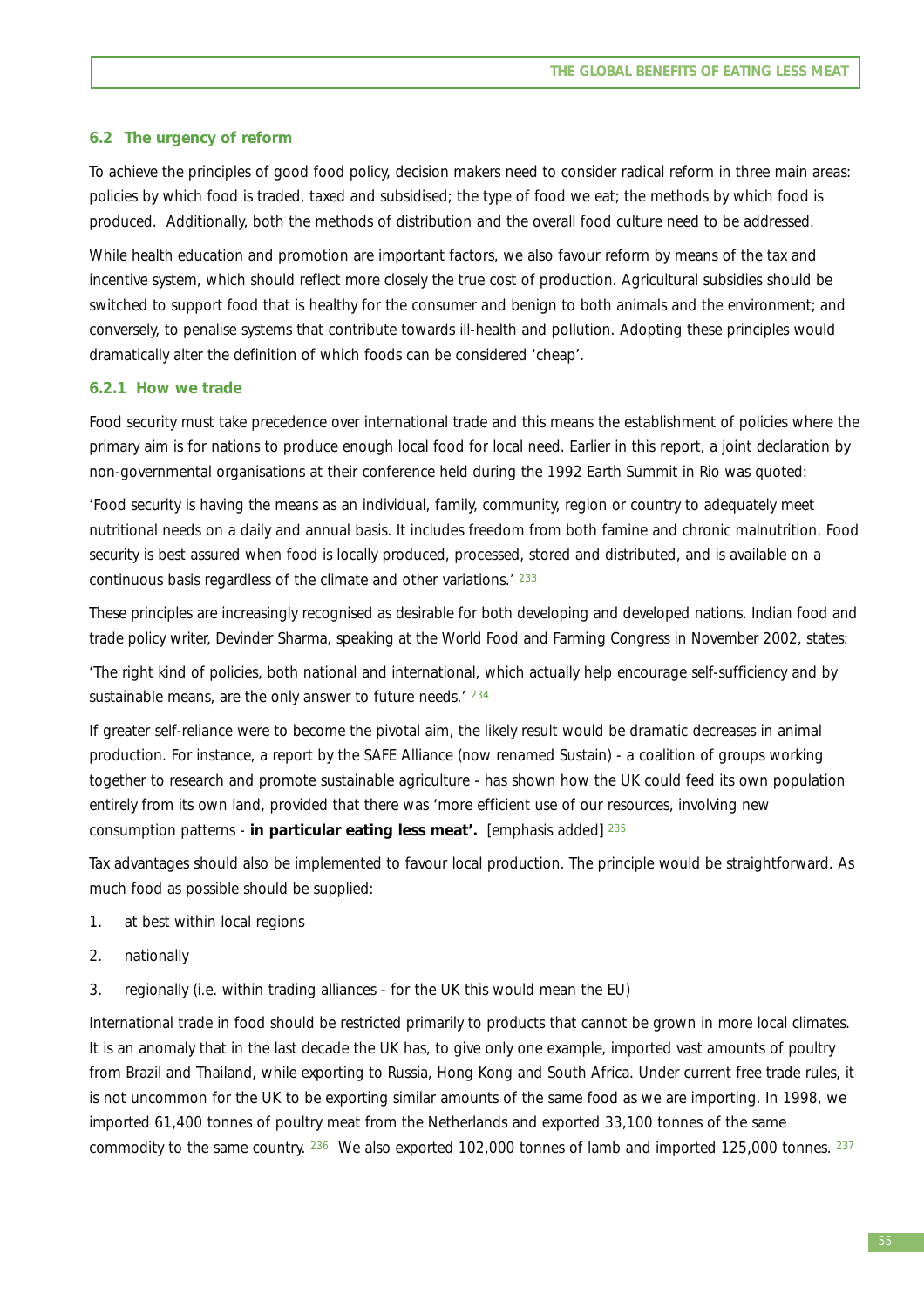The introduction of a 'carbon tax' which reflects more accurately the environmental damage caused by unnecessary transportation would mitigate against such trade and give a natural impetus to localised production. While the emphasis on local food applies not only to livestock products, it is particularly pertinent to animal welfare concerns, and would help to negate the cruel trend towards long-distance transport of live animals for slaughter. It would also have public health benefits, reducing the risk of food-borne zoonotic diseases being transferred across the globe.

In addition to the much-publicised live animal export trade between nations, the EU has also in recent years exported up to 300,000 live cattle for slaughter per annum to nations outside the Union. Although the EU Commission did introduce a new regulation in January 2003 to reduce the cases for which payments can be granted, it still allowed the main trade to continue. <sup>238</sup> This practice is currently subsidised by taxpayers under the Common Agricultural Policy (CAP) to encourage reduction in surplus beef stocks in the EU. Farmers are paid 'export refunds' to compensate for the lower prices they receive. These payments - also paid for other agricultural products - unbalance world markets. For example, the EU still produces far more milk than it consumes. It is bought and placed in store under the CAP. Some goes to feed veal calves and considerable quantities are 'dumped' on developing countries at heavily subsidised prices. Far from helping to relieve human hunger, this destroys the livelihood of local producers, who can not compete financially with the subsidised imports. Meanwhile, the EU supports the dairy industry by an estimated £11 billion a year - about £1.40 per cow per day.  $239$  As the aid agency CAFOD points out, each European dairy cow is subsidised by a greater amount than the average wage of half the world's population!  $240$ 

Export refunds of all food products are another example of the wrong kind of subsidy incentives producing the wrong results both for the world's poor and in the producing nations. And once again, the obvious solution is for financial support to favour localised production of healthy foods. As suggested by development organisation Action Aid, policy makers should:

- ❍ Phase out, as soon as possible, those agricultural subsidies in developed countries that distort production and trade (and which lead to dumping).
- ❍ Redirect remaining subsidies in the developed world towards conserving the environment and promoting rural development, and target them primarily at small-scale farmers and more sustainable agricultural policies. 241

#### **6.2.2 The polluter pays principle**

According to an adviser to the World Bank, Robert Goodland, direct or indirect subsidies enjoyed by the livestock sector include:

'full social and environmental costs of topsoil loss, erosion, siltation, biodiversity loss, and deforestation due to cattle; water prices (removal of water prices, it is said, would increase the cost of one pound of protein from steak to \$89); sewage disposal from feedlots; medical costs associated with diets rich in animal products; the evolution of antibiotic resistant infections caused by routine antibiotic feeding to cattle; transport costs; and internalization of GHG (greenhouse gases) costs in transport, diesel, and fertilisers used for cattle feed production.' <sup>242</sup>

Withdrawal of production subsidies for the beef, dairy and sheep sectors and the introduction of business rates for intensive poultry and pig farming would discourage industrial-scale rearing of animals. Moreover, taxing livestock farming to reflect its true external costs - with the burden becoming progressively higher according to the levels of environmental pollution and wasted resources - would soon impact upon levels of public consumption. Figures so far collected on the environmental cost of industrial production units 'point to a 10-15 per cent direct surcharge to mitigate water and soil pollution and abate gaseous emissions alone'. <sup>243</sup>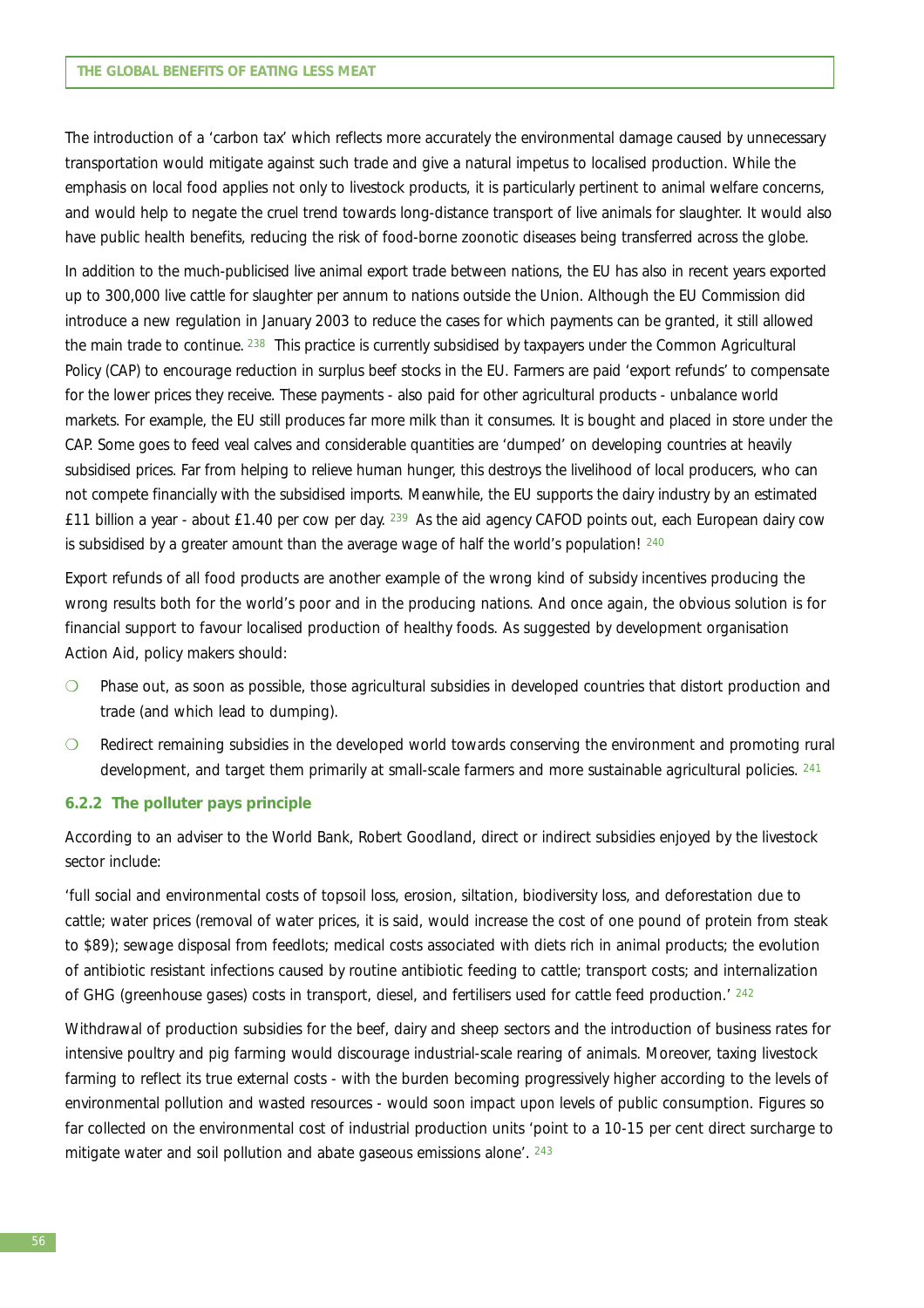#### **6.2.3 Introducing financial incentives for 'good food'**

Hand in hand with penalties for foods which have a negative impact should go financial incentives for those which are nutritionally beneficial. Tax concessions could ensure that edible grains, legumes, fruits and other vegetables are widely available at affordable cost, particularly where they are grown locally and by environmentally friendly methods. It is vital that those on low incomes in affluent nations can afford these foods.

As far as the UK is concerned, the extremely low levels of self-sufficiency in fruit production are a particular indictment of current systems. The country has lost 60 per cent of apple and 50 per cent of pear orchards since 1970. 244 So irrational have been EU food subsidies under the Common Agricultural Policy (CAP), that horticulturalists are not only denied support to produce fruit, in some nations they have actually been paid **not** to do so. UK apple producers are among those who have received financial payment to destroy orchards in order to reduce overall production in Europe. Fruit is grown in such small quantities that even if all that is harvested were consumed by its own population, the UK would only be 5 per cent self-sufficient. It now imports nearly three times as many apples - a fruit perfectly suited to its temperate climate - as in 1950.  $245$  The EU as a whole has a trade deficit in fruit.  $246$ 

The UK also produces little more than half of the vegetables it consumes. 247

In total, the EU is self-sufficient in vegetables at current levels of consumption and 80% self-sufficient in fruit, 248 though substantial increases would be necessary to bring consumption into line with dietary recommendations. The vast majority of this is grown in Mediterranean countries. Yet shamefully, under CAP rules a percentage of the harvest is withdrawn every year to maintain price levels. 1.4 per cent of total EU production was taken out of the market in 2001 at a cost of 117 million Euros, mostly for compensation payments. 70-80 per cent of this produce was destroyed. At the same time, the WHO has recommended that fruit and vegetable intake should increase by factor two to four in central and northern EU countries. To do so - it states - would lower the disease burden by 4.3 per cent for men and 3.4 per cent for women. 249

While there is considerable scope for increased production of a wide variety of produce throughout the European Union, care needs also to be taken to ensure that any revised system of agricultural subsidies is tied to quotas. The aim should be to ensure self-reliance with a bit to spare, but not to produce massive surpluses that are dumped onto world markets and distort local prices - as has been the case with the dairy industry especially.

In its 2003 investigation, *Public Health Aspects of the EU Common Agricultural Policy*, the Swedish National Institute of Health examined in detail the contrast between the production limits on fruit and vegetables determined by CAP policy and its enormous support to the dairy industry. 'The dairy sector', concludes the author, 'is one of the most subsidised and regulated in the CAP, with a wide range of measures including export subsidies, import duties, intervention-buying, quotas and aids to promote consumption'. These economic advantages lead to a production surplus of roughly 20 per cent. 250

Here we have a classic example of the way in which current taxes and subsidies promote unhealthy food while undermining consumption of those which could help to reduce the cost of disease - both in terms of preventable human suffering and impact on health budgets. Condemning this CAP 'population approach to increase the intake of animal fat (and alcohol) and to decrease fruit and vegetable consumption', the Swedish study concludes that it 'is clearly not to the benefit of the common good, in this case public health'. 251 It supports the recommendation of this report that the tax system should be used to encourage better diet, believing that while 'production should be determined by consumption', nevertheless, 'taxation policy (positive or negative) is seen as an acceptable way of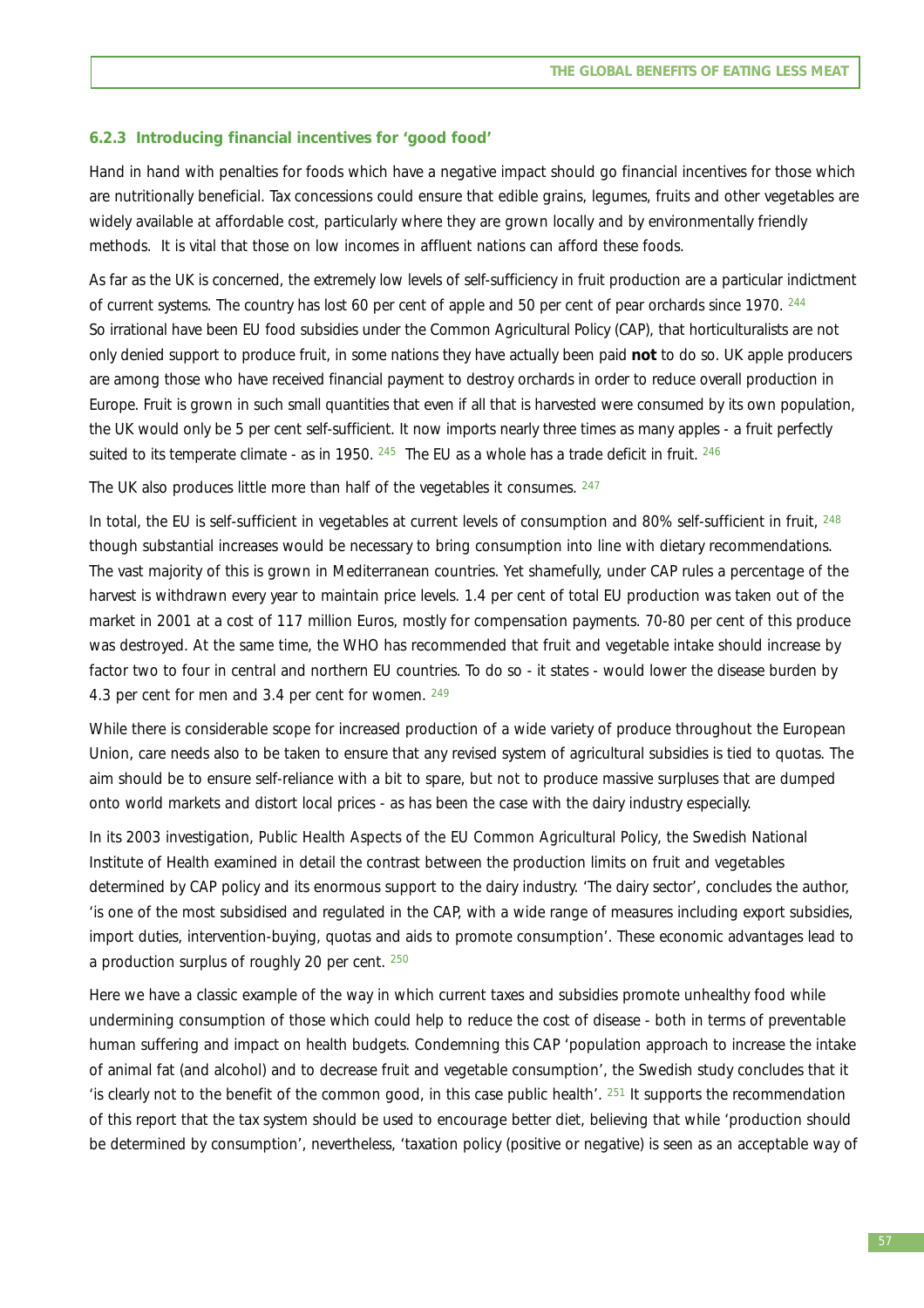influencing consumer behaviour, e.g. for public health reasons'. It suggests further that 'as long as Europe relies on heavily subsidised agriculture...health arguments should play a decisive role in the placing of subsidies'. More specifically, the Swedish National Institute of Public Health report emphasises that:

'instruments of the CAP, if used in an optimum way, could lead to increased fruit and vegetable consumption by stopping withdrawal of classified produce and letting prices fall. Consumer prices could be further decreased by eliminating taxes on these products, which would be decided at the national level. This together with the suspension of the aided consumption of butter, currently about 30 per cent of total butter consumption, could lead to favourable dietary changes in the population, which could decrease the prevalence of chronic diseases and obesity.<sup>' 252</sup>

#### **6.2.4 A new emphasis for agricultural research**

To expand the variety of crops available for direct human consumption, much could also be achieved by redirecting research away from improved productivity of livestock farming and other high-tech agriculture towards sustainable development of plant-based foods. Currently, financial investment - mostly from private sources - continues to be focused primarily on biotechnological and other potentially financially profitable enterprises - regardless of their social consequences.

'The application of science to agriculture is now seen as the domain of the market-led private sector, with research focusing largely on the needs of capital-intensive farming*.*' <sup>253</sup>

Genetically modified crops and interference with the reproductive systems of animals are two particularly well financed areas. Meanwhile the type of socially responsible research projects which are urgently needed, such as improved traditional techniques to develop a variety of drought-resistant micronutrient crops, remains severely under funded. Wayne Meyer, a researcher with Australia's National Agricultural Organisation, gives some indication of the importance of the latter when he states that crops which improve water efficiency should now 'be seen as the equivalent of putting a man on the Moon'. <sup>254</sup>

Education also has a vital part to play in revolutionising diet. There still remains a widespread misconception that plantbased diets are somehow inadequate or inferior. A concerted campaign aimed at all ages would do much to alleviate this, including recognition in schools of the importance of nutrition and the ability to cook health-enhancing meals.

Summarising the necessary approach, a recent report, *Why Health is the Key to the Future of Food and Farming,* states that:

'In collaboration with the research councils, government departments will need to articulate, implement and invest in a new type of research and development strategy that will provide incentives for progress towards safer foods and healthier diets.

Research is also required into actions in local settings often prompted by national initiatives, such as the National School Fruit Scheme\* and a Five a Day programme (five helpings of vegetables/fruit per day).<sup>' 255</sup>

\* a scheme to provide free fruit for school pupils

#### **6.2.5 Changing methods of production**

A significant reduction in the amount of meat produced and consumed would help to facilitate important changes in methods of production. Alongside support for local consumption should go financial benefits for environmentally benign farming, particularly during the conversion period from conventional methods. Organic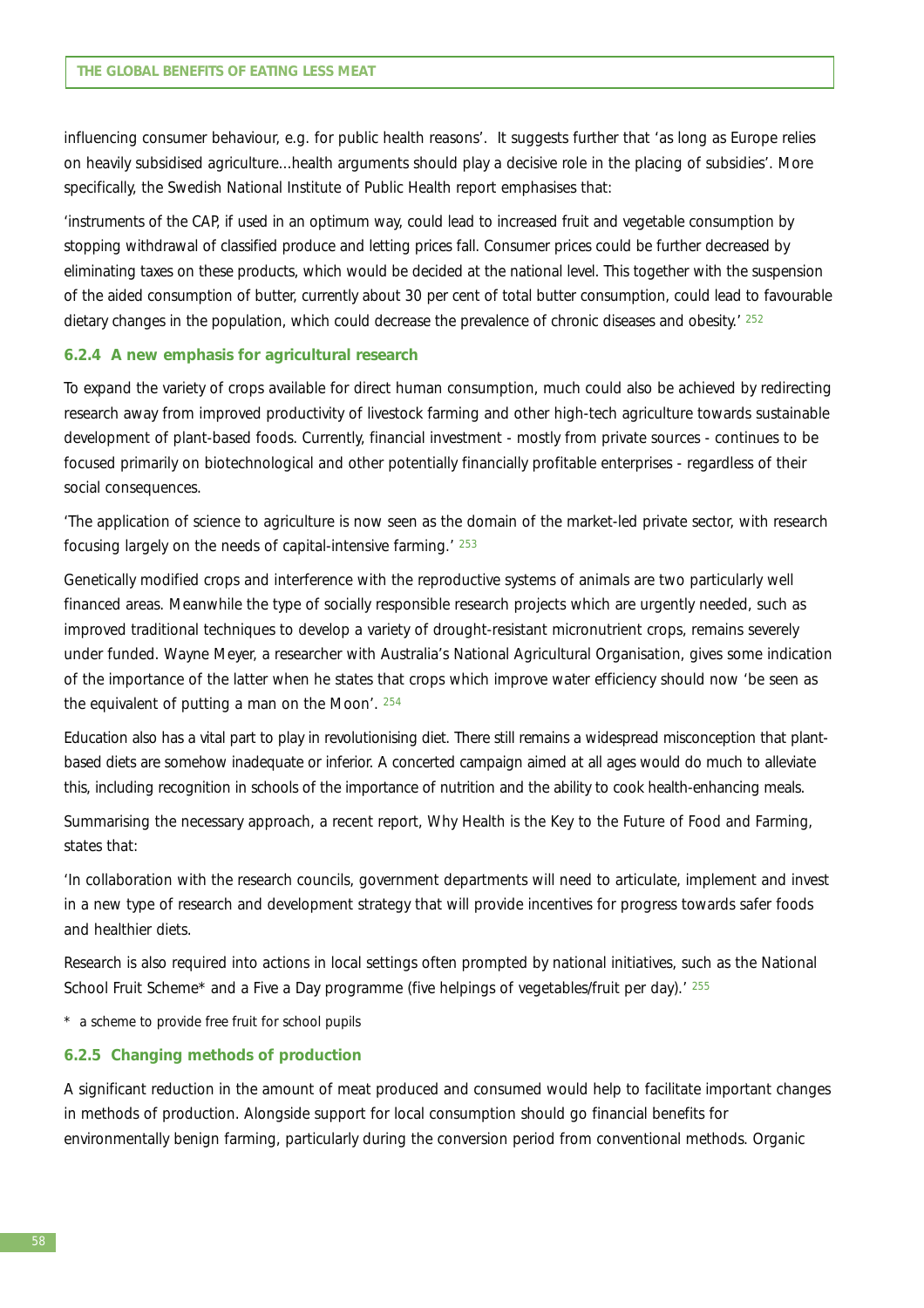methods minimise the requirements for external inputs (i.e. chemicals) and maximise the recycling of wastes, with maintenance of soil fertility a primary aim. In the UK, only 3 per cent of agricultural land is farmed organically, below the levels in most other EU countries, though in 2000 Prime Minister Blair stated that 'our plans envisage a trebling of the area… by 2006'. 256 Both Sweden and Austria have set more ambitious targets for organic production by 2005: 20 per cent for the former and 10 per cent for the latter. Because the emphasis is upon high quality safe food and environmental protection, it has been estimated that the hidden external costs of organic farming are 'no more than a third' 257 of conventional methods.

Even though some aspects of organic production are more expensive - for one thing it is more labour intensive changes to a subsidy system which reflect the lower external costs could offset any financial disadvantages. In its report, *The biodiversity benefits of organic farming* (G. Azeez, 2000), The Soil Association claims that, 'it would cost about £1.2 billion a year over five years to convert the whole of the UK agricultural area (18,600,000 ha)'. But its authors add that, 'because organic farmers receive lower CAP subsidies (about £40/ha less), maintenance payments thereafter of, say, £40/ha could be made at no extra cost'. <sup>258</sup> Once again, the financial cost of food is dependent upon the ways in which the tax and subsidy system operates.

There is evidence that organic produce is better for the environment (improved water quality, richer diversity of wild plants, animals and birds) and healthier for consumers (lower nitrate content and pesticide residues). <sup>259</sup> Animal welfare standards are also higher than under conventional methods. According to the Principles of the International Federation of Organic Agricultural Movements, livestock conditions must 'conform to their physiological needs and be in accordance with humanitarian principle'*.* 260 An inevitable consequence of a switch to organic methods would also be a reduction in the livestock population and meat consumption, since limitations on stocking densities are part of the organic ethos. It would simply be impossible to conform to the environmental and animal welfare standards demanded by organic standards and to keep anything approaching the current population of farm animals.

Although animals currently play a central role on most organic farms, research at the UK's Elm Farm Research Centre indicates that stockless organic methods can produce comparable yields A ten year study has 'demonstrated that stockless organic farming is a viable option in the UK. The potential constraints of nutrient supply, maintenance of soil fertility and structure, weed, pest and disease control can all be satisfactorily achieved. The yields are comparable with other viable organic farms and under current economic conditions organic stockless systems are economically viable'. <sup>261</sup> This suggests further scope for a combination of increased dependence on organic methods and reduced dependence upon livestock. Education and research are vital, the former especially to ensure the higher quality of stewardship which organic farming requires.

Other areas of food production deserving greater encouragement are allotments and urban plots. Significant quantities of fruit and vegetables can be provided, particularly for less affluent city dwellers who may otherwise find them difficult to obtain or afford. Around 800 million people worldwide obtain nourishment from urban gardens. 'In Accra, 90 per cent of vegetables consumed are grown within the city. In Poland, about 30 per cent of urban families farm almost a million plots, and in the Netherlands 33 per cent of total agricultural production is from urban lands.' 262 Even in London, 30,000 still rent small plots of land on which they grow vegetables and fruit. 263 Despite growing competition for land, most cities in the world still contain abandoned and derelict areas that can be transformed into food producing plots.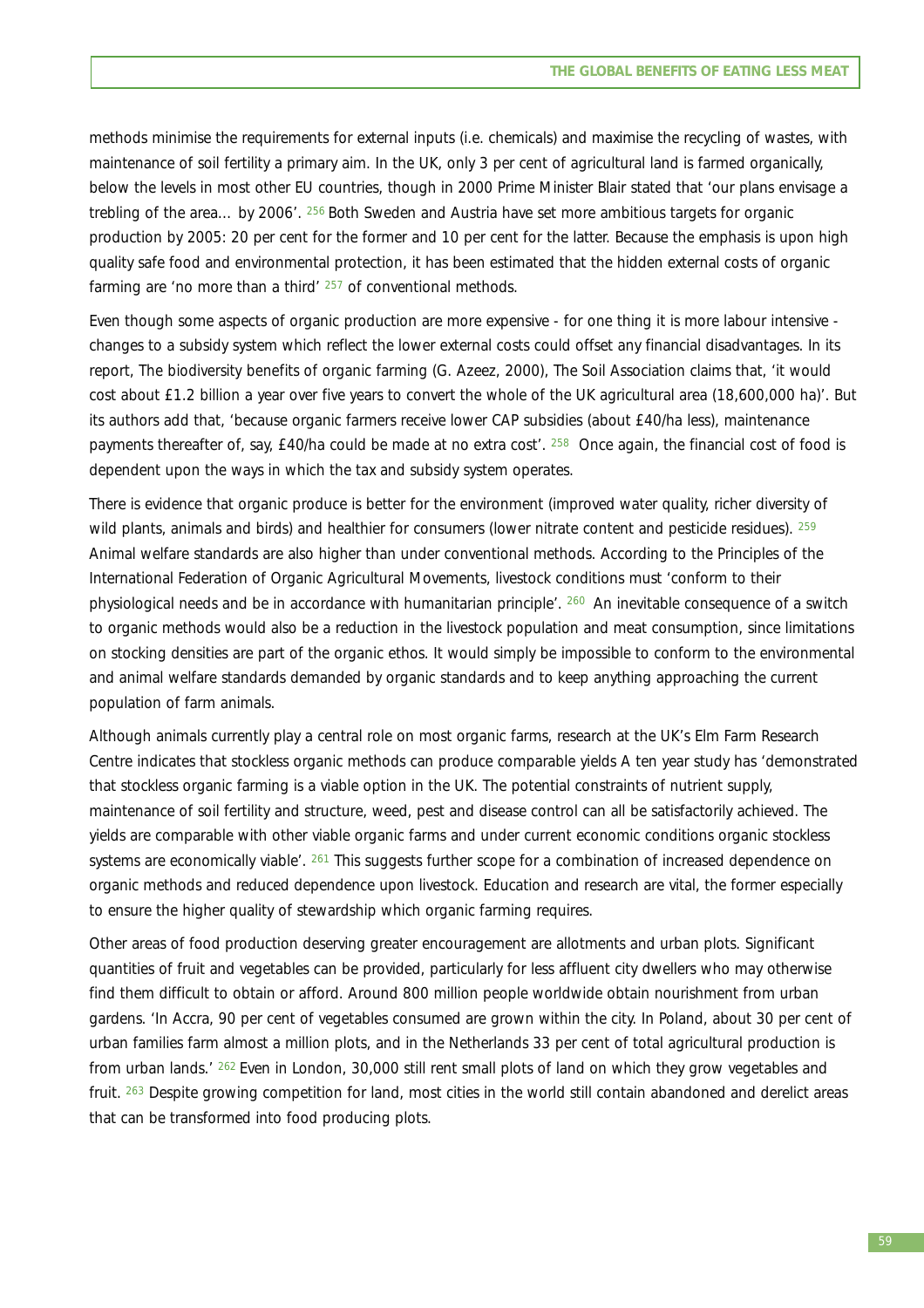#### **6.3 Moving towards good food policies - further suggestions**

To encourage sustainable food production, governments in developed countries must actively pursue targets to reduce meat consumption. Since the amounts of meat eaten vary from country to country it is difficult to set a single objective for every individual nation, but as a first step the UK should aim for **a minimum 15 per cent reduction in meat consumption by 2020 (a figure that would also be an appropriate start for most other "Western" governments and for the EU as a whole). The 15 per cent target is consistent with the figure which the United Nations World Food Council has identified as (in theory at least) the amount of cereals now fed to livestock that would be sufficient to raise world food supplies to adequate levels.** <sup>264</sup>

#### **6.3.1 The introduction of meat reduction targets**

Figure 6a and 6b contrast the rise in meat consumption in the developed world predicted by the International Food Policy Research Institute (IFPRI) with the aims of our campaign for reduction**.** 

# **Figure 6a.** Demand for meat in developed nations, 1973, 1997 and 2020 according to International Food Policy Research Institute (IFPRI) projections



Source: IFPRI IMPACT projections, June 2001, Global Food Outlook, Trends, Alternatives and Choices.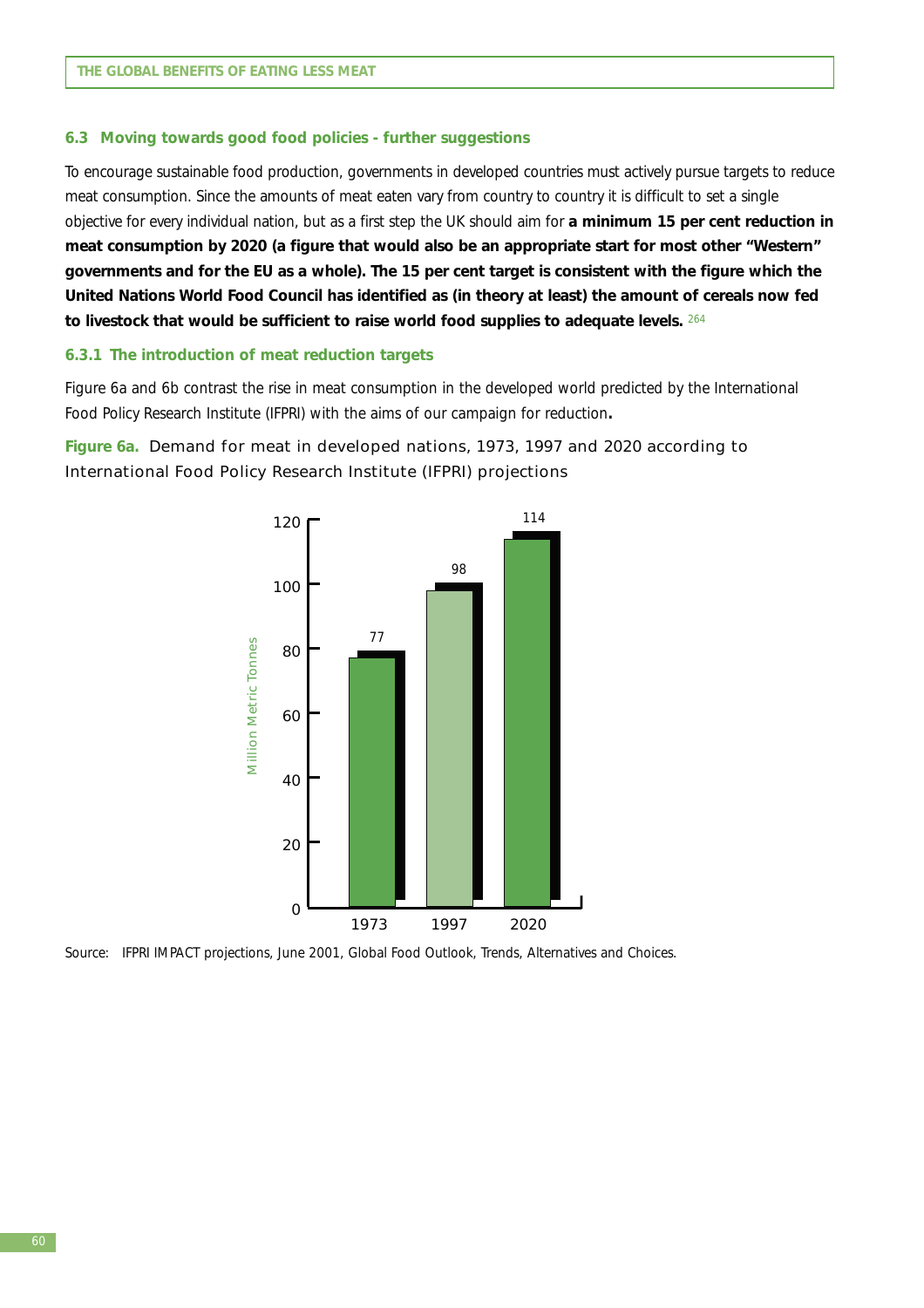**Figure 6b.** Demand for meat in developed nations, 1973, 2004\* and 2020 if Compassion in World Farming Trust meat reduction targets achieved



## **1973 figure taken from FAO statistics**

**\* 2004 figure taken from IFPRI estimate for 1997, plus World Bank projection of rise of 0.5 per cent per annum for period 1997-2004.**

## **2020 figure assumes 15 per cent minimum reduction in period 2004-2020**

Although there will be those who would dismiss the feasibility of drastic reductions in animal produce and the globalised trade in food, both are achievable with sufficient political will. In the last fifty years livestock production has increased fivefold, so a consumption-led comparable reversal should be feasible. Globalisation is an even more recent phenomenon. Export of animal produce from EU member states increased by 311 per cent in the period 1968-98, while at the same time imports rose by 248 per cent. 265

## **6.4 Further evidence for radical reform**

Admittedly, the ideas expressed in this report mark a radical departure from post-Second World War agricultural policy throughout the developed world, but they are, nevertheless, in line with all progressive thinking on the relationship between diet, health and environmental protection. Increasingly, mainstream organisations are taking the importance of meat reduction on board. Most notably, in their March 2003 joint final paper, *Diet, Nutrition and the Prevention of Chronic Diseases*, both the World Health Organisation and the Food and Agriculture Organisation emphasise its importance as part of any strategy for sustainable development: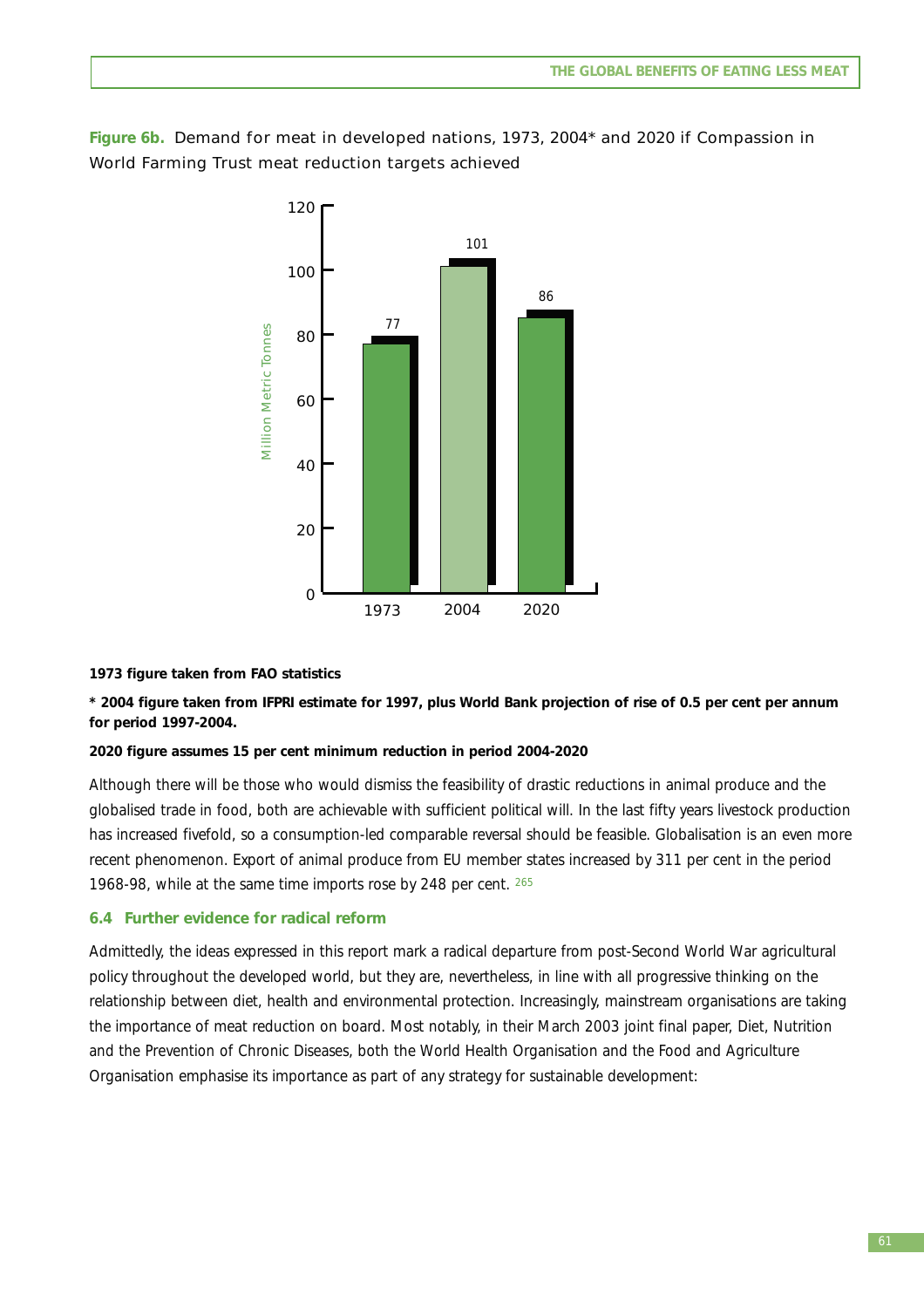'Increasing global consumption of intensively produced animal foods, as well as tobacco, is undermining health gains from reducing infectious diseases. For example, the low efficiency of food conversion and high water needs of cattle production poses a significant threat to the world's ability to feed the very poorest people, and also severely threatens many ecosystems. In contrast, increased production and consumption of a more diverse range of plant foods (from vegetables and legumes), ideally closer to consumers' homes, can yield potent health and environmental gains.' 266

Their report goes on to re-iterate the concerns about current tax and subsidy policies expressed earlier in this section of *The Global Benefits of Eating Less Meat*:

'Agricultural policies often primarily respond to commercial farming concerns, for example, farm subsidies for the production of dairy products and cattle, rather than being influenced by health considerations. There is also an apparent disregard for environmental sustainability.' <sup>267</sup>

The WHO/FAO conclusions are strikingly similar to the findings of a group of leading UK health experts in a 2002 report, *Why Health is the Key to the Future of Farming and Food*:

'Animals, for instance, are notoriously problematic converters of energy... In order for the food and farming sector to produce food in a way that does not irreversibly effect the environment, various changes need to be implemented. These include a reduction of inputs - pesticides, fertilisers, energy from fossil fuels and water - per kJ of food for human consumption. There are various ways of achieving this. The simplest way would be to increase the production of plant-based foods for human consumption and to reduce the high level of meat and dairy production. This would be beneficial for environmental sustainability and human health.' <sup>268</sup>

Another recent Swedish study (published in 2003) adds weight to the above. Examining ways in which the nation's food and farming sector could cut its energy demands and fertiliser inputs, the Swedish Environmental Protection Agency (SEPA) concludes that one way would be to reduce the dietary intake of animal products and to increase intake of plant-based products. 269 Combining its findings on energy inputs with information on healthy diet supplied by the Swedish Food Administration, SEPA has proposed what it considers to be a healthier and more environmentally sustainable diet for the country (see figure 7). **The recommendations are for a 50 per cent decrease in animal produce. To do so - SEPA suggest - would not only produce a healthier population (and reduce health costs), but would also lead to a 30 per cent reduction in energy consumption and a decrease in artificial fertiliser of between 20 and 40 per cent. SEPA also states that the acreage needed to produce food would be lower.** <sup>270</sup>

As the Swedish study indicates, CIWF Trust's own core proposal for an initial 15 per cent reduction in meat consumption by 2020 should be viewed neither as too radical nor politically unobtainable. Rather, it should be seen as a modest yet vital first step towards a truly sustainable and health enhancing diet for the human population.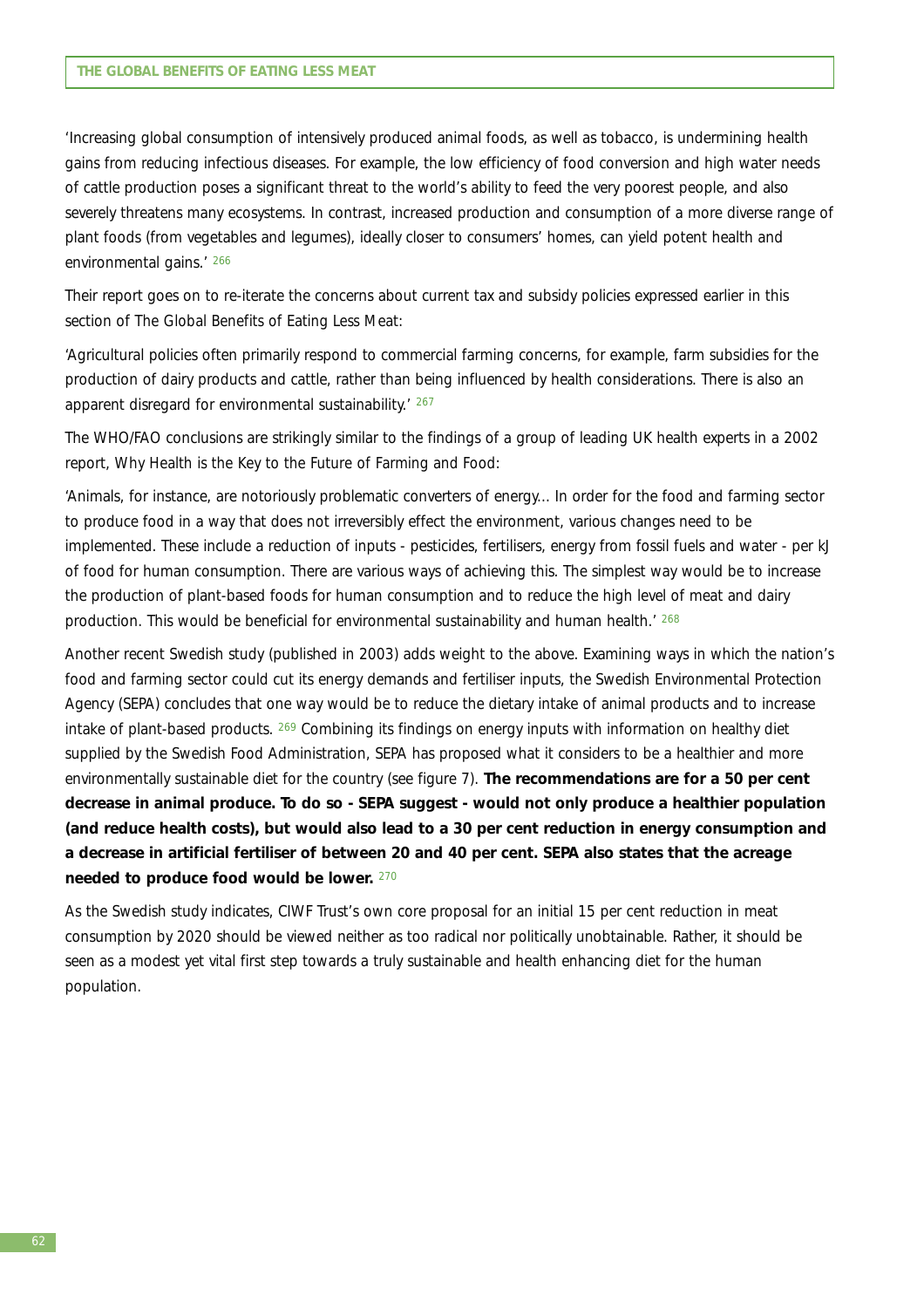|                        | <b>Current daily intake</b> | <b>Improved diet</b>   |  |
|------------------------|-----------------------------|------------------------|--|
|                        | (g per person per day)      | (g per person per day) |  |
| <b>Bread</b>           | 100                         | 200                    |  |
| <b>Cereals</b>         | 15                          | 45                     |  |
| <b>Potatoes</b>        | 140                         | 270                    |  |
| <b>Vegetables</b>      | 150                         | 190                    |  |
| <b>Root vegetables</b> | 25                          | 100                    |  |
| <b>Dried legumes</b>   | $5\phantom{a}$              | 50                     |  |
| Fruit                  | 150                         | 175                    |  |
| <b>Snacks/sweets</b>   | 200                         | 140                    |  |
| Soft drinks            | 150                         | 80                     |  |
| Margarine, butter, oil | 50                          | 50                     |  |
| <b>Milk products</b>   | 400                         | 300                    |  |
| <b>Cheese</b>          | 45                          | 20                     |  |
| <b>Eggs</b>            | 25                          | 10                     |  |
| <b>Fish</b>            | 30                          | 30                     |  |
| Meat, poultry, sausage | 145                         | 35                     |  |

### **Figure 7** - CURRENT FOOD INTAKE AND A HEALTHIER AND MORE SUSTAINABLE DIET FOR SWEDEN

Source: Dr Mike Rayner, British Heart Foundation Health Promotion Research Group, Oxford University, 2001.

This table is taken from *Why Health is the Key to the Future of Food and Farming - A Report on the Future of Farming and Food*, edited by Tim Lang and Geof Rayner, 2002.

## **6.5 Summary**

- 1. As a first step towards meat reduction, we propose that governments in the developed world set themselves targets of at least a 15 per cent reduction in meat consumption by 2020 as part of national health promotion policies.
- 2. Localised production should be supported, with emphasis upon self-sufficiency in fruit, vegetables and grains. Where animals are reared, localised production should include minimal journey times for transport to slaughter.
- 3. Agricultural research should prioritise the development of a wide range of nutritious plant foods suitable for local climates.
- 4. Organic farming and other environmentally friendly systems should benefit from agricultural subsidies and generous research grants. Conversely, taxation according to the polluter pays principle should discourage industrial animal production.
- 5. Urban food production should also be encouraged.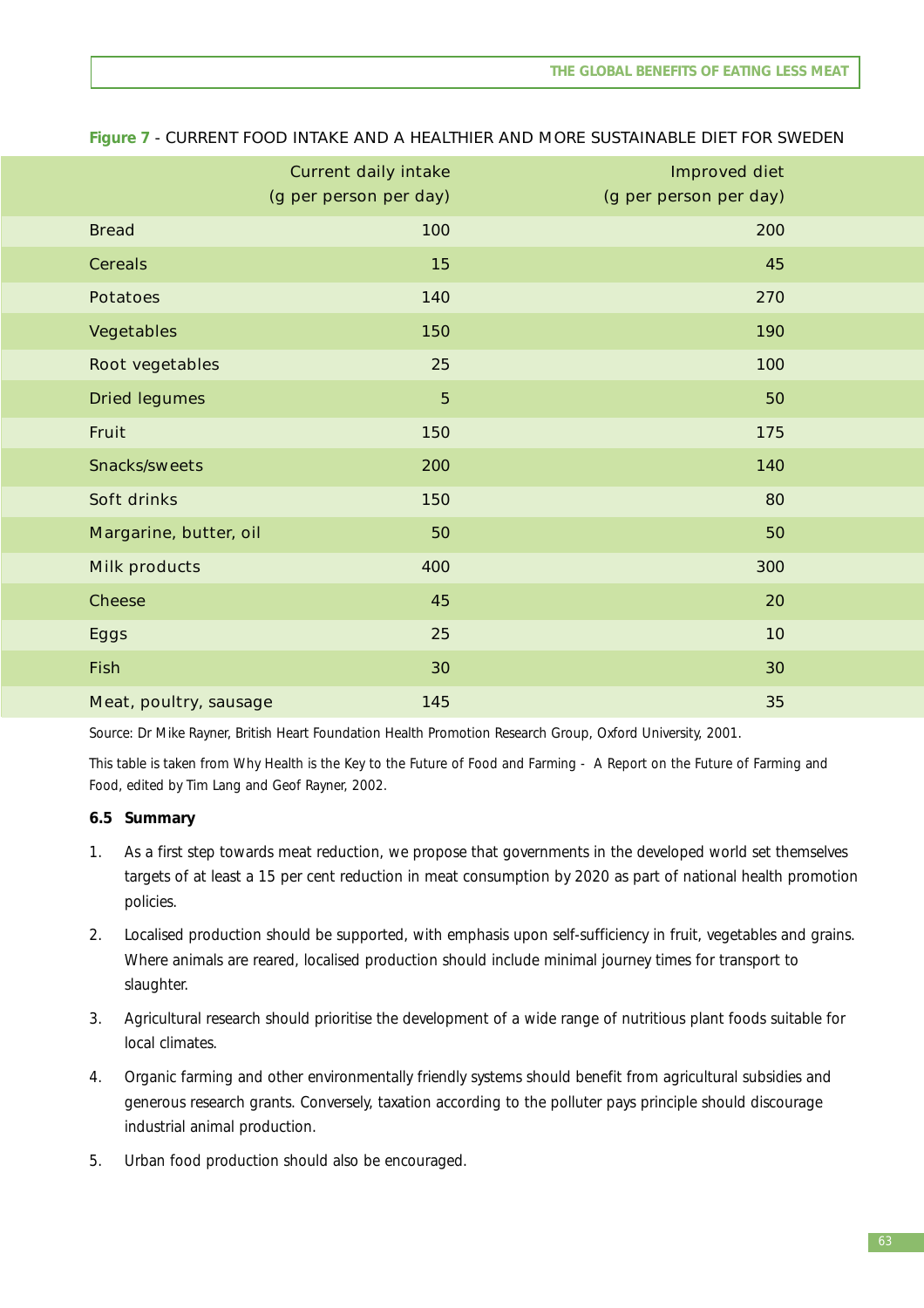#### **6.6 How the individual consumer can help - some choices**

Individuals often feel discouraged from taking personal initiatives because they feel that they are futile. 'It makes no difference what I do', it is argued, 'so why should I bother?' But as the late E.F. Schumacher suggested, this is the wrong question to ask ourselves. 'We must do what we perceive to be the right thing', he wrote, 'and not bother our heads or burden our souls with whether we're going to be successful. Because if we don't do the right thing, we'll be doing the wrong thing, and we'll just be part of the disease and not a part of the cure'. <sup>271</sup>

By lobbying politicians at local and national level, every citizen has the opportunity to be part of a campaign for more humane, healthy and sustainable food.

Yet valuable and necessary as it is to pursue political reform, it is always slower and more difficult to achieve than changes in our own lives. It is also possible to influence the future by accepting personal responsibility for the way we live and the products we consume. What follows are measures that every individual can consider in the campaign for a more sustainable and humane diet, ranging from small to radical steps:

- 1. Having at least one meatless day every week in support of the principle of meat reduction.
- 2. Committing yourself to a 15 per cent reduction in your current meat consumption in line with the political targets set for our campaign.
- 3. Cutting meat consumption by at least 50 per cent. As discussed earlier, a reduction at this level would, according to predictions by the International Food Policy Research Institute, save at least 3.6 children from malnourishment by the year 2020. (See Part two of this report.) It would also conform to the findings of the Swedish Environmental Protection Agency on meat reduction targets.
- 4. Boycotting all intensively produced meat, eggs and dairy products.
- 5. If buying meat, choosing animal welfare-friendly produce. Organic standards should ensure animals benefit from higher standards of welfare during rearing and slaughter and that the methods used are environmentally friendly. Free-range is the next best option.
- 6. Increasing consumption of fruit and vegetables to at least 400 gms per day in keeping with the recommendation of the World Health Organisation.
- 7. Trying to ensure that your diet conforms to the Principles of Good Food Policy laid down in this report. (See beginning of Part six)
- 8. Consider adopting a vegetarian or vegan diet. One person's 100 per cent reduction can help to 'subsidise' 6 people who haven't yet reduced their meat consumption at all.
- 9. Supporting Compassion In World Farming Trust's campaign for a reduction in meat consumption and production by explaining to others how necessary it is and sending for further information materials. or visiting our campaign web site www.eatlessmeat.org.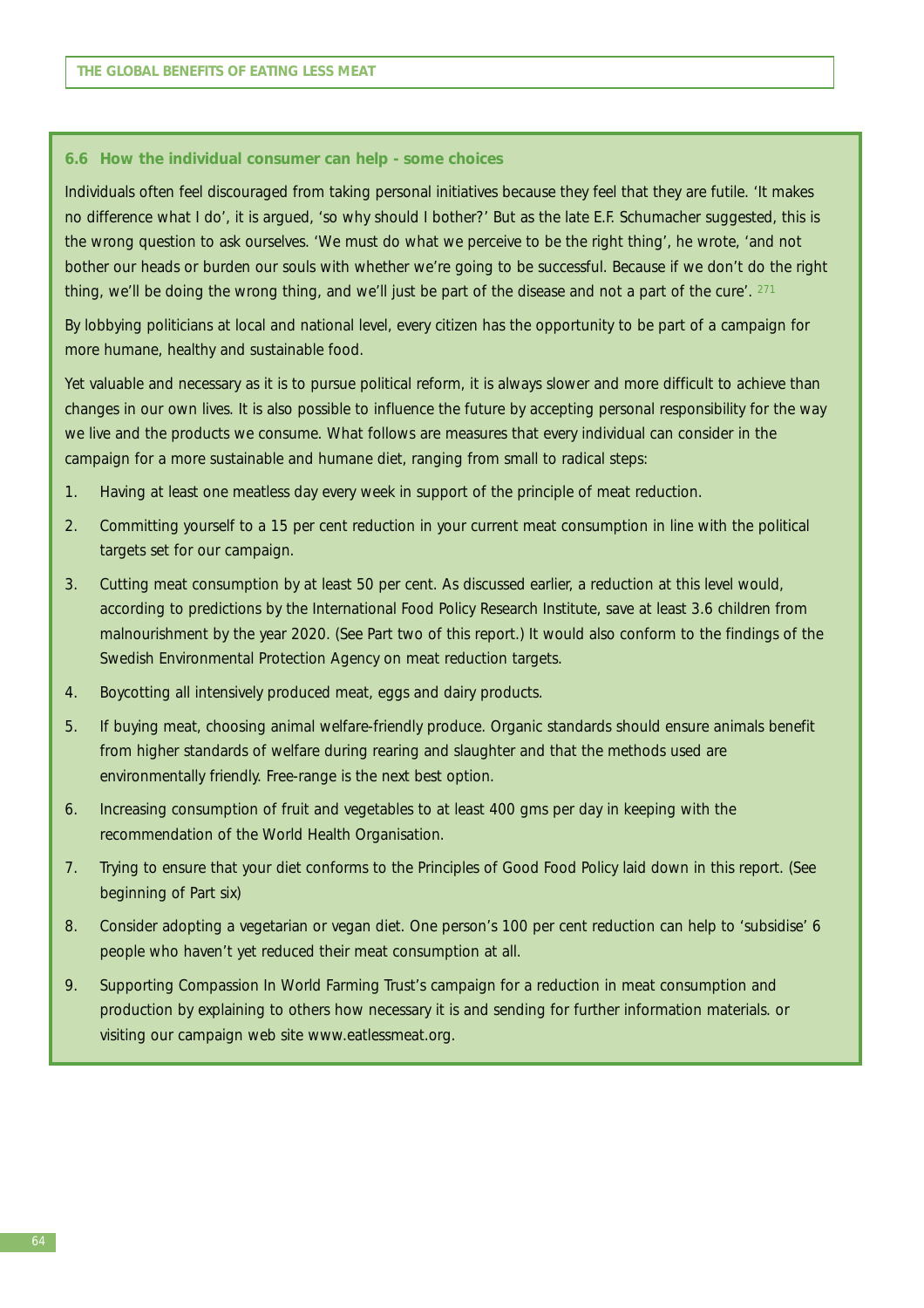# **APPENDIX 1**

# **An integrated approach to dietary reform**

Compassion in World Farming Trust's proposals for meat reduction is one of many current initiatives for reform in food policy to create a healthier and more sustainable diet for the human population. It should, therefore, be seen as part of a global campaign for change rather than an isolated issue. As the World Health Organisation/Food and Agriculture Organisation suggest:

'Approaches to promoting healthy diets call for comprehensive strategies that cut across many sectors and involve the different groups within countries concerned with food, nutrition, agriculture, education, transport and other relevant policies. They should involve alliances that encourage the adequate production and domestic supply of fruits, vegetables and wholegrain cereals, at affordable prices to all segments of the population, and opportunities for all to access them regularly...' 272

In a wider context, our aims can be seen as complementary with 'a new set of national principles and strategies for farming and food policy', as drawn up in *Why Health is the Key to the Future of Food and Farming*:

- ❍ Farming and food strategy should put health for all as a central tenet.
- ❍ Farming and food should give equal weight to both human and environmental health.
- ❍ Policy and practice should encourage diversity of foods and biodiversity in fields.
- ❍ The food supply chain should decrease its reliance on non-renewable energy over and above global, European and UK commitments.
- ❍ Food costs should more fully reflect their real costs of production, distribution and mal-consumption.
- ❍ Geo-spatial planning particularly for retailing and transport should facilitate physical activity in line with national health strategies and to reduce social exclusion.
- ◯ Food supply chain should be as local and as short as possible.
- ❍ The revitalisation of food culture in England should be supported in schools, local partnerships and provision.
- O Encouragement should be given to local food providers and suppliers to rebuild local economies.
- ❍ A reduction of diet-related inequalities to tackle social exclusion and poor access should be at the heart of farming and food systems. <sup>273</sup>

From a governmental point of view, the achievement of healthy and sustainable food policy will require a multidepartmental approach. For the UK, it means that the Department of Health (DH) should be more closely involved in the decision-making process alongside the Food Standards Agency (FSA) and the Department of Environment, Food and Rural Affairs (DEFRA). The DH is currently almost exclusively concerned with NHS costs, yet one of the most significant ways of producing a less expensive and more efficient health service is to prevent disease successfully. This was acknowledged in a report commissioned by the Chancellor of the Exchequer and published in 2002. *Securing our Future Health: Taking a Long-term View* (also known as the Wanless Report) which calls for 'a substantially larger positive impact on health needs from the focus on health promotion and disease prevention'. 274 In particular, Wanless acknowledges the potential of dietary reform, increases in exercise and decreases in smoking, in providing a healthier population.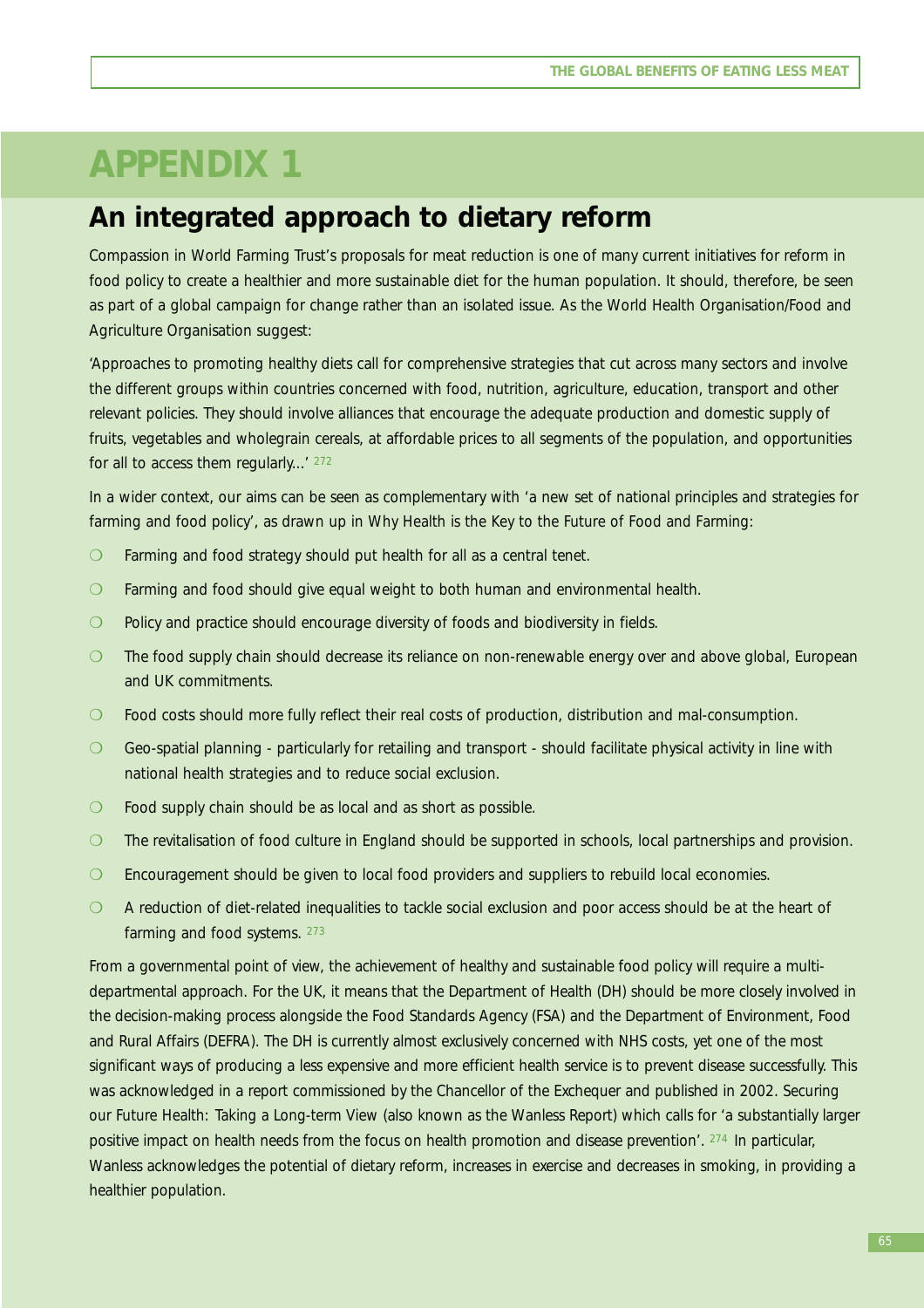# **APPENDIX 2**

# **Vegetarian and vegan diets and human health**

For those who wish to eliminate meat from their diet on moral grounds, the question of whether it is possible to obtain all necessary nutrients needs to be answered.

Roughly one billion of the world's human population is estimated to be vegetarian, or virtually vegetarian, 275 so their very existence offers proof enough that meat is not necessary for human survival. But there are a couple of provisos. Vegetarian diets can vary enormously. For many poor people in the developing world they remain a matter of necessity rather than choice. Their diet often lacks many of the nutrients or energy value thought vital to good health, with a common dependence upon one staple food of limited value, such as maize or cassava. Even in developed nations, where vegetarianism is usually a matter of choice, some who avoid meat eat an unhealthy diet, either lacking in essential vitamins and minerals or too full of unhealthy fats. Lacto-vegetarian diets based predominantly upon dairy foods or convenience products are likely to be particularly high in saturated fat. Vegans must be sure to obtain a sufficient intake of vitamin B12, calcium, iodine and zinc - nutrients more readily available from a single source in animal foods. 276

Given these qualifications, a varied vegetarian diet can easily provide all the required nutrients and there is nothing beneficial found in animal products that cannot be obtained from alternative sources. When compared to meat eaters, vegetarians are likely to consume more unrefined carbohydrate and less saturated fat. They also tend to eat greater quantities of fruit and vegetables, so have a higher intake of antioxidant nutrients such as carotene, vitamins C and E, plus other phytochemicals associated with lower chronic disease risk. 277

The American Dietetic Association and Dieticians of Canada advise that 'appropriately planned vegetarian diets are healthful, are nutritionally adequate and provide health benefits in the prevention and treatment of certain diseases'. 278 In addition to lower rates of death from heart disease, the organisations state that 'vegetarians also show lower blood cholesterol, lower blood pressure, and lower rates of hypertension, type 2 diabetes, and prostate and colon cancer'. 279 They also draw attention to the possibility of a lower risk of dementia amongst vegetarians, quoting US research which indicates that, 'those who ate meat were more than twice as likely to develop dementia'. 280 Margaret Thorogood - one of the leading epidemiologists involved in the long-term Oxford comparative study of vegetarians and non-vegetarians - concurs with the general position. In a paper published in the Nutrition Research Reviews she concludes that 'a diet high in fruit and vegetables and low in saturated fatty acids brings with it substantial health benefits' 281 (though this comment does not, of course, preclude the possibility of some meat consumption). She goes on to express uncertainty whether the cause is 'higher intake of some foods in the vegetarian diet, or whether this is due to the absence of others' and concludes that 'an apple a day (along with one or two other things) does indeed keep the doctor away'*.* <sup>282</sup>

Available evidence also points to the adequacy of strictly vegan diets (i.e. exclusively plant-based). In a summary of existing evidence, Professor Tom Sanders of Kings College, London states that they are 'nutritionally adequate providing they are not restricted in variety or quality'. 283 While warning that deficiencies in protein, vitamin A, iodine, iron, zinc, vitamin B12, selenium, taurine and long-chain polyunsaturated fatty acids can be a problem if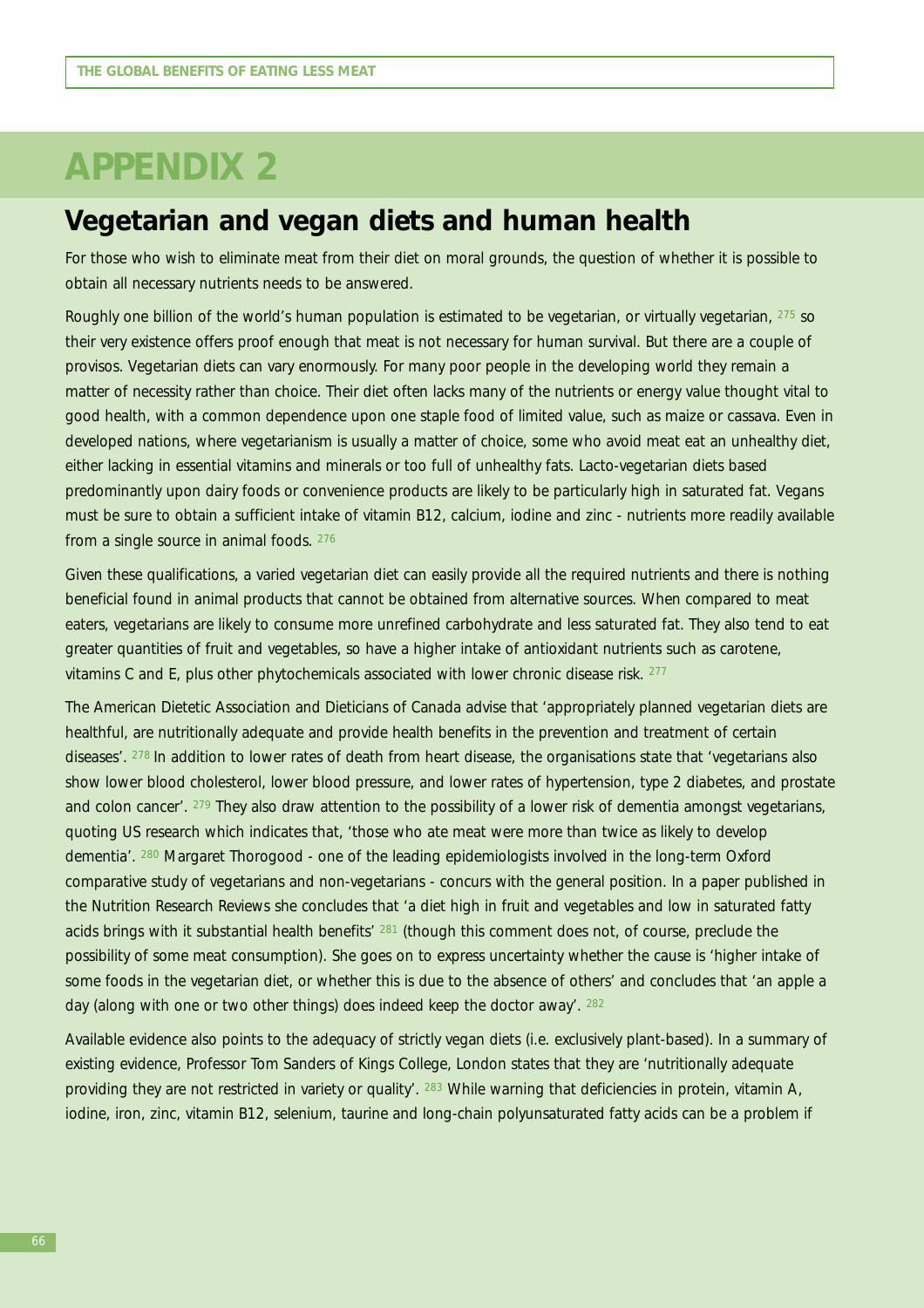variety of foods is restricted, Professor Sanders goes on to state that in practice, the typical plant-food diet enjoyed in developed nations is often more nutritionally satisfying than that consumed by meat eaters. Vegans are 'more likely to consume unrefined carbohydrate foods, salads, fruit, nuts and pulses on a regular basis. Consequently, the intake of several nutrients, notably thiamin, folate, vitamin C, carotene, potassium and vitamin E, are higher in vegetarians than in the general population'. 284 The author also states that there is no evidence associating a wellbalanced plant-based diet with increased risk of any serious disease. This view is confirmed by the American Dietetic Associations and Dieticians of Canada in their joint position statement on vegetarian diets:

'Well-planned vegan and other types of vegetarian diets are appropriate for all stages of the life-cycle, including during pregnancy, lactation, infancy, childhood, and adolescence.' <sup>285</sup>

# **APPENDIX 3**

# **Dietary choice and its potential impact in the fight against human hunger**

There are many causes of world hunger, so clearly there is no single solution. Theoretically, there is still enough food produced to feed the current human population, so one of the greatest problems is finding the will and resources to transport it to where it is most urgently needed. There are many other political, climatic and geographical reasons why people starve in a world of plenty.

It is also true that in some stages of human evolution there appears little choice other than for some human communities to depend upon animal products - the Inuits and other hunting 'primitive' tribes being extreme contemporary examples. Furthermore, 'in areas as diverse as southern Africa, the Middle East, Mongolia and Central Asia', 286 the livelihoods of herder populations and cultures revolve around animal husbandry, (though overgrazing threatens many of these).

Nevertheless, as shown in figure 4 of this report, it is factually indisputable that eating lower on the food chain enables more people to be fed. Given an expanding human population and a probable limit to our food producing potential, this should become an increasingly important consideration for future generations.

Perversely, one of the most convincing testaments to the possible benefits of a plant-based diet in the fight against human hunger comes from Dennis Avery, Director of the Center for Global Food Issues at the Hudson Institute, USA. Avery, who was the Senior Agricultural Analyst in the US Department of State, is one of the world's most prominent proponents of biotechnology and other high-tech solutions to food production, including its use to facilitate massive increases in meat consumption. Yet even this most outspoken advocate of meat and GM foods acknowledges an alternative to his vision. Avery writes, 'the world must create five billion vegans in the next several decades, or triple its total farm output without using more land'. <sup>287</sup>

With some justification, Avery adds that 'the prospects for creating all those vegans are poor', but the fact that it seems the remotest of possibilities should not detract from the relevance of his statement to any serious debate about feeding the world.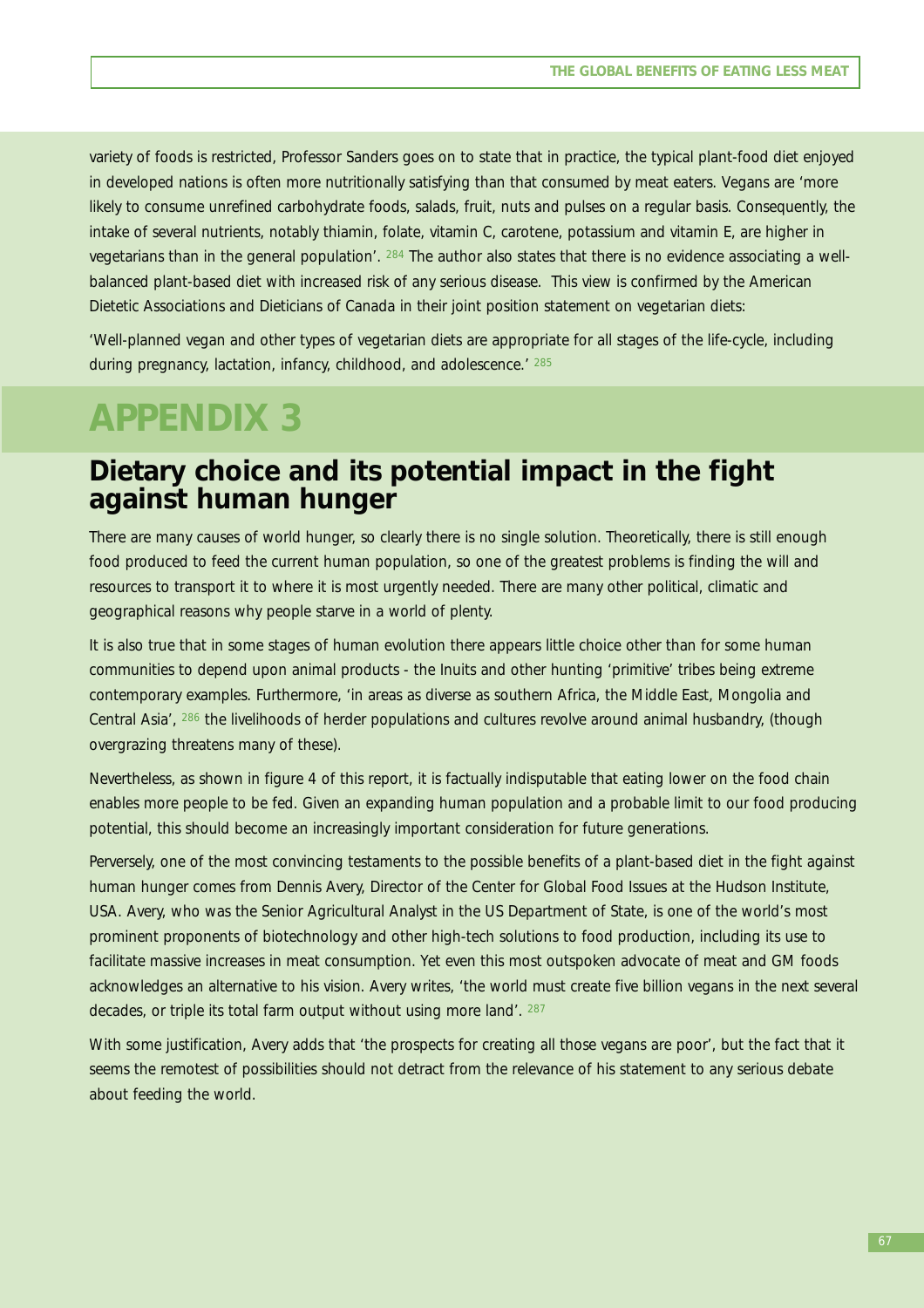# **APPENDIX 4**

# **The vegetarian food guide pyramid**



Source: *A New Food Guide for North American Vegetarians*, Virginia Messina, Vesanto Melina, Ann Reed Mangels, Journal of The American Dietetic Association, June 2003.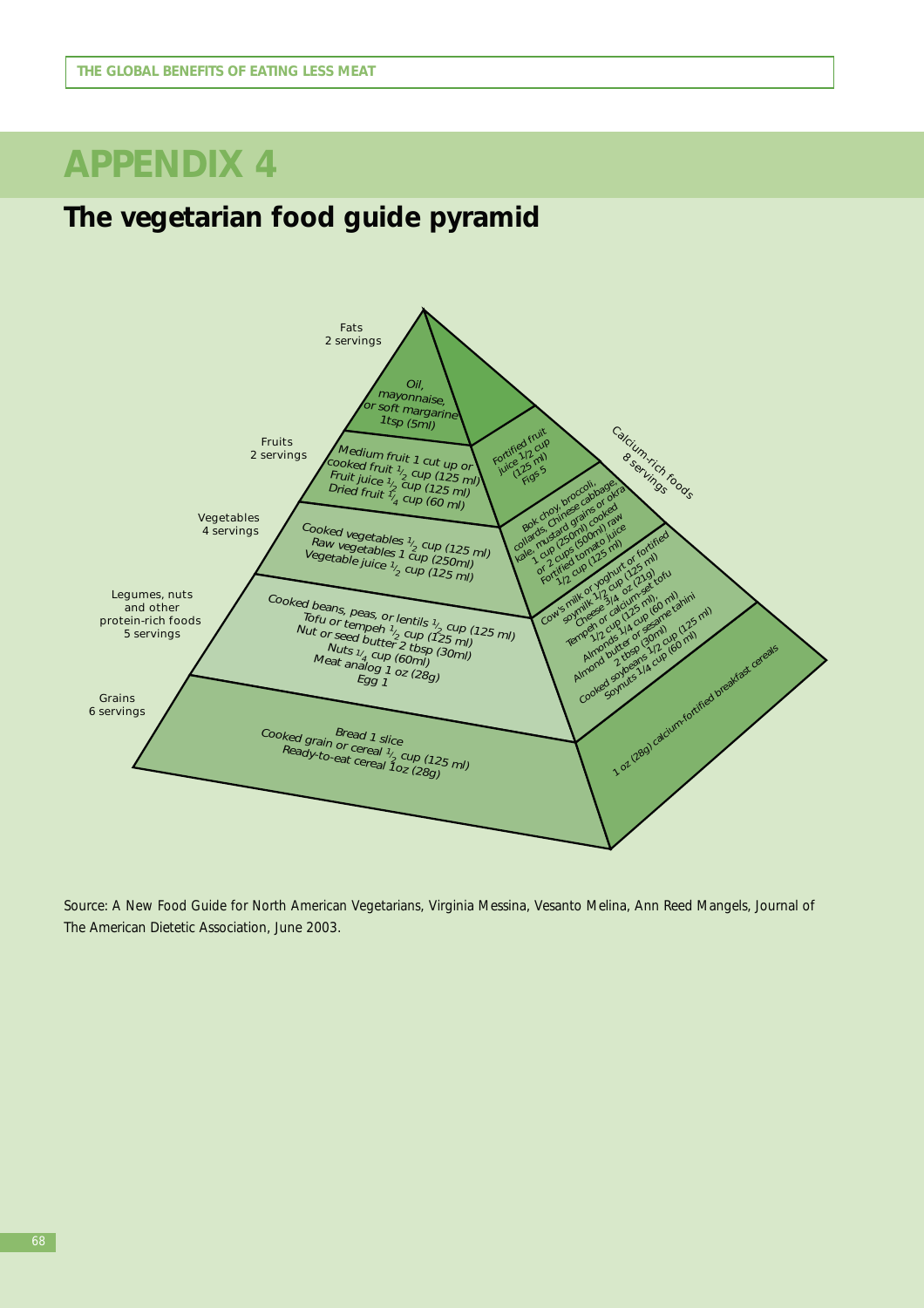# **REFERENCES**

# **Executive Summary/ Defining Sustainability**

- 1. *Livestock Development Implications for Rural Poverty, the Environment, and Global Food Security,* World Bank, report no 23241, November 2001
- 2. Ibid
- 3. Ibid
- 4. Ibid
- 5. Jules Pretty, *Agri-Culture*, Earthscan Books, 2002
- 6. *Animal Agriculture and Global Food Supply*, Council For Agricultural Science and Technology (CAST) Task Force report, no 135, July 1999

# **Part one**

# **Eating for good health**

- 7. *Diet, nutrition and the prevention of chronic diseases*. Draft report of the joint WHO/ FAO expert consultation, World Health Organisation (WHO)/Food and The Food and Agriculture Organisation of the United Nations (FAO), April 2002
- 8. Ibid
- 9. Ibid
- 10. Ibid
- 11. *Diet and Cardiovascular Disease*, COMA report of the panel on Diet in Relation to Cardiovascular Disease, 28, 1984
- 12. NACNE report summarised in G. Cannon & C. Walker, *The Food Scandal*, Century Publishing, 1984
- 13. Timothy J. Key, *Mortality in vegetarians and non-vegetarians: detailed findings from a collaborative analysis of 5 prospective studies*, American Journal of Clinical Nutrition, 70 (suppl), 1999
- 14. Position of The American Dietetic Association: vegetarian diets, The American Dietetic Association,1998
- 15. Reported in B. Davis & V Melina, *Becoming Vegan*, Book Publishing Company (US), 2000
- 16. R. Goodland, *Agricultural Sustainability*, in Westra & Werhane (eds), *The Business of Consumption: Environmental Ethics and The Global Economy*, Rowman & Littlefield, 1998
- 17. World Health Organisation/ Food & Agricultural Organisation, see ref 7
- 18. Walter C. Willettt, *Eat, Drink, and Be Healthy*, Simon & Schuster, 2001
- 19. Ibid
- 20. Quoted in Dr Melvin Konner, *The Trouble with Medicine*, BBC Books, 1993
- 21. Ibid
- 22. WHO/FAO, see ref 7
- 23. Ibid
- 24. Ibid
- 25. Gary Gardner & Brian Halweil, *Underfed and Overfed: The Global Epidemic of Malnutrition,* Worldwatch Institute, 2000
- 26. Ibid
- 27. EU press statement, *Focus on obesity in Europe,* 12 September 2002
- 28. WHO/FAO, see ref 7
- 29. Ibid
- 30. Nestle M, *Animal v. plant foods in human diets and health: is the historical record unequivocal?* Proceedings of the Nutritional Society, Vol 58, No 2, 1999
- 31. Timothy J. Key et al, *Health benefits of a vegetarian diet*, Proceedings of the Nutrition Society, 1999
- 32. WHO/FAO, see ref 7
- 33. Ibid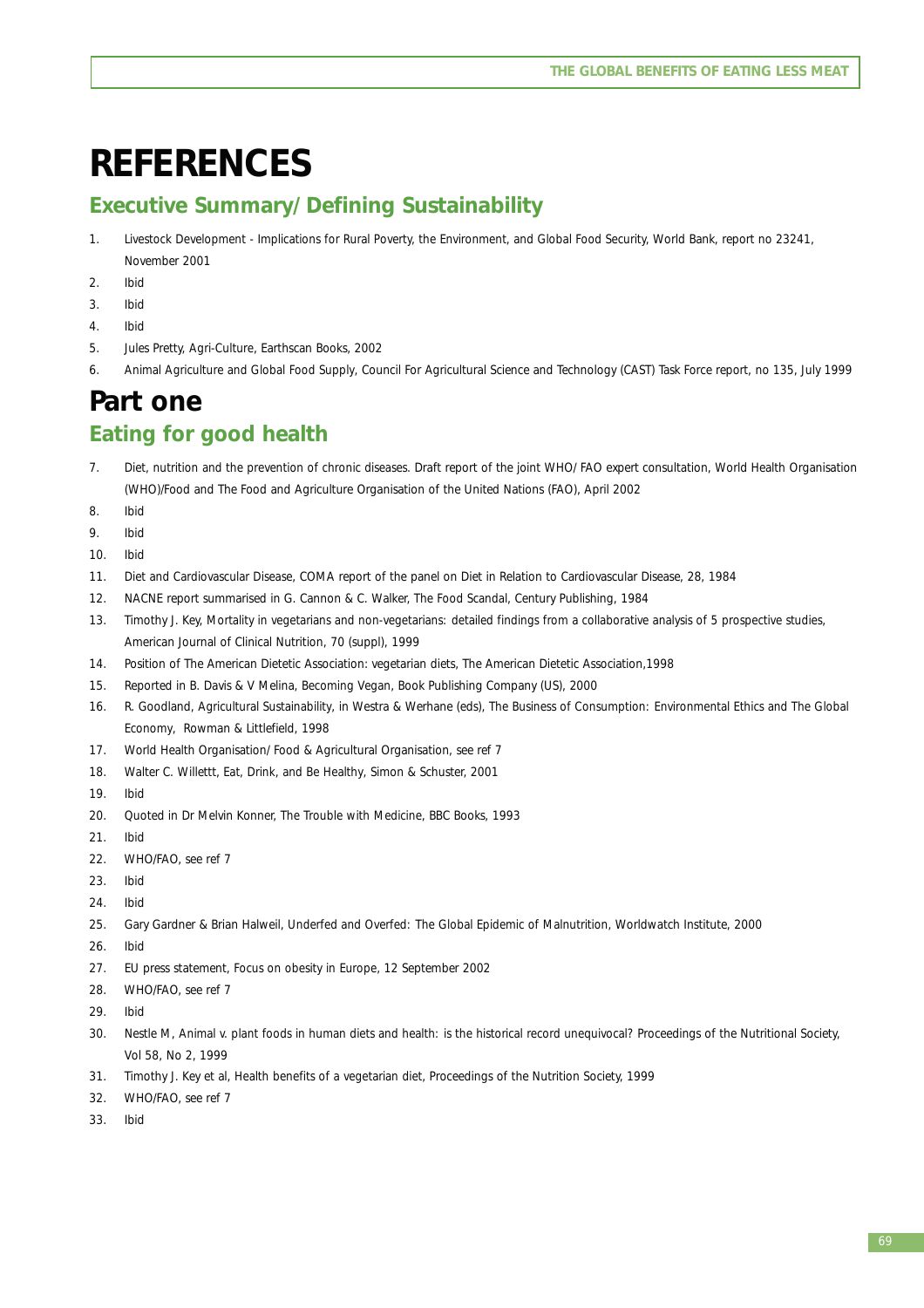- 34. Ibid
- 35. Ibid
- 36. M. Thorogood and J. Mann, *An Epidemiological Study of Vegetarians and Vegans*, Department of Community Medicine, University of Oxford, Frey Ellis Memorial Lecture, 10 July 1986
- 37. *Food, Nutrition and the Prevention of Cancer: a global perspective*, World Cancer Research Fund/American Institute for Cancer Research, 1997
- 38. Geoffrey Cannon, *Feeding the World a Healthy Diet ,* in *The Meat Business Devouring A Hungry Diet*, Geoff Tansey & Joyce D'Silva (eds), Earthscan, 1999
- 39. WHO/FAO report, see ref 7
- 40. Ibid
- 41. Ibid
- 42. Ibid
- 43. Ibid
- 44. Livestock Revolution, World Bank, see ref 1
- 45. See C.W. Thane and C.J. Bates, *Dietary intakes and nutrient status of vegetarian preschool children from a British national survey*, Journal Of Human Nutrition And Dietetics , June 2000 and J. R. Hunt, *Moving toward a plant-based diet: Are iron and zinc at risk?* Nutrition Reviews, May 2002
- 46. *Food, Nutrition and the Prevention of Cancer: a global perspective*, World Cancer Research Fund/American Institute for Cancer Research, 1997
- 47. Frankie Robinson, *The nutritional contribution of meat to the British diet: recent trends and analyses,* British Nutrition Foundation Nutrition Bulletin, 26, 2001
- 48. WHO/FAO, see ref 7
- 49. Brenda Davis & Vesanto Melina, *Becoming Vegan. The Complete Guide To Adopting A Healthy Plant-Based Diet,* Book Publishing Company, 2002
- 50. Neal D. Barnard, M.D., and Cindy S. Spitzer, *The One That Got Away: New Seafood Regulations Come Up Short*, Physicians Committee for Responsible Medicine, June 2002
- 51. Ibid
- 52. Walter C. Willett, *Eat, Drink and Be Healthy*, The Harvard Medical School Guide to Healthy Eating, Simon & Schuster, 2001
- 53. John Robbins, *The Food Revolution*, Conari Press, 2001
- 54. Walter C. Willett, see ref 52
- 55. Ibid
- 56. WHO/FAO, see ref 7
- 57. Ibid
- 58. See for example, *Boning Up on Calcium, Alternative Medicine*, May 2002
- 59. Gary Gardner & Brian Halweil, *Underfed and Overfed: The Global Epidemic of Malnutrition,* Worldwatch Institute, 2000
- 60. Ibid
- 61. Walter C. Willett, see ref 52
- 62. *United States Leads World Meat Stampede*, Worldwatch Institute press release, 2 July 1998
- 63. James Meikle, *The fat of the land*, The Guardian, 24 Jan 2002
- 64. Tim Lang and Geof Rayner (eds), Why Health is the Key to the Future of Food and Farming A Report on the Future of Farming and Food, 2002
- 65. Dr Caroline Lucas, Michael Hart and Colin Hines, *Look To The Local A Better Agriculture is Possible,* The Greens in Europe/European Free Alliance discussion document, 2002
- 66. WHO/FAO, see ref 7
- 67. Ibid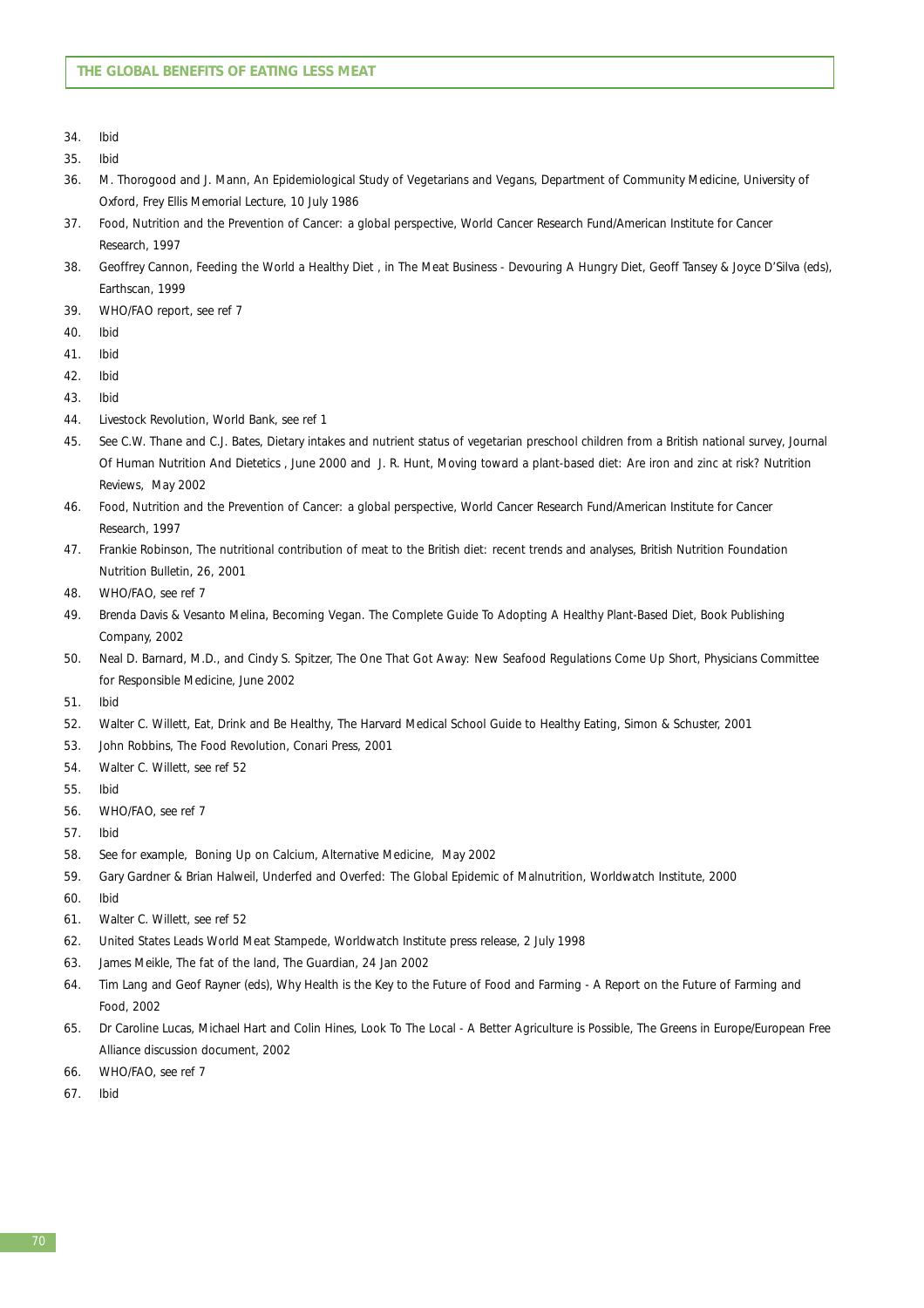## **Part two**

## **Feeding the world**

- 68. *Livestock Revolution. Implications for Rural Poverty, the Environment, and Global Food Security*, World Bank Report 23241, November 2001
- 69. Figure quoted in John Robbins, *The Food Revolution*, Conari Press, 2001
- 70. Ibid
- 71. J C Mckay et al, *The Challenge of genetic change in the broiler chicken,* BSAS conference proceedings, 2000
- 72. World Bank report, see ref 68
- 73. Mark W. Rosegrant, Ximing Cai and Sarah A. Cline, *Global Water Outlook to 2025. Averting an Impending Crisis*. International Food Policy Research Institute, 2002
- 74. Ibid
- 75. Janice Cox & Sari Varpama, *The 'Livestock Revolution' Development or Destruction,* Compassion in World Farming. September 2000.
- 76. Quoted in *Beyond Organics*, New Scientist, 18 May 2002
- 77. Janice Cox and Sari Varpama, *The "Livestock Revolution' Development or Destruction. Brazil Report*, September 2000
- 78. Ibid
- 79. Ibid
- 80. Food and Agriculture Organisation of the United Nations, *FAO Statistical Database,* http://apps/fao.org
- 81. Marc Reisner, Cadillac Desert: The American West and Its Disappearing Water, Penguin Books, 1986
- 82. New Scientist, 18 May 2002
- 83. Mark W. Rosengrant, Ximang Cai and Sarah. A. Cline, see ref 73
- 84. Quoted in Water: The Overtapped Resource, in Fatal Harvest The Tragedy of Industrial Agriculture, ed: Andrew Kimbrell, Island Press, 2002
- 85. Kirsty Osei-Bempong, *Southern comfort*, Meat Trades Journal, 5 December 2002
- 86. World Bank report, see ref 68
- 87. Ibid
- 88. Maneka Gandhi, *Factory Farming and the Meat Industry in India* in *The Meat Business Devouring A Hungry Planet*, edited by Geoff Tansey & Joyce D'Silva, Earthscan, 1999
- 89. Ibid
- 90. World Bank report, see ref 68
- 91. Ibid.
- 92. Robert Goodland, *Livestock sector environmental assessment*, in *Sustainability in agriculture: agriculture at the crossroads between ecology, economics and social science.* M. Hardtlein, M. Kaltschmitt, M. Lewandowski and H Wurl (eds.) German Federal Environment Foundation Press, Berlin,1999
- 93. World Bank report, see ref 68
- 94. Ibid
- 95. Quoted in Meat Trades Journal, 5 Dec 2002, see ref 85
- 96. World Bank report, see ref 68
- 97. B. S. Bhattu, *Status of Broiler Industry in India A Review,* Indian Journal of Animal Research, vol 35 (2), 2002
- 98. Dr M A Ibrahim, *Great Prospects For The Indian Poultry Industry*, World Poultry, vol 12, (7) 1996
- 99. Robert Goodland, *Livestock sector environmental assessment*, see ref 92
- 100. Quoted in *Reach for the future*, Green Party Manifesto, 2001
- 101. Reported in The Independent, 18 July 1997
- 102. Alistair Smith, The World of Soya, Food Matters Worldwide, no 19, April 1993
- 103. Lester Brown, *The United States and China,* The Soybean Connection, Worldwatch Institute press notice, 9 November 1999
- 104. Leah Garcés, *The Detrimental Impacts of Industrial Animal Agriculture A Case For Humane And Sustainable Agriculture*, Compassion in World Farming Trust 2002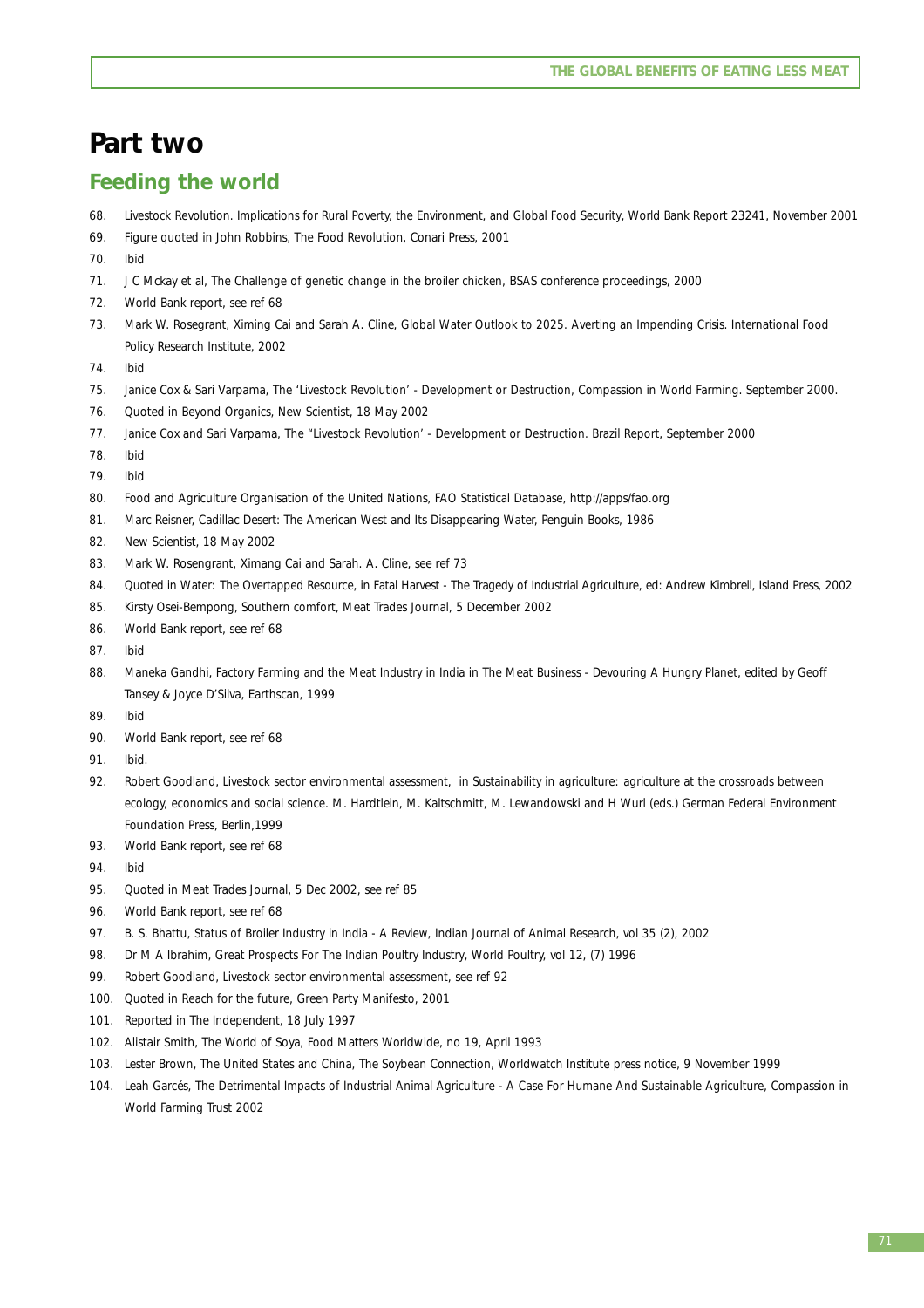- 105. C.L. Delgado, M.W. Rosegrant and S. Meyer, *Livestock to 2020: The Revolution Continues*, paper presented at the International Trade Research Consortium, 18-19 January 2001. International Food Policy Research Institute.
- 106. John Robbins, *The Food Revolution*, see ref 69
- 107. *United States Leads World Meat Stampede*, Worldwatch Institute press release, 2 July 1998
- 108. Ibid
- 109. Lester R Brown, *Facing Food Scarcity,* Worldwatch Institute, September/October 1994
- 110. Mark W. Rosegrant et al, *2020 Global Food Outlook, Trends Alternatives, and Choices,* International Food Policy Research Institute, August 2001
- 111. Lester Brown, *The United States and China,* The Soybean Connection, Worldwatch Institute press notice, 9 November 1999
- 112. Lester Brown, *Grain Prices More Volatile. Food Security Deteriorating in the Nineties,* Worldwatch Institute press release, 6 March 1997
- 113. Lester Brown, *Facing Food Scarcity*, Worldwatch, November/December, 1995
- 114. Julie Sheppard, *Genetic Engineering and Food Scarcity*, in *The Meat Business*, ed Geoff Tansey & Joyce D'Silva, Earthscan, 1999
- 115. John Robbins, *The Food Revolution*, see ref 69
- 116. Ibid
- 117. Ibid
- 118. Quoted in David Suzuki & Holly Dressel, *From Naked Ape to Superspecies*, Stoddart, 1999
- 119. Katharine Ainger, *The new peasants' revolt,* in New Internationalist, January/February 2003
- 120. Robert. Goodland, *Livestock sector environmental assessment*, see ref 92
- 121. Janice Cox and Sari Varpama, *The "Livestock Revolution' Development or Destruction. Brazil Report*, September 2000
- 122. Ibid
- 123. Ibid
- 124. John Robbins, *The Food Revolution*, see ref 69
- 125. S D Wickramanayake, *Sri Lanka. Poultry Farming Facing A Serious Crisis*, World Poultry, Volume 12, (7) 1996
- 126. Barry Coates, *Multilateral Investment: an Agreement Too Far in The Meat Business*, ed Geoff Tansey & Joyce D'Silva, Earthscan, 1999
- 127. World Bank report, see ref 68
- 128. Quoted in Angela Paxman, *The Food miles report: The dangers of long distance food transport*, s.a.f.e. alliance, 1994
- 129. *China & The World market For Meat & Meat Products,* Advertising brochure for meat industry conference held in Shanghai on 21-22 November 2002
- 130. Quoted in Janice Cox & Sari Varpama, *'The Livestock Revolution' Development or Destruction?* Compassion in World Farming, September 2000
- 131. *Diet, nutrition and the prevention of chronic diseases*. Draft report of the joint WHO/ FAO expert consultation, World Health Organisation (WHO)/Food and The Food and Agriculture Organisation of the United Nations (FAO), April 2002
- 132. Ibid
- 133. Maneka Gandhi, *Factory Farming and the Meat Industry in India* in *The Meat Business Devouring A Hungry Planet*, edited by Geoff Tansey & Joyce D'Silva, Earthscan, 1999
- 134. Geoffrey White, Associated Press report, 6 December 2002
- 135. WHO/FAO report, see ref 131
- 136. World Bank report, see ref 68
- 137. WHO/FAO report, see ref 131
- 138. Mark W. Rosegrant et al, *2020 Global Food Outlook, Trends Alternatives, and Choices,* International Food Policy Research Institute, August 2001
- 139. World Bank report, see ref 68
- 140. Janice Cox & Sari Varpama, see ref 130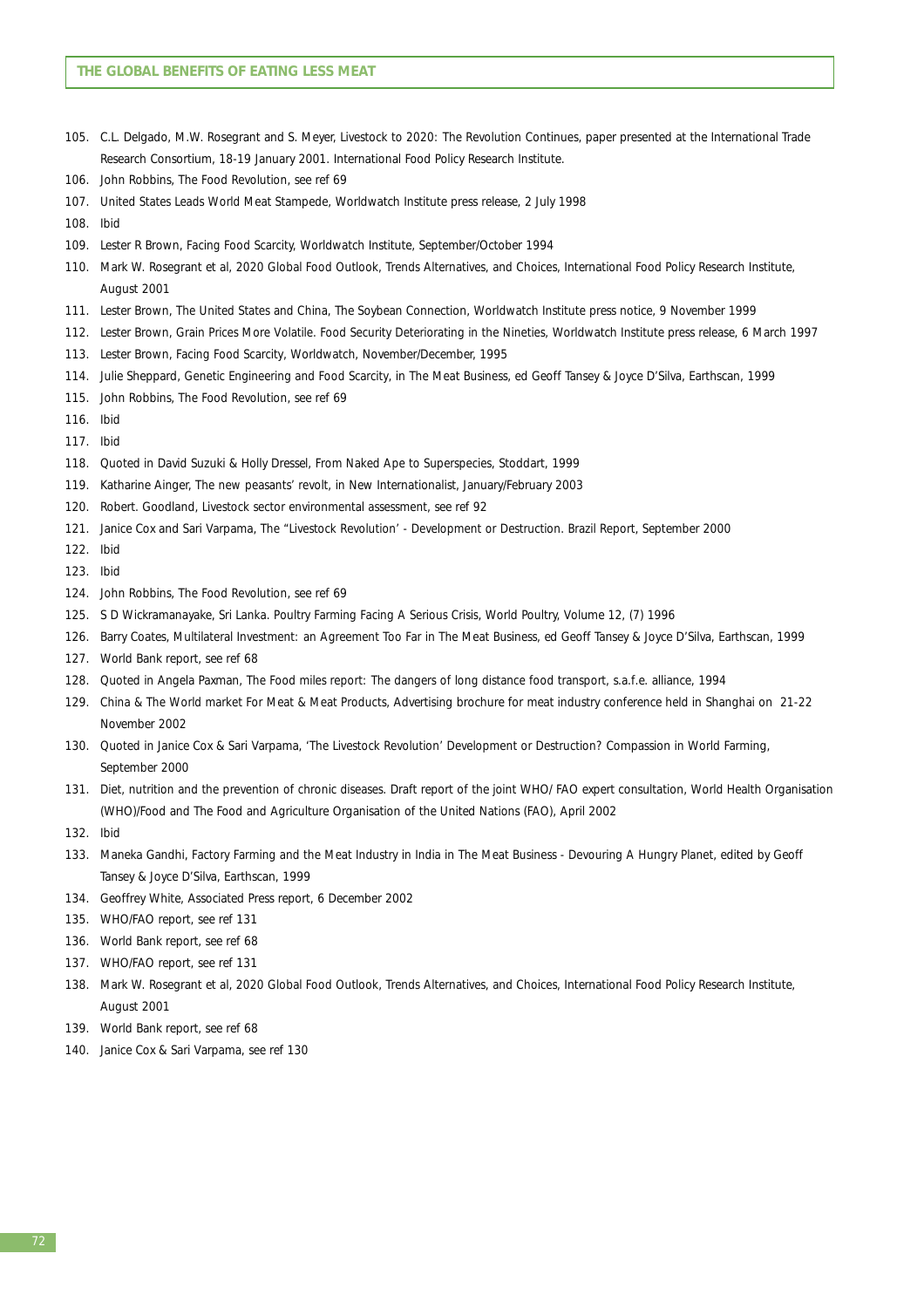## **Part three**

#### **Poisoning the planet**

- 141. *Money down the drain,* Meat Trades Journal, 21 July 1994
- 142. *Farming Animals For Food: Towards A Moral Menu*, Food Ethics Council, 2001
- 143. Ibid
- 144. Ibid
- 145. John Robbins, *The Food Revolution*, Conari Press, 2001
- 146. Gary Gardner, *Recycling Organic Waste: From Urban Pollutant to Farm Resource.* Worldwatch Institute Paper 135. 1997
- 147. Janice Cox and Sari Varpama, *The "Livestock Revolution' Development or Destruction. Brazil Report*, September 2000
- 148. Gary Gardner, see ref 146
- 149. World Bank report, see ref 68
- 150. Janice Cox & Sari Varpama, *'The Livestock Revolution' Development or Destruction?*, Compassion in World Farming, September 2000
- 151. *Farming Animals For Food: Towards A Moral Menu*, Food Ethics Council, 2001
- 152 Ibid
- 153. Janice Cox & Sari Varpama, see ref 150
- 154. World Bank report, see ref 68
- 155. Ibid
- 156. CM Wathes et al, *Concentrations and emission rates of aerial ammonia, nitrous oxide, methane, carbon dioxide, dust and endotoxin in UK broiler and layer houses*, British Poultry Sciences, vol 38, 1997
- 157. John Robbins, The Food Revolution, see ref 69
- 158. Leah Garcés, *The Detrimental Impacts of Industrial Animal Agriculture A Case For Humane And Sustainable Agriculture*, Compassion in World Farming Trust 2002.
- 159. Alan Durning and Holly Brough, *Taking Stock, Animal Farming and the Environment,* Worldwatch paper 103, 1991
- 160. Janice Cox & Sari Varpana, see ref 150
- 161. Leah Garcés, see ref 158
- 162. *Call for curbs on farmers' hill flocks*, Daily Telegraph, 19 September 1990
- 163. Martin Wainwright, *Hill Sheep put rare plants at risk*, The Guardian, 10 June 1998
- 164. Janice Cox & Sari Varpama, see ref 150
- 165. Ibid
- 166. Paul Rogers et al, *Cash Cows,* San Jose Mercury News special report, 7 November 1999
- 167. Ibid
- 168. World Bank report, see ref 68
- 169. Figures estimated by The Australian Bureau of Agricultural and Resource Economics, reported in Otago Daily Times, 13 September 2002
- 170. Robert Goodland, *Agricultural Sustainability, in The Business of Consumption; Environmental Ethics And The Global Economy*. Eds L Westra and P Werhane, Rowman & Littlefield, 1998
- 171. Phillip Lymbery, *In Too Deep The Welfare Of Intensively Farmed Fish*, Compassion In World Farming Trust, 2002
- 172. Jamie Wilson, *Green and pleasant land 'at risk' as meadows disappear*, The Guardian, 15 September 1999
- 173. Jules Pretty, *Agri-Culture*, Earthscan, 2002
- 174. Paul Rogers et al, *Cash Cows,* San Jose Mercury News special report, 7 November 1999
- 175. World Bank report, see ref 68
- 176. See Angela Paxman, *The Food miles report: The dangers of long distance food transport*, s.a.f.e. alliance, 1994 and Michael McCarthy, *The great rainforest tragedy*, The Independent, 28 June 2003
- 177. Janice Cox & Sari Varpama, see ref 150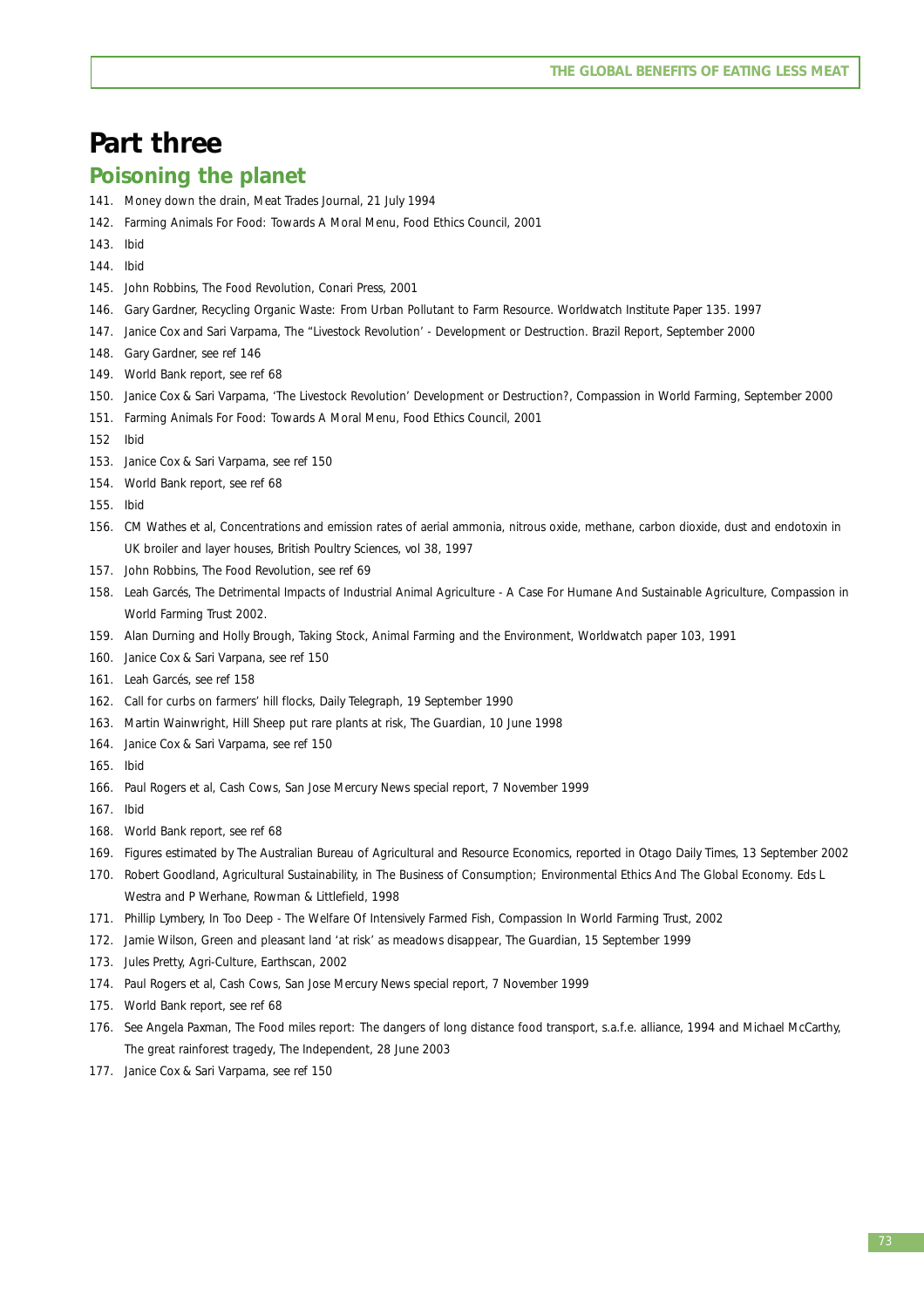## **Part four**

#### **Food poisoning - from** *Salmonella* **to BSE**

- 178. CJD Statistics: The Edinburgh University/The UK Creutzfeldt Jakob Disease Surveillance Unit Website (www.cjd.ed.ac.uk/figures.htm)
- 179. Jules Pretty, *Agri-Culture*, Earthscan, 2002
- 180. Ibid
- 181. *Farming Animals For Food: Towards A Moral Menu*, Food Ethics Council, 2001, estimates 50 per cent, while Leah Garcés, *The Detrimental Impacts of Industrial Animal Agriculture* (see ref 158) quotes 75 per cent from paper 'General outbreaks of infectious intestinal disease linked with poultry, England and Wales, 1992-1999' by Kessel A.S., Gillespie I.A., O'Brien S.J., Adak G.K., Humphrey T.J., Ward L.R. Published in Communicable Disease Public Health – September 2001.
- 182. John Robbins, *The Food Revolution*, Conari Press, 2001
- 183. Reported comments by Dr David Taylor, Professor of Veterinary Bacteriology and Public Health at Glasgow University, Sunday Herald, 27 May 2001
- 184. *Farming Animals For Food: Towards A Moral Menu*, Food Ethics Council, 2001
- 185. Jules Pretty, *Agri-Culture*, Earthscan, 2002
- 186. *Farming Animals For Food: Towards A Moral Menu*, Food Ethics Council, 2001
- 187. John Robbins, *The Food Revolution*, Conari Press, 2001
- 188. Leah Garcés, *The Detrimental Impacts of Industrial Animal Agriculture A Case For Humane And Sustainable Agriculture*, Compassion in World Farming Trust 2002
- 189. Jules Pretty, *Agri-Culture*, Earthscan, 2002
- 190. Ibid
- 191. PDIC Newsletter. Pig Disease Information Centre UK, November 20th 2002
- 192. Reported comments by Dr David Taylor, Professor of Veterinary Bacteriology and Public Health at Glasgow University, Sunday Herald, 27 May 2001
- 193. PDIC Newsletter. Pig Disease Information Centre UK, November 20th 2002
- 194. *Lessons from the Flu*, Poultry USA, Terrence O'Keefe, September 2002
- 195. *Biosecurity now,* Poultry International, Dr. Jean-Pierre Vaillancourt, July 2002
- 196. *Farming Animals For Food: Towards A Moral Menu*, Food Ethics Council, 2001
- 197. Mark Macaskill, *Scottish firms produced meat linked to CJD,* The Sunday Times (Scotland), 28 October 2001
- 198. The stark message was delivered by Dr Heymann to government officials and scientific experts at the launch of a four-day meeting hosted by United Nations agencies in May 2002. See *Experts fear mad cow pandemic*, Mark Kennedy, Ottowa Citizen, 12 June 2001
- 199. John Robbins, *The Food Revolution*, Conari Press, 2001
- 200. *Turkey Hotline to help struggling farmers*, Felicity Lawrence, The Guardian, November 19 2002
- 201. Jules Pretty, *Agri-Culture,* Earthscan, 2002
- 202. Ibid
- 203. John Robbins, *The Food Revolution*, Conari Press, 2001
- 204. Leah Garcés, *The Detrimental Impacts of Industrial Animal Agriculture A Case For Humane And Sustainable Agriculture*, Compassion in World Farming Trust, 2002
- 205. Verner Wheelock et al, *Foodborne Disease and Pigmeat Quality Assurance*, PDIC Newsletter. Pig Disease Information Centre UK, 20 November 2002
- 206. Perry Beeman, *Ag scientists feel the heat*, Des Moines Register, 12 Jan 2002
- 207. K. Smith et al, *Quinolone-Resistant Campylobacter Jejuni Infections in Minnesota, 1992-98,* New England Journal of Medicine, 340, 1999
- 208. Jules Pretty, *Agri-Culture,* Earthscan, 2002
- 209. John Robbins, *The Food Revolution*, Conari Press, 2001
- 210. WHO meeting on *the Medical Impact of the Use of Antimicrobial Drugs in Food Animals*, Berlin, 4 October 1997
- 211. John Robbins, *The Food Revolution,* Conari Press, 2001
- 212. Ibid
- 213. *Pesticide Use On UK Fodder Crop*, Agrow-World Crop Protection News, 26 March 1999
- 214. Leah Garcés, *The Detrimental Impacts of Industrial Animal Agriculture A Case For Humane And Sustainable Agriculture*, Compassion in World Farming Trust 2002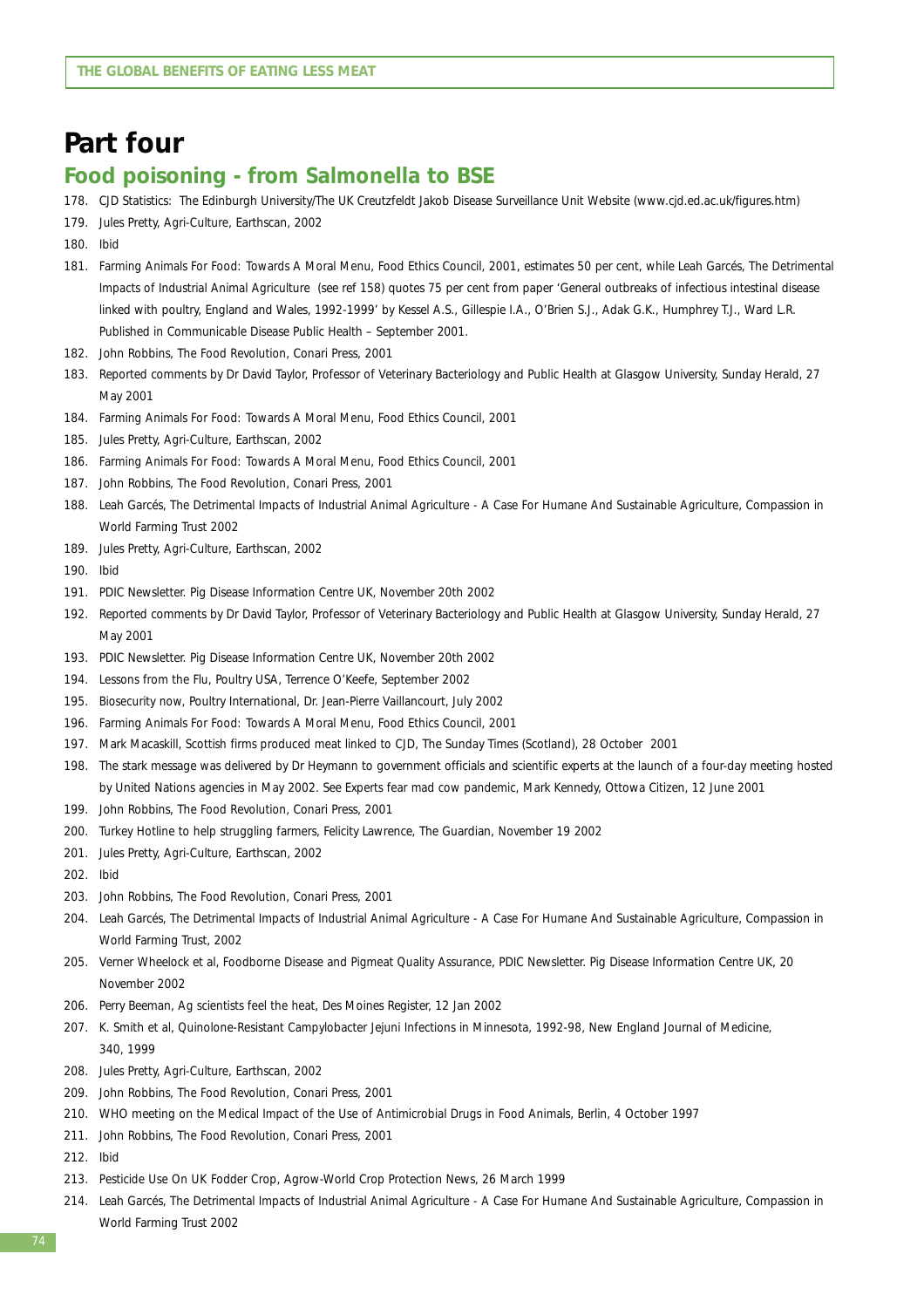- 215. *Subsidised olive farms 'destroying the Med',* Metro (London), 20 June 2001
- 216. *WHO revises foodborne illness data,* Animal Pharm No 454, 6 October 2000
- 217. Jules Pretty, *Agri-Culture,* Earthscan, 2002
- 218. Ibid
- 219. Ibid

220. World Bank report, see ref 68

## **Part five**

### **Animal Welfare - it can no longer be ignored**

Unless referenced specifically, the information for this section comes predominantly from:

Farming Animals For Food: Towards A Moral Menu, The Food Ethics Council, various reports by Compassion in World Farming Trust, RSPCA, and The Farm Animal Welfare Council

- 221. FAO, see ref 80
- 222. *Farming Animals For Food: Towards A Moral Menu*, Food Ethics Council, 2001
- 223. *The Welfare of Intensively Kept Pigs,* EU Scientific Veterinary Committee, 1997
- 224. FAO, see ref 80
- 225. *Vital Signs 2001: The Trends That are Shaping Our Future*, Worldwatch Institute, 2001
- 226. An often quoted figure. See for example, David Henderson of the Animal Diseases research Association, Edinburgh and past president of the Sheep Veterinary Society at the opening of the video, Lamb Survival
- 227. Colin Tudge, *Zombies of the farmyard,* Daily Mail, 4 September 2002
- 228. Quoted in *The Animals Diary 2002,* Mark Gold, Jon Carpenter Books, 2001

## **Part six**

#### **Good food policies**

- 229. Gary Gardner & Brian Halweil, *Underfed and Overfed: The Global Epidemic of Malnutrition,* Worldwatch Institute, 2000
- 230. Jules Pretty, *Agri-Culture,* Earthscan, 2002
- 231. Ibid
- 232. Tony Blair repeated his remarks during his Labour Party annual conference speech in October 2002
- 233. Angela Paxman, The Food Miles Report: The dangers of long distance food transport, SAFE Alliance, 1994
- 234. Devinder Sharma, *Right Policy Mix Towards Sustainable Farming Is The Answer*, World Food And Farming Congress, November 2002
- 235. Angela Paxman, The Food Miles Report: The dangers of long distance food transport, SAFE Alliance, 1994
- 236. Dr Caroline Lucas MEP, *Stopping the great food swap. Relocalising Europe's food supply*, The Greens/European Free Alliance in the European Parliament, 2001
- 237. Ibid
- 238. EU Midday Express 3 Feb 2003
- 239. CAFOD press release, 25 September 2002
- 240. Ibid
- 241. Farmgate. *The developmental impact of agricultural subsidies*, Action Aid, 2002
- 242. Robert Goodland, *Agricultural Sustainability, in The Business of Consumption; Environmental Ethics And The Global Economy*. Ed: L Westra and P Werhane, Rowman & Littlefield, 1998
- 243. World Bank, *Livestock Revolution*, see ref 77
- 244. Dr Caroline Lucas, Michael Hart and Colin Hines, *Look To The Local. A Better Agriculture is Possible! A Discussion Document*, The Greens/European Free Alliance, 2002
- 245. Dr Caroline Lucas MEP, *Stopping the great food swap. Relocalising Europe's food supply*, The Greens/European Free Alliance in the European Parliament, 2001
- 246. Liselotte Schafer Elinder, *Public Health Aspects of the EU Common Agricultural Policy*, Swedish National Institute of Public Health, 2003
- 247. Dr Caroline Lucas MEP, *Stopping the great food swap. Relocalising Europe's food supply*, The Greens/European Free Alliance in the European Parliament, 2001
- 248. Ibid
- 249. Liselotte Schafer Elinder, *Public Health Aspects of the EU Common Agricultural Policy*, Swedish National Institute of Public Health, 2003

250. Ibid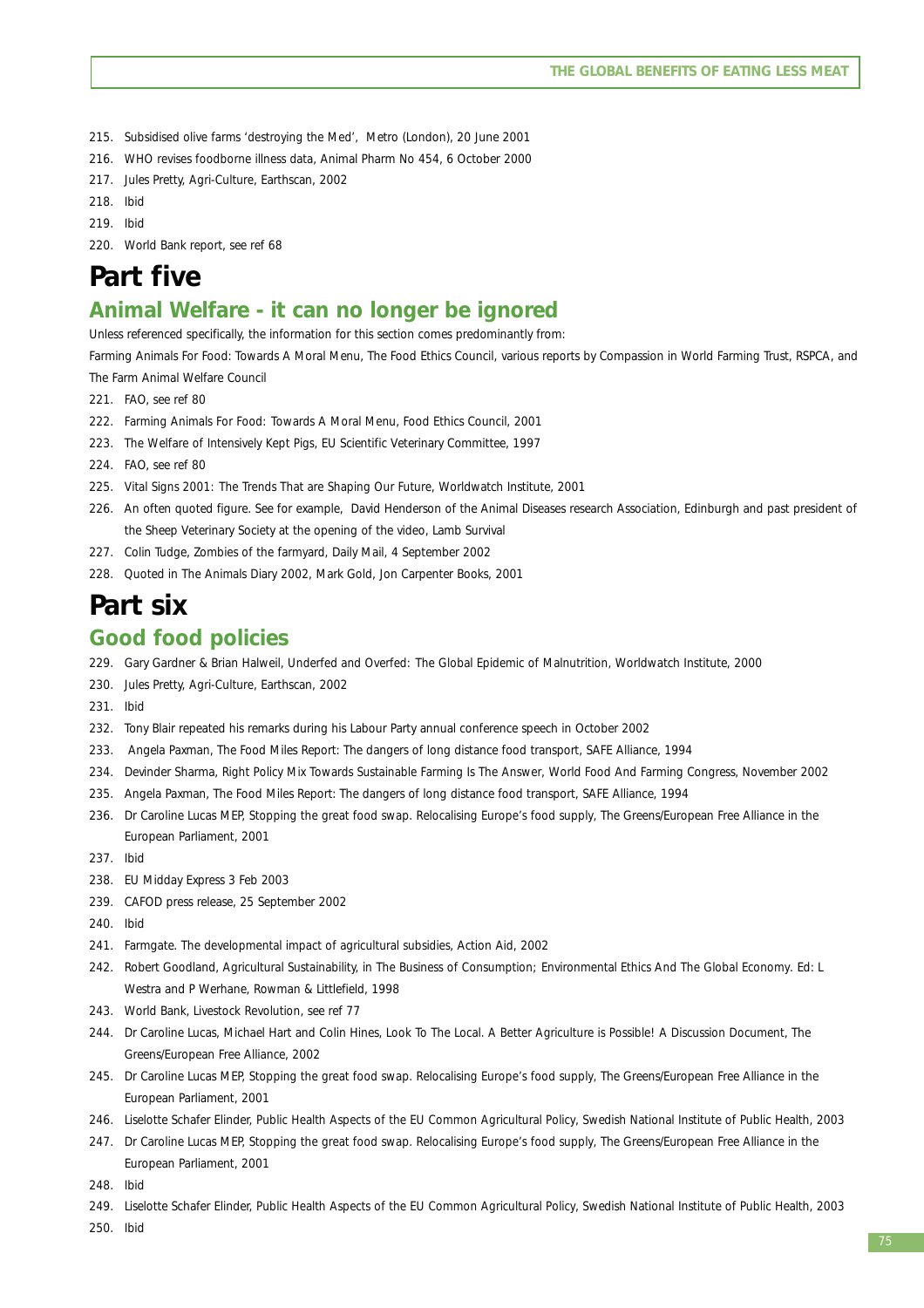- 251. Ibid
- 252. Ibid
- 253. Tim Lang and Geof Rayner (eds), *Why health is the Key to the Future of Food and farming A Report on the Future of Farming and Food, 2002*
- 254. Quoted in *Beyond Organics*, New Scientist, 18 May 2002
- 255. Tim Lang and Geof Rayner (eds), *Why Health is the Key to the Future of Food and farming A Report on the Future of Farming and Food, 2002*
- 256. *Farming Animals For Food: Towards A Moral Menu*, Food Ethics Council, 2001
- 257. Jules Pretty, *Agri-Culture,* Earthscan, 2002
- 258. *Farming Animals For Food: Towards A Moral Menu*, Food Ethics Council, 2001
- 259. Ibid
- 260. L. Woodward et al, *Health, sustainability and the global economy: the organic dilemma*, Elm Farm Research Centre, 1997
- 261. L. Philipps et al, *Ten years experience of all-arable rotations*, Elm Farm Research Centre. Quoted in Going Green International, No 10, 2002
- 262. Michael Ableman, *The Quiet Revolution Feeding the Body, Feeding the Soul*, in *Fatal Harvest. The Tragedy Of Industrial Agriculture*, ed: Andrew Kimbrell, Island Press, 2002
- 263. Erik Millstone & Tim Lang, *The Atlas of Food Who Eats What, Where and Why*, Earthscan Publications, 2003
- 264. Robert Goodland, *Livestock sector environmental assessment*, in *Sustainability in agriculture: agriculture at the crossroads between ecology, economics and social science.* M. Hardtlein, M. Kaltschmitt, M. Lewandowski and H Wurl (eds.) German Federal Environment Foundation Press, Berlin, 1999
- 265. Dr Caroline Lucas MEP, *Stopping the great food swap. Relocalising Europe's food supply*, The Greens/European free Alliance in the European Parliament, 2001
- 266. Report of a Joint FAO/WHO Expert Consultation,*Diet, Nutrition and The Prevention of Chronic Diseases*, WHO Technical report, series 916
- 267. Ibid
- 268. Tim Lang and Geof Rayner (eds), *Why Health is the Key to the Future of Food and farming A Report on the Future of Farming and Food, 2002*
- 269. Quoted from Tim Lang and Geof Rayner (eds), *Why Health is the Key to the Future of Food and farming A Report on the Future of Farming and Food, 2002*
- 270. Ibid
- 271. E.F. Schumacher, *Small is Beautiful A Study of Economics As If People Mattered*, Sphere books, 1974

#### **Appendices**

- 272. Report of a Joint FAO/WHO Expert Consultation,*Diet, Nutrition and The Prevention of Chronic Diseases*, WHO Technical report, series 916
- 273. Tim Lang and Geof Rayner (eds), *Why Health is the Key to the Future of Food and farming A Report on the Future of Farming and Food, 2002*
- 274. Derek Wanless, *Securing our Future Health: Taking a Long-Term View*, HM Treasury Public Enquiry Unit, April 2002
- 275. World Cancer Research Fund/American Institute for Cancer Research, see ref 38
- 276. T.A.B. Sanders, *The nutritional adequacy of plant-based diets,* Proceedings of the Nutritional Society, vol 58 (2), 1999
- 277. Ibid
- 278. Position of The American Dietetic Association: vegetarian diets, The American Dietetic Association,1998, updated The Journal of The American Dietetic Association, June 2003, vol 103, no 6
- 279. Ibid
- 280. Ibid
- 281. Margaret Thorogood, *The Epidemiology of Vegetarianism and Health,* Nutrition Research & Reviews, vol 8, 1995
- 282. Ibid
- 283. T.A.B. Sanders, see ref 70
- 284. Ibid
- 285. *Position of The American Dietetic Association: vegetarian diets,* The American Dietetic Association, The Journal of The American Dietetic Association, June 2003, vol 103, no 6
- 286. *Farming Animals For Food: Towards A Moral Menu*, Food Ethics Council, 2001
- 287. Dennis T Avery, *Intensive Farming and Biotechnology: Saving People and Wildlife in the 21st Century,* in *The Meat Business Devouring A Hungry Planet*, edited by Geoff Tansey & Joyce D'Silva, Earthscan, 1999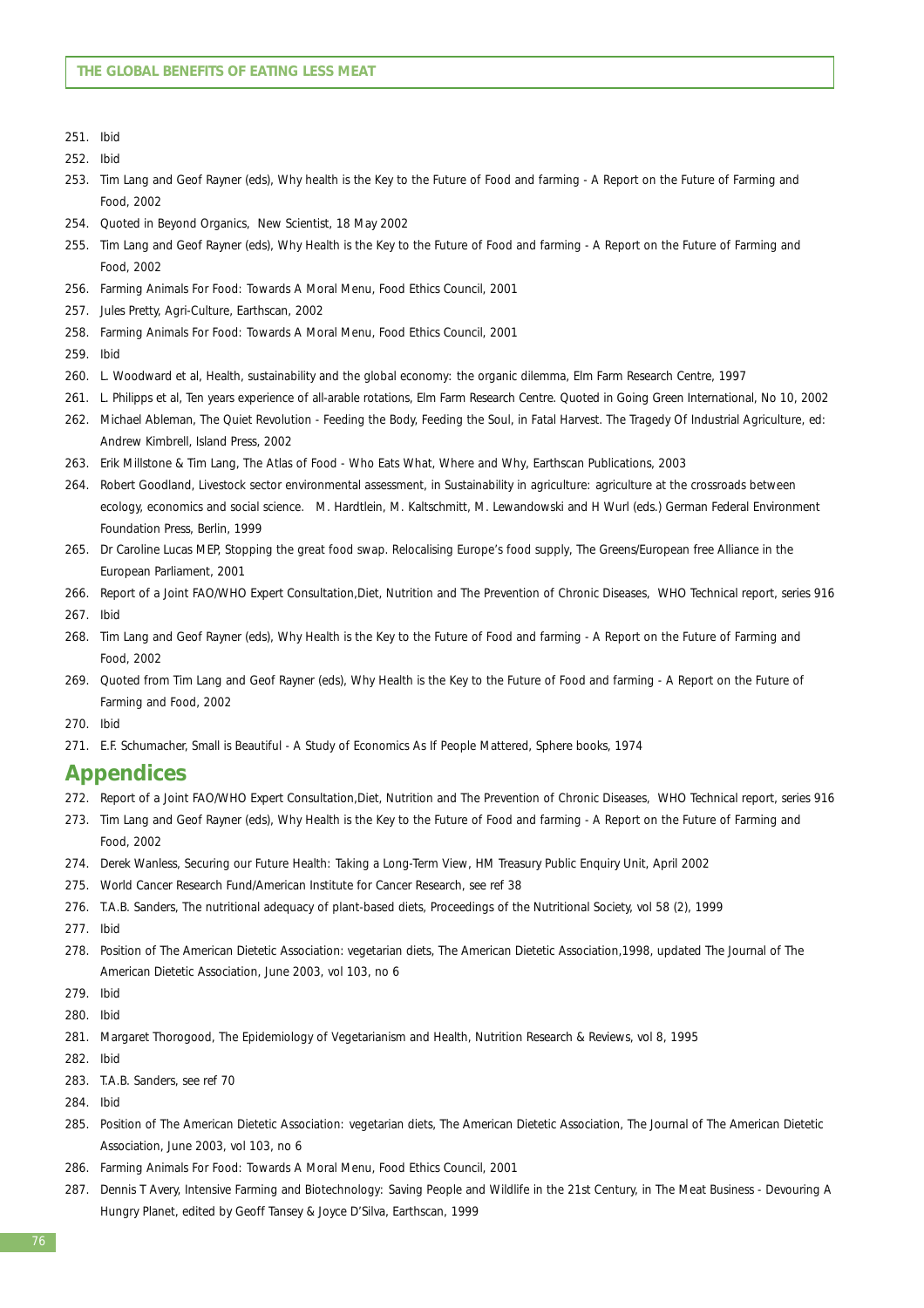## **CIWF Trust's '***Eat Less Meat***' Campaign**

CIWF Trust has become increasingly concerned at the global proliferation of intensive livestock systems to meet the growing demand for meat. Rather than offering a solution to human hunger, we believe this increasing dependence on industrial animal production poses a massive threat to global food security and environmental sustainability. In addition, in the high meat-consuming regions, such as North America and Europe, high levels of animal fats pose a real threat to human health.

In response to this threat to the future of humanity and the planet, CIWF Trust is running a campaign to encourage a reduction in meat consumption. We are asking individuals to eat less meat and to choose organic or free-range meat. We urge 'Western' governments to adopt targets for a reduction in meat consumption and we urge relevant international agencies to incorporate this concept into their policies.

CIWF Trust encourages NGOs to endorse the *Eat Less Meat* campaign in principle. The following NGOs have already done so:

**The Soil Association The GAIA Foundation The Biodynamic Agriculture Association The Research Foundation for Science, Technology and Ecology (India)** Campaign patrons include: **Jonathon Porritt Colin Tudge Professor Tim Lang Dr Vandana Shiva Joanna Lumley Jerome Flynn** An 18-minute video – '*Eat Less Meat – It's Costing the Earth*' is also available from CIWF Trust.

A four-page colour brochure, based on this report's executive summary is also available. It is titled '*Reducing Meat Consumption – The Case For Urgent Reform*'.

#### **To pledge individual support for the campaign, contact www.eatlessmeat.org.**

CIWF Trust, Charles House, 5a Charles Street, Petersfield, Hampshire GU32 3EH. Tel: +44 (0)1730 268070 Fax: +44 (0)1730 260791 Email: ciwftrust@ciwf.co.uk Website: www.ciwf.org